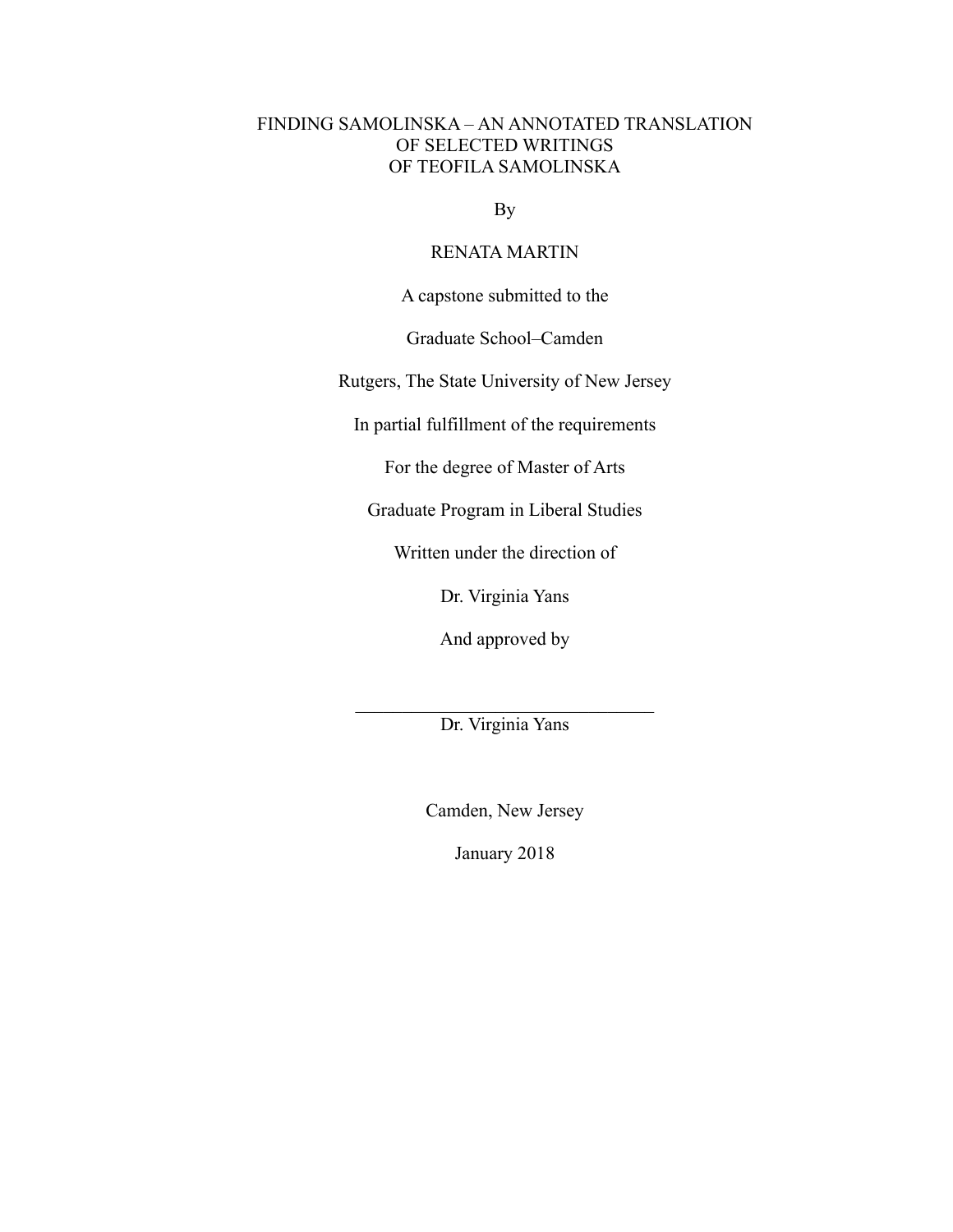### CAPSTONE ABSTRACT

Finding Samolinska – an Annotated Translation of Selected Writings of Teofila Samolinska

By RENATA MARTIN

Capstone Director: Professor Virginia Yans, Ph.D.

Teofila Samoliska, a beloved Polish actress and poet, who lived in Chicago in 1872-1913, was a daring writer and activist who espoused progressive ideas about a woman's place in society. However, apart from a handful of Polish immigration scholars and historians that know about her contributions; she remains an obscure figure for Poles in America and in Poland. One of the reasons for her obscurity is that most of her poems, letters, plays and commentaries perished in the fire of the Polish museum where they were placed after her death. In my paper, I decided to uncover as much as possible about her life and works based on letters and poems the she submitted to Polish immigrant press in years 1865 – 1913. I selected some of her letters and one play and translated and annotated them. I decided to select works that would offer good samples of her style and of issues she was interested in or cared about. I hope that my annotated translation of writings of this remarkable woman releases her from unfortunate an ill devised obscurity and that it contributes to the historiography of nineteenth century immigrant community in which she lived.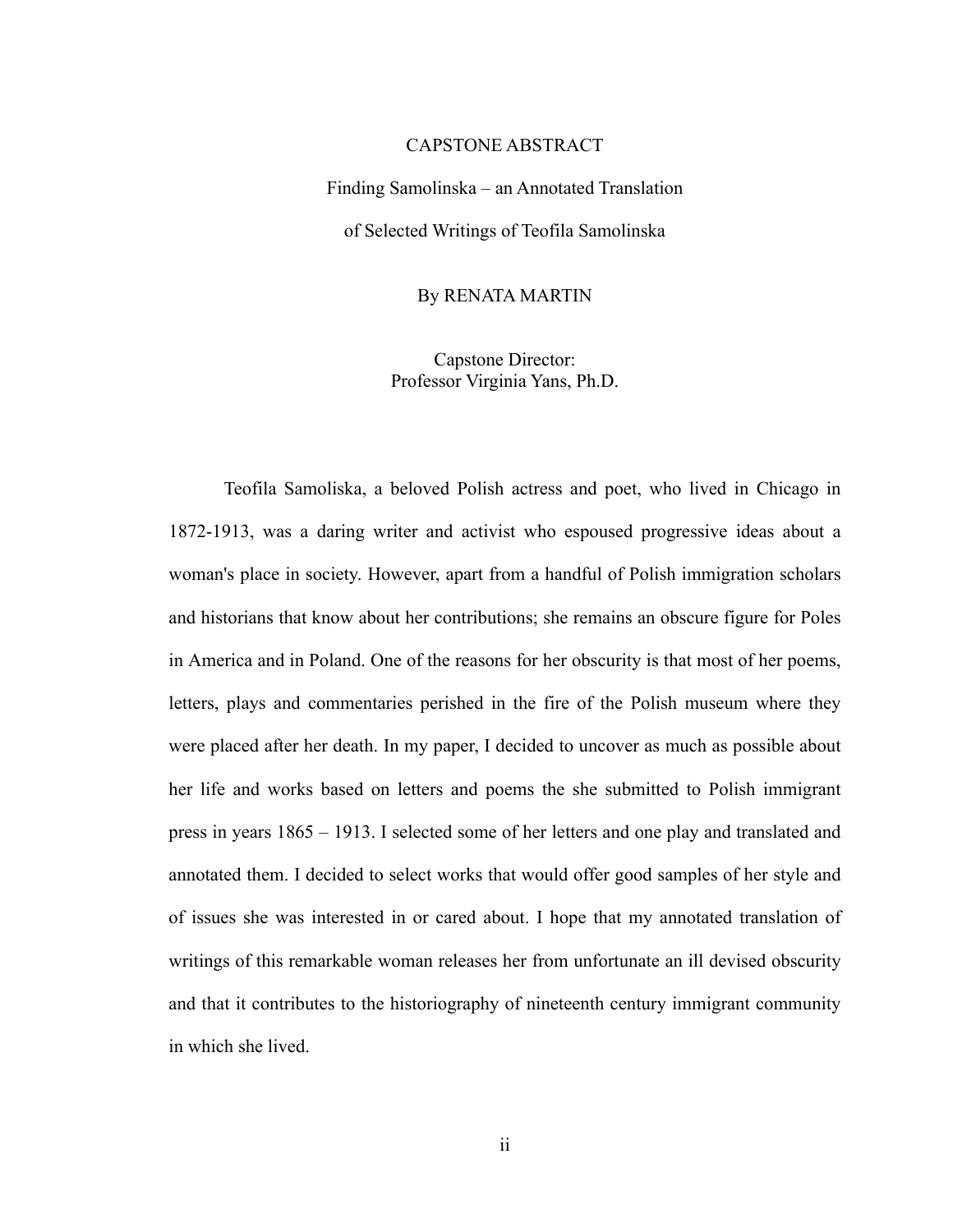## ACKNOWLEDGEMENTS

I am extremely grateful to Professor Virginia Yans, who acted as my Advisor, made useful criticisms of the various drafts, and contributed valuable suggestions from her great store of knowledge – her passionate interest in Samolinska's story has sustained me and encouraged me over the months of research and writing. Thank you! I was also helped by my husband, Drew Martin, who proofread one of my translations and offered support throughout the writing process.

Also, I wanted to thank Professor Stuart Charmé for the best course on Psychology and Religion and for guidance and help throughout my three years at Rutgers.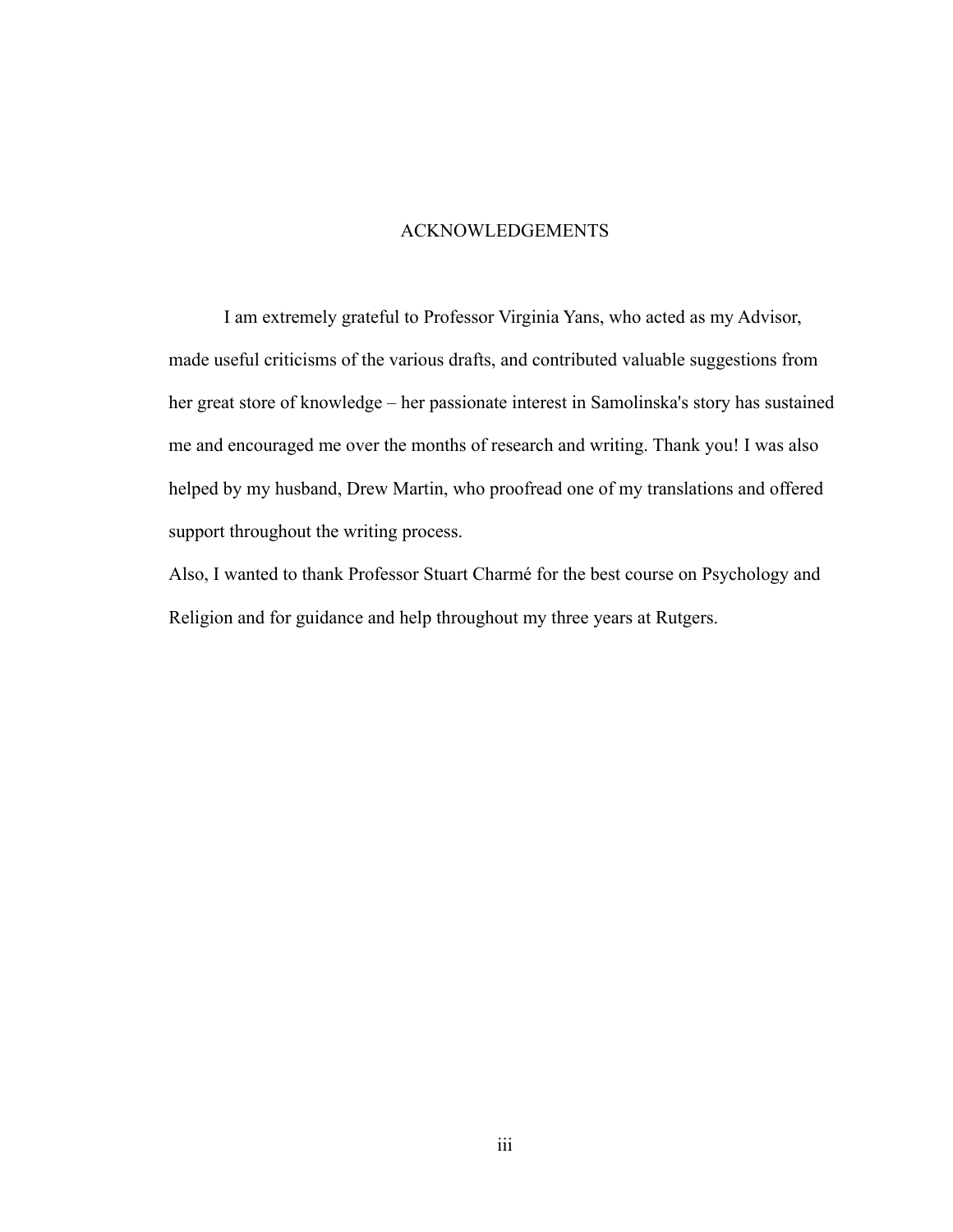| <b>Table of Contents</b><br>Introduction                                                  | 1            |
|-------------------------------------------------------------------------------------------|--------------|
| Finding Samolinska                                                                        | $\mathbf{1}$ |
| Choosing Samolinska's Writings                                                            | 9            |
| <b>Biography</b>                                                                          | 12           |
| Conclusion                                                                                | 28           |
| <b>Timeline</b>                                                                           | 30           |
| Theme: Patriotism and nationalism: disputes with Polish nationalists and Polish<br>clergy | 38           |
| 1. The Letter Concerning the Polish Colony in Arkansas                                    | 38           |
| 2. The Letter – Response to Attacks from Anastasius Skowronski –                          |              |
| "Inflated Heads of Chicago"                                                               | 42           |
| 3. The Letter Written for the Celebration of 1863 Uprising                                | 48           |
| 4. The Letter – Response to Criticism from Nationalists                                   | 56           |
| 5. The Anti-defamation Letter: Defending Polonia in the American Press                    | 62           |
| 6. The Letter – Response to Wladyslaw Dyniewicz                                           | 64           |
| 7. The Letter – Speech at the Funeral of J. I. Kraszewski                                 | 68           |
| 8. The Letter – Response to Criticisms from Father Zalewski                               | 74           |
| <b>Theme: Feminism</b>                                                                    | 75           |
| 1. Notes in the Press Regarding the Creation of The Central Association                   |              |
| of Polish Women                                                                           | 75           |
| <b>Theme: Polish Theater</b>                                                              | 82           |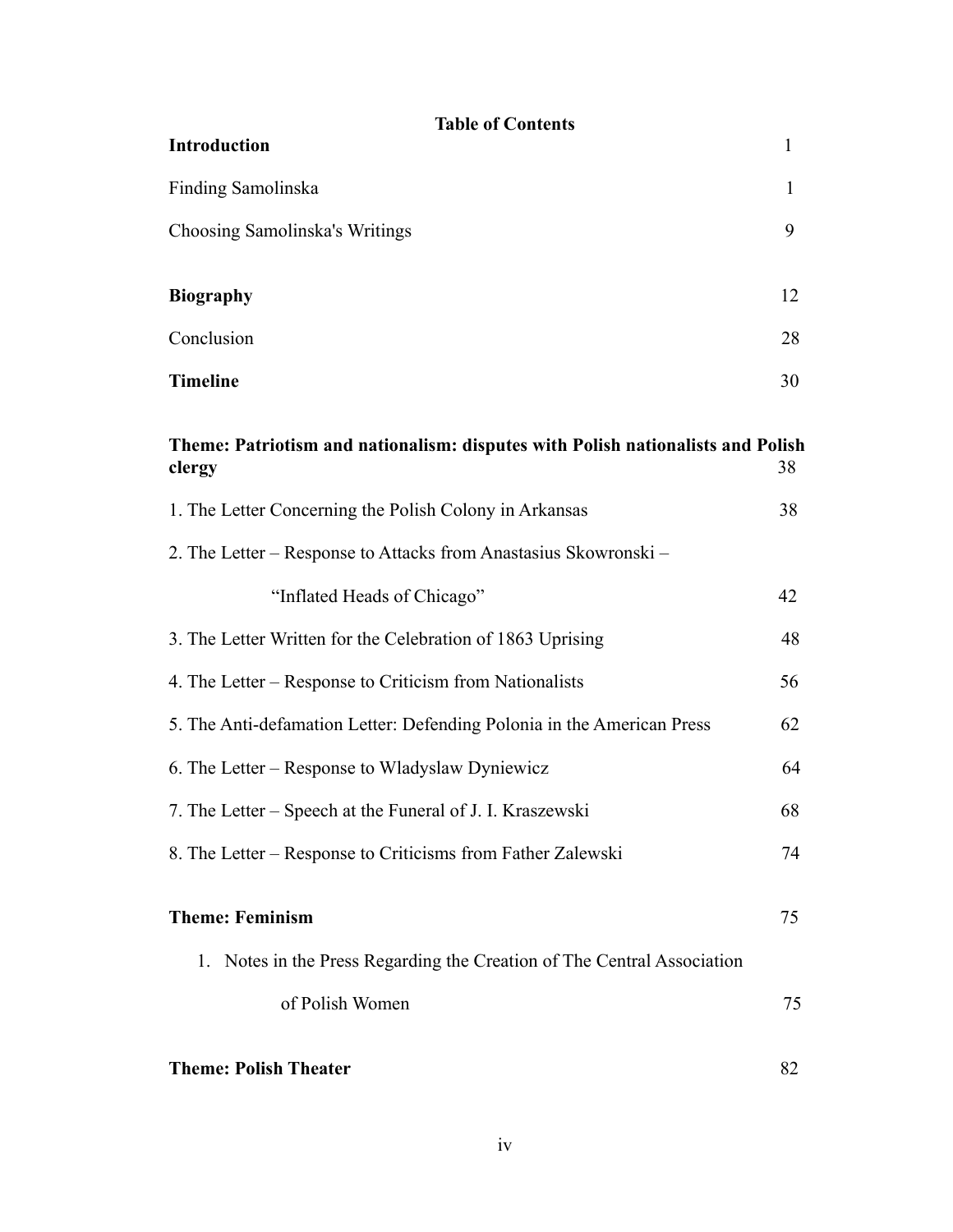| 1. The Letter about the Condition of the Polish National Theater in Chicago | 84  |
|-----------------------------------------------------------------------------|-----|
| 2. Play – Trzy Flory (Three Floras)                                         | 90  |
| <b>Theme: Samolinska Through the Eyes of Others</b>                         | 124 |
| Conclusion                                                                  | 127 |
| <b>Bibliography</b>                                                         | 129 |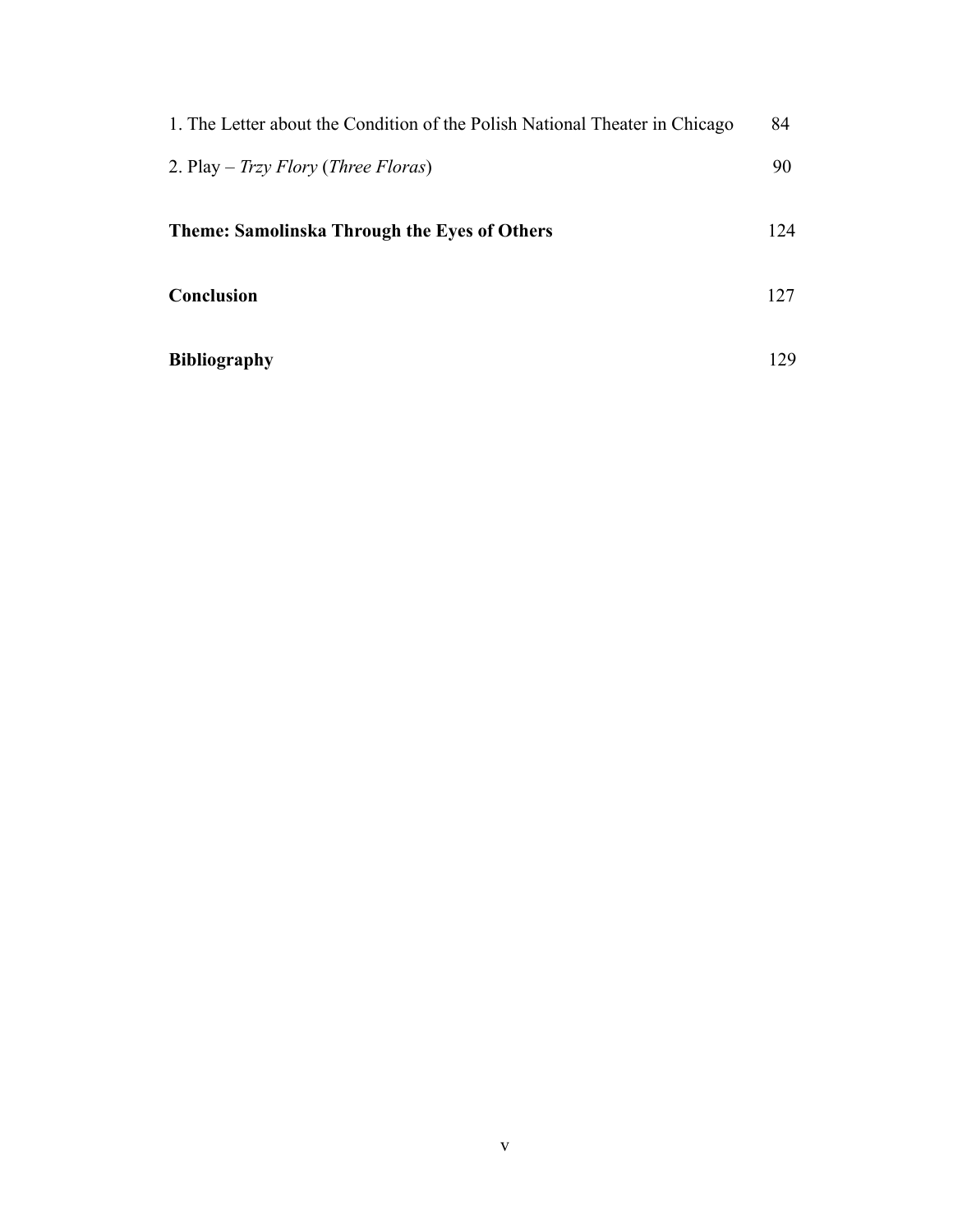#### **Introduction**

I first came across Teofila Samolinska, writer and activist, while doing my research on the Polish community in Chicago for my "Ethnic, Racial and Religious Groups in the USA" class at Rutgers. I was surprised and thrilled to learn about a group of progressive Chicago Polish women activists that at the end of 19<sup>th</sup> century organized and championed the woman's cause in their community. In one of the articles about them, William Galush introduced me to Samolinska calling her "a never a shrinking violet.<sup>1</sup> His description stuck with me later on, whenever I came across her name. I quickly learned that Samolinska was a leader in the Polish community but also a literary person, a poetess, a playwright, a feminist and an outspoken activist. Although her education stopped at 17, when she left Poland, she was a prolific writer. Her contemporaries noticed and valued her poems, plays and articles that she published in Polish newspapers.

She came with the first migration of Poles fleeing Poland after the fall of the 1863 Uprising.<sup>2</sup> To my knowledge there are no other Polish immigrant women at the time of her immigration or later like her. She seemed so unusual for me, so extraordinary in her combination of creative literary work and social activism that I decided to learn more about her.

After I researched the Polish women organizations in late  $19<sup>th</sup>$  century Chicago and after I wrote my class paper, I shared my findings with my friend and journalist, Mrs. Danuta Swiatek, who invited me to her hour-long radio show at the Polish Radio in Pomona, NY. A conversation with Danuta on the radio about the Polish women activists

 $\frac{1}{1}$ William Galush. "Purity and Power: Chicago Polonian Feminists, 1880-1914." *Polish American Studies.v*ol. 47, no.1, Spring 1990, 6

<sup>&</sup>lt;sup>2</sup> 1863 Uprising – known as January Uprising, it was an uprising that defined Samolinska's generation and caused many Poles like her to leave Poland. It was a Polish-Lithuanian revolt against Imperial Russia, started as a spontaneous protest by young Poles against conscription into the Imperial Army. After its defeat in 1864, the reprisals involved exiling around 70,000 of Poles (men, women and children) to Siberia and other interior Russia regions, to Caucasus and Urals.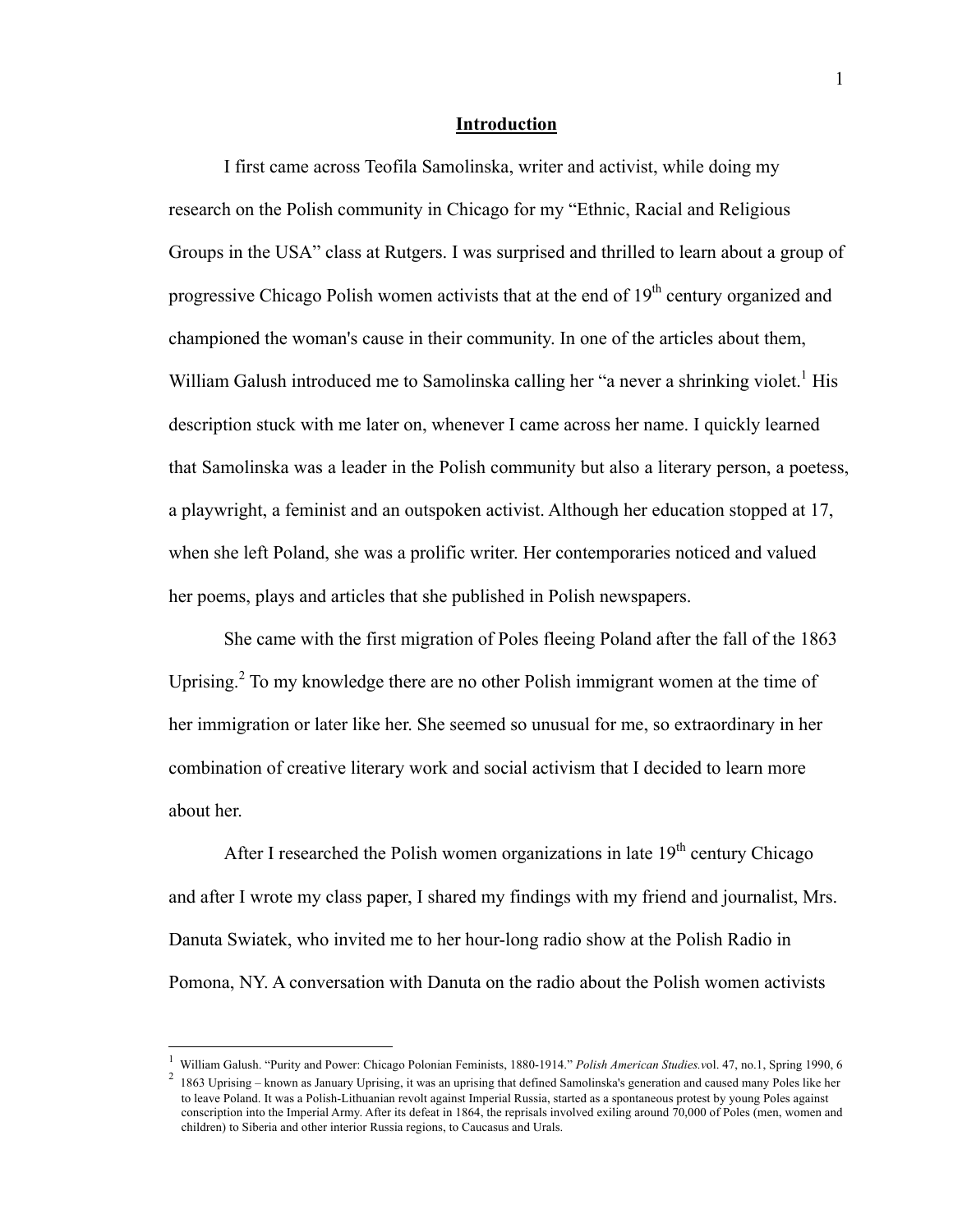did not go unnoticed and I was later invited to the Kosciuszko Foundation and Polish-American Cultural Foundation in Clark, NJ to make a presentation about these once famous Polish women organizers. I noticed that most of my audience never heard of Samolinska before and I was happy to talk about the history of the Polish women activism to a Polish audience in the USA. However, I felt frustrated by the fact that I knew so little about the life and work of Teofila Samolinska. Thanks to the research done by prominent researchers and historians on the Polish community in the US such as Pien Versteegh, William Galush, and John Bukowczyk, just to name a few, I learned that she was a playwright and "a first Polish woman poet on American soil," a "mother of the Polish National Alliance," - but still, after much reading and research I did not come across even one of her poems, plays or correspondence! Where were her poems or plays? Were they all lost?

Apart from wanting to read her work, I was very curious about Teofila herself. Where did she come from? What kind of person was she, what did she look like? I had questions regarding her upbringing and events in her life that, most likely, contributed to that fact that she was that "never shrinking violet" in the Polish-American community. These questions, I felt, were important and should be answered in order to shed a better light on the woman who established the first secular woman-only organization in Polonia and to understand better the issues of the Polish community of Chicago of that era.

My academic adviser, Professor Virginia Yans, advised me to take upon an exciting project of finding Teoflia's writings and answering questions regarding her biography and works. I decided to set to the task and started with researching on Ancestry.com and setting up Teofila's genealogical tree. Through that source I was able to locate the date of her arrival to the USA, and create a timeline of her residence in the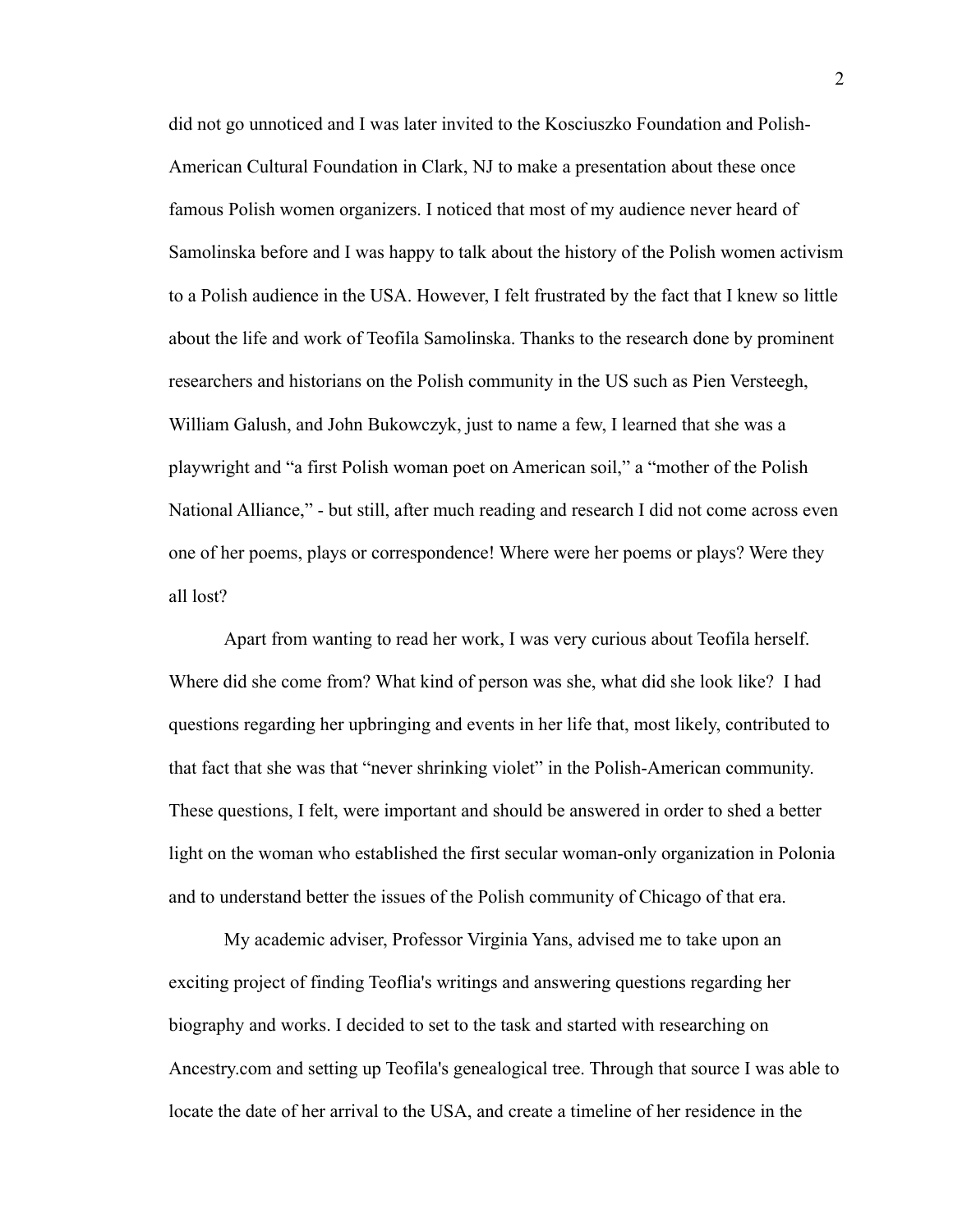USA, first in Hamilton County, Ohio in 1865 - 1872 and then in Chicago in 1872 – 1913. The papers documenting her arrival at Castle Garden, New York City in 1865, indicated that her maiden name was Cwiklinska. She was 17 years old, arriving with another traveler, 10 years older Wladyslaw Cwiklinski – the records did not indicate their relationship; most likely he was her brother or a cousin. As the place of origin they both indicated "Wolstein" (Wolsztyn), Poland. These pieces of information were crucial for starting a search in the Polish archives of the middle of  $19<sup>th</sup>$  century for the city of Wolsztyn - a search that I picked up later when I was in Poland for six weeks over the summer.

Although I did make some progress on her biographical background, I still, despite contacting the Polish Museum in Chicago and the Orchard Lake Archives in Michigan, did not find anything published that was written by Teofila. Finally, a breakthrough came when I found in the New York Public Library a self-published brochure by Arthur Leonard Waldo "Teofila Samolinska, Mother of the Polish National Alliance in America  $(PNA)$ ."<sup>3</sup> I finally realized why I had such trouble with locating her poetry or letters. According to Waldo, after Teofila's death, her husband, Jan, gave all her papers, poems, correspondence and notes to Kazimierz Zychlinski, the president of PNA, who later gave them to the management of PNA. All these documents were held at the PNA Museum in Pennsylvania; they all perished in that museum's fire on January 20, 1931. But this is not the end of the bad luck. As it turns out, some originals and copies of her correspondence and work were held in the Polish Exile Yearbooks at the Polish Museum in Rappersville, Switzerland. However, after Poland regained independence in 1918, the Polish government decided to move the contents of the Rappersville Museum by train to the

 <sup>3</sup> Arthur Leonard Waldo. *Teofila Samolinska Matka Zwiazku Narodowego Polskiego w Ameryce.* Naklad Prywatny, 1980.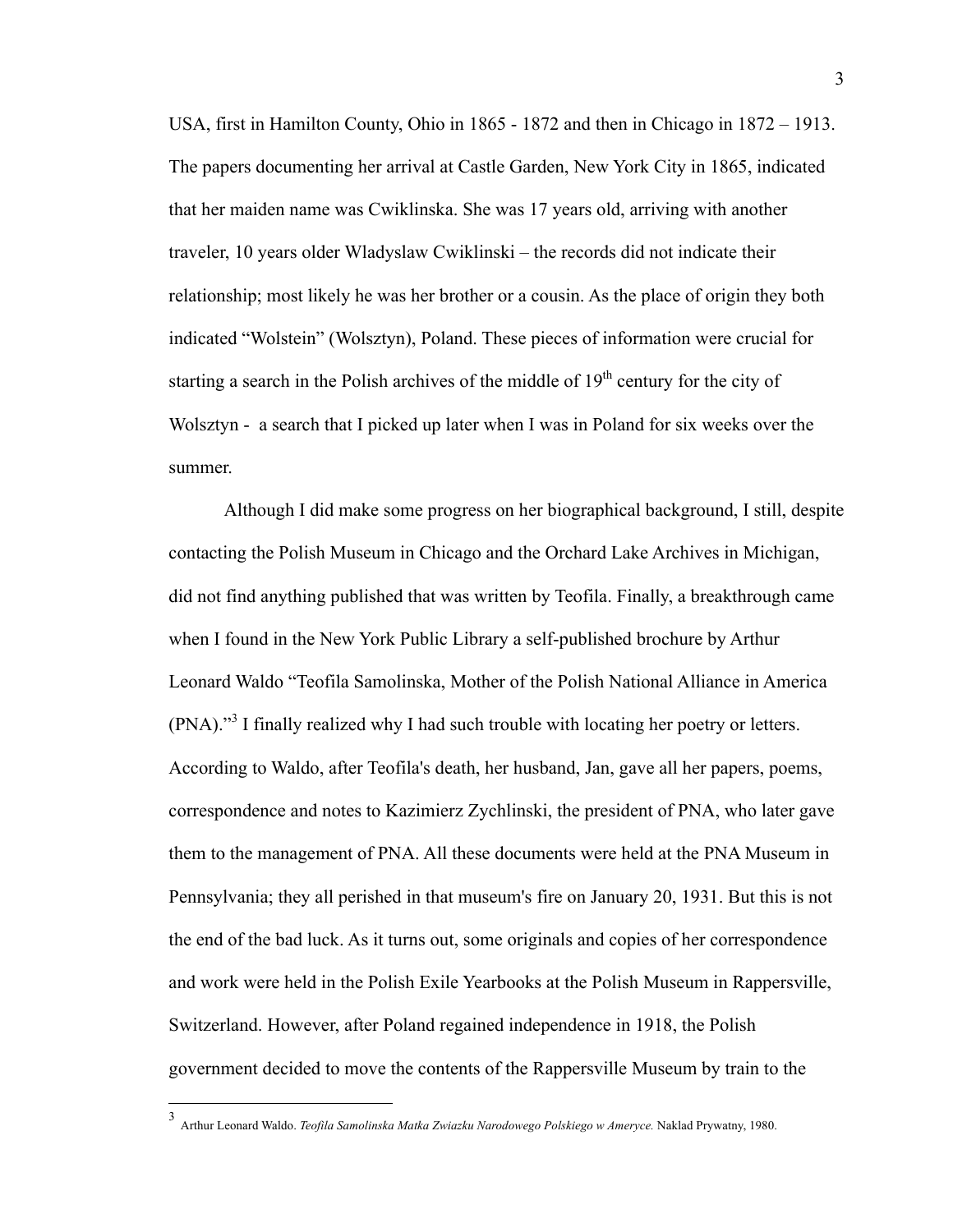National Museum in Warsaw, Poland. During World War II, the Nazis destroyed most of museum's collections, including Samolinska's work.

I realized that it would be quite difficult to discover more about her life and works. I decided to dedicate my Master's Thesis to this project. In conversation with my adviser Professor Virginia Yans, we decided that, considering my ties to Poland and knowledge of Polish, an annotated translation would be an appropriate and meaningful contribution. In order to accomplish this I had to locate as many of her writings and facts about her life as possible.

I looked at the myriad of Polish language newspapers published in America in years 1873-1913, where, according to William Galush, she sent her work. I learned that Samolinska submitted especially to *Zgoda*, *Wiarus,* and *Przyjaciel Ludu* periodicals – all of them newspapers and journals with Polish immigrant readers. I started with looking at *Przyjaciel Ludu* and located 5 articles that she submitted in years 1880-1881, including "Letter about the State of Polish Theater," "Letter-Response to Wladyslaw Dyniewicz," "Letter on the Colony in Arkansas," "Letter-Speech about the Importance of the 1863 Uprising" and the last one "Letter-Response to the Criticism from the Nationalists." *Przyjaciel Ludu* published 4 poems by her: "From My Fables: The Wasp and the Smith," "I Want To Be a Dog -Response to Dyniewicz's Gazette," "Grave of a Refugee," and "Deeds, Not Songs." I was very pleased with my findings and I moved on to search in *Wiarus*.

*Wiarus* also yielded very interesting findings: in years 1886 - 1888 she submitted a couple of articles: "Inflated Heads of Chicago," Letter "Anti-Defamation Effort" published originally in the *Chicago Tribune,* Letter "Speech at the Funeral of J. I. Kraszewski," Letter "Response to the Criticism from Priest Zalewski," Letter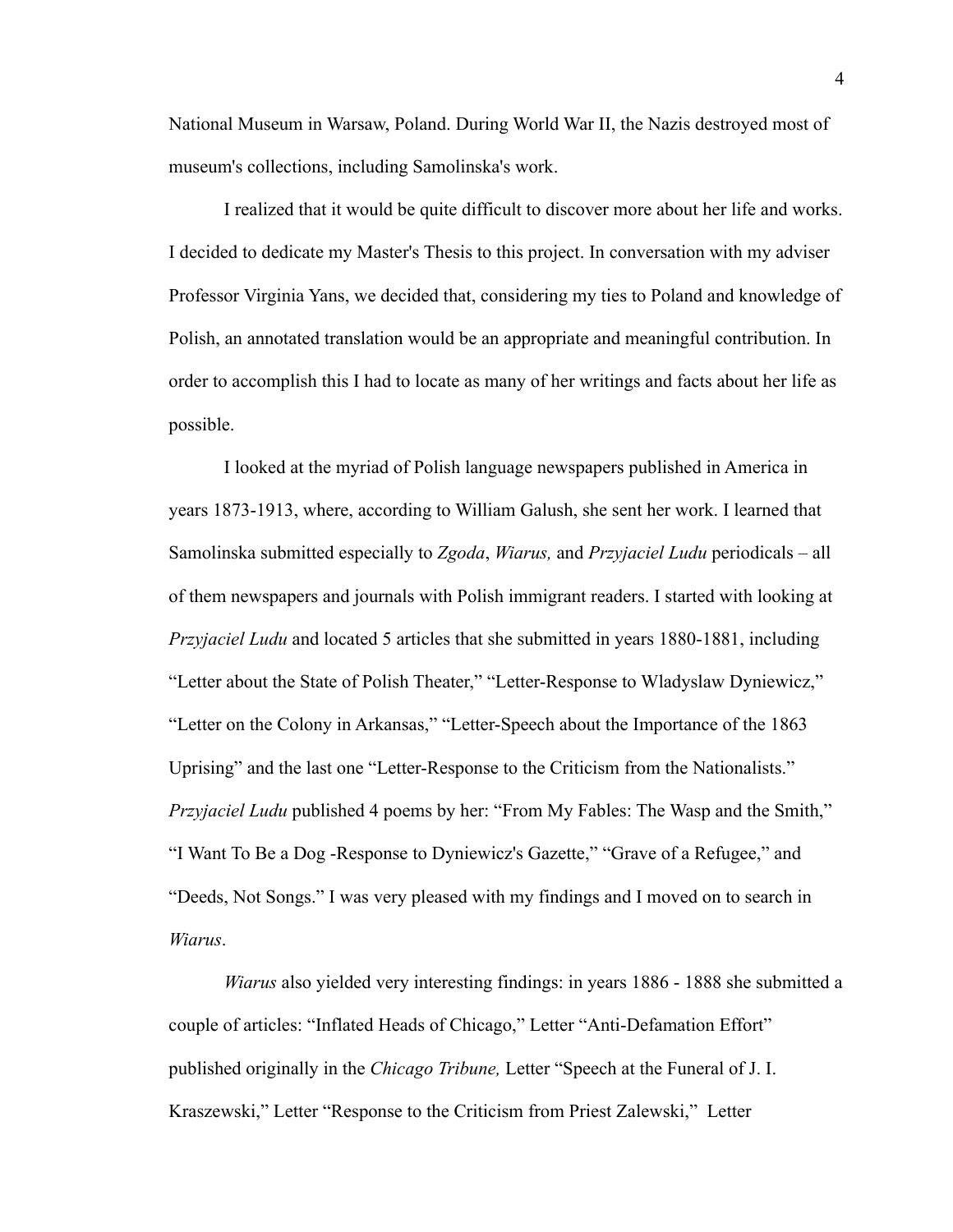"Announcement about the Establishment of her Organization Central Association of Polish Women (CAPW)," Letter "Response to Criticism from Father Barzynski" and many notes about the activities organized by her organization CAPW, such as plays or meetings.

The search in *Wiarus* also offered a contemporary perspective on Samolinska's activity, as I came across articles written by editors or readers describing attending celebrations where she made speeches. These notes gave a testament to her excellent oratory skills. A note by the editor of *Wiarus* describing her house and her personality I included in "Samolinska Through the Eyes of Others" section of this paper.

After a couple of months of looking through *Przyjaciel Ludu* and *Wiarus*, I had 16 of her works (correspondence, speeches, poems), that I printed out and set aside for reading and translation.

Another clue in regards to the location of her works came from the small 2-page article published about her in the *Zgoda* magazine; it described her as the "Mother of the Polish National Alliance (PNA).<sup>34</sup> I learned that Samolinska was one of the first members of the Alliance, and that PNA started publishing its newspaper *Zgoda* right after it was organized in 1881 – it is logical that she, as a founding member, would submit her work to that publication. I looked at the 1881-1901 years of *Zgoda.* This search was also successful. I located 22 of her entries including poems "Hand," "To Glory of America," "Jan III Sobieski," "For the Late J. I. Kraszewski," "Poem to Celebrate the Creation of CAPW," "To the Late Edward," "On Guard," The Song of the Polish National Alliance in America," " Ode to the Present Moment," " Unfulfilled Longings," "For *Zgoda*," "Triumph of Columbus," "Poor Women" " On Death of Priest Chowaniec," " Faith,"

 $\frac{1}{4}$  *Zgoda*, 1 March, 2010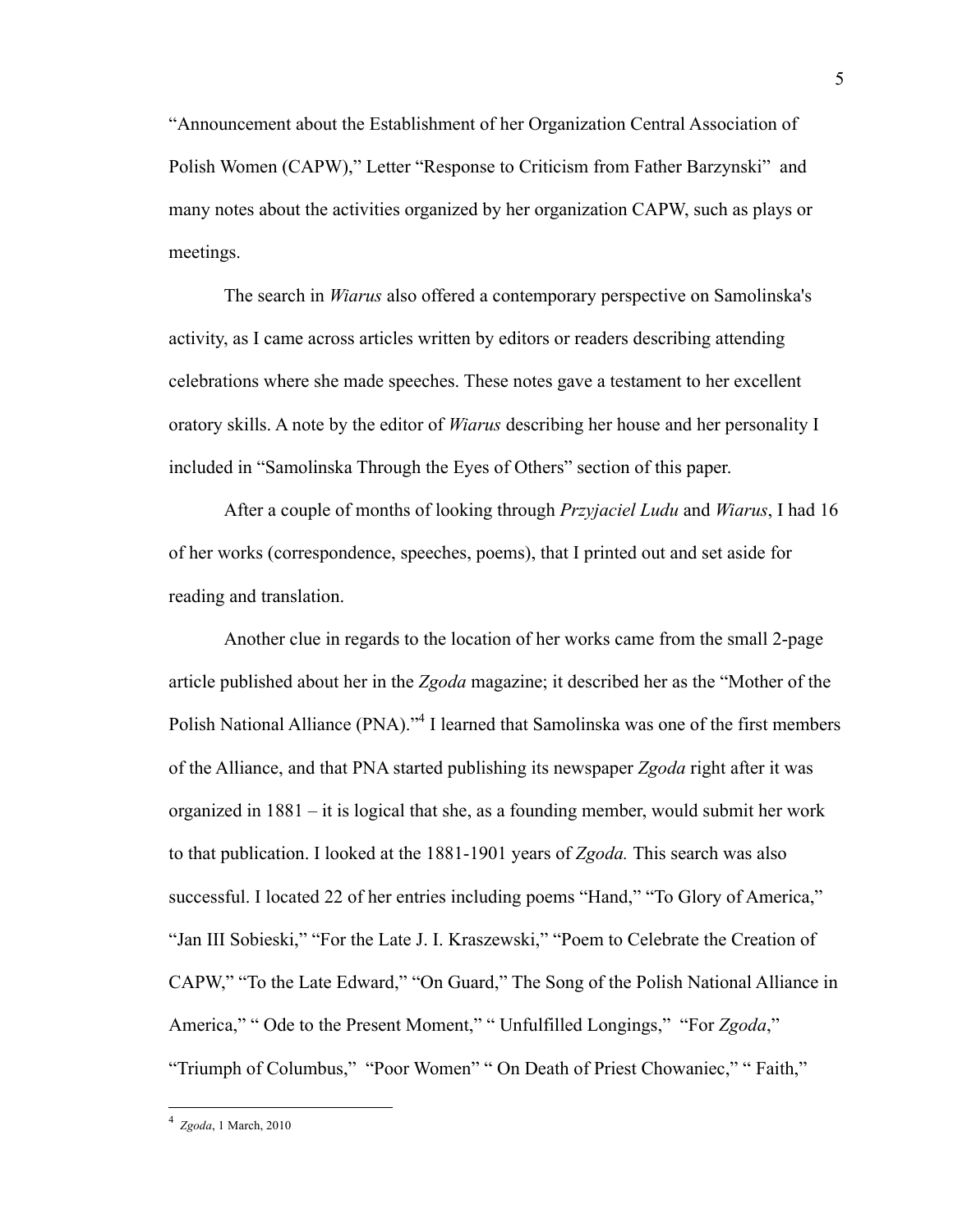"Spring," "Ludwika Mitchell," "Stocking," "Our Polish Women," "New Year" and letters: "Speech of Mrs. Samolinska," and "Statement." The poems can be divided into two categories: personal, feminist poems and the patriotic poems often written for the occasions of Polish celebrations. In that search in *Zgoda* I was greatly helped by Dr. Daniel Kiper, an Archivist at Catholic University of Lublin, who also published articles on the activism of Polish Women in America, knew the *Zgoda* publication well and was able to point me in right direction.

Another very pleasant surprise came from my research in the interlibrary system. Thanks to the help of the Librarian at Rutgers, Dr. Tom Glynn, I was able to locate a beautiful, 16- page long, elegiac poem "James Garfield or Work and Virtue," published under the name Teofila Samolinska.

That booklet led me to discover that Samolinska also published in the years 1880- 1885 under the pen-name MARYTANA (sometimes signed "Marytana"). As I was going through the first issue of *Zgoda* of 1880, I noticed an advertisement for her book about James Garfield but signed as MARYTANA. I started looking for other articles in *Zgoda* under that name and I found that she submitted for *Gazeta Polska* and *Zgoda* under that name. I also found a poem "Grave of a Refugee" that she published in *Zgoda* as Marytana, but in *Wiarus* as Teoflia Samolinska – these findings confirmed that MARYTNA was her pen name.

I found more articles she published under pen-name including an article calling for an establishment of a first Polish Reading Room in Chicago. Also, she reviewed the stage costumes and performances of the famous Polish actress (that she admired) Helena Modejska (Modrzejewska). As Marytana she also published a letter in *Gazeta Polska* regarding the differences between the Jewish and Polish communities, advising well-to-do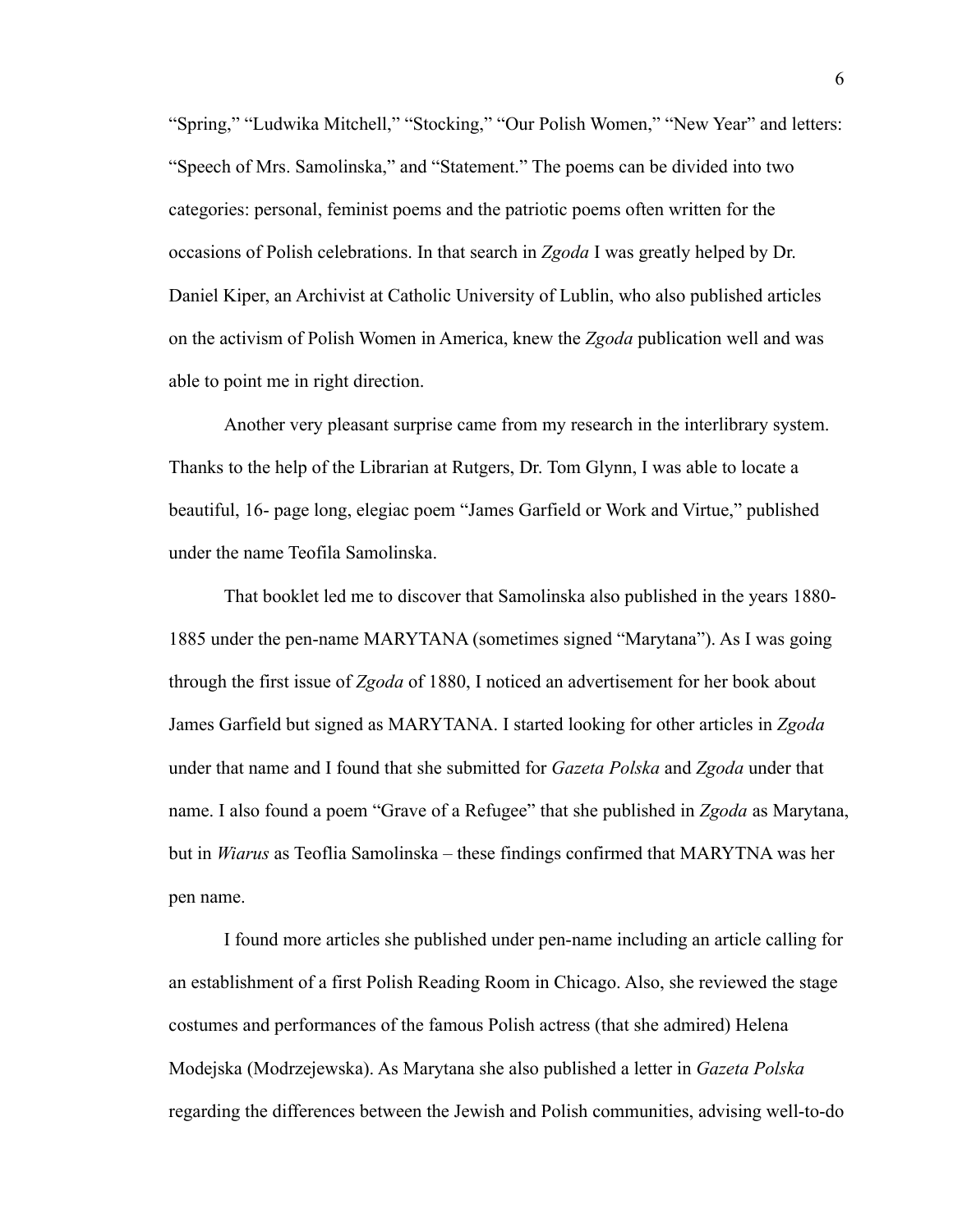Poles to contribute more to common causes and organizations just as wealthy Jews did. That letter sparked a chain of responses from Polish writers and a new string of discussions that is very interesting to follow. She also reviewed the performances of German opera in Chicago. Her love of theater and opera may explain the choice of that pen-name; most likely it refers to "Maritana," the popular opera created in 1845 by William Vincent Wallace. As Marytana Samolinska liked to review performances, theater and opera productions; most likely she created that pen-name because she wished to write separately - as different people – on politics and the arts.

As I was gathering more and more of Teofila's works, I made a summer trip to Poland, thinking that this might give me an opportunity to pick up her trail on that side of the Atlantic. My visit to the Jagiellonian Library at Cracow did not bring any results, but I started working with a Polish researcher Jaroslaw Juszczak, asking for assistance in finding more about Teofila's birth records. Since she indicated as place of residence Wolsztyn, a city not far away from Poznan, we looked at the 1848 State Records and 1848 Records in Archives of the Archdiocese in Poznan, hoping to find a record of her birth or baptism. Unfortunately, there was no record of Teofila Cwiklinska born on April 22, 1848 in Wolsztyn. There may be many reasons: she may have been born somewhere else and arrived later to Wolsztyn, or her last name may have been misspelled (I saw her record misspelled even as Zuiklinska!). I still believe that she came from the area of Poznan (capital of region Wielkopolska, area in Northern Poland) because she called herself "a person from Wielkopolska" (Wielkopolanka) and admitted seeing plays performed in Poznan.<sup>5</sup> Although I was disappointed by not finding information on her family, school records and residence in Poland, I proceeded with my search for her writings.

 <sup>5</sup> *Przyjaciel Ludu*, 5 November, 1880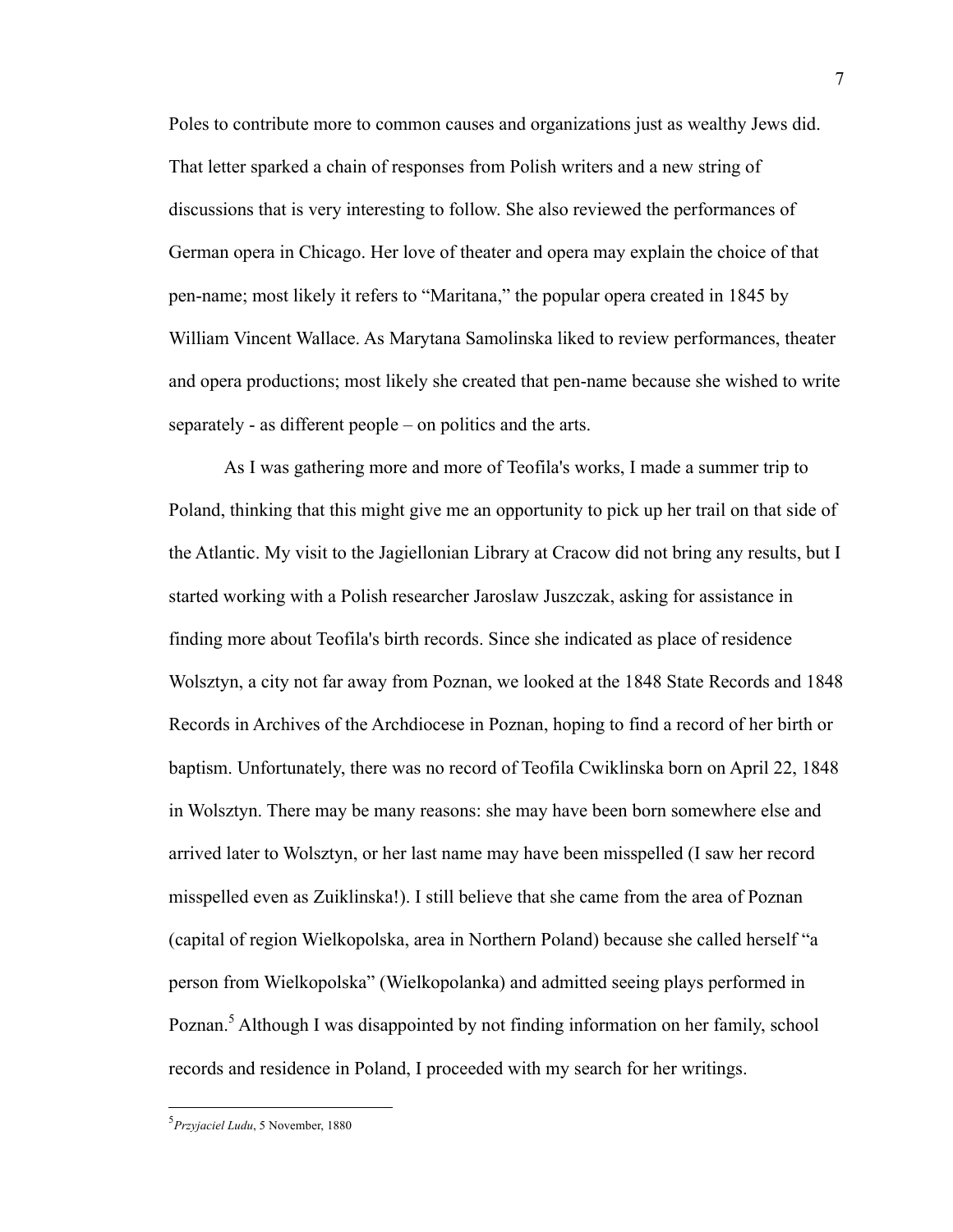After arriving back in the United States, I focused on looking for Teofila's well known and often cited play *Emancypacja Kobiet* (*Emancipation of Women*)." The possibility of finding a copy of the play in the US was very low. We don't have many records from the beginnings of Polish amateur theater in America. I contacted theaters in Poland, asking if they have a copy of her work in their archives. I was not able to locate that play, but found a good review of the play, that provided me with information regarding the plot and major themes, which I will discuss later. To my surprise, the Archives of the Raczynski Library in Poznan had a manuscript of her other play *Trzy Flory* (*Three Floras).* I asked to have it scanned and sent to me. After a couple of weeks of waiting I had a copy of that manuscript: it was a "prompter's copy," a hand-written copy that was used by a prompter during the staging of the play. It was written in a 19th century, cursive handwriting with prompter's notes sometimes scribbled on its margins. Armed with a good magnifying glass I proceeded to decipher the 19th century penmanship, first producing a legible copy in Polish before translating it into English. My translation of that play can be found at the end of this paper in the "Polish theater" section.

This thesis represents the research and translations I have completed to date resulting from my first major effort to find Teofila. There is still a lot to be found, and many places to look where more her works might be discovered. The following newspapers would need to be closely looked at: *Pielgrzym*, *Gazeta Polska*, *Kropidlo*, *Gazeta Polska Katolicka*, *Kuryer Polski*, *Ogniwo, Polak w Ameryce* and also the early issues of the *Glos Polek* (*Voice of Polish Women*). Additionally, in Poland, newspapers such as *Dwutygodnik dla Kobiet* or *Gazeta Poznanska* could have some of her writings. Samolisnka admitted that she subscribed to 6 Polish newspapers published in Poland, in cities Warszawa, Krakow, Lwow, Poznan (among them *Glos* and *Klosy*); it possible, that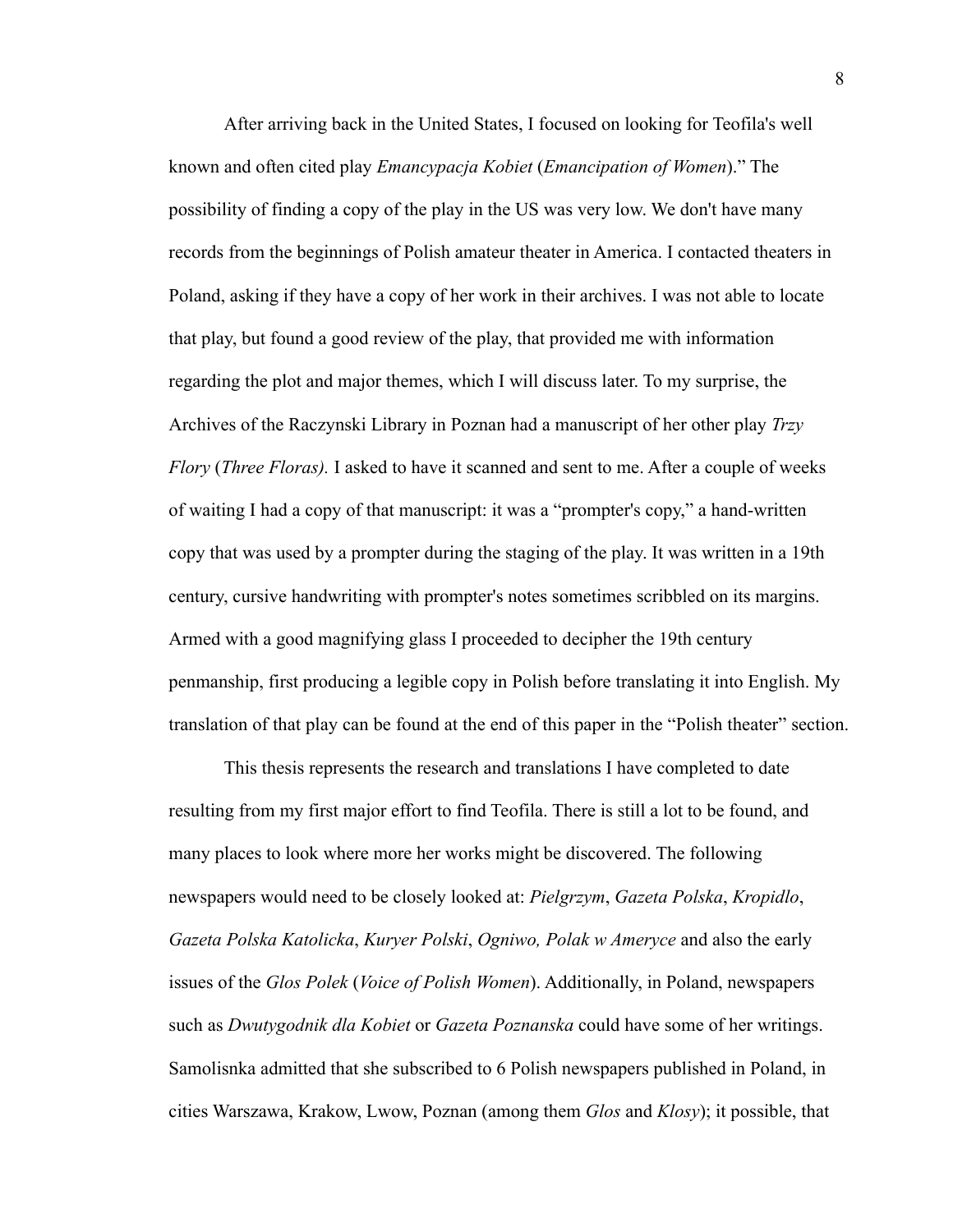she wrote for them as well.<sup>6</sup> When it comes to finding more of her biographical information, a broader research done in Poland could potentially disclose her origins, confirm her birth place and provide details about her family and upbringing.

### Choosing Samolinska's Writings

For this thesis, I decided to translate and annotate some of Samolinska's newspaper writings and one of her plays. While she wrote many poems, I have put these aside for my next foray into her writings. I decided to select works that would offer good samples of her style and of issues she was interested in or cared about; each of them translated, edited and placed in a historical context. Ideally, annotated translations select and edit works from an author's entire works, but here I am limited by what is available to the translator. I hope to continue my project with further research and translation. At this stage I offer what I found in newspapers: her speeches, her articles, one play and notes about her in the Polish press. I hope that the work presented here will tack her journey as she changed from a young woman playwright into an activist who was concerned with the Polish women question and Polish nationalism. The writings I have chosen also reflect important moments and turning points in her career.

Contributing to that end, I have organized her writings around tree themes: Patriotism and Nationalism, Feminism and the Polish Theater. Letters she wrote between 1880 -1890 for *Wiarus* and *Przyjaciel Ludu* illuminate her ideas about Polish nationalism. They offer a fascinating glimpse into the political and cultural aspects of Chicago's Polish community. She presented her own strong criticism of attitudes of Polonia leaders. She criticized their anti-intellectualism, disregard and disrespect for norms of proper

 <sup>6</sup> *Zgoda*, 26 July, 1882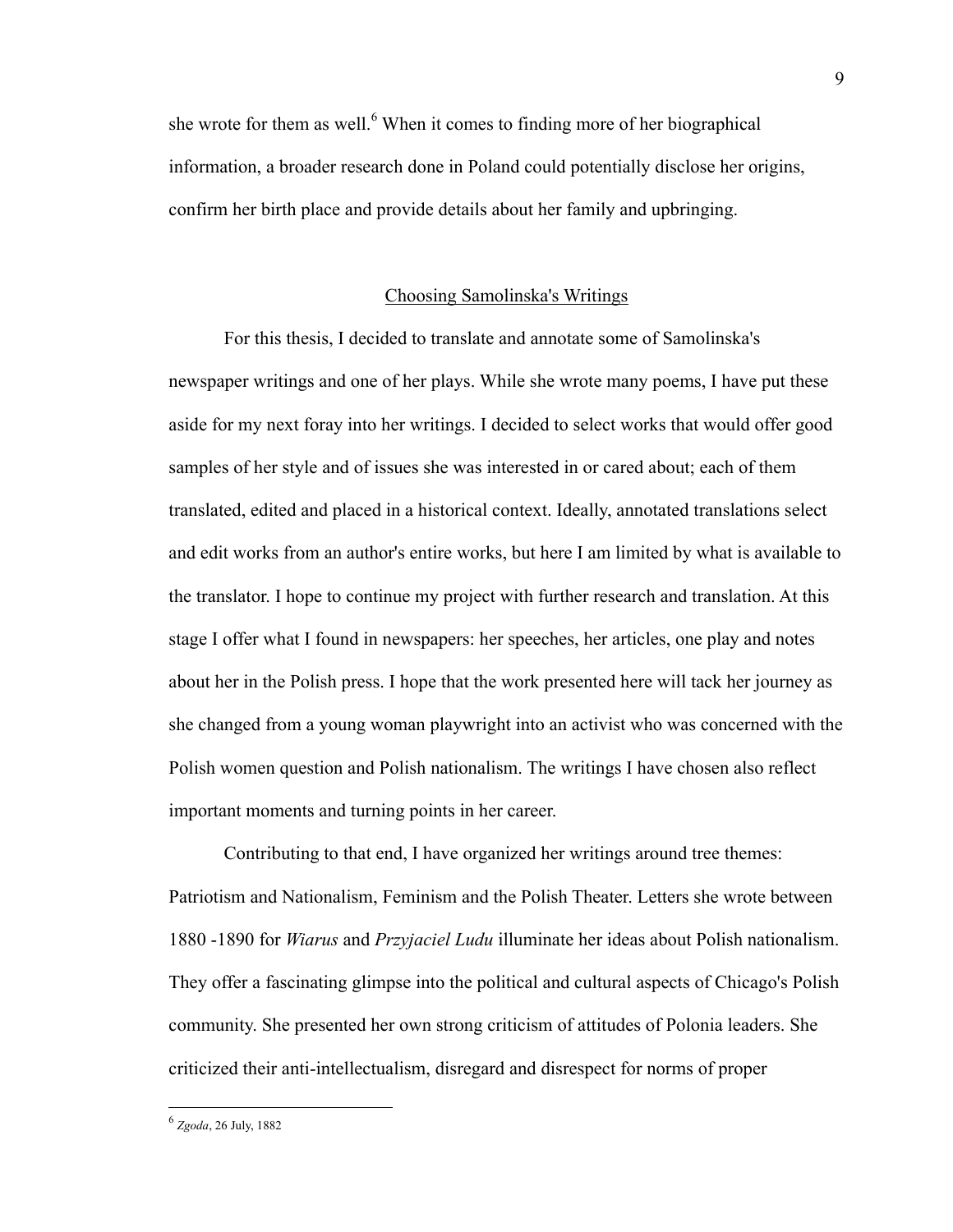celebration of national events, their stubborn self-interest as persons seeking fame and status instead of devoting themselves to more important, patriotic causes. These letters also illustrate why Teofila deserved William Galush's description of her as "a never a shrinking violet."

The section on Feminism includes important notes on the creation of CAPW, because establishment of that first woman-only Polish women group was a breakthrough for women organizing in the Polish community. The idea that Samolinska presented, that women need to be in charge of their own organizations that would compete with men, inspired many other Polish women organizations and finally led to the establishment of the most important Polish women group: *Zwiazek Polek w Ameryce (The Polish Women Alliance in America*).

The section on the Polish Theater includes Teofila's rich and remarkable comments upon the Polish immigrant amateur theater in America. She commented upon its significance to the community and its audience. I also include a full translation of Teofila's only surviving play, *Trzy Flory* (*Three Floras*). The play dramatic accomplishments were not the work of a major playwright. Nonetheless, they reveal a great deal about the writer's values, her perspectives upon class and gender differences along with her boldness in writing and producing a full-length work of art. The plays were performed in Poland as well as in the United States indicating that her work was highly regarded within the theatrical community.

I offer my translations and annotations as a contribution to this undiscovered figure. I hope my efforts contribute as well to the study of the literary and ethnic history of Polish communities in the USA.

I hope that my annotated translation of writings of this remarkable woman releases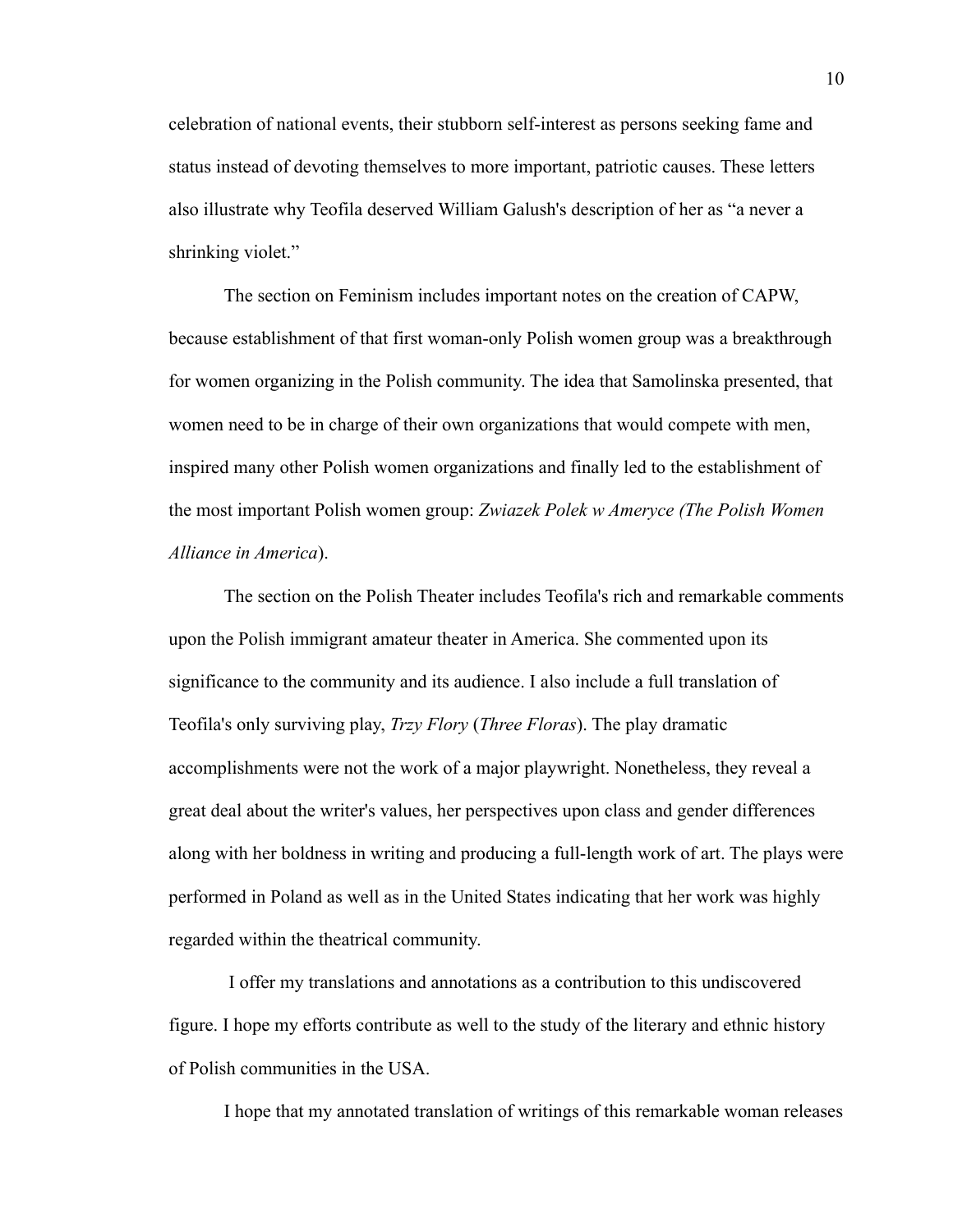her from unfortunate an ill devise obscurity and that it contributes to the historiography of nineteenth century immigrant community in which she lived.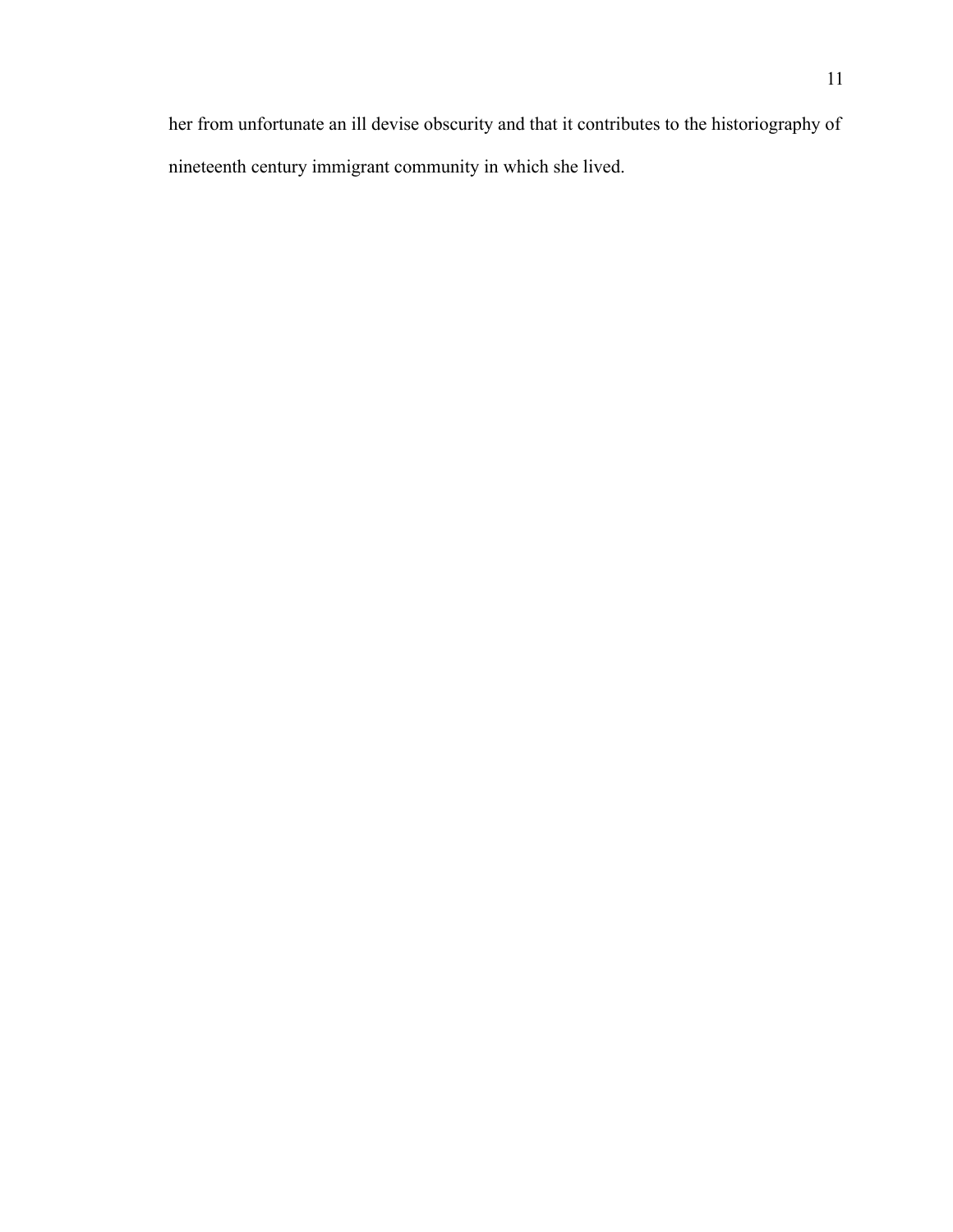#### **Biography**

Teofila Samoliska, a beloved actress and poet, a daring writer and activist who espoused progressive ideas about a woman's place in society, was deeply engaged in her ethnic community. Apart from a handful of Polish immigration scholars and historians that know about her contributions, she remains an obscure figure for Poles in America and in Poland. We know little about her life before she arrived in New York. She was born Teofila Cwiklińska on April 22<sup>nd</sup>, 1848 in the German section of partitioned Poland.<sup>7</sup> Many leads point to Wielkopolska, the northwestern part of Poland, as the region where she grew up. She called herself "Wielkopolanka" and wrote for "Album Wilekopolanek," a collection of poems written by immigrant Poles, created in Chicago.

At the age of only 17, she left Poland for the United States on June 24, 1865 on the ship Saxonia, which traveled from Hamburg, Germany to New York. She did not arrive alone. Wladyslaw Cwiklinski, a ten years older brother or cousin, shared her cabin. The part of Poland Teofila emigrated from was known as the "German Partition," which is why the nationality of Poles who came from that area was marked as "German" on entrance in the United States. On her arrival manifest, she was described as "single," and "German." As her place of residence, she indicated the city Wolstein (in Polish: Wolsztyn), seventy-two kilometers southwest of Poznan, Poland.

A short biography of Samolinska, self-published by historian Arthur Waldo in 1980 indicated that she went through a private school for girls in Poznan. "She arrived to the USA straight from a private school for girls, that she finished with distinction, ahead of her peers."<sup>8</sup> At that time five private schools for Polish girls existed in Poznan:

<sup>-&</sup>lt;br>7 <sup>7</sup> Partitioned Poland, in 19<sup>th</sup> century Poland was under control of three powers, Russia, Germany and Austro-Hungary

<sup>8</sup> Waldo, 23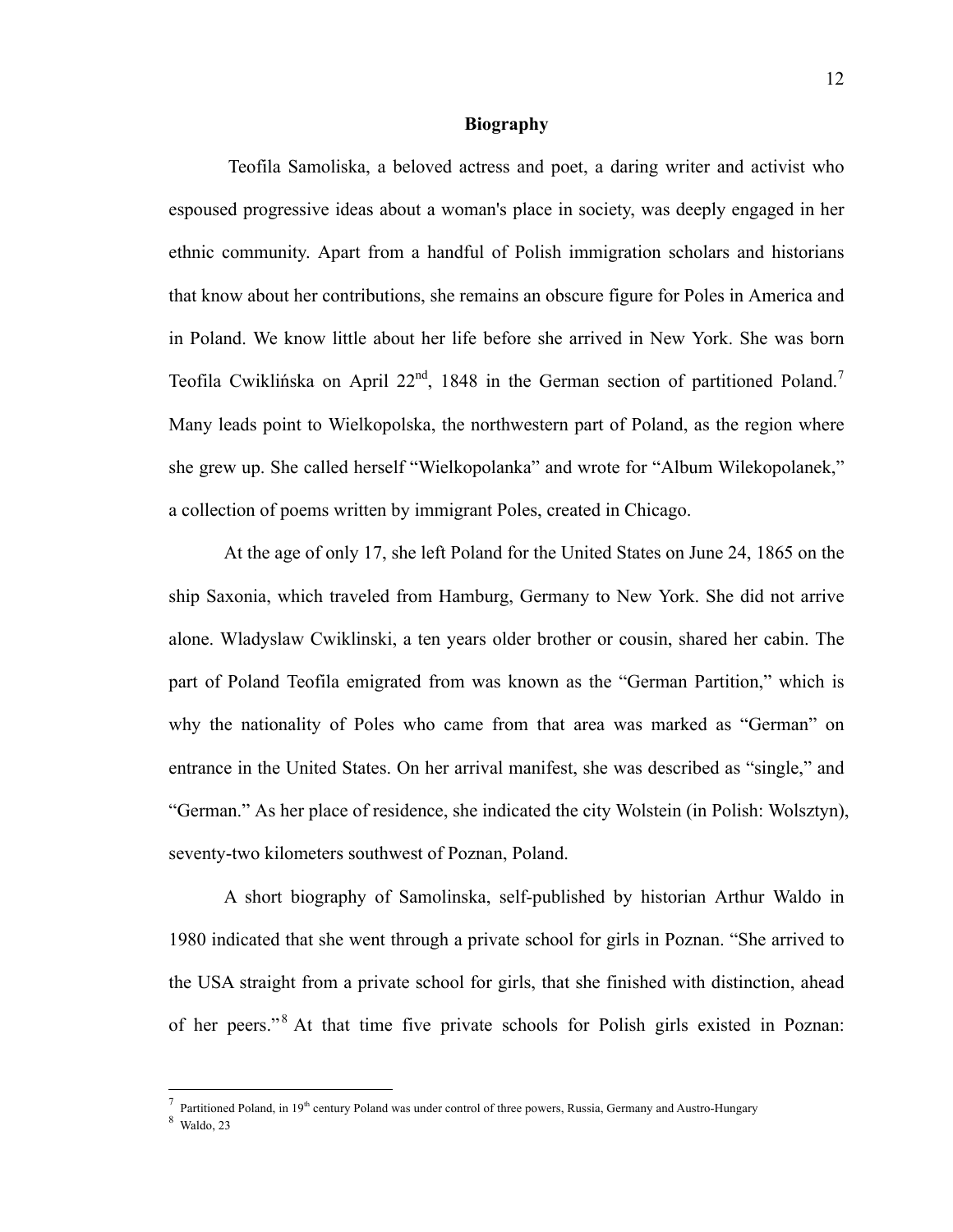Urszulanki, School of Ludwika, Pensjonat of Tekla Herwig, Pensjonat of Antonina Estkowska, and School of Katarzyna Poplinska. Each of these private schools offered an excellent education for girls; their curricula also included trips to the theater, and playwriting.<sup>9</sup> That private school education would explain why she began writing plays at an early age, right after arriving in the United States. It also confirms that Teofila most likely came from an affluent family with patriotic traditions, since the education of girls was very expensive. She was not a peasant girl, as were most of Polish women immigrating to the United States at that time. She belonged to the gentry – the intelligentsia – the group, that used their education after arriving in the US to become leaders in their communities.

A closer look at the history of Wolsztyn in the middle of the  $19<sup>th</sup>$  century indicated that it was a small multicultural city, comprised of about 3,000 citizens, of which twothirds were Germans; ethnic Poles and Polish Jews constituted the rest of population. My research to date suggests that she grew up there during the latter half of the nineteenth century when Wolsztyn became a stage for strong Germanization pressures from the German occupiers. Perhaps that, combined with the dire effects of failed Polish Uprising of 1863 in which she took part<sup>10</sup> pushed her to emigrate to the United States two years after the collapse of that rebellion. We see in her letters that she comes back to that event, calling it a "catastrophe," a defining moment for the Poles in Chicago.

Since Teofila, like many Polish women in Wielkopolska, took part in that Uprising, she (and her family) may have been subjected to harsh punitive measures and oppression that was placed on the Polish population by Russian and German occupiers after the rebellion. Was her family sent to camps in Siberia or imprisoned? Or, fearing prosecution,

<sup>-&</sup>lt;br>9 Jan Moras. *Na Pensji w XIX-wiecznym Poznaniu,* w: Pensje, gimnazja, licea, "Kronika Miasta Poznania," nr.4*,* 2013

<sup>10</sup> Angela and Donald Pienkos. *A History of Polish Women Alliance of America.* New York: 2003, 15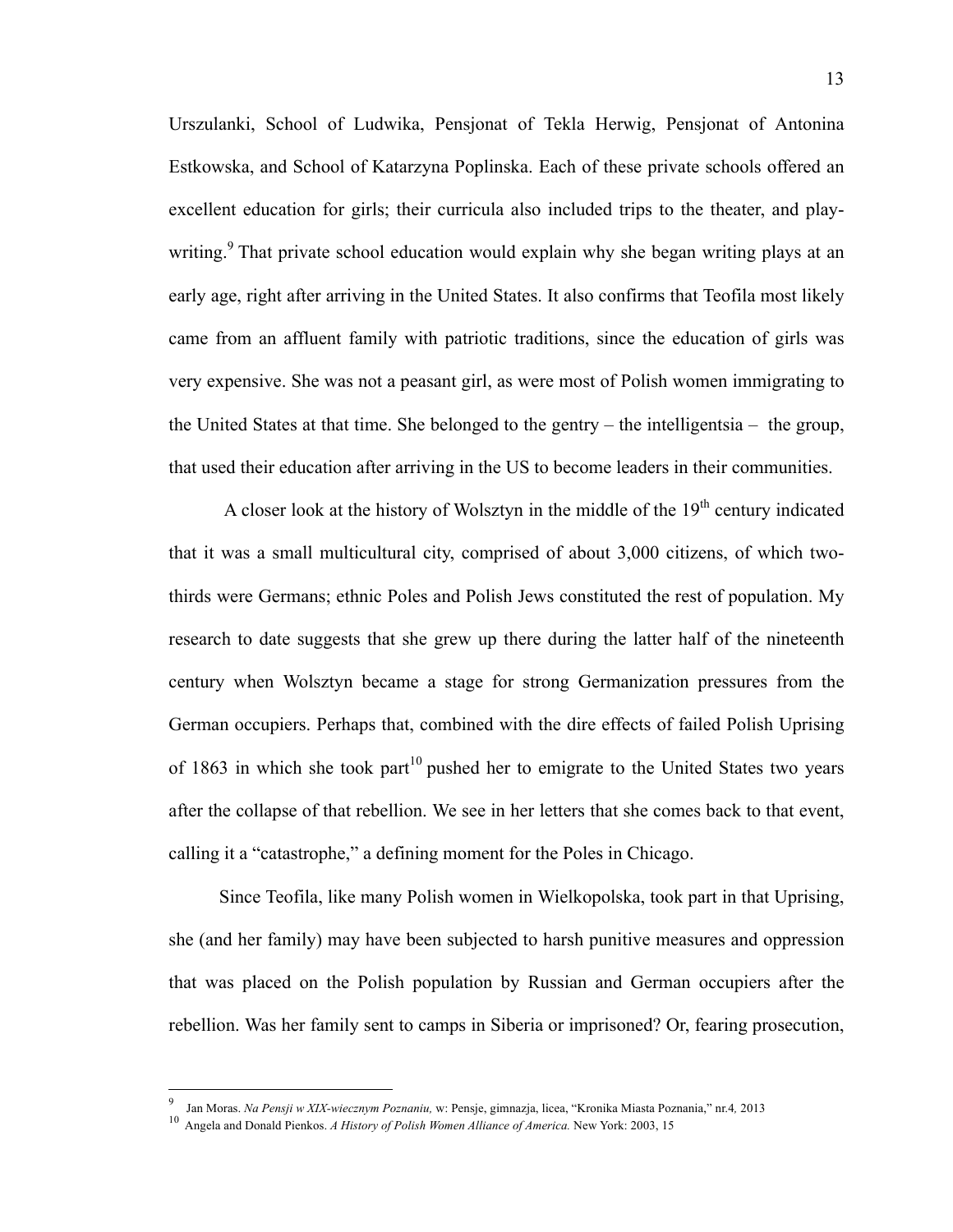did her family send her to relatives or friends to the United States? We don't know exactly, but we are sure, that witnessing that oppression made her what she became later for the Polonia in her new country: a patriotic poet and activist that devoted almost 50 years of her life to the idea of Polish cause and Polish nation.

After her arrival in New York City, Teofila traveled to Cincinnati, Ohio, to a settled colony of Poles who had arrived from areas of the German Partition. On March 4, 1866 in Cincinnati, Hamilton County, less than a year after she arrived, she married Jan Samolinski,<sup>11</sup> an activist of Polonia, one of the first members of *Gmina Polska (The Polish Commune Society*).<sup>12</sup> He later became the President of that organization (1887).

Jan Samolinski's involvement in the organizational and political life of Polonia undoubtedly helped Samolinska to be at the center of the Polish activism in Chicago, a city to which they moved in 1872; she not only knew the most important men in Polish secular and Catholic organizations, she also knew their wives. With them, she would later organize amateur groups and a women organization.

Why did she marry so soon? We know from the research on immigrant women that they often married quite soon after their arrival.<sup>13</sup> We do not know if she knew Samolinski before she came to the US: a good guess would be that she met him through friends or relatives during one of Polish community's events in Ohio, since Samolinski was an activist just like her. Perhaps they connected through their shared involvement in their community and Polish patriotism.

Four years after her wedding, while still in Ohio, Samolinska had her debut as a

Samolinski; masculine form for Polish last names ends with suffix -ski, whereas feminine form with -ska; therefore a wife of

Samolinski is Samolinska<br><sup>12</sup> Gmina Polska, the Polish Community Society, the first non-religious Polish organization in Chicago, founded very early (1866) by<br><sup>12</sup> Gmina Polska, the Polish Community Society, the first non-

<sup>&</sup>lt;sup>13</sup> See Christine Harzig. *Peasant Maids, City Women. From the European Countryside to Urban America.* Ithaca, 1997.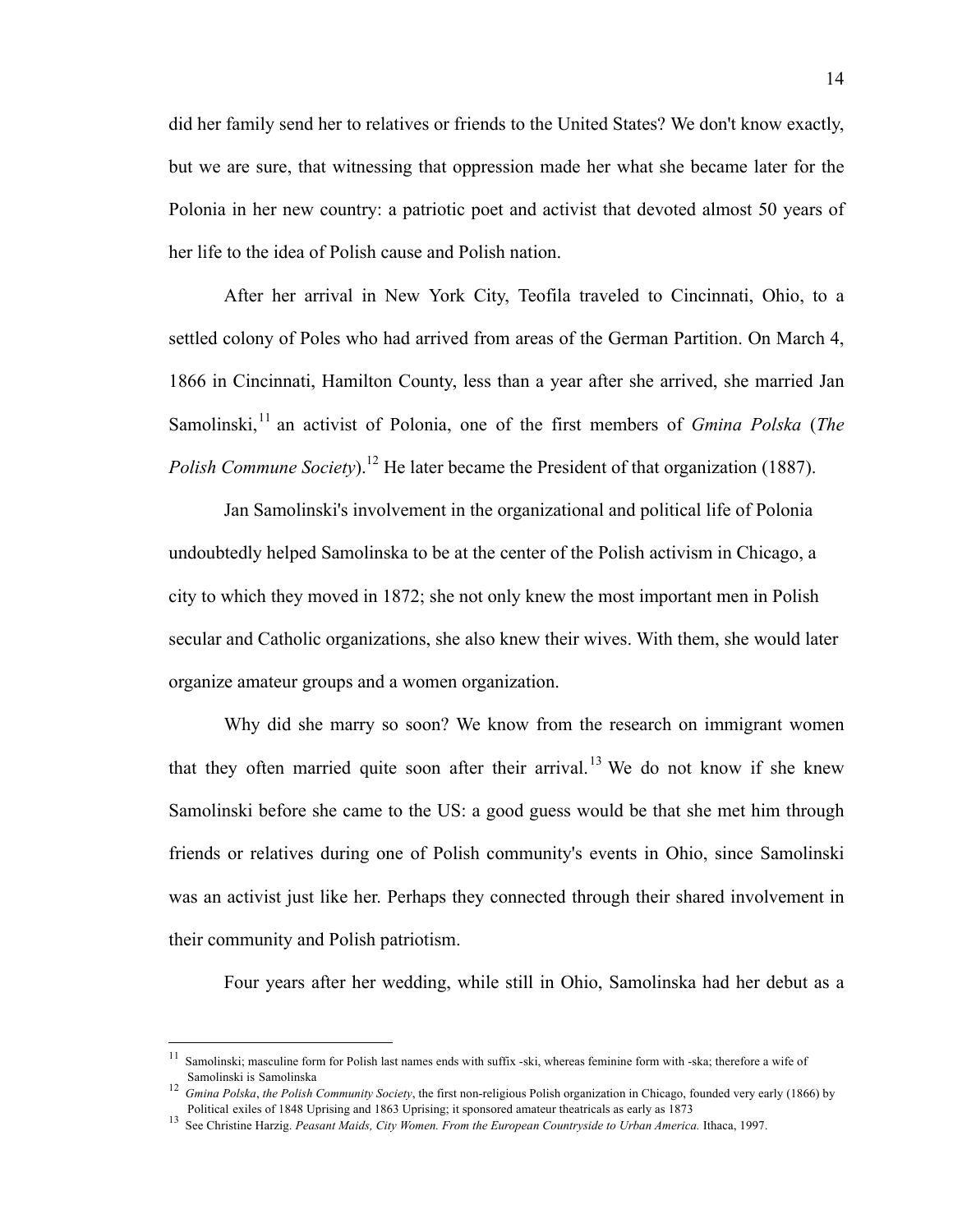poet; in February of 1870, she wrote a poem for the first Polish newspaper in the United States, *Orzel Polski* (*The Polish Eagle*) that was published in Washington, Missouri. This poem "Do Rodakow" ("To My Compatriots") was censored before the publication by the editor for being too forward in calling for military activities against oppressors.<sup>14</sup> We also know that she became very active in Cincinnati's Polish amateur theater right after her arrival. Her play *Emancypacja Kobiet (Emancipation of Women*) – a sign of her progressive attitudes - brought her great popularity in certain progressive Polish circles. In 1870, she also sent her second play, *Trzy Flory* (*Three Floras*), to a competition in Warsaw and received an award.

In 1872 Samolinska and her husband moved to Chicago, the city considered the unofficial capital of Polonia because of its growing number of Polish immigrants and Polish organizations. The City's Directory from the year 1872 mentioned her husband Jan Samolinski, indicating that Jan worked as a "machinist in company C.L.Rice and Co."<sup>15</sup> and, later, as a machinist for McCormick, a producer of farming machines. He was considered a "skilled laborer" and his stable salary allowed the young couple to have a comfortable living, at least according to immigrant standards. There is no evidence in City Directories of the Census that Teofila worked at any wage labor. They lived in the southern part of Chicago, moving quite often, originally on Taylor Street, then on 18<sup>th</sup> Street, in the area known among Poles as Wojciechowo.<sup>16</sup>

According to Juliusz Smietanka, $17$  who knew the Samolinski couple personally:

Jan always worked; he was a mechanic, almost an engineer, with a good salary. They had a nice house, and Mrs. Samolinska had all the comforts she needed; she had help and a lot of free time that she very usefully spent on various

 <sup>14</sup> Waldo,19

<sup>&</sup>lt;sup>15</sup> City Directory of Chicago 1872 at Cook County, Illinois Online Historical Directories

<sup>16</sup> Wojciechowo, Polish neighborhood in Chicago concentrated around the Church of Sw. Wojciech

<sup>17</sup> Samolinska's friend, lawyer Juliusz Smietanka; Waldo, 34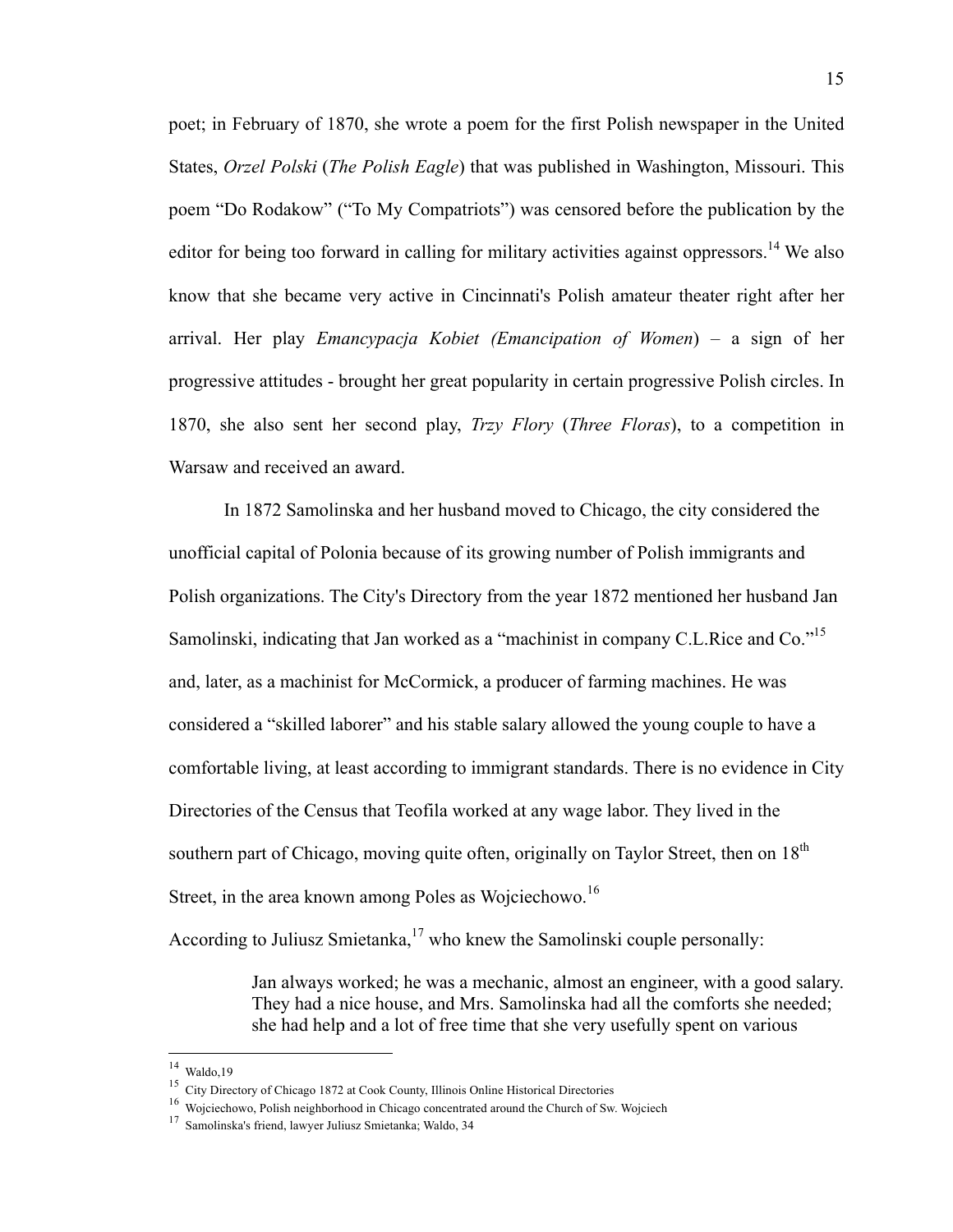activities. Mr. Samolinski was like an ideal husband; he did not interfere, did not disturb her in anything, he simply existed in his wife's kingdom like a shadow, always loyal, faithful, courteous and helpful; so the "nice Mrs. Teosia"18 ruled in the house, in theater, on celebrations, everywhere she went. She had time and patience to prepare herself and she was prepared for every occasion. I remember them the best from these days when they lived on the 18<sup>th</sup> Street in the southern part of the city. Her house was always open for people, often filled with visitors; joyful, hospitable and filled with life. And you had to see Mrs. Samolinska: she liked to be dressed neatly, richly, with the nicest fabrics. She loved especially ribbons, intricate laces, silk – she wore her dresses long to the ground, often with a long train, as the fashion at that time dictated. She was shapely and slender. Fate punished her only by denying her height: she wasn't even 5 feet tall. But where nature was hard on her, she compensated with her gestures, posture and behavior, because she knew how to be the main attraction of every gathering; she was filled with vigor, glamour and energy.<sup>19</sup>

There are many comments on Samolinska's classy and elegant style of dress; she also published a letter in *Zgoda* where she described the dresses that the famous Polish actress Helena Modejska (Modrzejewska) wore while playing on stage in Chicago; we learn that Samolinska paid great attention to and knew a lot about fashion and trends in women's clothing. This also separated her from ordinary Polish women most of whom came from peasant families, but as we shall see from translated documents, she earned their admiration from women in her theater audiences aspiring to become American ladies and to dress like them.

In Chicago, she was able to work at home as an artist and writer. She and her husband were both involved with the first secular Polish organization created in Chicago: *Gmina Polska (The Polish Commune)* – Samolinska, for most of that decade (from 1873- 1886) was also involved with the Theater of *Gmina Polska* in Chicago*.* Following the advertisements in the Polish press for the plays produced by this particular theater gives

 <sup>18</sup> Teosia, short form of "Teofila"

<sup>19</sup> Waldo, 34.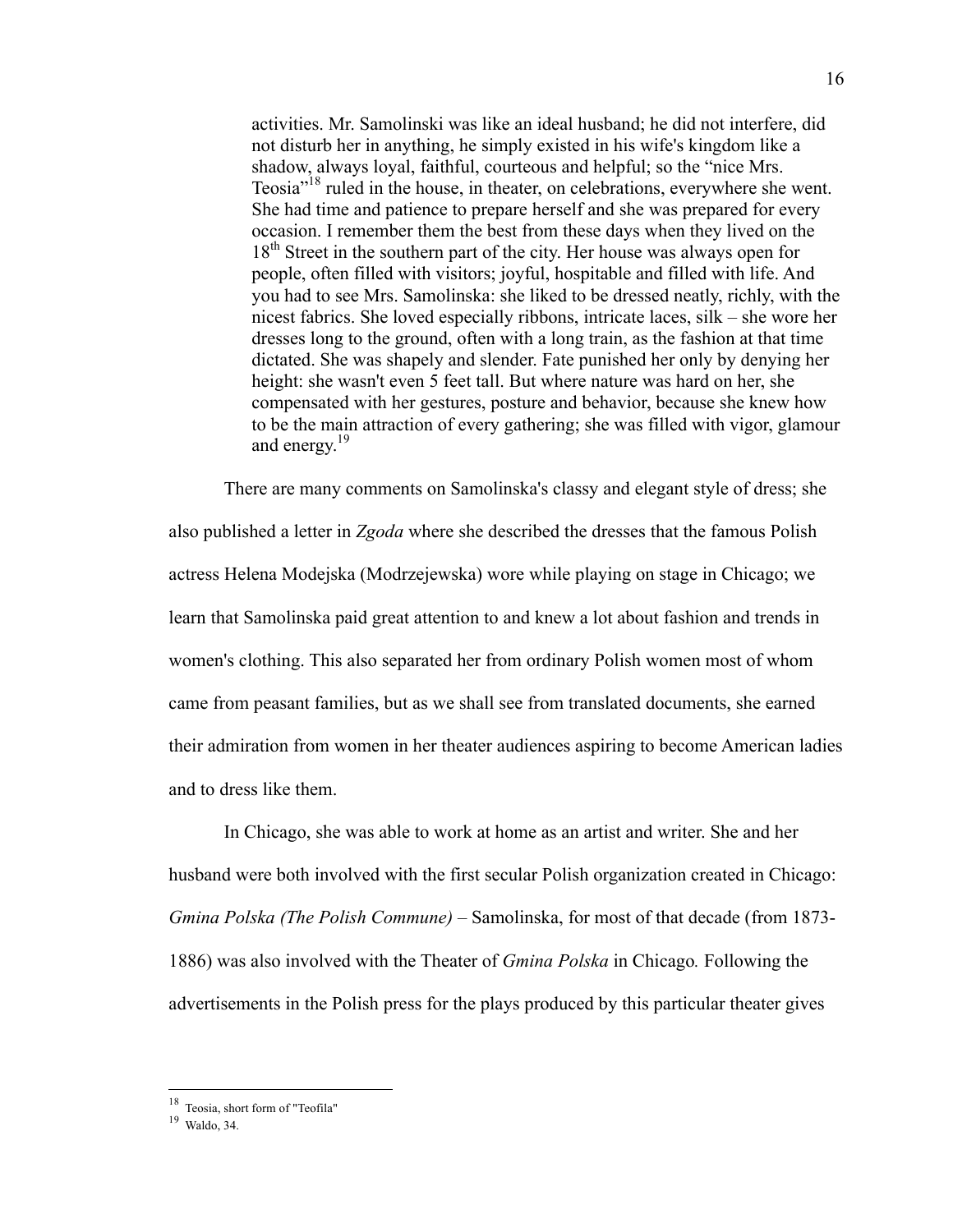us ideas about plays she was involved with. For the years  $1880 - 1886$  I found 14 plays<sup>20</sup> staged by Theater of *Gmina Polska*; plays that Samolinska, most likely, took an important part, considering that she was described as the most talented female actress at that time.<sup>21</sup>

It was Teofila's own passion for the stage that made her so popular among the Polish expatriates. According to many sources, she had a great presence on stage and loved acting – landing many leading female roles. One source reported:

> when a young and pretty Samolinska charms her audience with her artistry, spectators leap to the stage and kiss her hands, until the happily overcome amateur actress sheds real tears, as happened in operetta *The Nightingale*  $(Slowizeek)$  in 1885.<sup>22</sup>

For example, on 28<sup>th</sup> of 1873 in Chicago, Samolinska played the leading role of

Katarzyna in popular play *Peasants Aristocrats* (*Chlopi Arystokraci*) by Wladyslaw

Anczyc and in 1876, her play *Three Floras* (*Trzy Flory*) was presented in Chicago; she

directed, as well as played a role. The role of Katarzyna was praised even by the usually

critical of Teofila *Gazeta Katolicka:*

Mrs. Samolinska, who mastered the peasant dialect to admirable perfection, again made sure that her Katarzyna, was a complex, true character marked with faults and vices  $(\ldots)^{23}$ 

According to Waldo, she sung and played in following Polish productions in

 <sup>20 9</sup> January 1880 – *Cyrulik ze Zwierzynca(Barber from Zwierzyniec)*

 <sup>12</sup> August 1882 – *Sad Przysieglych czyli Pozory (Court of Jurists or Pretenses)*

 <sup>21</sup> January 1883 – *Dway Roztargnieni (Two Distracted Men)*

*Oryl (Oryl)*

 <sup>1</sup> April 1883 – *Ulicznik Paryski (Hooligan of Paris)*

 <sup>1</sup> May 1883 – *Podejrzana Osoba (Suspicious Person)*

 <sup>13</sup> May 1883 – *Okrezne (Circular)*

 <sup>25</sup> November 1883 – *Chlopi Arystikraci (Peasants Aristocrats) Slowiczek (Nightingale)*

 <sup>20</sup> April 1884 – *Sluby Panienskie (Girls' Pledges)*

 <sup>7</sup> June 1884 – *Emancypacja Kobiet*

 <sup>23</sup> November 1884 – *Kasper Karlinski (Kasper Karlinski)*

 <sup>26</sup> February 1886 – *Zbojcy* by Schiller (*Robbers*)

<sup>&</sup>lt;sup>21</sup> Finding reviews of these plays in the Polish press will provide information on parts/roles played by Teofila

<sup>22</sup> Mathew Strumski. "The Beginning of the Polish American Theater." *Polish American Studies*. Vol. 4, No.1/2.

<sup>23</sup> After *Zgoda,* 5 December, 1883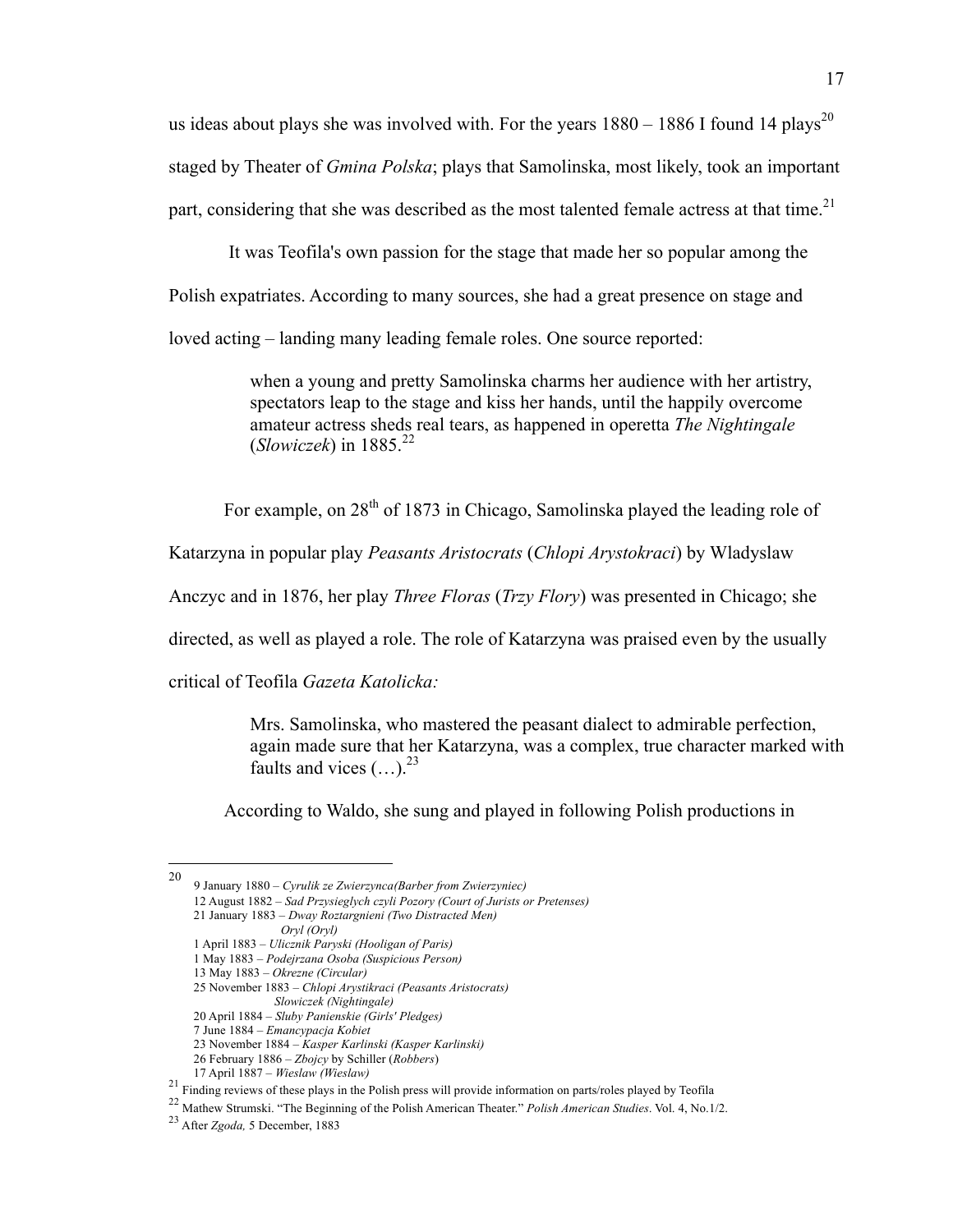Chicago: *Lobzowanie (Rascals), Karpaccy Gorale (Mountaineers of Carpathia), Trojka Hultajska (Three Rascals), Wesele na Pradniku (Wedding in Pradnik), Kominiarz i Mlynarz (Chimneysweep and Miller), Flisacy (Flisacs), Slowiczek (Nightingale), Cyrulik ze Zwierzynca (Barber from Zwierzyniec).*<sup>24</sup>

Judging by the amount of time and dedication Samolinska gave to the Polish theater, we could assume that theater was her passion. Early on and ahead of others, she realized its importance in fostering patriotic sentiment:

> our Polish national theater in America stopped being just entertainment, it became a tool for moral development of Polonia, and it needs to be treated seriously.<sup>25</sup>

The years 1880-1890 were very prolific for Samolinska; she submitted many poems to *Zgoda*, a publication of the Polish National Alliance (PNA), an organization that she helped to create; her close relation with *Zgoda* lasted for more than a decade. In the first years of this newspaper, between 1880-1885 she published sometimes under a penname MARYTANA. During this time she still continued being involved in *Gmina Polska* and its Theater. She participated in picnics, celebrations and trips organized by *Gmina Polska*. She reported on these trips in one of her letters in *Zgoda*.

Also, in years 1880 -1890 she published her correspondence on pages of other Polish newspapers *Wiarus* and *Przyjaciel Ludu.* These pieces of correspondence are crucial for understanding Samolinska's ideas about literature, theater and patriotism and are translated and annotated in this paper. Her poems are not translated here but her feminist poems are briefly analyzed in the Feminism section of this paper.

It is also in the 1880s that she was very involved in the social and political life of

 $24$  Waldo, 32

<sup>25</sup> *Przyjaciel Ludu,* November 5, 1880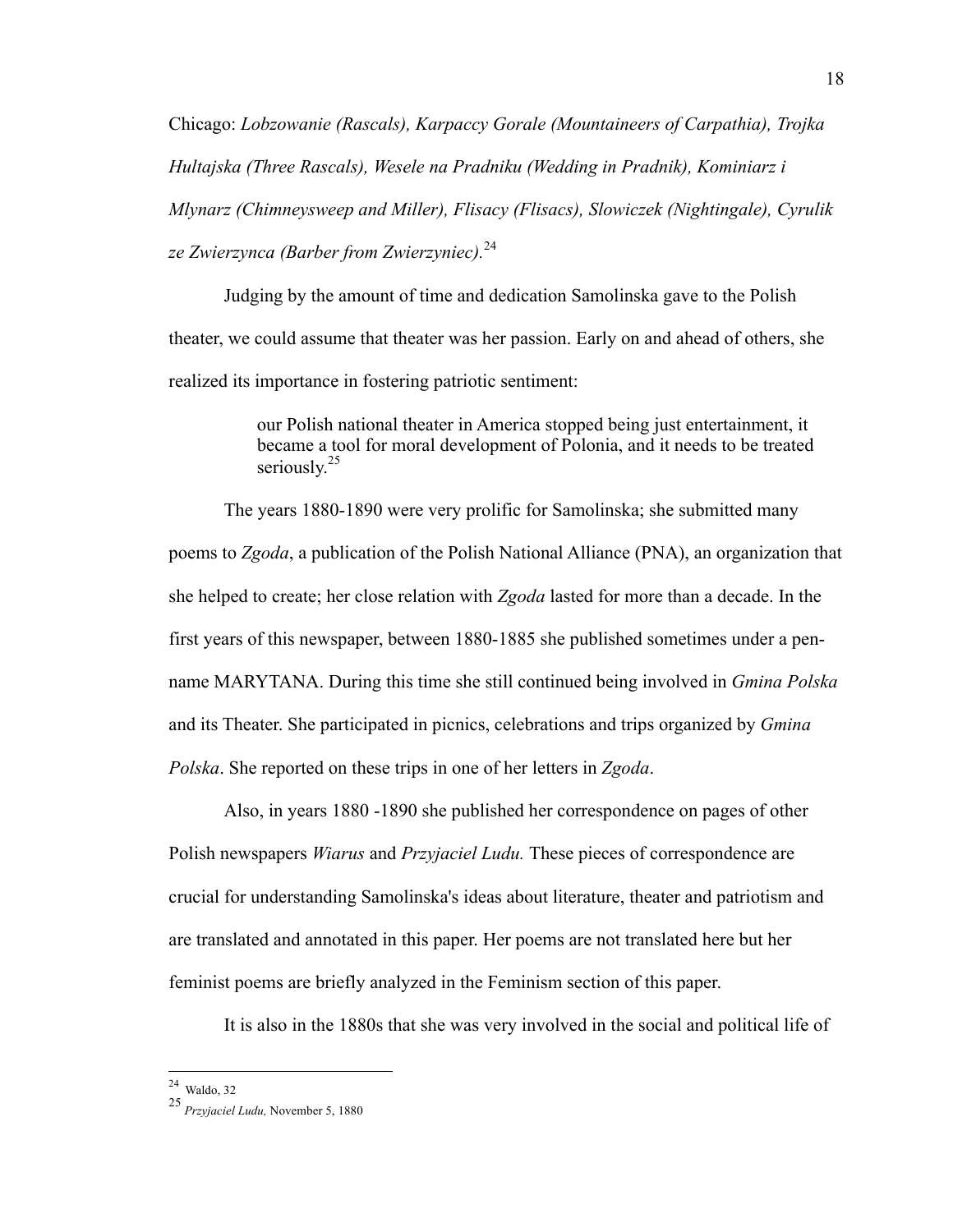her Chicago community. One of her main achievements is her contribution to the creation of Polish National Alliance (PNA), the first Polish national fraternal organization in the USA. In 1879, she wrote a letter to Agaton Giller, a member of Polish National Government, who resided in Rappersville, Switzerland.<sup>26</sup> In it she stated:

> We are the even faster growing branch of Polish exiles worldwide. We need a structure, a system if we want to survive the cataclysm, preserve our national spirit and save Poland. Without central power, without uniting all fractions under one umbrella – we will perish. We should not split into fractions. We all are willing to serve Poland, but we lack experience in organizing, we lack knowledge how to create a governing, managing body. We all know that every organization needs to have an executive power. We have been waiting long for guidance from a leader, for a call to unity under one organization.<sup>27</sup>

In response to her letter, and the letters of others who joined her in writing to him, Giller wrote an open letter to Polonia's leaders urging for the creation of one umbrella organization. That letter led to creation of PNA. It was established on February 15, 1880 in Philadelphia, with a comprehensive insurance program for the Polish-American community. Due to her writings and activism Samolinska became known as "a spiritual mother of PNA."

Between the years 1880 and 1894 Samolinska submitted a total of 27 poems to *Zgoda*, *Lech*, *Wiarus, Orzel Polski* and *Przyjaciel Ludu*<sup>28</sup> and published 24 long pieces of correspondence in these publications*.* In her letters, she often got into arguments and disputes with secular and religious activists of Chicago, especially with Father Wincent Barzynski or with the Editor of *Gazeta Polska* Wladyslaw Dyniewicz.<sup>29</sup> Against Father Wincent Barzynski of the Congregation of Resurrection, a charismatic Polonia leader, she defended her right to start her own society outside of the confines of the Catholic Church,

<sup>&</sup>lt;sup>26</sup> Rappersville, city in Switzerland that has given refuge to many Poles in the 19th century, place of the famous Polish Museum

<sup>27</sup> Stanislaw Osada. *Historia Zwiazku Narodowego Polskiego.* Chicago, 1905, t.1, 317

<sup>28</sup> I list the poems separately in the bibliography under "Poems"

<sup>29</sup> Wladyslaw Dyniewicz (1843 - 1928), pioneer in Chicago's Polonia, created first Polish-language newspaper in the USA, *Gazeta Polska*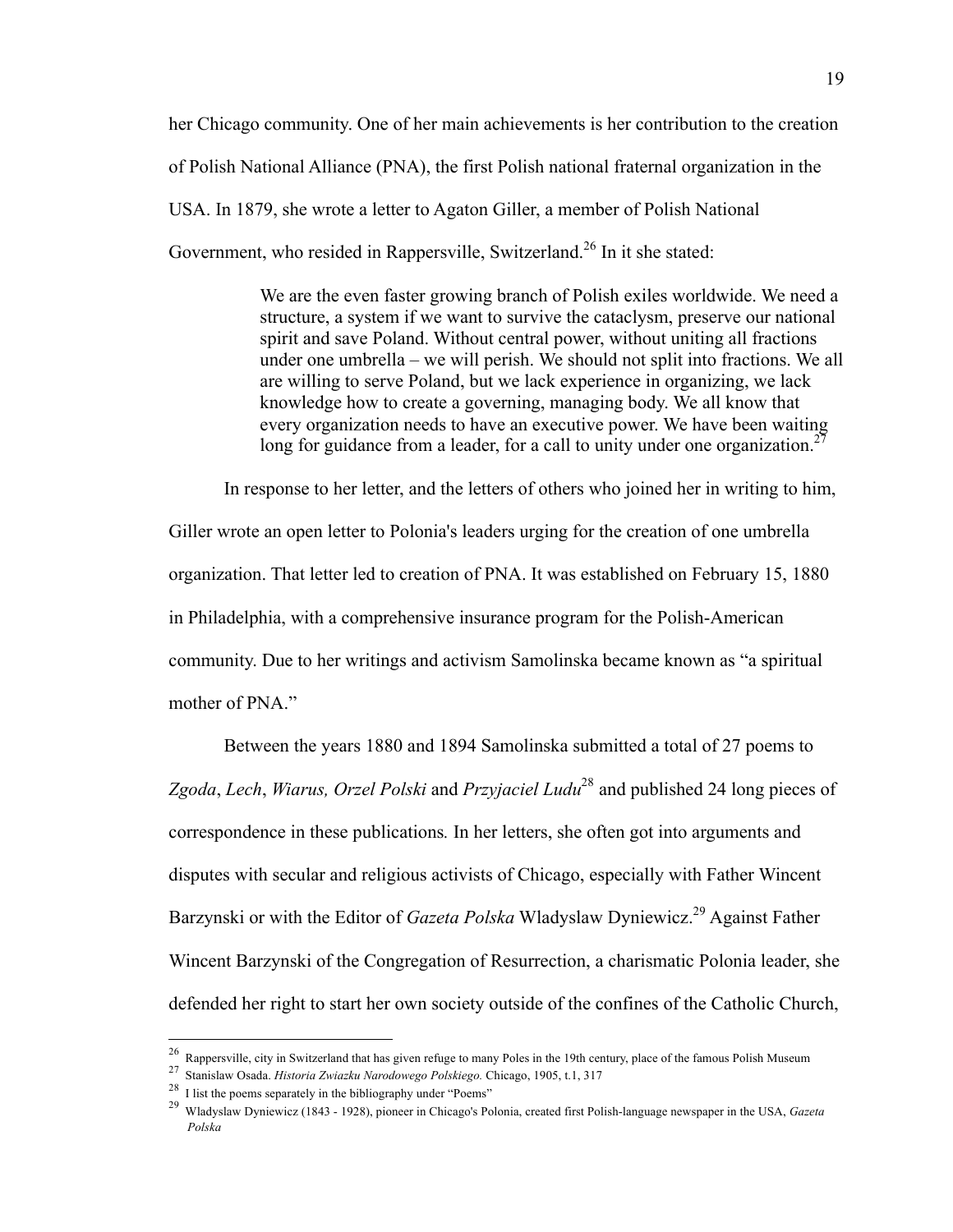and also the right to open the door to her group for women who were not Catholic. A long dispute with Wladyslaw Dyniewicz and his circle consisted often of Samolinska defending herself against his accusations that she is too critical of Polish nationalists and of Polish gatherings in her reviews of various Polish celebrations.

In her other articles, she reviewed performances of German opera in Chicago, argued for a need of a public Polish Reading Room, discussed stage acting of famous actresses such as Helena Modrzejewska and Sara Bernhardt, discussed the value of Polish literature, wrote about the state of Polish Theater in Chicago and lamented over the imprisonment of her beloved writer J. I. Kraszewski. Some of these articles she signed as T. Samolinska, some of them as Marytana.

All these newspapers valued Samolinska's writings and their editors supported her and Polish women's patriotic activism. The small newspaper *Wiarus*, published in Winnona, Minnesota, achieved a great readership thanks to strong-willed editor Hieronim Derdowski, who supported Samolinska's progressive Polish women's group, the Central Association of Polish Women (CAPW), by publishing Samolinska's announcements regarding her society (she also published them in *Zgoda*). At the end of my paper I translated notes announcing the creation of CAPW and a note written by Hieronim Derdowski, describing Samolinska as a venerable member of the Polish community.

Samolinska's disputes on the pages of *Wiarus* and *Przyjaciel Ludu*, her audacity as a reporter and journalist likely contributed to a higher readership in these newspapers. These disputes gave examples of her scathing style; her polemics were laced with a humor and sarcasm, that she used to undermine her opponents' arguments. For example, in her Letter "Wielkie Glowy Chicago" ("Inflated Heads of Chicago") she mercilessly mocked her critics and vain, gossipy Poles who sought the spotlight for themselves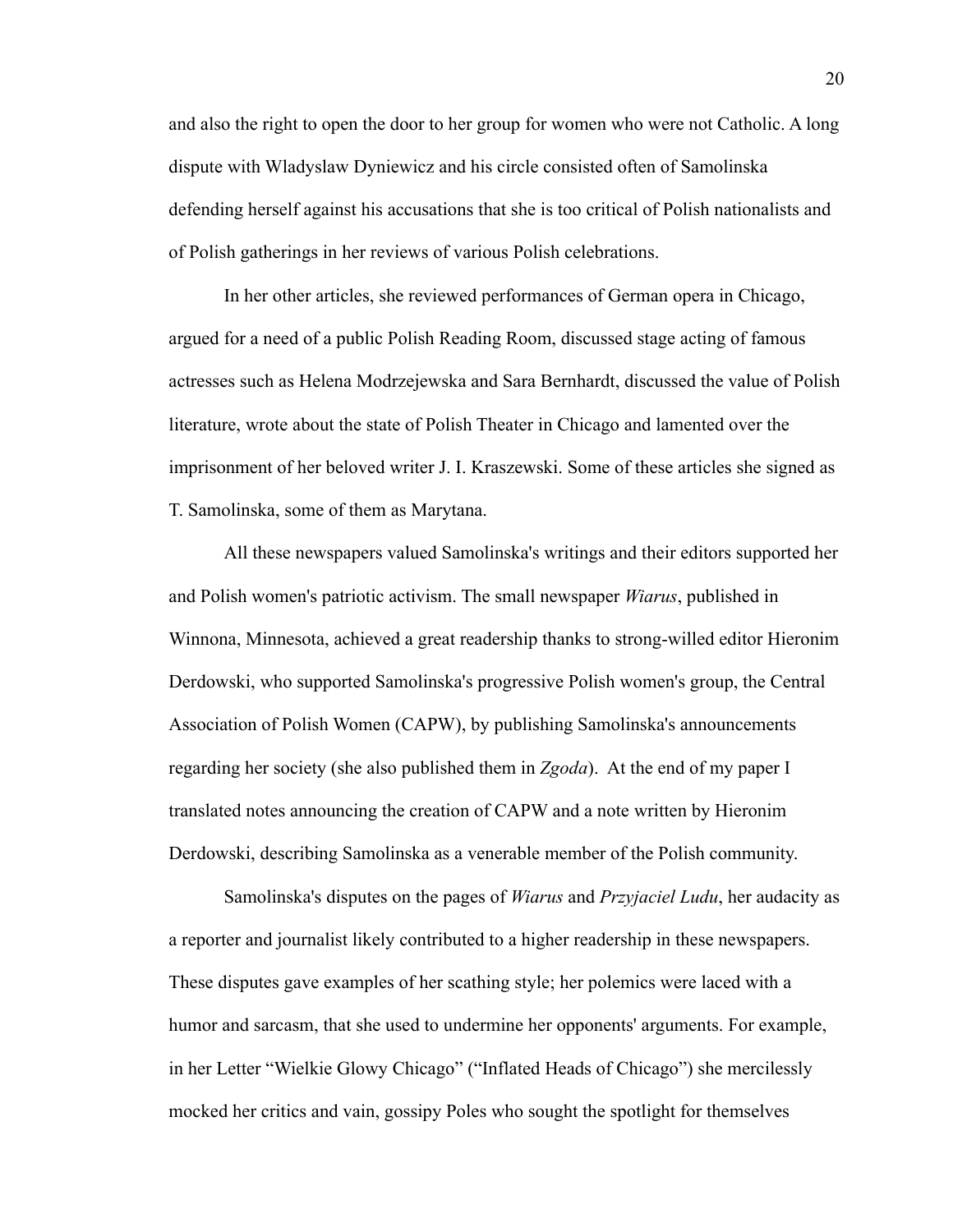instead of focusing on betterment of Polish community and the common good.

As much as she liked to criticize her opponents, she also liked to express adoration in her newspaper writings for public figures whose actions and values she considered "worthy of praise." In 1885, she wrote a 16-page-long elegiac poem, "James Garfield albo Praca i Cnota" ("James Garfield or Work and Virtue") in which she glorified his achievements and mourned his long and painful death. Another example of an elegiac poem is her "Hymn na Smierc J.I. Kraszewskiego" ("Hymn to J.I.Kraszewski") where she was mourning the death of this famous Polish writer and patriot. She also adored the actresses Sara Bernhardt and Helena Modejska, and promoted the works of Polish writer Jozef Korzeniowski (Joseph Conrad).

After the death of James Garfield, Samolinska submitted her poem to his wife, the First Lady Lucretia Garfield for the Celebration of Unveiling of a Monument of James Garfield in Cleveland, Ohio. The First Lady wrote back to Samolinska, thanking her for her contribution with following words:

> My grateful regards to Mrs. Theophila Samolinska for the copy of her poem written in honor to the memory of General Garfield. It is our misfortune to be unacquainted with the Polish language but nevertheless I accept the sentiment as described in the accompanying letter sent to Me on May 20 1890 with heartiest of thanks. We shall always consider the Polish people as the highest cultivated of oppressed nations. Very respectfully Yours *Mrs. General J.A.Garfield.<sup>30</sup>*

One of the most important of her contributions for the cause of Polish women was in creating the progressive Central Association of Polish Women (CAPW) in 1887, an organization with open doors to women of various faiths and backgrounds. Her years of membership in PNA and *Gmina Polska* – Polish fraternals – paid off with knowledge of how to establish and run a society. Her group was not affiliated with any church or parish.

 <sup>30</sup> *Zgoda,* 18 June, 1890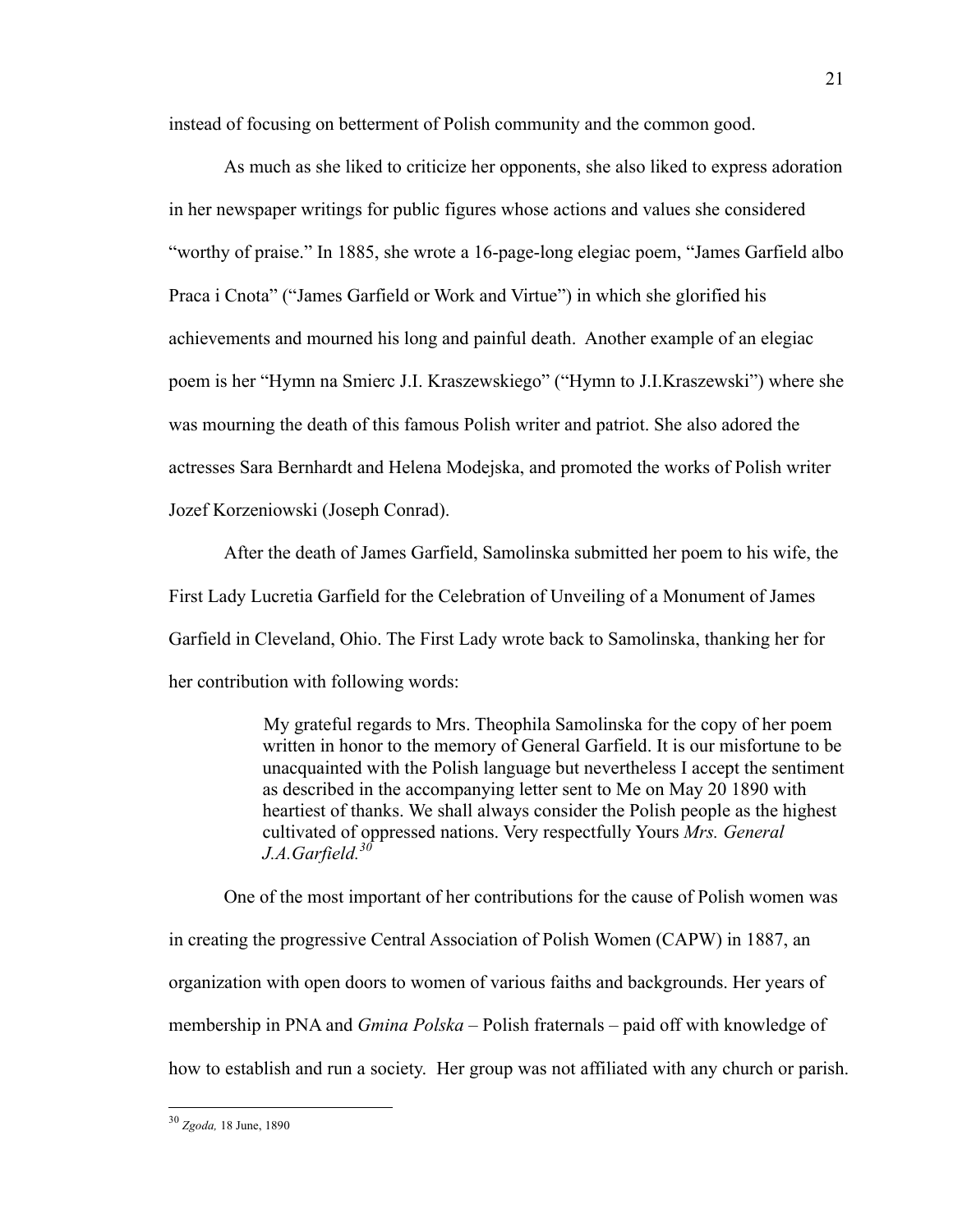On the contrary, she chose to meet with her members in her house in the "South Side of Chicago" and then the women held meetings at meeting halls, especially at the Vorwaerts Turner Hall.

In the creation of this woman-only CAPW Samolinska placed herself as a feminist and a progressive organizer ahead of the time. Knowing that she would be criticized by certain Polish traditional circles, she took a big risk. Even a decade after the creation of Samolinska's group, a debate raged in the Polish press questioning whether it was "appropriate" to have women-only organizations, since "the place of women was being a mother and a nurturer" and "if the women will be taking part in politics and journalism, the regard for them will dwindle."<sup>31</sup> We see that Samolinska had a completely different vision of a woman's role and believed that the political struggle should not be left only to men. Women, she believed, need to be involved in politics and public life, and on their own terms.

Samolinska also contributed to the establishment of the Polish Reading Room in Chicago – her letters in *Zgoda,* urging for opening it led to donations from four Polish organizations: *Gmina Polska*, *Harmonia*, *Towarzystwo Naukowe* i *Towarzystow im. Kosciuszki*. Collected founds allowed for the opening of the Polish Reading Rooms on 4<sup>th</sup> of March 1883.

Teofila was also one of the first women to join *the Falcons*  $(Sokoly)$ ,  $32 - a$ paramilitary Polish society, aimed at preparing members for fight for Poland, assuming that Poland might soon have an opportunity to fight for independence. This society was established in 1887 and invited women to join. There, Samolinska and another member

 <sup>31</sup> *Zgoda,* 1 April, 1883

<sup>32</sup> *The Falcons* (*Sokoly)*, a gymnastic society with patriotic and military overtones, open to women, started in Austrian Poland in 1881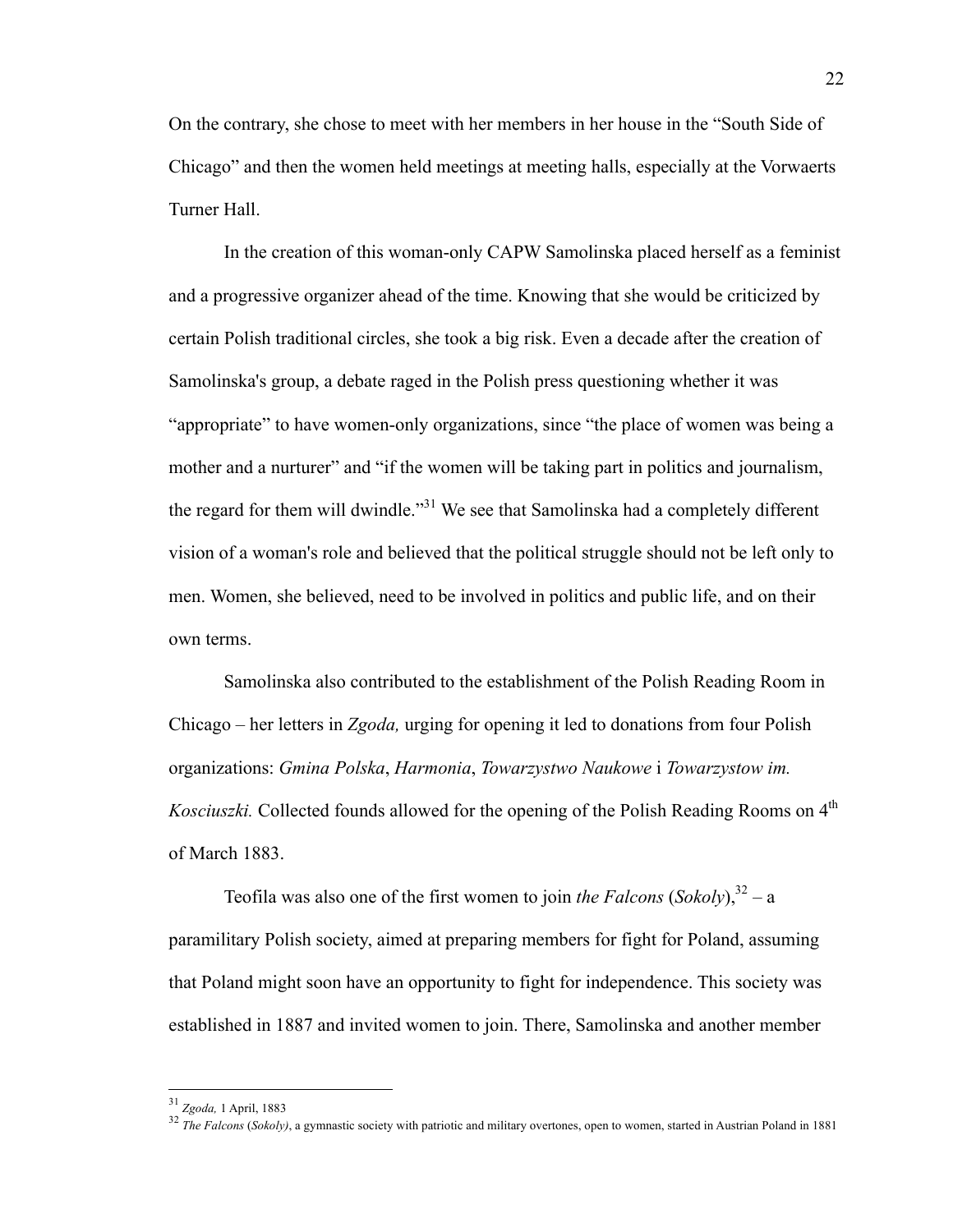Stefania Chmielinska,<sup>33</sup> became frustrated with the subordinate status given to them. They could not vote or hold managerial positions. *The Falcons*' leadership explained that women could not be soldiers, so they could not be in the organization's leadership. That response lead Chmielinska and other members to establishing the *Polish Women Alliance*  (PWA) that became later a national organization;<sup>34</sup> Samolinska did not join that organization, her CAPW competed with PWA for Polish women's memberships.

Samolinska was involved in a bitter battle that raged in Chicago's Polonia in 1880's and 1890's between the secular nationalist PNA and the religious, Catholic front. She was on the secularist side. She was in opposition to the religious Polish Roman Catholic Union (PRCU). While she understood the importance of religion and the Catholic Church to immigrant Poles and to the nationalist movement, her nationalism took priority whenever the two appeared to be in conflict. She was sometimes anticlerical in her views, criticizing priests such as Father Wincent Barzynski and Priest Zalewski. But she argued for the importance of faith in life; she defended the value of Christian faith in raising children in her Letter "Response to Criticism from the Nationalists." And as her poem dedicated to Priest Chowaniec of Baltimore demonstrated, she supported priests who were patriots. In her letter after the death of that priest, she wrote about the importance of Catholic faith:

> As daughters of the Roman Catholic Church, we Polish women strongly believe, that only a sincere prayer of a pious heart could bring a sorrowed spirit closer to Heaven. We also believe, that our prayers are too unworthy and could not be equal to prayers of our priests.<sup>35</sup>

In the late 1880's, after her disputes with Dyniewicz and his circle and after being subjected to heavy criticisms and attacks on her in *Gazeta Polska* and *Kropidlo,*

 <sup>33</sup>Stefania Chmielinska, Polish activist, later the President of the *Polish Women Alliance in America*

<sup>34</sup>*Polish Women Alliance of America* (PWA), first national Polish woman organization in the USA, 1898-present

<sup>35</sup>*Zgoda*, 6 July, 1887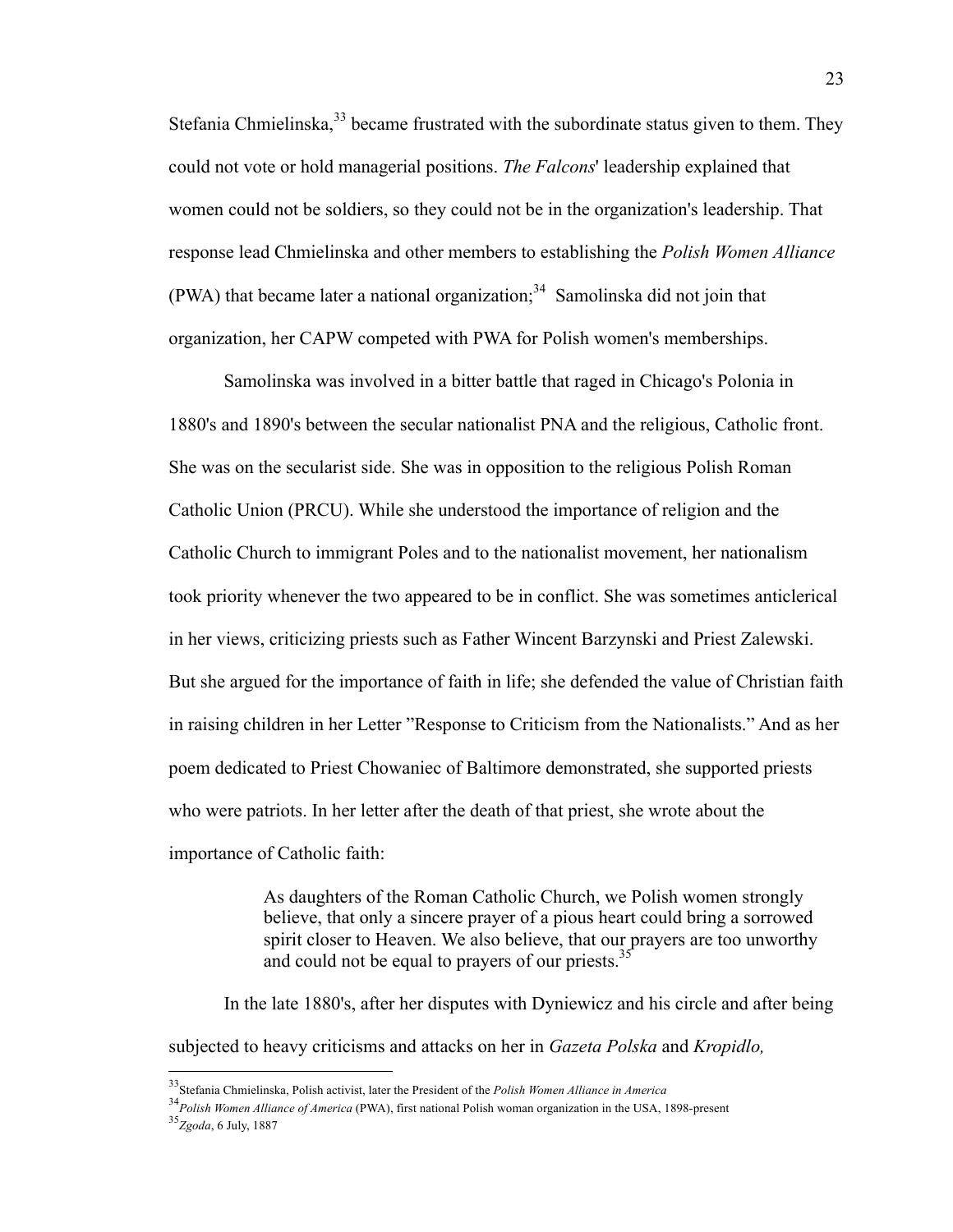Samolinska focused on CAPW giving it her full attention. Her society donated money to *Grosz Polski (Polish Penny)* contributing to funds for the Polish National Treasury. It organized speeches, presentations, celebrations, mask balls and also had its own theater group that prepared performances of plays, and later it also offered life and "sick" insurance. Running this organization (that by 1894 had 190 members) must have been quite demanding. During the same period its Theater group presented three plays: *Dwie Sieroty* (*Two Orphans*), *Nowy Don Kiszot* (*New Don Quixote)* and *Wasy i Peruki (Mustaches and Wigs).*

Samolinska spoke at least four languages. One of her letters in *Zgoda* entitled "Gora Poezja Polska! Die Literatur der Polen" ("Praise to Polish Poetry!") was a response to an article about Polish literature, written in German *Spottvogel.<sup>36</sup>* Samolinska admitted to reading that newspaper, that she considered one of the best literary magazine. We learn that she spoke fluent German, a fact that additionally confirms that she arrived from the German partition. Waldo also wrote that she spoke four languages.<sup>37</sup> Most likely she also spoke Russian, as she also used some Russian words in her letters. She definitely spoke English, because in one of her 3-rd of May speeches she addressed English-speaking guests in the audience in English.

The Polish community in Chicago was like a family for Samolinska. That community celebrated many historical anniversaries throughout the year. These events gave Samolinska an opportunity to frequently see her friends, adversaries and acquaintances. In January, she usually attended the January Uprising Celebrations in Chicago, that consisted of a Catholic mass followed by a gathering at one of Chicago's

 <sup>36</sup>*Spottvogel*, 4 November 1883; *Spottvogel* was a German magazine published in Indianapolis, IN  $37$ Waldo,16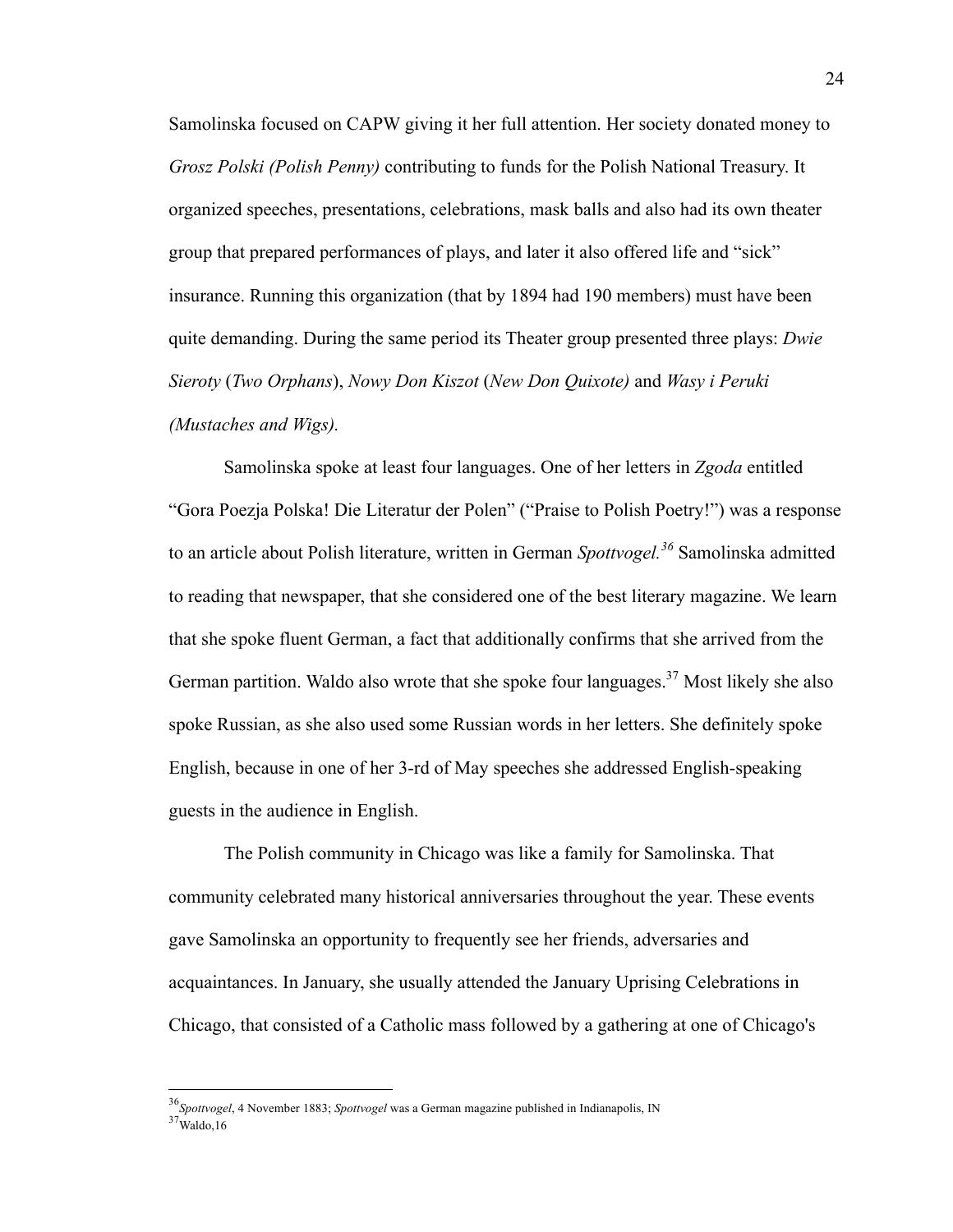halls where the program included declamations of poetry, singing of patriotic songs, speeches by community leaders and dances. In May, she celebrated the anniversary of the 3-rd of May Constitution. August was the time for the Celebration of King III Sobieski victorious battle of Vienna, and in November the anniversary of the November Uprising. These celebrations were very important for all Poles in Chicago – at many of these gatherings Samolinska was invited to address the audience. Apart from these patriotic, festive celebrations (that were later in detail described in the Polish press), Samolinska took part in picnics and trips organized by *Gmina Polska* and in theater productions of Theater of *Gmina Polska* and Theater of CAPW; these productions were also social gatherings, as they were followed by an obligatory ball, sometimes "masked ball."

Samolinska was well known in Polish community for her strong oratory skills. She was frequently invited to speak publicly and we know that the audience was never impartial to her performances. Below is a fragment from the article by P. Kosmowska, secretary of CAPW, describing Samolinka's speech at one of the group's meetings:

> The meeting was started by the President, Mrs. Samolinska, who with a sign of holy cross and among festive silence delivered a patriotic speech, that the congregation of Polish women, rising from their seats, attentively listened to. I won't repeat here the content of that speech, I will only add, that the effect of it on listeners was enormous. Right in the beginning many people were visibly moved and at some faces tears started rolling down. And, later in the speech, even Mrs. Samolinska, very emotional, started to cry and the hall was filled with quiet sobs. It was a solemn moment, and only Providence's eye was looking at so many heavy tears of patriotic women, exiles in America  $(...).^{38}$

Similarly, during the funeral of the Polish writer J.I Kraszewski we read that:

The audience welcomed with enthusiasm our Polish poet, Mrs. Samolisnka (…); we can only say that we have not heard before a speech so solemn, so appropriate for our celebration (…). Her speech moved the listeners to tears and touched everyone's spirit. Her speech was rewarded with a thunder of

 <sup>38</sup>*Wiarus,* April 14, 1887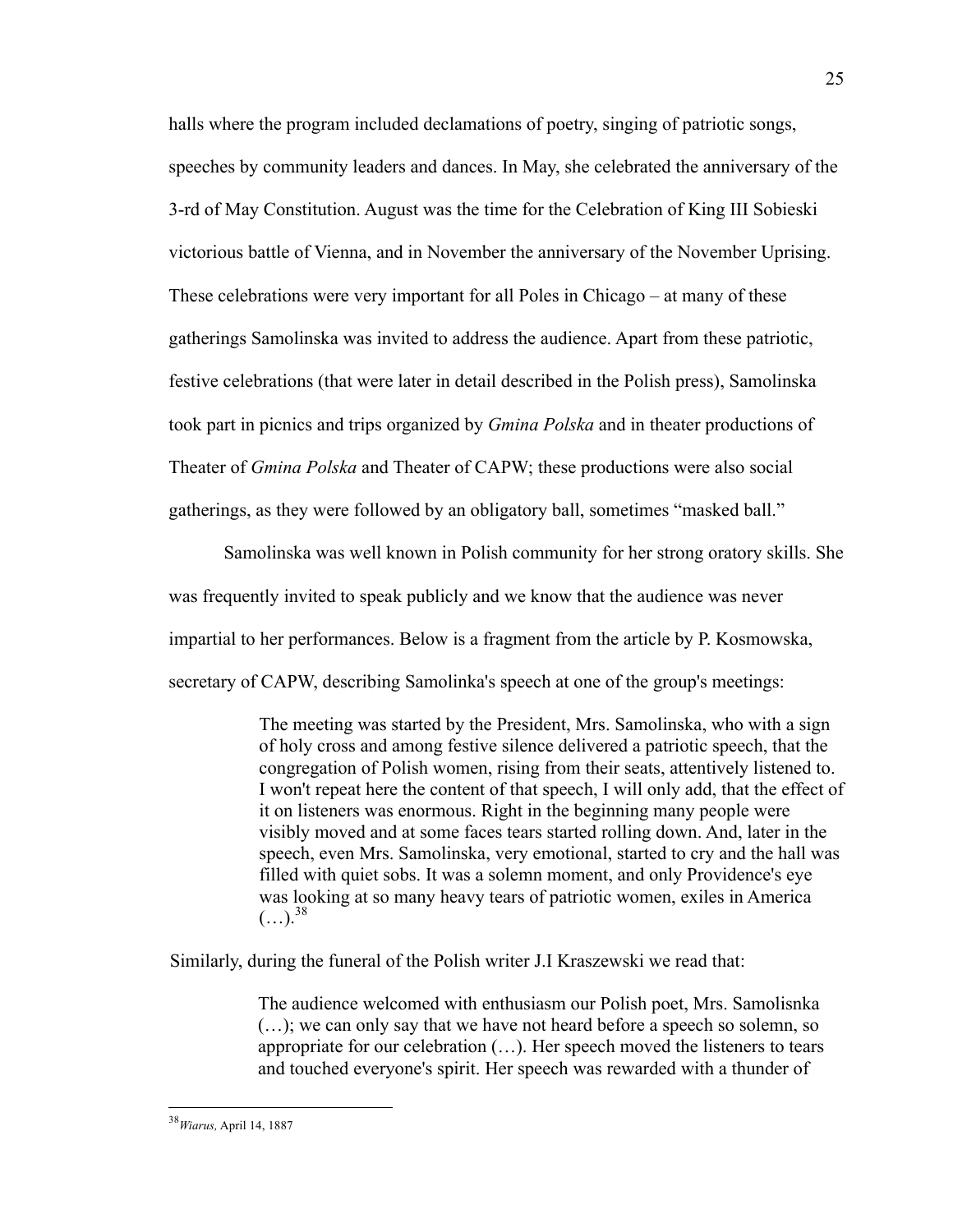applause, so great that we feared the hall will collapse  $(...).^{39}$ 

Also, in 1887, the *Wiarus'* editor described Samolinska's speech at the celebration of the

57th anniversary of the November Uprising: $40$ 

(…) Then the President of the Central Association of Polish Women, Mrs. Samolinska, gave a speech about the beginning of the Uprising, based on the diaries of Countess  $G<sup>41</sup>$  that resided at that time in Warsaw. These diaries are in the Archives of the National Museum in Rappersville. After readings from the diary, Mrs. Samolinska gave a speech that made a great impression on all present. Mrs. Samolinska took our thoughts back to Poland, to places and times of our childhood, where everyone in our nation stood hand in hand at heavy and painful times; where there was no class difference between us, because we all knew that our enemies are ready to bring us down. Our enemies, that wanted to take away from us what th e most precious: our language and our land. Mrs. Samolinska took our thoughts back to that time of the Uprising, where the priests stood side by side the noblemen, intelligentsia and peasants - as one, in order to show the world that we may not win our fight, but at least we will show in our protest that the Polish nation is still alive and demands its rights. Mrs. Samolinska stated that she is disappointed that here, in the exile, in the land of freedom, we have not been able to create that bond and to have peace among us; that here we have been quarreling and arguing among each other  $(\dots)^{42}$ 

Samolinska and her husband did not have children. The 1910 City Census of

Chicago indicated that she lived with her husband and a young woman named Mary Loss, most likely a boarder, friend or a caregiver. As an occupation, Teofila indicated "literary."<sup>43</sup> Her tombstone misses the "beloved mother" inscription, that we find so common for people with children. Also, her husband's death certificate does not indicate any of his kin present (for example children) at his burial.

After public disputes with both the Polish secularists and the clergy in her fifties Samolinska decided to withdraw from participating in the public life of Chicago's Polonia

 <sup>39</sup>*Zgoda*, June 20, 1883

<sup>40</sup> Uprising of November 1831

<sup>&</sup>lt;sup>41</sup> diaries of Ksiezna G. (Countess G.), by Kunegunda Bialopiotrowiczowa were published in *Lech*, nr.34-50, 1878 <sup>42</sup>Wiarus, December 15, 1887

<sup>43&</sup>lt;br>Wiarus, December 15, 1887<br><sup>43</sup>1910 census for Chicago Cook County, Illinois, Online Historical Directories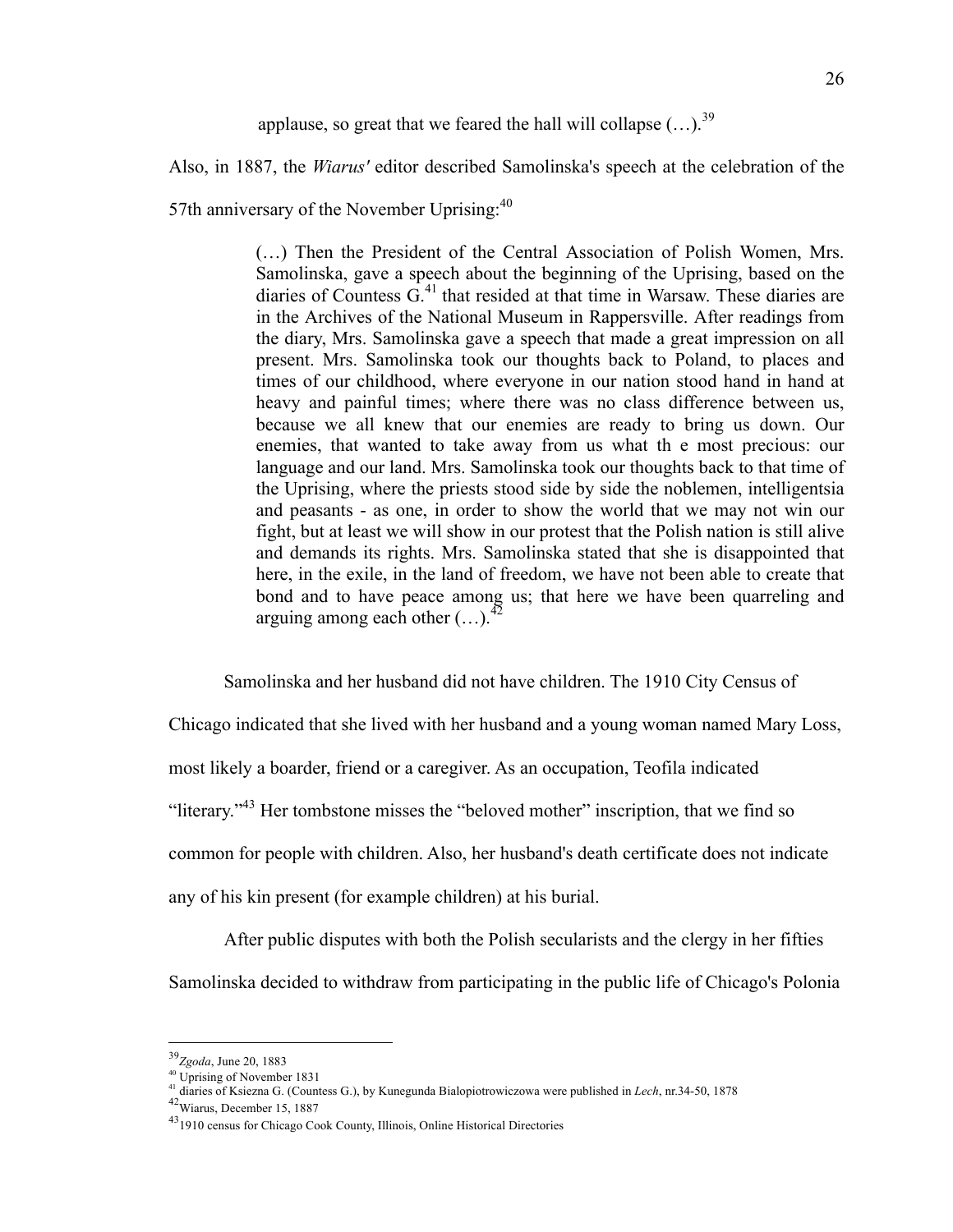in the 1900's. In this paper, we have a translation of an article from *Wiarus* reporting on the editor's visit to Samolinska's house; he confirmed that she decided not to be involved as much as she was in 1870's and 1880's. She admitted to rarely submitting work to newspapers, limiting herself only to commenting on major events in life of her community. We also know that she was ill in the last decades of her life, as she already mentioned her being sick in her Letter "Response to Criticisms from Skowronski."

We don't have much knowledge about Samolinka's activities at the end of her life from 1900 to1913. Waldo indicated that she was very enthusiastic about the creation of the first professional Polish Theater in Chicago in 1911. The Theater's management invited Samolinska to the opening of that Theater, that was named Theater of Tadeusz Kosciuszko. Samolinska was also invited to the reception that took place at the "Trzech Slodkich" ("Three Sweets") restaurant in 1911, where she made a speech (most likely her last one). According to Waldo, she called the creation of this Polish Theater "the crown of her deepest dreams."<sup>44</sup>

Samolinska died on December 1, 1913 in Chicago, almost 50 years after her arrival in the United States. She had a Christian burial. Her obituary, written by her husband was placed in *Dziennik Zwiazkowy,* the official newspaper of the PNA, two days later, read:

> To all family and friends I convey that sad message that my beloved wife, Teofila Samolinska, after a long sickness, died on 1<sup>st</sup> of December, at 7 pm, 1913, at the age of 65. The funeral will take place on Thursday,  $4<sup>th</sup>$  of December at 9 am, at the Funeral Home at 1948 Chicago Ave, then we proceed to the Church of Brothers Mlodzianki, then to St. Adalbert Cemetery.<sup>45</sup>

On the pages of this newspaper, the PNA published its resolution signed by the

 $44$ Waldo, 36

<sup>45</sup>*Dziennik Zwiazkowy*, 3 December, 1913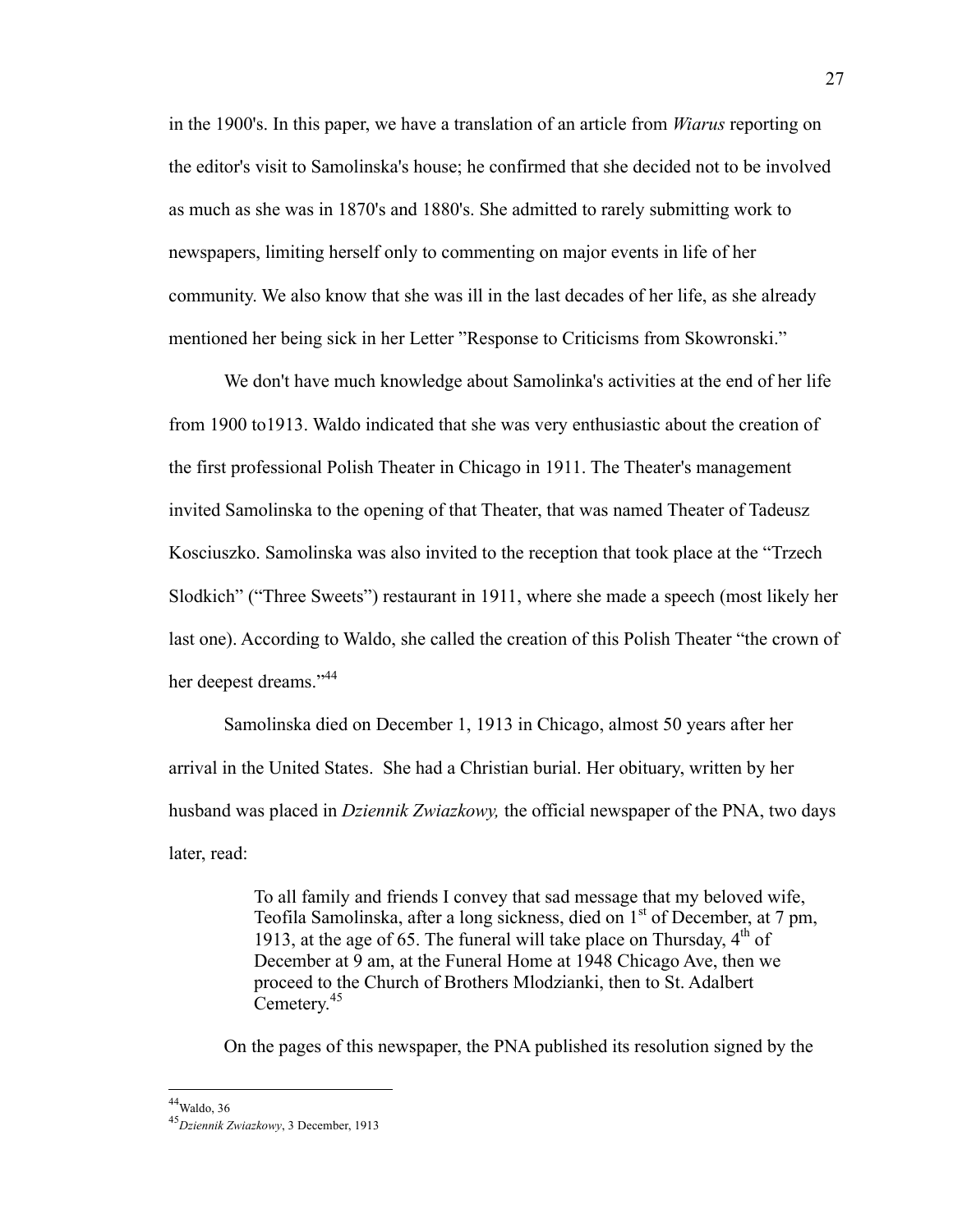President of PNA, Kazimierz Zychlinski:

Considering that the late Teofila Samolinska throughout her life professed the love for her Homeland and expressed this love in her activities on national stage and in striving for concentration of all Polish forces here in Exile into one united entity; Considering that she was an ardent and tireless champion of patriotic duties among her compatriots, thrown here in Exile;

Considering that she used her literary talent to revive in her compatriots love for everything that is dear to a Polish heart and was involved in all matters that concerned Polonia;

The Management of PNA declares on  $3<sup>rd</sup>$  of December 1913 to pay the highest respects to the deceased by publishing this resolution and expressing sincere condolences to her family.

An obituary appeared in all major Polish newspapers. Some of the best comments

included: "The best daughter of our unhappy Homeland and all compatriots in Exile.

There wasn't a national cause that Samolinska would not participate in."<sup>46</sup> "She was a

devout and faithful to the national cause patriot, an accomplished activist, especially in

the old days of our time here."<sup>47</sup>

Samolinska was buried at Saint Adalbert Catholic Cemetery in Niles, Cook County,

north of Chicago. Her tombstone is carved with the following inscription:

"TEOFILA SAMOLINSKA 1848-1913 POETESS – AUTHORESS – PATRIOT,

FOUNDER 1887 POLISH WOMAN'S CENTRAL SOCIETY OF AMERICA."

#### Conclusion

Samolinska was recognized as a gifted poet and writer in the United States and abroad in her own lifetime. As a charismatic society hostess, she was notorious in fighting her political enemies, and she planted revolutionary ideas about a woman's place in society in her ethnic enclave. Her activism paved the way for feminism and women's

 <sup>46</sup> Jan Samolinski. "Teofila Samolinska Obituary." *Dziennik Zwiazkowy.* 2 December ,1913

<sup>47</sup> Kazimierz Zychlinski. "Resolution." *Dziennik Zwiazkowy.* 3 December ,1913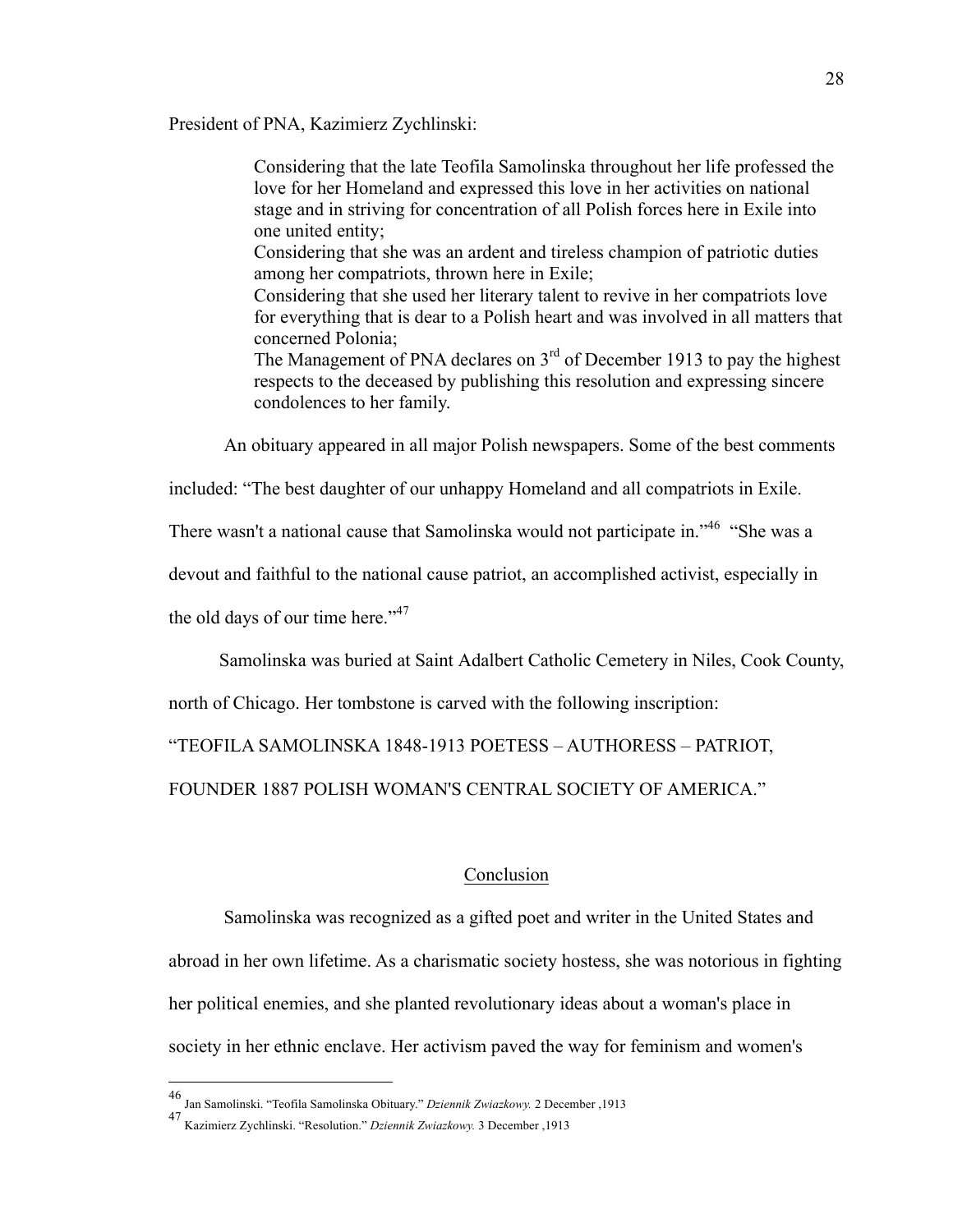activism in Polish community. At the time when women were not expected to speak publicly and address audiences, Samolinska took to the podium. She not only impressed with her eloquence and knowledge, but boldly criticized Polish organizations and Polish leaders, pointing out what needs to be improved. This attitude infuriated many people and groups that kept attacking and criticizing her "masculine style," but also gained her many admirers and friends. The below translations of her correspondence and a play will allow English language readers to hear Samolinska "in her own voice."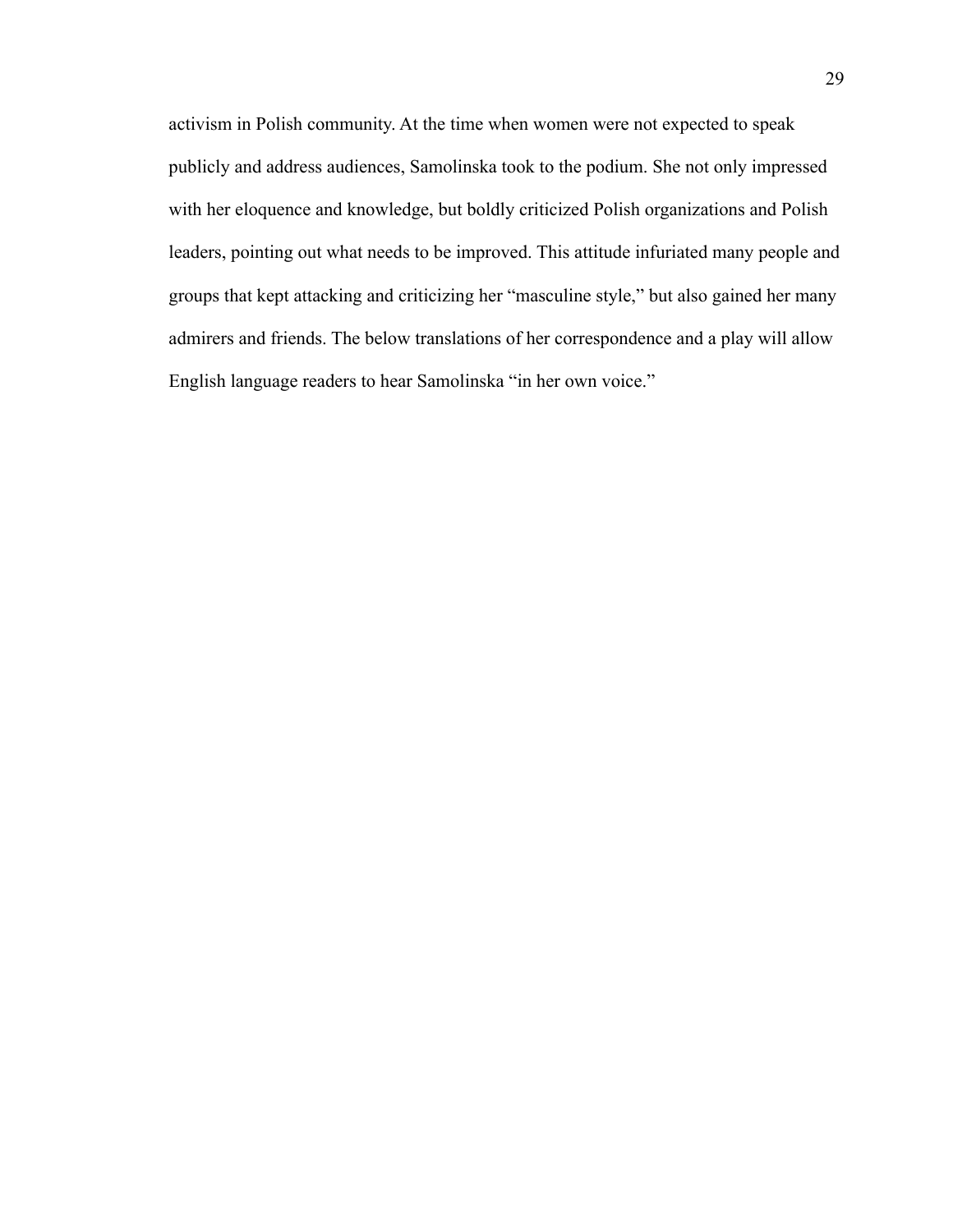#### **TIMELINE**

- 22 April 1848 Teofila Samoliska (née Cwiklinska) was born in German-controlled Poland
- 1859-1865 attended one of private schools for girls in Poznan (Posen), Poland
- 24 June 1865 Teofila Cwiklinska (Samolinska) departed from Hamburg to New York
- 10 July 1865 Teofila Cwiklinska (Samolinska) arrived in NYC from Hamburg, through Southampton, England on ship Saxonia
- 4 March 1866 marriage of Teofila Cwiklinska and John Samolinski in Cincinnati, Hamilton County, Ohio
- 22 February 1870 published a poem "Do Rodakow" ("To Compatriots") in *Orzel Polski*

1870 – awarded in Warsaw for play *Trzy Flory* (*Three Floras*)

- 1872 moved to Chicago; lived at 77 O'Brien St, then 234 W. Taylor, then 128 W. 13<sup>th</sup> Street,  $675$  W.  $20^{th}$  Street, later at 733 W.  $18^{th}$  Street
- 28th December 1873 played in the Polish Amateur Theater in Chicago: Klara in *Po Wystawie Paryskiej* (*After the Parisian Exhibition*) and Katarzyna in *Chlopi Arystokraci (Peasants Aristocrats)* (theater on Tylor street, between Canal and Beach)
- 1873 her play *Emancypacja Kobiet* (*Emancipation of Women*) played in Chicago
- 2 March 1875 published a letter in *Gazeta Katolicka* defending *Gmina Polska* against accusations of involvement with freemason societies
- 1876 her play *Trzy Flory* (*Three Floras*) played in Chicago
- 1879 published poem "Od Polek Z Ameryki" ("From Polish Women in America") in *Lech-Tygodnik Ilustrowany* in Poznan (Posen)

1880 – wrote a letter to Agaton Giller, urging for creation of an umbrella organization for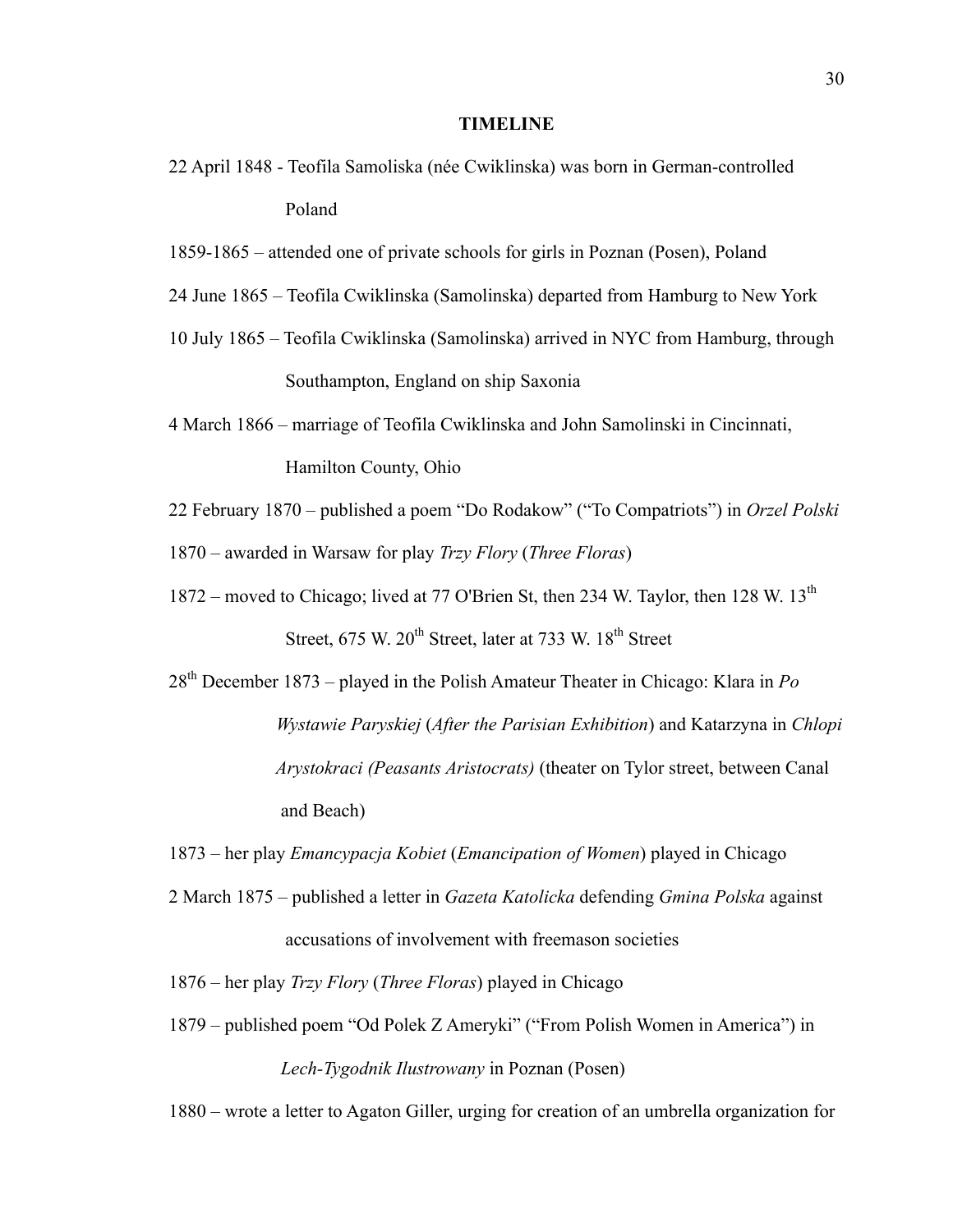Polonia in the US

- 1880 became unofficial Chicago correspondent for *Przyjaciel Ludu*
- 5 November 1880 published correspondence: letter in *Przyjaciel Ludu* ("The State of Polish National Theater in Chicago")
- 9 December 1880 published correspondence: letter in *Przyjaciel Ludu* ("Exhaustive Treatises")
- 29 December 1880 poem "Moich Bajek, Osa i Kowal" ("My Fairy Tales: the Wasp and The Smith") in *Przyjaciel Ludu*
- 12 January 1881 published "Chce Byc Psem Odpowiedz Gazecie Dyniewicza" ("I Want to Be a Dog – Response to Dyniewicz's *Gazette*") *in Przyjaciel Ludu*
- 24 January 1881 published correspondence: letter in *Przyjaciel Ludu* ("Report form the Celebrations of 1863 Uprising")
- 31 January 1881 published correspondence: letter in *Przyjaciel Ludu* ("Colony i in Arkansas")
- 6 February 1881 published poem "Czynu nie Piesni Immiennikom Kosciuszki" ("Deeds, not Hymns") in *Przyjaciel Ludu*
- 24 December 1881 published correspondence: letter in *Przyjaciel Ludu* ("Open Letter to Nationalists")

8 June 1881 – published "Grob Wygnanca" ("Grave of a Refugee") in *Przyjaciel Ludu*

- 12 July 1882 published a letter about the Celebration at the St. Wojciech Church i *Zgoda*
- 26 July 1882 published a letter in *Zgoda: "*A Couple of Words Regarding the Need of The Polish Reading Room in Chicago" as MARYTANA
- 20 September 1882 information placed in *Zgoda* about the publication of "James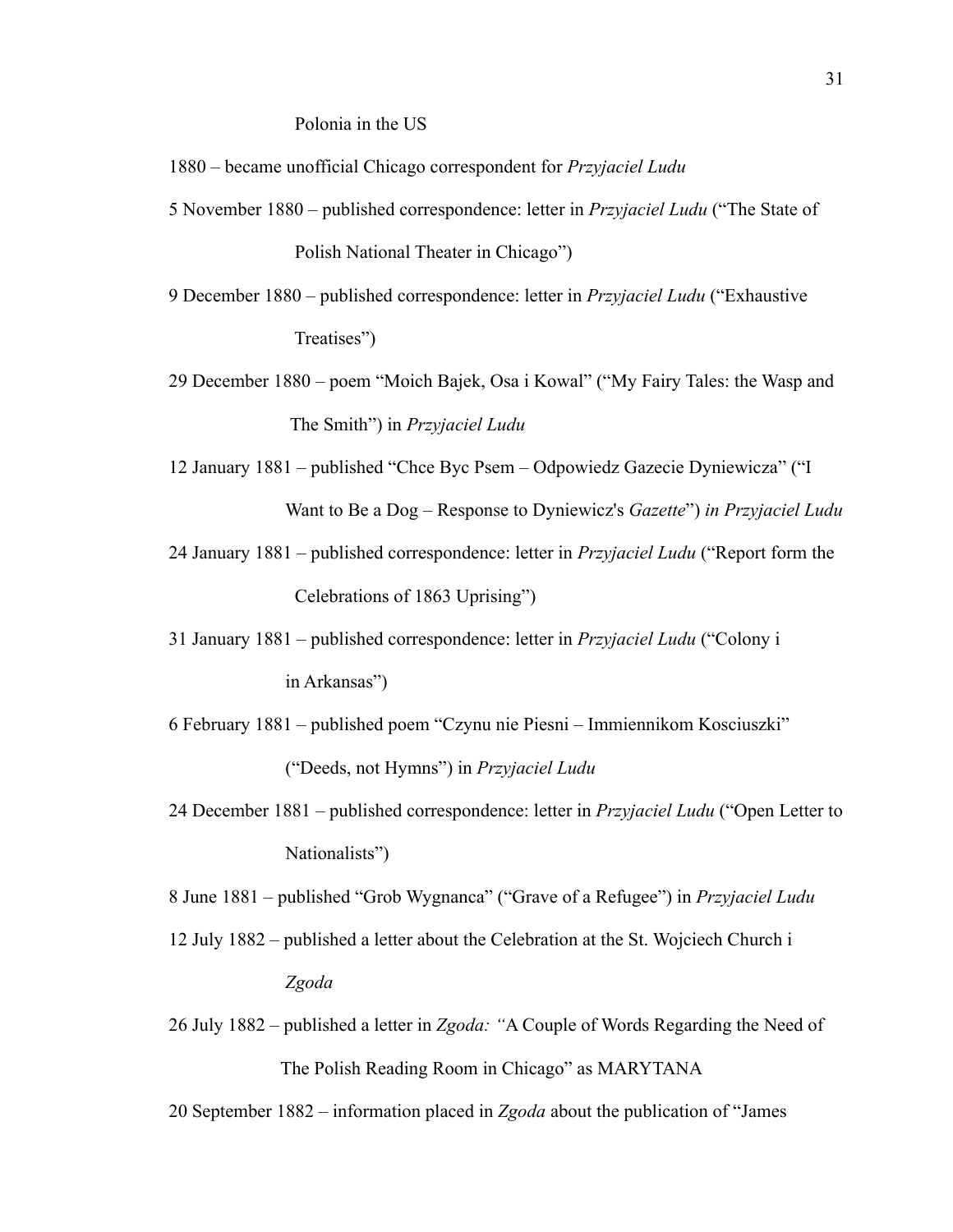Garfield alb Praca i Cnota" ("James Garfield or Work and Virtue") under her pen-name MARYTANA

- 20 September 1882 published correspondence in *Zgoda* signed MARYTANA, a report From picnics and trips organized by *Gmina Polska*
- 28 February 1883 published correspondence in *Zgoda,* a letter about Helena Modrzejewska, signed MARYTANA
- 14 March 1883 published a poem "Na Drugoroczne Urodziny *Zgody*" ("For the Second Anniversary of *Zgoda*") in *Zgoda*
- 28 March 1883 published a letter: review of performances of Helena Modrzejewska in *Zgoda*
- 11 April 1883 published a poem "Pogrzeb na Wygnaniu" ("Funeral in Exile") signed MARYTANA in *Zgoda* (same poem published five years later in *Wiarus* signed Teofila Samolinska)
- 2 May 1883 published a poem "Wiara" ("Faith") in *Zgoda*
- 16 May 1883 published a poem "Wiosna" ("Spring") in *Zgoda*
- 23 May 1883 published a poem "Biedne Kobiety!" ("Poor Women!") in *Zgoda*
- 13 June 1883 published a letter: "Review of Leon's Letters" in *Zgoda*
- 20 June 1883 published a poem: "Ludwika Mitchell" in *Zgoda*
- 11 July 1883 published "List Marytany" ("Letter from Marytana") about Bartholdi in *Zgoda*
- 25 July 1883 published "Na Czesc Ameryki" ("Glory of America") poem in *Zgoda*
- 8 August 1883 published a letter: "List Marytany" about the release of Kraszewski from prison and various other political and cultural topics, in *Zgoda*
- 15 August 1883 published poem "Ponczoszka" ("Stocking") in *Zgoda*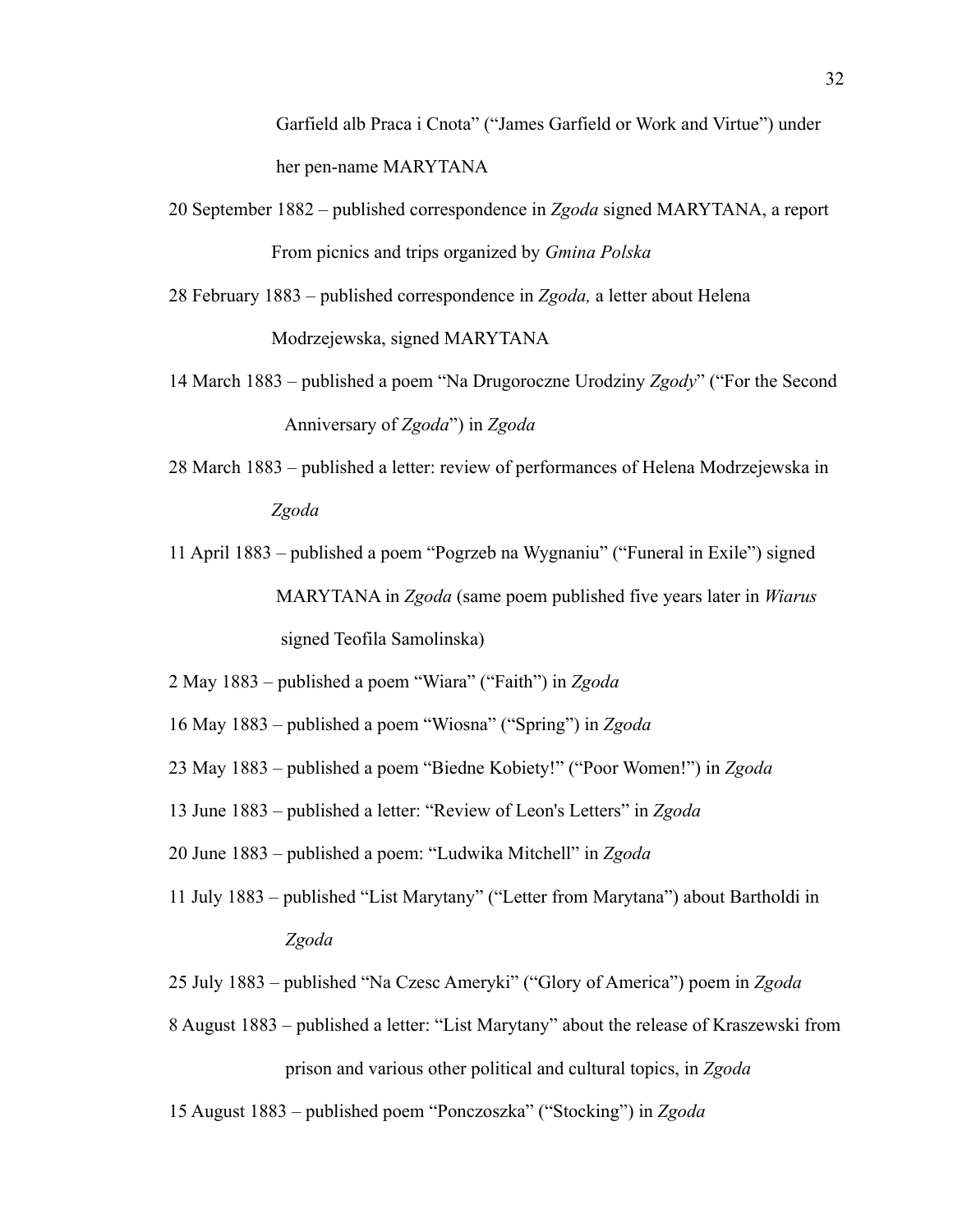- 5 September 1883 published her translation from Byron "Wyspy Grecyi" ("Islands of Greece") in *Zgoda*
- 26 September 1883 published a letter: review of a play about Tadeusz Kosciuszko in *Zgoda*

14 November 1883 – published a letter about Polish literature and Polish poetry in *Zgoda*

5 December 1883 – published a review of two plays presented by *Gmina Polska's* Theater (*Chlopi Arystokraci, Slowiczek*) in *Zgoda*

12 December 1883 – published "Jan III Sobieski" poem in *Zgoda*

- 27 April 1884 played one of the main roles (Klara) in *Sluby Panienskie* by Fredro, organized by the Theater of *Gmina* Polska: negative review by Samota in 30 April of *Zgoda,* positive review by K.Pokrzywinski in 24 May of *Zgoda*
- 7 June 1884 *Emancypacja Kobiet* staged by the Theater of *Gmina Polska*; Samolinska played the main role of Malwina. Review of the play by Samota presented in 18 of June 1884 issue of *Zgoda*
- 1885 published 16-pages booklet "James Garfield, or Work and Virtue," this time signed "Teofila Samolinska"
- 11 February 1885 published a letter: "A Couple of Notes in Response to J.A. in Philadelphia" (about Polish and Jewish communities) in *Gazeta Polska* in Chicago as Marytana – her letter caused a chain of letters-responses (first from Julian Lipinski in 4 March 1885 of *Zgoda,* second from J.A. "Response to Marytana" in 11 March 1885 issue of *Zgoda,* third by Ludolub Konieczny in 1 April 1885 issue of *Zgoda*)
- June 1886 published correspondence: a letter in *Chicago Tribune* ("Anti-Defamation Letter")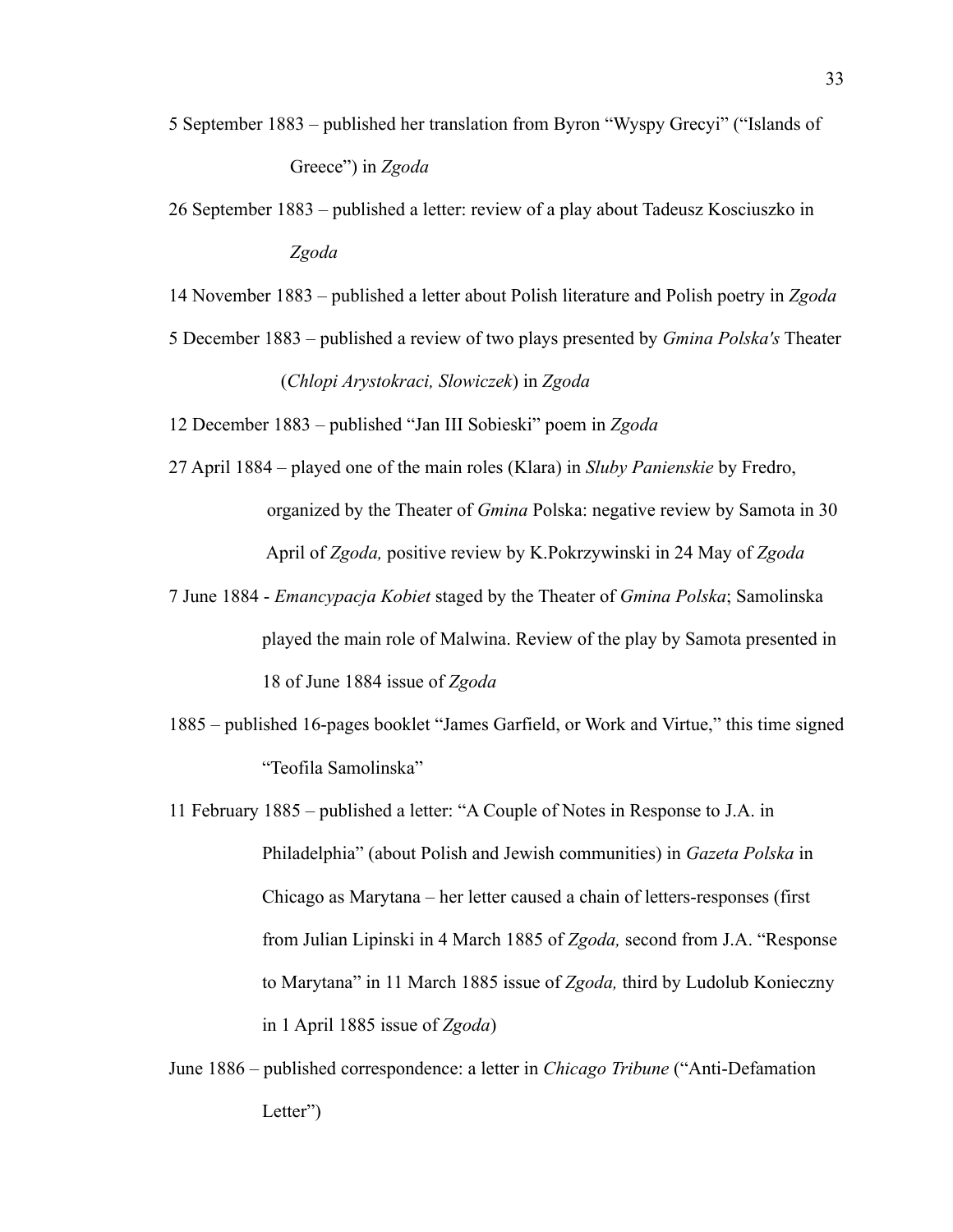- 10 June 1886 her Anti-Defamation Letter reprinted in *Wiarus*
- 17 June 1886 published correspondence: a letter in *Wiarus* ("Inflated Heads of Chicago")
- 13 March1887 in her house established Central Association of Polish Women (CAPW)
- 24 March 1887 information about the creation of CAPW in *Wiarus*
- 30 March 1887 published "S.P. Kraszewskiemu" poem in *Zgoda*
- 31 March 1887 published "S.P. Kraszewskiemu" poem in *Wiarus*
- 20 April 1887 published a letter: "Obrona" ("Defense") in *Zgoda*, declared that CAPW is planning on establishing their own newspaper
- 1 May 1887 joined *Sokoly the Polish Falcons of America*
- 20 June 1887 *Zgoda* informed that Samolinska made a speech at the funeral of J.K.Kraszewski; very good reception, good review
- 6 July 1887 her "Letter to the Editor" published in *Zgoda*; she informed about her plan of publishing CAPW announcements in *Zgoda*
- 6 July 1887 *–* published a letter "Nasze Polki" ("Our Polish Women") in *Zgoda*, in which she thanked Priest Chowaniec for his blessings of CAPW
- 13 July 1887 published her speech in *Zgoda* (*"*Speech at the Funeral of J.I. Kraszewski")
- 3 August 1887 *Zgoda* informed that Samolinska was criticized by Stanislaw Slisz, the editor of *Kropidlo* (*Sprinkler)*, the newspaper of the Polish American Catholic Union: ("Slisz can not offend Mrs. Samolinska – the more he belittles her, the more she is respected by honest people")
- 21 October 1887 published a letter in *Zgoda*: "Jozef Korzeniowski in Ameryka" ("Joseph Conrad in America") - promoted Korzeniowski in Polonia
- 30 October 1887 officially opened the Polish Amateur Theater at CAPW, with a play by Joseph Conrad *Wasy i Peruka* (*Mustaches and Wigs*); play was a success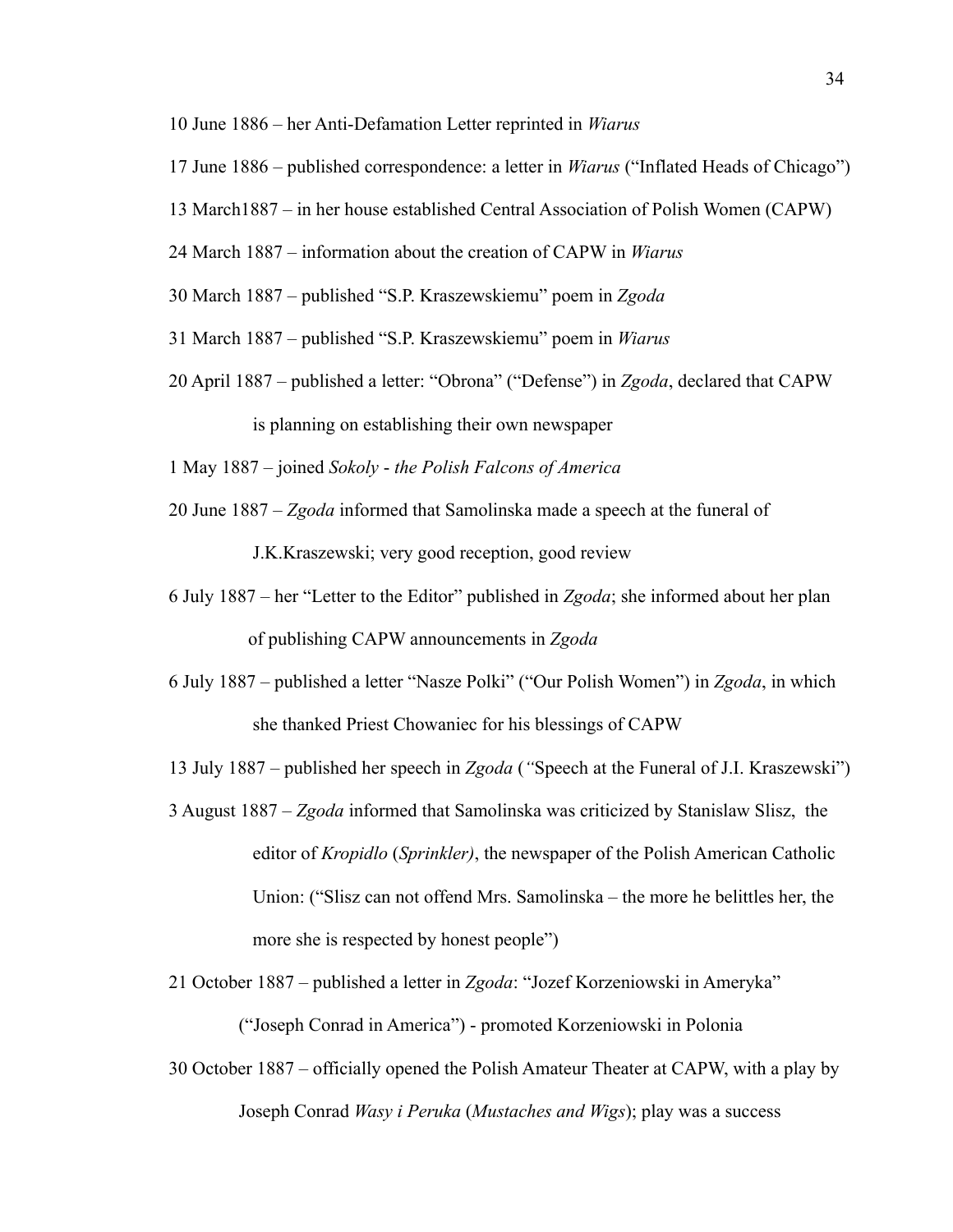- 31 November 1887 made a patriotic speech at the  $57<sup>th</sup>$  anniversary of the November Uprising
- 14 December 1887 published in *Zgoda* "Wiersz" ("Poem") written to celebrate the opening of the Theater at CAPW
- January 1888 published poem "Na Czesc Ameryki" ("To the Glory of America") in  *Dwutygodnik dla Kobiet* in Poznan

23 February 1888 – published "Na Czesc Ameryki" in *Wiarus*

8 March 1888 – published response to criticisms from Priest Zalewski in *Wiarus*

15 March 1888 – published poem "Pogrzeb na Wygnaniu" ("Funeral in Exile"), signed as Samolinska in *Wiarus* (same poem published in 1883 in *Zgoda* signed Marytana)

21 March 1888 – donated money (\$2.40) to the Polish National Treasury – note in *Zgoda*

- 8th April 1888 the Theater of CAPW presented the play *Dwie Sieroty* (*The Two Orphans*) by D'Ennery; translated by Samoliska, played at Vorwaerts Turner Hall  $(12<sup>th</sup> Street by Halsted)$
- 18 April 1888 published a letter: "Theater Reviews," discussed the state of Polish amateur theaters in America, in *Zgoda;* second part of the letter published on 25 April, third part on 2 May of *Zgoda*

23 January 1889 – published poem "Reka" ("Hand") in *Zgoda*

- 16 October 1889 published poem "Piesn Zwiazku Narodowego Polskiego w Ameryce" ("Hymn of the Polish National Alliance in America") in *Zgoda*
- 23 October 1889 published "Oda do Obecnej Chwili" ("Ode to the Present Moment") in *Zgoda*

6 November 1889 – published poem "Z Niedoszlych Pragnien" ("Unfulfilled Desires") in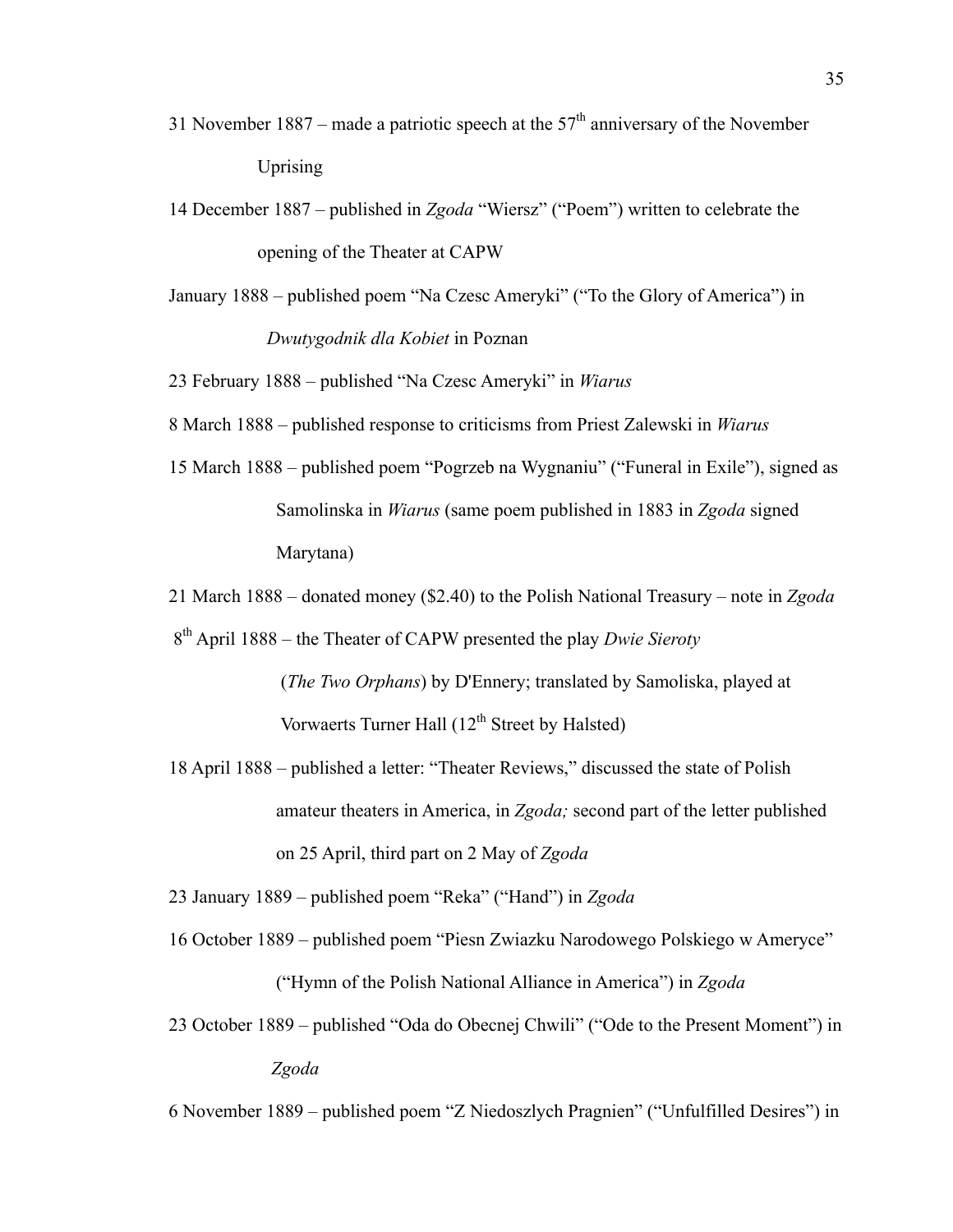# *Zgoda*

1 January 1890 – published poem "Nowy Rok" ("New Year") in *Zgoda*

21 May 1890 – published a review of German opera performances in Chicago – in *Zgoda*

31 May 1890 – sent a copy of her "James Garfield or Work and Virtue" to the First Lady, wife of James Garfield, on the occasion of unveiling of the statue of James Garfield in Cleveland, Ohio – note in *Zgoda*, 18<sup>th</sup> June 1890 issue

9 June 1890 – First Lady, Mrs. General J.A Garfield wrote a thank you note to Samolinska

18 March 1891 – published poem "Na Posterunku" ("On Guard") in *Zgoda*

- 3 May 1891 delivered a speech at a 100-Year Anniversary of 3-rd of May Constitution
- 7 October 1891 published poem "S.P. Edwardowi" in *Zgoda*
- 22 June 1892 published poem "Na Grobie Ks. Chowanca" ("By the Grave of Priest Chowaniec") in *Zgoda*

19 October 1892 – published poem "Tryumf Columba" in *Zgoda*

March 1894 – sent to the Lviv Exhibition a book "Historya Centralnego

 Zwiazku Polek w Ameryce" ("History of the Central Association of Polish Women in America") for the Polish Pavillon

12 February 1899 – CAPW organized a Masked Ball at Pulaski Hall

- 14 December 1899 CAPW calls all Polish women to join the organization, a note emphasized the proud history and achievements of CAPW – in *Zgoda*
- January 4 1900 another call from CAPW for the Polish women to join the organization – in *Zgoda*
- 5 April 1900 note in *Zgoda,* CAPW calls all members to arrive for an urgent meeting ("nadzwyczajne posiedzenie")

14 June 1900 – CAPW calls in *Zgoda* for the Polish women to join their organization,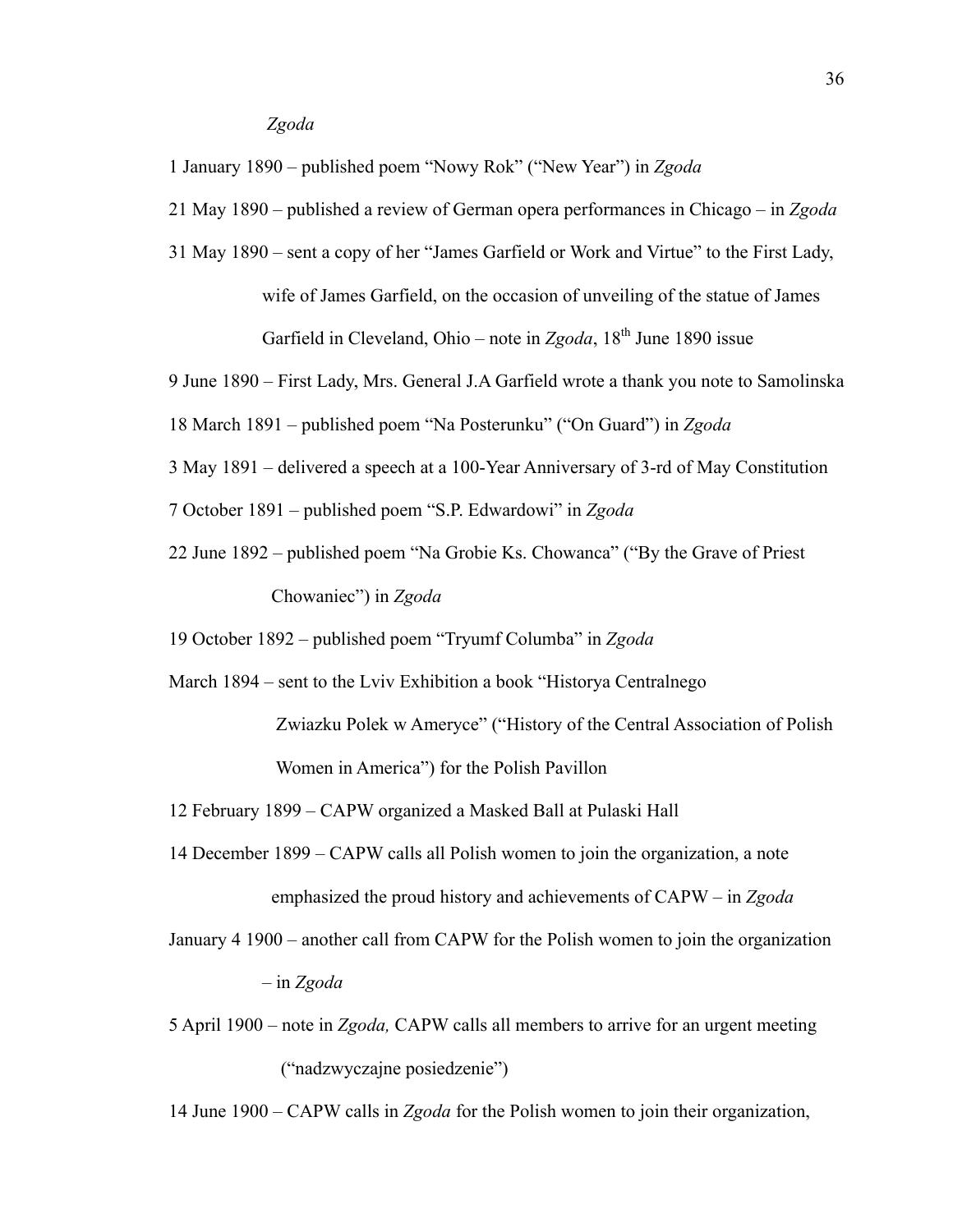described their insurance policy; the new CAPW management revealed, Samolinska's name not listed in the management of CAPW

1911 – supported the creation of the professional Polish Theater im. T. Kosciuszki, took part in the celebration of opening the Theater, made her last speech at the restaurant "Trzech Slodkich" in Chicago

1 December 1913 – died in Chicago at age 65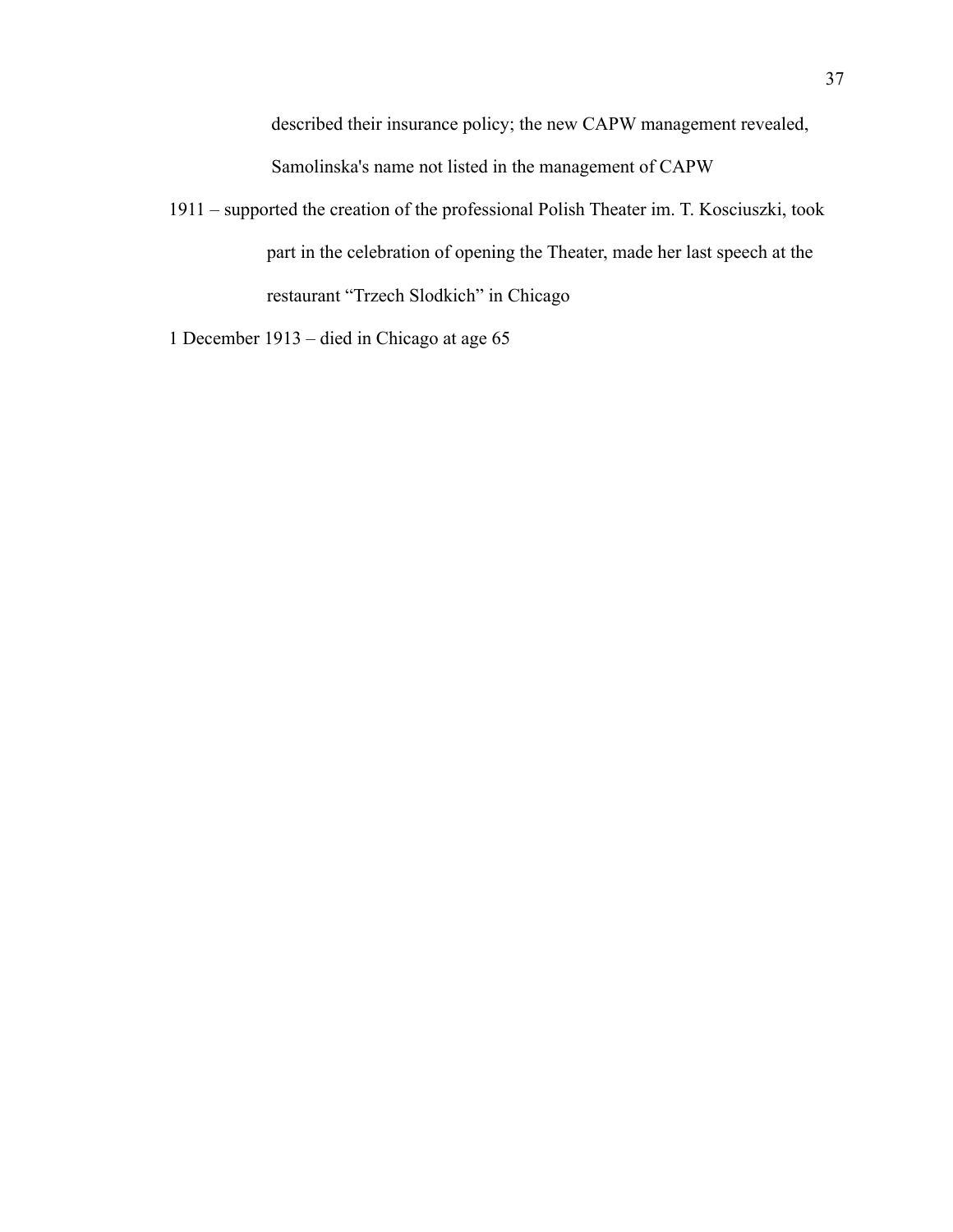#### **Correspondence**

# **Theme: Nationalism**

#### **1. The Letter Concerning the Polish Colony in Arkansas**

In the letter below Samolinska referred to the Polish Colony founded in 1877 near Marche (Pulaski County) in Arkansas. Twenty-two thousand acres of land located 10 miles northwest of Little Rock were purchased by a Polish nobleman and refugee Count von Choinski, who, concerned with the suffering of many of his fellow Polish immigrants in slums of large cities, purchased the land, wishing to improve immigrants' conditions by moving some of them to farming areas that he considered to be more familiar to these immigrant Poles than the great American cities they settled. Eighty-five families settled first, more followed. Malaria was rampant early on and caused many deaths; some immigrants moved back to Chicago additionally discouraged by uncleared land and lack of housing.

Samolinska wrote the letter as a response to comments written about her in "Dyniewicz newspaper" *Gazeta Polska. <sup>48</sup>* Wladyslaw Dyniewicz, editor of *Gazeta Polska,* was a powerful adversary of Samolinska. According to his article, she offended the settlers in Arkansas by her harsh comments. The letter below is Samoliska's response to his accusations.

This letter is important because Samolinska discussed her love for writing and for poetry, her aversion to housework and domestic duties. We see that she does not see herself as a homemaker or a wife, but, primarily, as a woman-writer and literature-lover. Also, her yearning for her homeland is expressed here very clearly.

#### **Teofila Samolinska. "Letter to the Editor."** *Przyjaciel Ludu***. January 21, 1881**

#### Dear Editor!

Every perpetrator of others' misfortunes likes to hide his identity in order to avoid responsibility for his villainous deeds in case they were ever discovered. Such perpetrators are these four writers in Arkansas hired by Mr. Dyniewicz<sup>49</sup> for producing

 <sup>48</sup> I could not find that article

<sup>49</sup>Wladyslaw Dyniewicz, editor of *Gazeta Polska,* a secularist and powerful adversary of Samolinska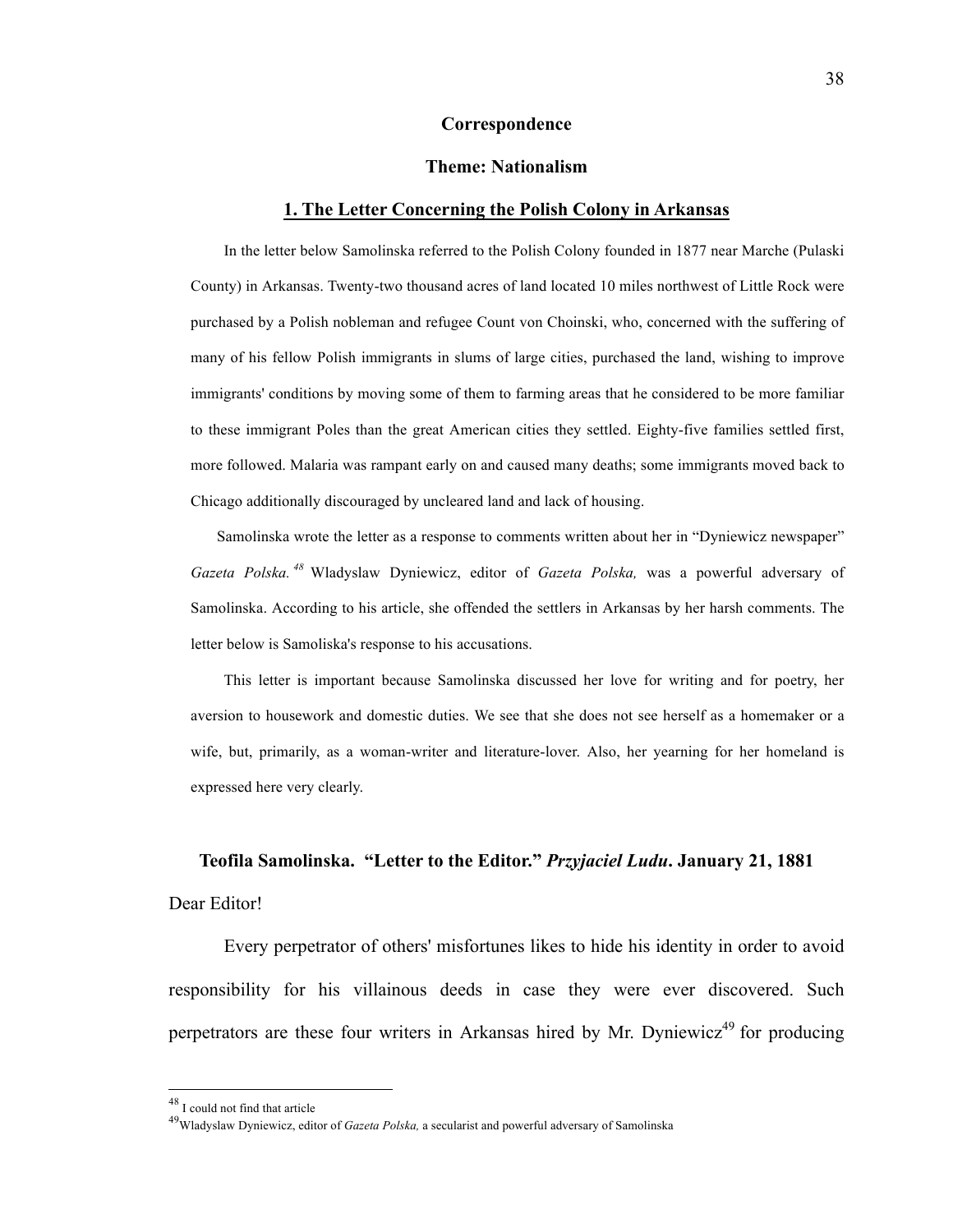that article describing the climate in Arkansas as the healthiest, with the most fertile soil, and with all life accommodations easy to acquire; all good – if it wasn't for that sun....only that sun!

How to trust people when even the sun is starting to disappoint them? While we here in Chicago are convinced of the revitalizing powers of sun-rays, without which nothing on this Earth could thrive and we greet joyfully each sunrise, our brothers in Arkansas are blaming the sun, as a catalyst of calamities and diseases, and a reason for deaths of many victims, who died right after arriving and settling there. It is hard to tell if this article was conceived by the four misguided authors in the middle of "kanikula"<sup>50</sup> or in the season of -20 degrees C and frost, but it seems to be more likely that it happened in summer, and the author (authors) of this article already suffered from too much exposure to the Arkansas' sun! He (they) compares, believe it or not, half-million population of Chicago with the number of settlers of Rock Island, that thanks to their perseverance found here their promised land!

It is fair, however, that the intellectuals of Arkansas were offended by some of Mrs.  $S's<sup>51</sup>$  comments regarding the deaths of Polish settlers who arrived there and died of hunger. But, if the rivers there flow with milk and honey (as Dyniewicz describes), why did the victims die of hunger, not from overeating?

Regarding the invitation, that the writers of the article are kindly issuing to Mrs. S. – she is accepting it, and will come for a visit, as soon as she nails her pots and pans to the walls with six inch nails, so they will not run away during her absence – the same pots that the gentlemen are telling her to "stick to!!" It seems to me, that you, brothers in

 <sup>50</sup>kanikula, in *Russian:* vacation

<sup>51</sup>Samolinska, presented herself in the 3-rd person in this article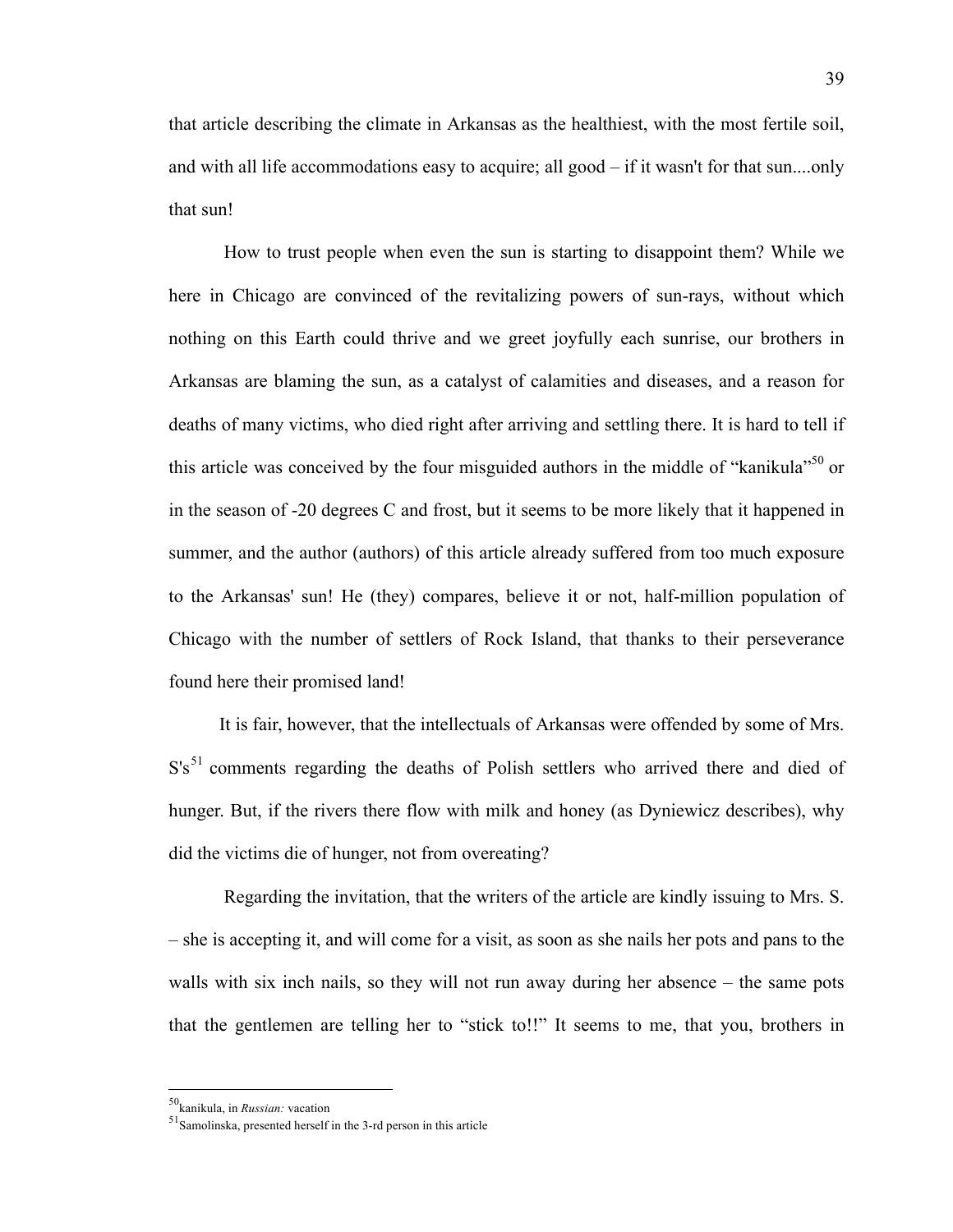Arkansas, know still very little about Mrs. S., if you think that when writing about Arkansas she did not have in her mind solely the benefit and wellbeing of her brothers and sisters. Wait only, let us get to know each other better, and we are sure, that you will not only apologize but even wash for her these pots and pans. Because when it comes to housework, we need to admit, Mrs. S. is extremely lazy. She would rather sing her songs and hymns like a bard with a guitar by a stream in Arkansas (when there is no stream to sit by and sing) than scrub jugs in Chicago – fe! In that human conditioning we see God's Providence: if all ladies would feel a sudden urge to scrub pots, pottery makers would be in real trouble.

But let's leave the trivial subjects and move to discuss poetry, because you need to know that Mrs. S is suffering from love of poetry and if she ever came to Arkansas, a lofty dithyramb<sup>52</sup> she would write. In her article Mrs. S.'s intention wasn't to hurt someone, but to express what she feels and what she considers a fact; and if the victims could lift the lids from their sorrowful graves, they would attest to that truth, just as long ago the resurrected Piotrowina<sup>53</sup> did for St. Stanislaw.<sup>54</sup> We need to mention that we have among ourselves members that thanks for the donation of *Gmina Polska*, were able to leave Arkansas and escape inevitable death.

Live then and may God bless fruits of your hard work and don't think that we are jealous of your good fortune! Please know, that Mrs. S. will only rejoice at your happiness as she partakes in the happiness of her compatriots herself.

Soon she will arrive with a visit – to apologize – and to congratulate you for your

 <sup>52</sup>Dythramb, a passionate or inflated speech, poem, or other writing

<sup>&</sup>lt;sup>53</sup>Piotrowina, a hero of hagiographical legend form XI century, written in the *Life of St. Stanislaus* by Wincenty from Kielcz<br>Piotrowina was resurrected from his grave by St. Stanislaus in order to testify for him in a

 $54$  St. Stanislaus the Martyr (1030 – 1079), Stanislaw from Szczepanow, Bishop of Krakow, known for having been martyred by the Polish King Boleslaw the Brave in 1079. According to the legend, the saint's dismembered body was miraculously put back together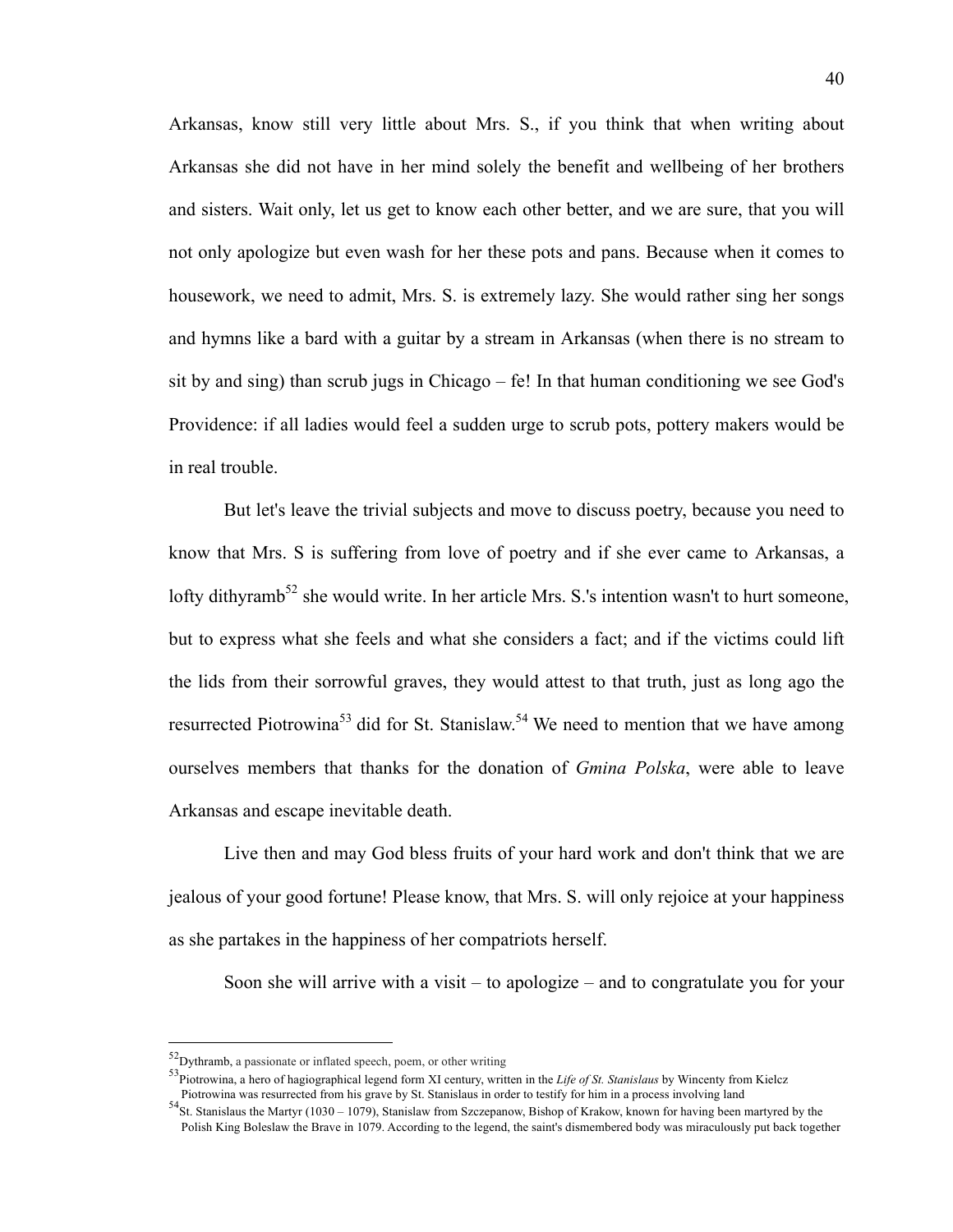perseverance, and maybe, influenced by the atmosphere of Arkansas, and sitting in the shade of its pines, in company of children of Polish colonists, she will learn to paint better the beauty of your countryside for the readers of *Przyjaciel Ludu*. It wasn't Mrs. S fault, that a scorching sun, adding the consumptive deaths of victims, did not give her a better idea for her pen. She does not want to write a teary elegy that would be worth engraving on a tombstone; she would prefer to write songs for the living, for a community enjoying peace and fruits of its labor; a hymn just like that one by our beloved Wincenty Pol.<sup>55</sup>

> *"Young brother, do you know, these waters so familiar to you?*" 56

Eh – hush now - it would be wiser for me to crush my pen when it describes this country that is not our home – two words of poetry are enough to water my eyes and remind of the everlasting exile and fill my heart with longing. Because there is no land over Poland. *T. Samolinska*

 <sup>55</sup>Wincenty Pol (1807 – 1872), Polish poet and geographer, his poems were often published in Polish immigrant press

<sup>56</sup>Fragment from *"*Piesn o Ziemi Naszej*"* (*"*Song about Our Land") by Wincenty Pol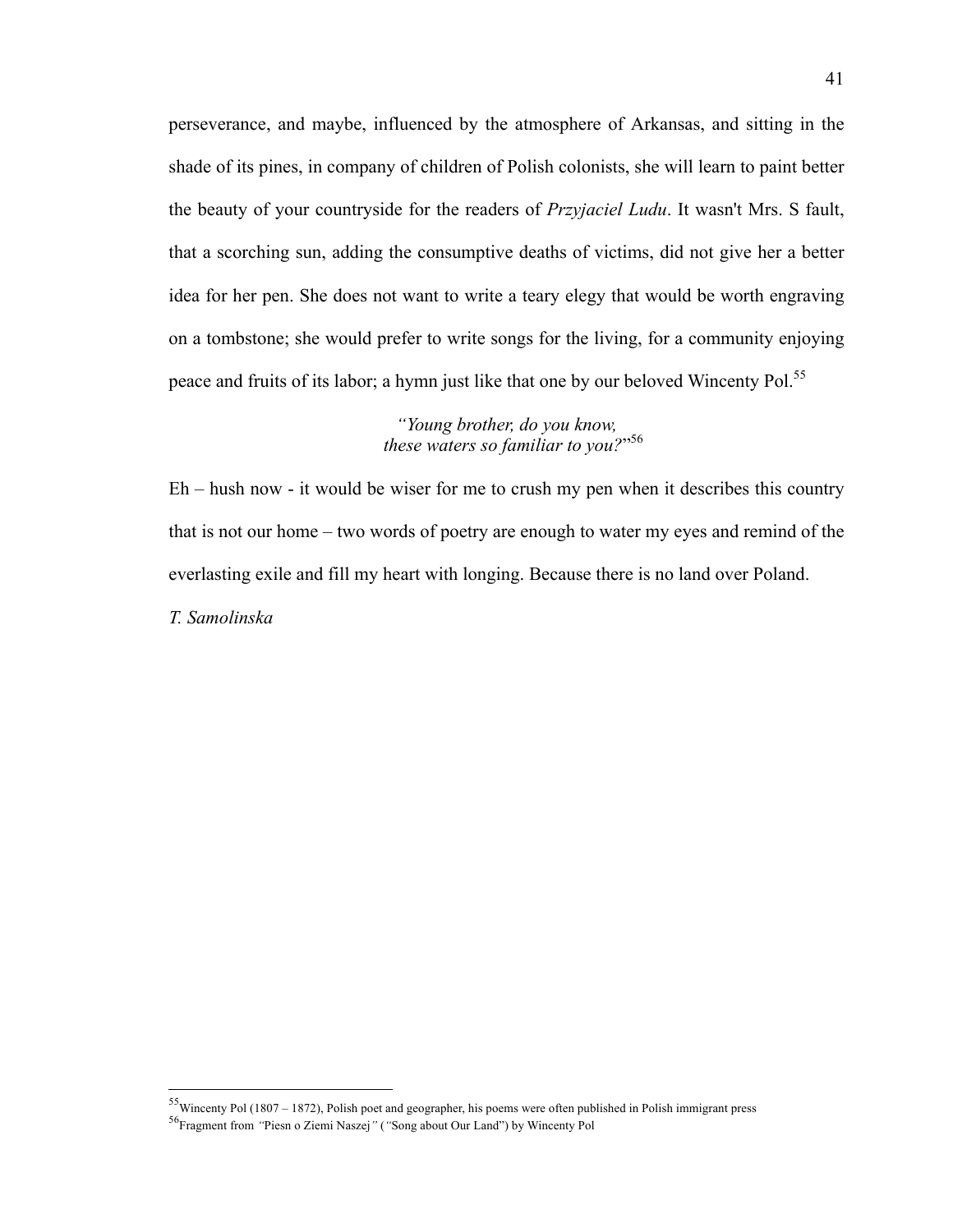# **2. Letter - Response to Attacks by Anastasius Skowronski**

In the 27<sup>th</sup> of May, 1886 issue of *Wiarus*, Samolinska's behavior at a Polish celebration was scrutinized by a member of the Polish community she did not know, Anastasius Skowronski, who wrote an article "She Has Not Been Americanized Yet." In the absence of the main Editor of *Wiarus,* who was a supporter of Teofila and her work, the piece was published portraying Teofila and her husband in a very negative light. The occasion he described was the party after the 3-rd of May Celebration – one of very important events, where the Poles celebrated the creation of the First Polish Constitution on May 3<sup>rd</sup>, 1791.

Skowronski accused Samolinska of being haughty and "lordly" in her demeanor and too proud to participate in dances with the "simple folk." He described her arriving at the theater late, not taking a place on the stage but somewhere in the back row "in order to show false modesty," and only after her husband Jan begged her almost on his knees, she joined the speakers on stage. Skowronski presented her speech as full of lofty, empty words. He claimed that apart of producing pretty speeches she did nothing for the Polish community.

However, his main accusation was that Teofila distanced herself from ordinary Polish people in the Polish community, that she was "Americanized," that she shunned the uneducated, unrefined masses and expected special treatment. Her main offense was that she left with her husband before the celebrations were over, did not talk much to anyone and did not dance like everyone else. He called her a "queen" and described her husband's behavior as servant-like. One of Samolinska's transgressions was also, according to Skowronski, that she wore gloves on her hands and expected people to pay her their respects.

But we also have another account of Samolinska's speech at that celebration, placed in *Wiarus* by Teofil Arbuzow in the article "3-rd of May in Chicago" (*Wiarus*, 13 May, 1886):

> Then it was turn for the next speaker, Mrs. Samolinska. Our very accomplished Mrs. Samolinska proved again that she did not spend years in a Polish academy for nothing. She spoke about the Constitution, Polish refugees, our national duties, and also about the indifference of many of Poles in Chicago to the Polish cause. All this was very good, but I doubt, if anyone can get away from touching that delicate matter of Polish participation; her bold words of truth, coming from the lips of our favorite actress, did not upset the audience, on the contrary, her speech was rewarded with a loud applause and cries "Yes, it's true!" And she spoke also on the following subject: Three Polish societies invited all Poles to participate in the celebration, but only a handful of Poles arrived! She told them! – but she did not say more than what they (these organizations) deserved.

In the next number of *Wiarus,* the Editor apologized publicly to Teofila for publishing Skowronski's slanderous article, explaining the reason for this misunderstanding. Here is the translation of the apologetic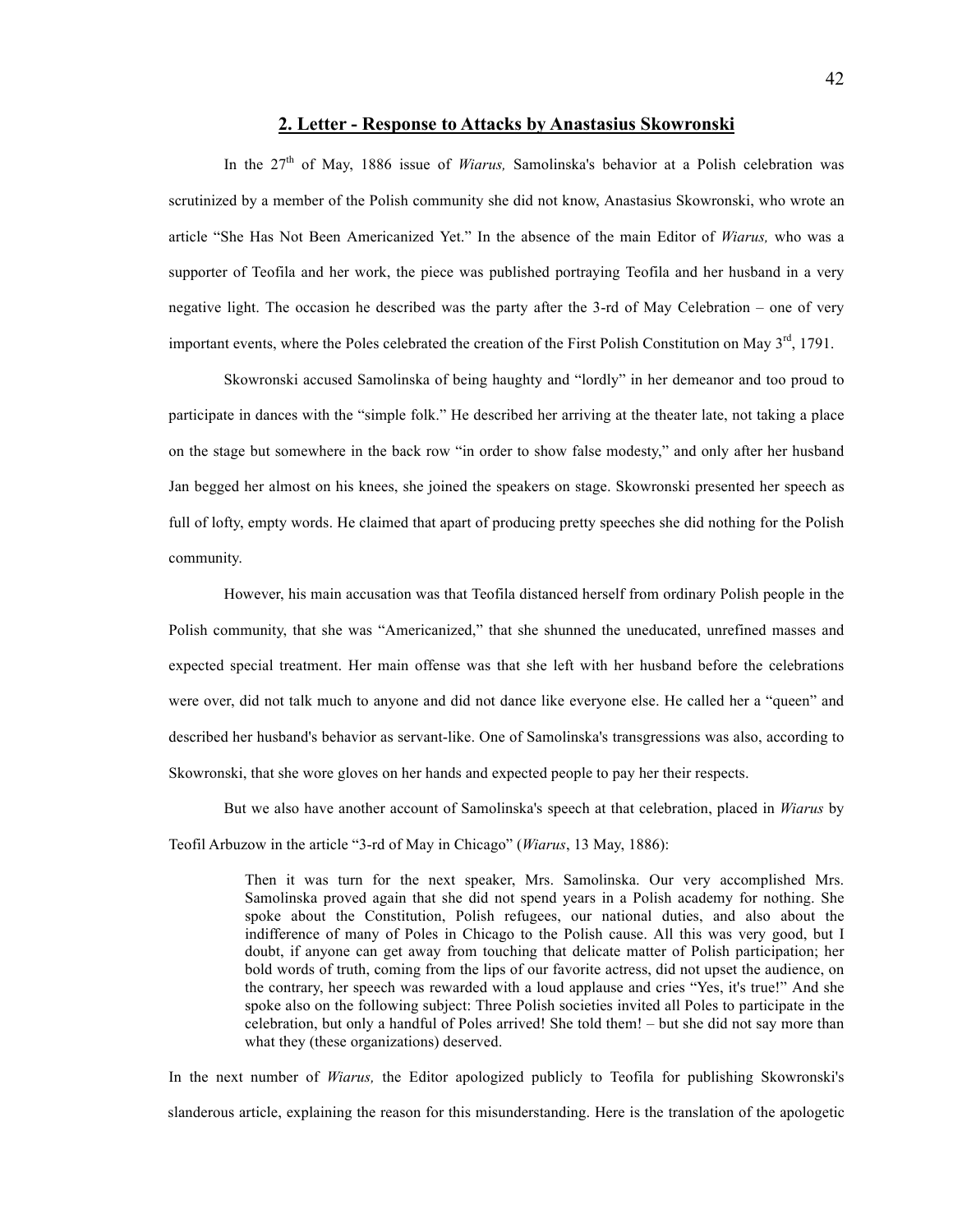note from the Editor, placed in *Wiarus*, June 17<sup>th</sup>, 1886:

To Mrs. Teofila Samolinska: the correspondence of Mr. Skowronski got into *Wiarus* at the time when, busy with the project of enlarging the format of the newspaper, I gave the management of the correspondence section to a man of strong literary skills and very knowledgable about our society here in Chicago. When I noticed that my trust in him was betrayed, it was too late to take the pamphlet out from the paper; I managed only to get rid of the ending. - *Wiarus* made a mistake, but hopefully Dear Mrs. Samolinska will forgive.

In the letter below Teofila defended herself against harsh and mean accusation of

"Americanization." The letter is interesting because it shows her opinion concerning "Americanization" of

Polish women and also about being a Polish woman.

She also gave a chilling account of the disharmony among the Poles in Chicago, lack of reliable leaders and

selfishness of its members:

There is no cause or matter in our nation, that our leaders would not tear apart with claims and accusations; there are no statesmen that would get rewarded for their good efforts for the national cause; there are no privates (low-rank soldiers) that would not insist on wearing captain's ranks; and so, on each step we find selfishness and greed and people with a need to elevate themselves over others. A sad state of affairs we have, and if we don't fix it, our brotherly bonds will be completely broken.

Samolinska was also concerned with the low quality of articles published in the Polish press. She

objected to the verbal attack on her husband and bringing private matters into the public forum.

# **Teofila Samoliska. "Inflated Heads of Chicago."** *Wiarus.* **June 17, 1886**

Our Polish society have been long time prided itself for multitude of Big Heads,

Big Critics and Big People with Big Eloquence. However, these heads, break and crack

when faced with a tougher material, thus exposing their gaping void...

Every act, step or word of honest people or even a small act like wiping one's nose, will be for these people (Big Heads) treated as if seen through a falsifying spyglass of malice. That spyglass, used by these inflated heads is a tool to attack people and cross the line of what could possibly be tolerated.

The inflation of these void, fruitless, idle heads makes them look like bubbles, slowly swaying in the wind, rocked by the hands of children holding them on strings;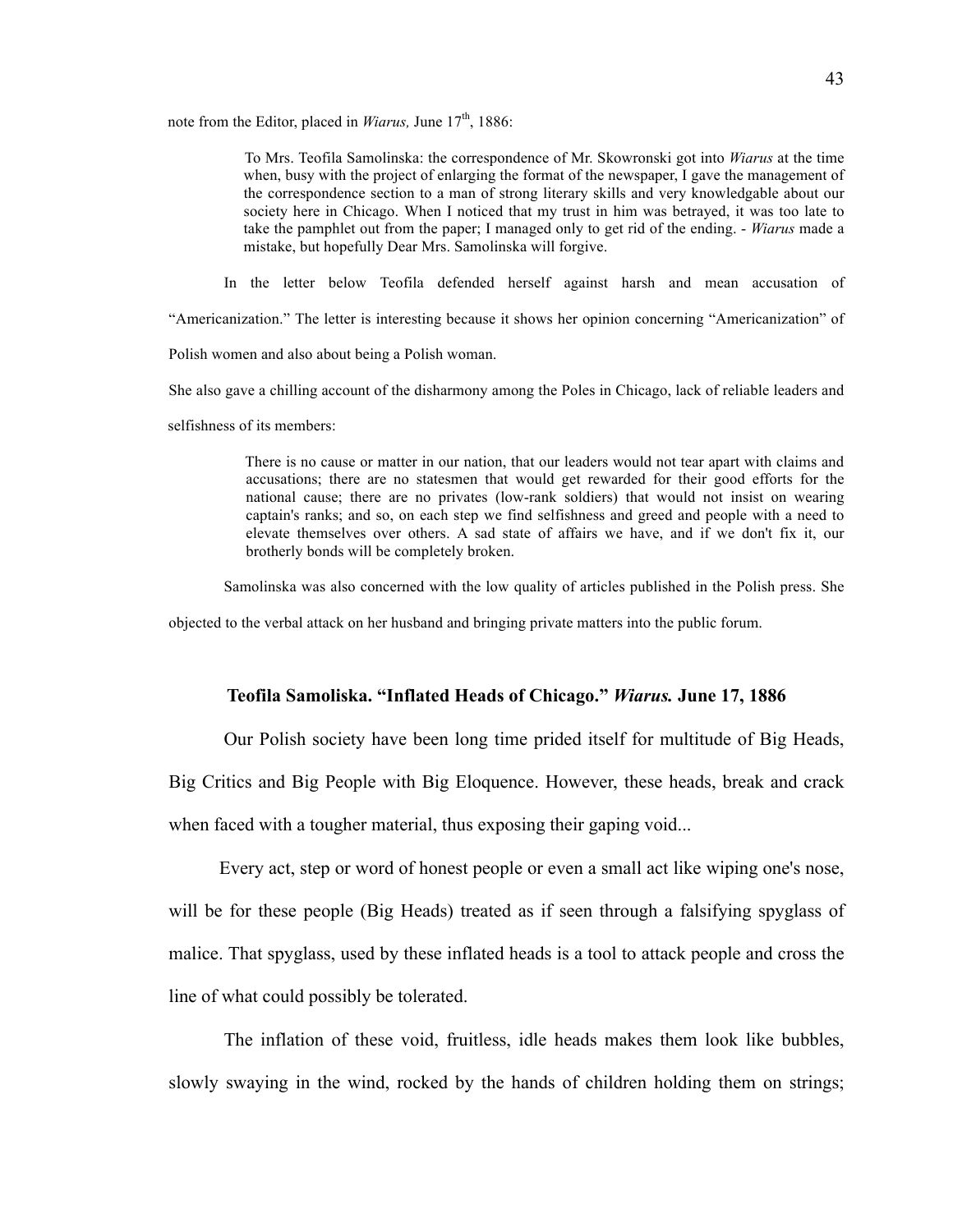these glossy, colorful bubbles mean as much as the soap bubbles blown from straws.

In the 16<sup>th</sup> number of *Wiarus*, one of these inflated heads, not having a more useful activity to do, attempting at some literary prowess, in his article "She Has Not Been Americanized Yet," attacked me shamelessly, ridiculing also my husband, leveling the whole 3-rd Day of May Celebration to a farce.

I don't know who is guilty here: is it Mr. Skowronski, unknown to me, a newcomer to this city, who is just ignorant and does not realize that he is ridiculing people that have been for twenty years working for Polonia and already have an established opinion and position among their compatriots?

I think Mr. Skowronski is now aware that he discredited himself, and won't be treated seriously by readers; no Compatriot of mine, will give him a right to give me advice on "how I should Americanize."

I don't derive my ideas about duties of Poles from "uncooked cereal,"<sup>57</sup> Polish institutions (on which you talk with a hunger of a starving kitty), but from the school of life, from my disappointments, tears and pains of life in Exile, that I have been sharing with my brothers and sisters, who are dear to me.

If someone sets himself on criticizing, first maybe he or she should check if he is competent to do so; he should have learned first more about the subject of his critique.

Who is this Mr. Skowronski? - I ask in vain. In vain I am trying to convince myself that this must not be my fellow-countryman; although...-ski, -ski, -ski... Skowronski has a Polish sound to it. He must not be Polish... it is hard to believe, that someone could accuse me of not being "Polish," because I did not dance on the 3-rd of May Celebration with "chaff," as he described simple folk. I have danced, Mr.

 <sup>57</sup>Skowronski wrote that eating "uncooked cereal" during her school years caused her to give inflated speeches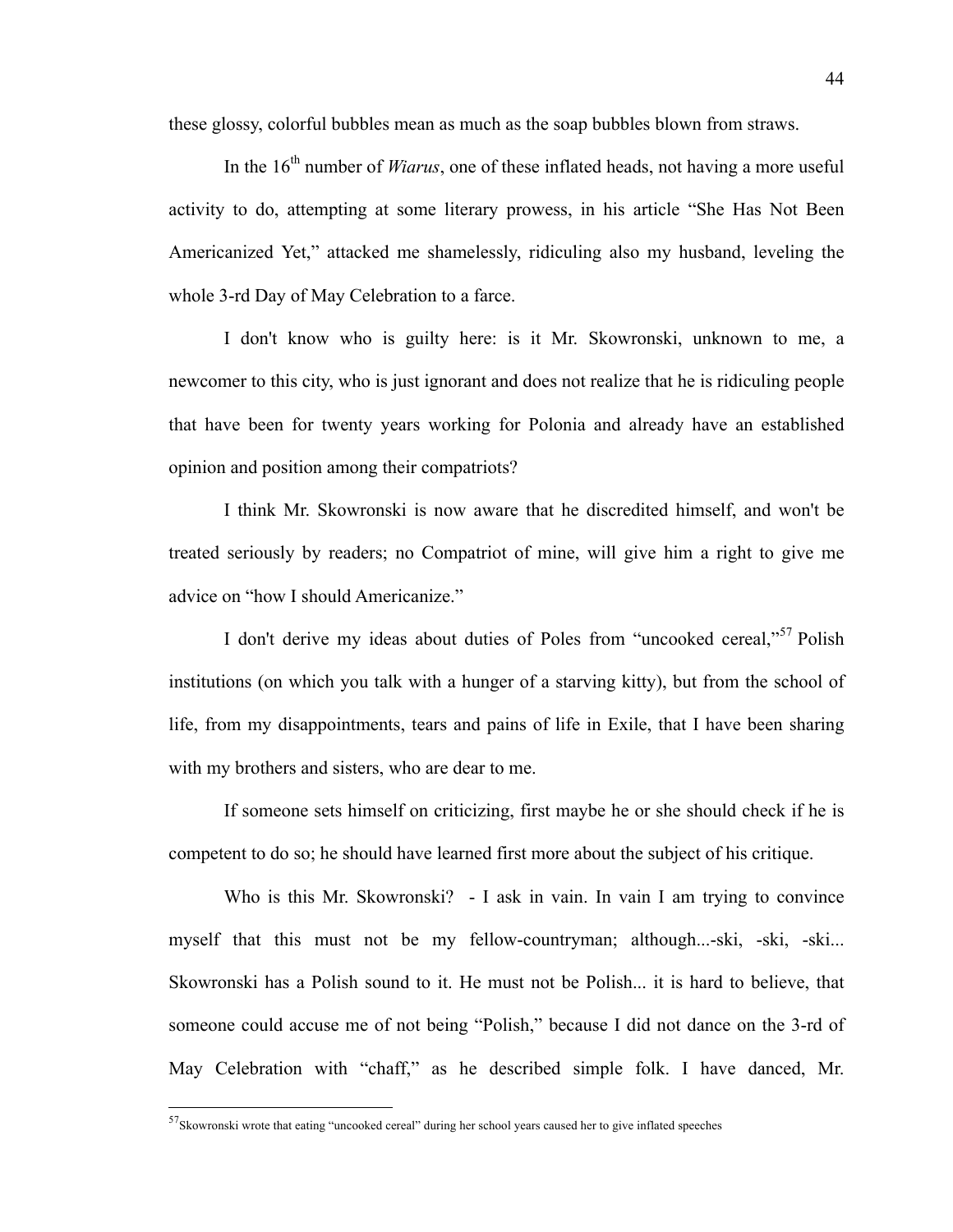Skowronski, with many people on various occasions and I have proven on many celebrations that I can have good time with the company of my brothers. And even if I chose not to dance on this one, not being completely healthy, still I was there to commemorate the important day in the history of our Homeland.

My conduct does not insult the good name of a Polish woman as you imply, and having a respectable position in Polish-American society, I won't allow for insults being thrown at my husband. It is strange that one of the goals of the Polish press here would be to dig into our private affairs.

If only our newspapers treated our national affairs with less disrespect!! Then maybe they would spend less attention on descriptions of gloves, hats and dances, and maybe instead of insanity that is ruling in our heads, we would be able to create a peaceful community, with love in our hearts.

I am not interested in dances; I am interested in our national causes and I have been defending them; a recent proof of it is my latest note published in the *Chicago Tribune<sup>58</sup>* where the American press collectively accused all Poles (of rioting), warning others against these "Polish enemies of social order." These accounts in the press are sad experiences and we need to be able to contemplate them, look back and draw conclusions about our Polish society here. We need to ask ourselves if our society is able to say that we don't have the disruptors of social order that bring quarrels, dissonance and disagreements?

There is no cause or matter in our nation, that our leaders would not tear apart with claims and accusations; there are no statesmen that would be rewarded for their efforts for the national cause; there are no privates (low-rank soldiers) that would not insist on

 <sup>58</sup>*Chicago Tribune,* June 1, 1886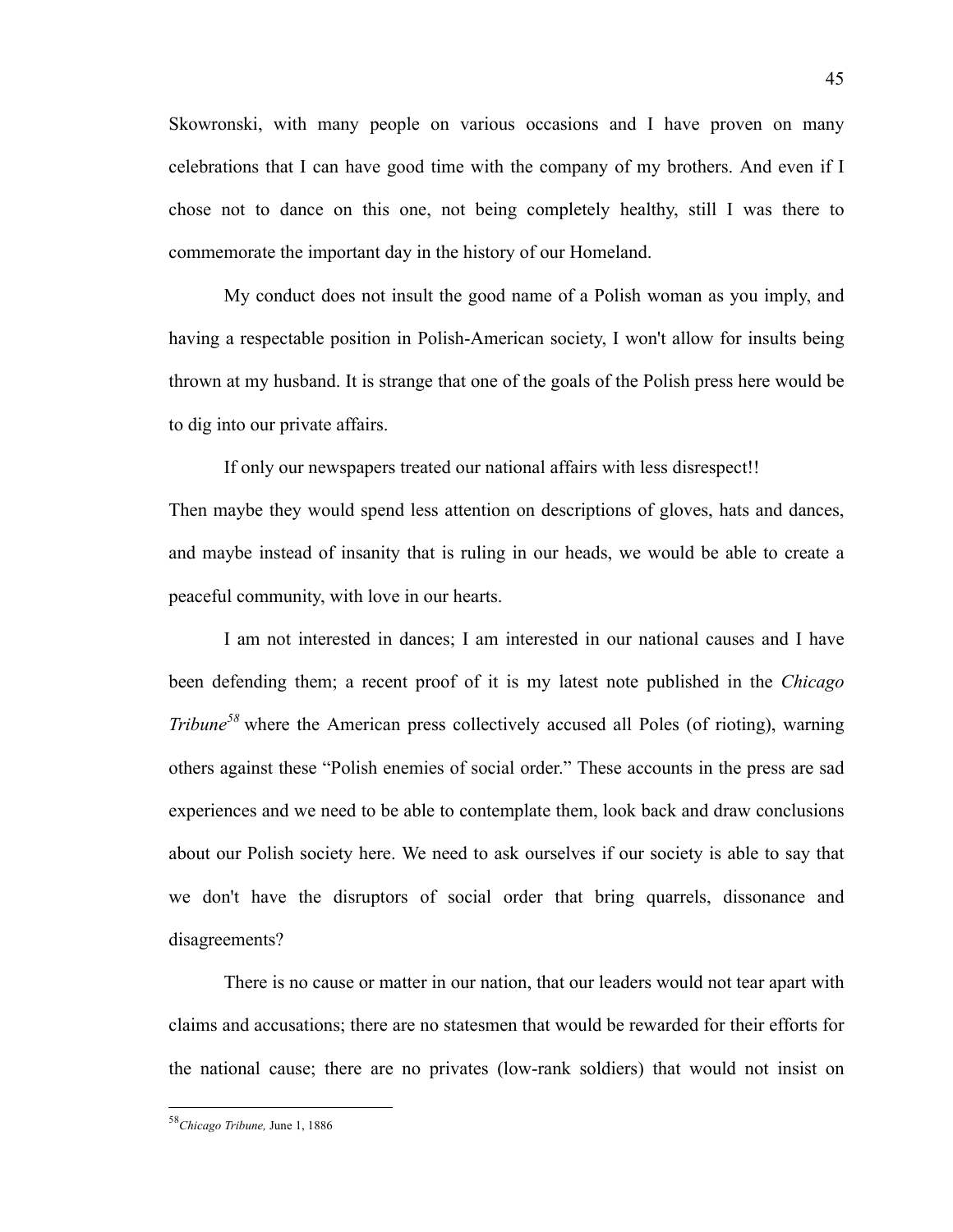wearing captain's ranks; and so, on each step we find selfishness and greed and people with a need to elevate themselves over others. A sad state of affairs we have, and if we don't fix it, our brotherly bonds will be completely broken.

We need heads in our nation, not inflated with pride, but strong with reason.

In our city of Chicago, the number of these inflated heads seems to be playing a big part, and it is a shame, because this does little for the common good. These inflated heads, brought to the front from the back alleys of our public life, with bared teeth like in a scull in Hamlet's hand, in every step only abuse the peace of mind of those who run away from them, disgusted by their displays.

To the row of these heads undoubtedly must belong Mr. Skowronski, who, not known to me in person, was probably convinced by someone to write this piece. There is no other explanation for me that would justify his obstinacy and hatred towards a person unknown to him. How does Mr. Skowronski know that I "scold my neighbors" without ever being in my neighborhood? Why is he so critical of my behavior that has always been completely civil and appropriate? How come he calls me an "outcast?"

Judging by Mr. Skowronski's writing I can only assume that his head is filled with sawdust, because only a person like that would advise his ladies-compatriots to "Americanize." A Polish woman that behaves like a foreigner among her own people, stops immediately to be a Polish woman in our Polish society. Patriotism and an ability to sacrifice for the Homeland is what we value the most in a Polish woman.

Becoming a foreigner is not an honor for anyone, neither in our home country nor in the Exile. To accuse a Polish woman of "Americanization" would have the same result as if someone threw a shoe into another person's face.

In the meantime, I am not planning on betraying the principles of an honorable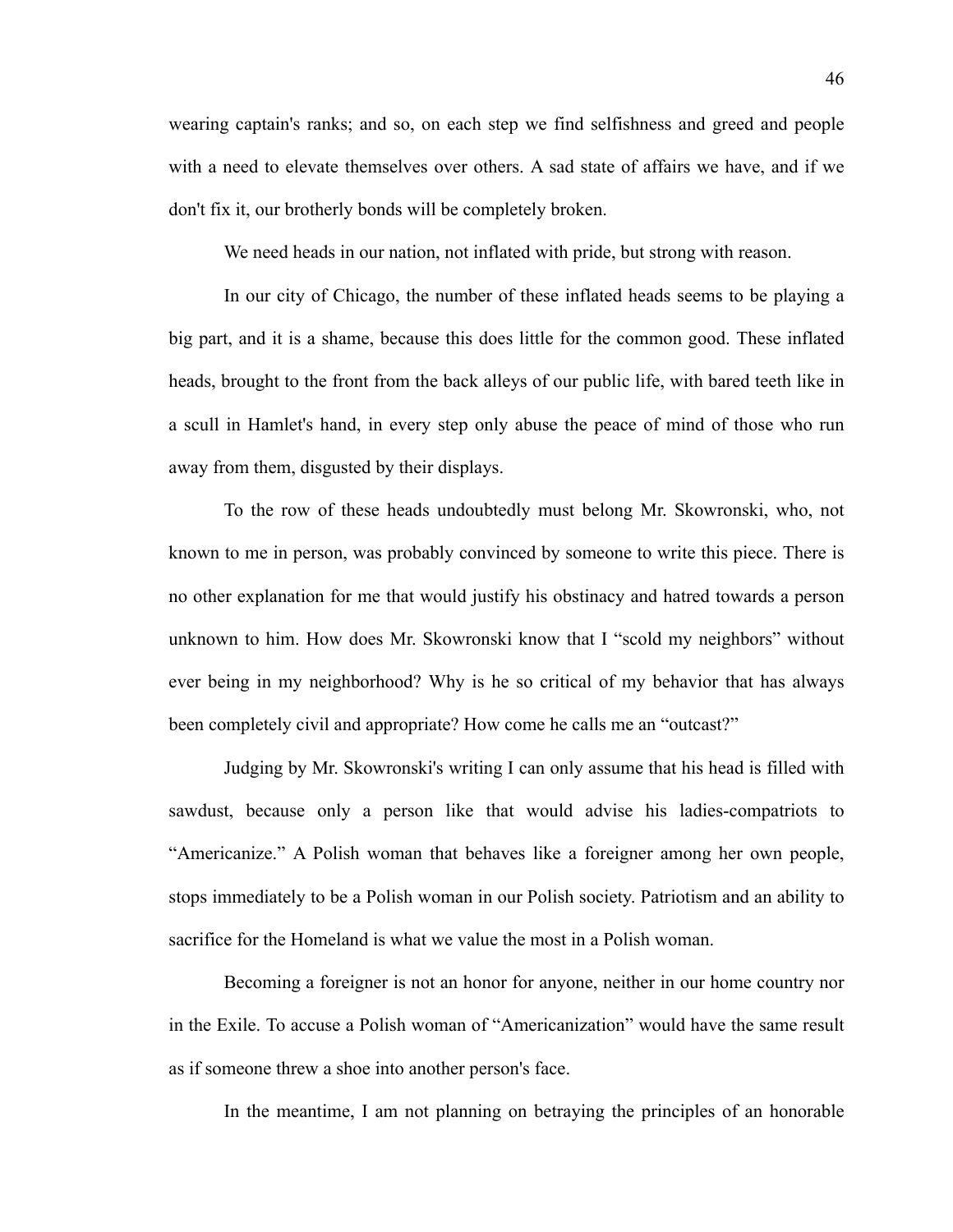woman and a Pole, and I forgive Mr. Skowronski, giving him an advice for the future not to barge in unknown to a person's private life on pages of newspapers. Please remember that the celebrations of national memorials have more importance in hearts of those who love Homeland, than dances have for inflated heads.

*Teofila Samolinska*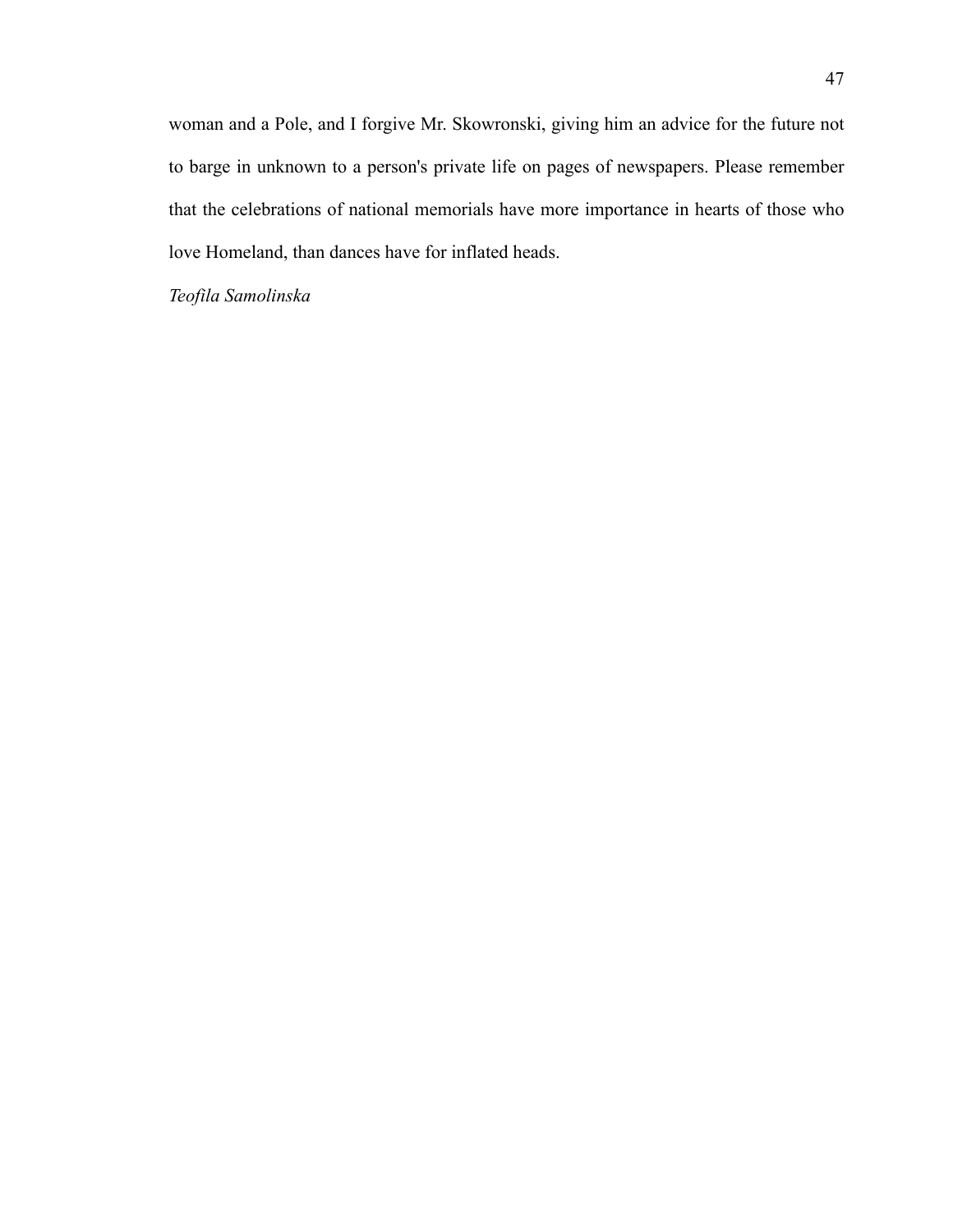### **3. Letter Written for Celebration of the 1863 January Uprising**

The role of the press for the Polish community in Chicago was very important: to educate, to inform. For the Polish people who did not speak English the Polish press was essential in providing local news and information from Poland and Europe. According to Jan Kowalik:

> the immigrant press of that period (…), in order to reach the farmer or the factory worker, had to lower the literary level and tailor the content to its readers' needs and likings. (…). They (newspapers) did more than their share to educate the often illiterate immigrant masses and promote their ethnic and religious self-consciousness.<sup>5</sup>

The Polish exiles in Chicago were fiercely dedicated to the cause of free Poland, but, despite this unifying cause, the Polish community was not harmonious. As we can see in the letter below, there were divisions, fractions and animosities. The Poles succeeded in developing a self-sustaining community, but they often had arguments and different views on what path the Polonia should follow: all these disputes were carried out in the Polish press.

In this letter Samolinska gave a description of a very important event: Celebration of the 1863 Uprising among the secularist fraction of Polonia. The celebration turned into a quarrel about the quality of the Polish immigrant press. Teofila was appalled that such an important event was used for political purposes and that speakers treated it as an opportunity to attack the clergy and editors of Polish rival newspapers.

We especially see here Samolinska as a keen observer of people and a documentarian of events around her. She is quite funny in her letter below, ridiculing Dyniewicz's performance and taking delight in mocking his speech. We have a glimpse of Samolinka's writing as a performance, in which she used her acting skills, especially evident in passages where she got into a dialogue with her opponents and made fun of them.

At the time of Samolinska's letter the various Polish publications reflected the split between left-wing and anti-clerical front represented by *Gazeta Polska (Polish Gazette)*, *Zgoda* (*Peace*) and *Narod Polski (Polish Nation)*, and the very influential newspapers run by the clergy, such as *Kropidlo (Sprinkler)*, *Pielgrzym (Pilgrim)*, *Gazeta Polska Katolicka (Polish Catholic Gazette), Wiara i Ojczyzna (Faith and Homeland).*

# **Teofila Samolinska. "Letter Written to Commemorate the Anniversary of the 1863**

# **Uprising."** *Przyjaciel Ludu.* **January 24, 1881**

Quote from Zygmunt Krasinski<sup>60</sup>

*"On the fingertips of bloated pride each of you floats all over the pit of your own void – aspiring to be a God.*

 <sup>59</sup>Jan Kowalik. *The Polish Press in America.* San Francisco: R and E Research, 1978, 3

<sup>60</sup>Zygmunt Krasinski (1812-1859) Polish poet of the Romanticism era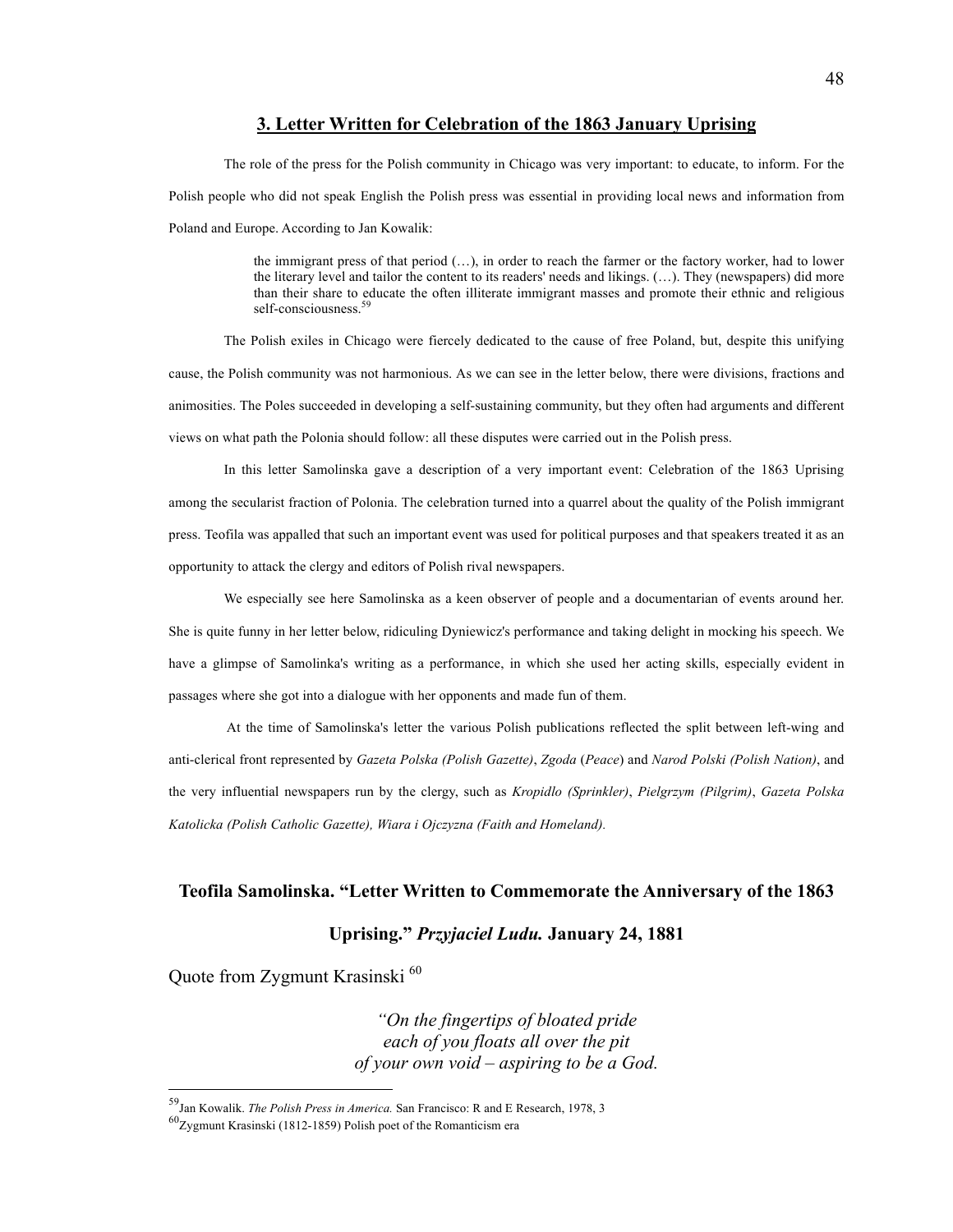*And so, you dehumanize yourself. Because whoever in the world makes God of himself, on the return of his madness, slowly loses human traits. And he will be so inferior that, collapsing – he will become, possibly, a lowly fungus."<sup>61</sup>*

Under still fresh impressions taken from participation in the 1864 Uprising Celebrations, I fulfill my duties as the correspondent for *Przyjaciel Ludu* and share with you details of the Ceremony. As I was leaving my house to join the commemoration, my heart was assured, that I was going to celebrate with my beloved brothers and sisters – all refugees in this land, an event that is one of the most important and the most painful event for us to remember; painful especially for those who due to this event lost their fathers, brothers and possessions. It is this exactly unfortunate event that made refugees and exiles out of all of us here in America. It is due to this Uprising we cry far away from our Homeland over the results of this catastrophe, in which the blood of martyrs and many victims contributed only to the squeezing of ropes spun around our fallen Homeland and to worsening of our situation. With hopeful feeling that we will honor this holy celebration with our tears and a sigh of hope, we carried in the snow and frosty weather to the altar, but, how bitterly we were disappointed! The temple of celebrations for this national event looked more like a country fair: business, trade, gossip, noise and whistling made this gathering look more like Targowica.<sup>62</sup>

Everything in the world, even very negative, can be by a certain group of cold egoists explained and even hidden under a veil of praise, but for a Polish heart, that beats only for the right, honorable cause, these activities, these efforts to confuse the minds of

<sup>&</sup>lt;sup>61</sup>Zygmunt Krasinski. "Psalm Zalu." *Poezje*. Lipsk, 1883, 48<br><sup>62</sup>Targowica, symbol of betrayal, after Targowica Confederation, established by the Polish magnates in 1792 in Saint Petersburg with the backing of the Russian Empress Catherine II; the confederation opposed the Polish Constitution of 1791 and its text was written by a Russian general. In Polish historical and literary works Targowica became a symbol of scheming and betrayal.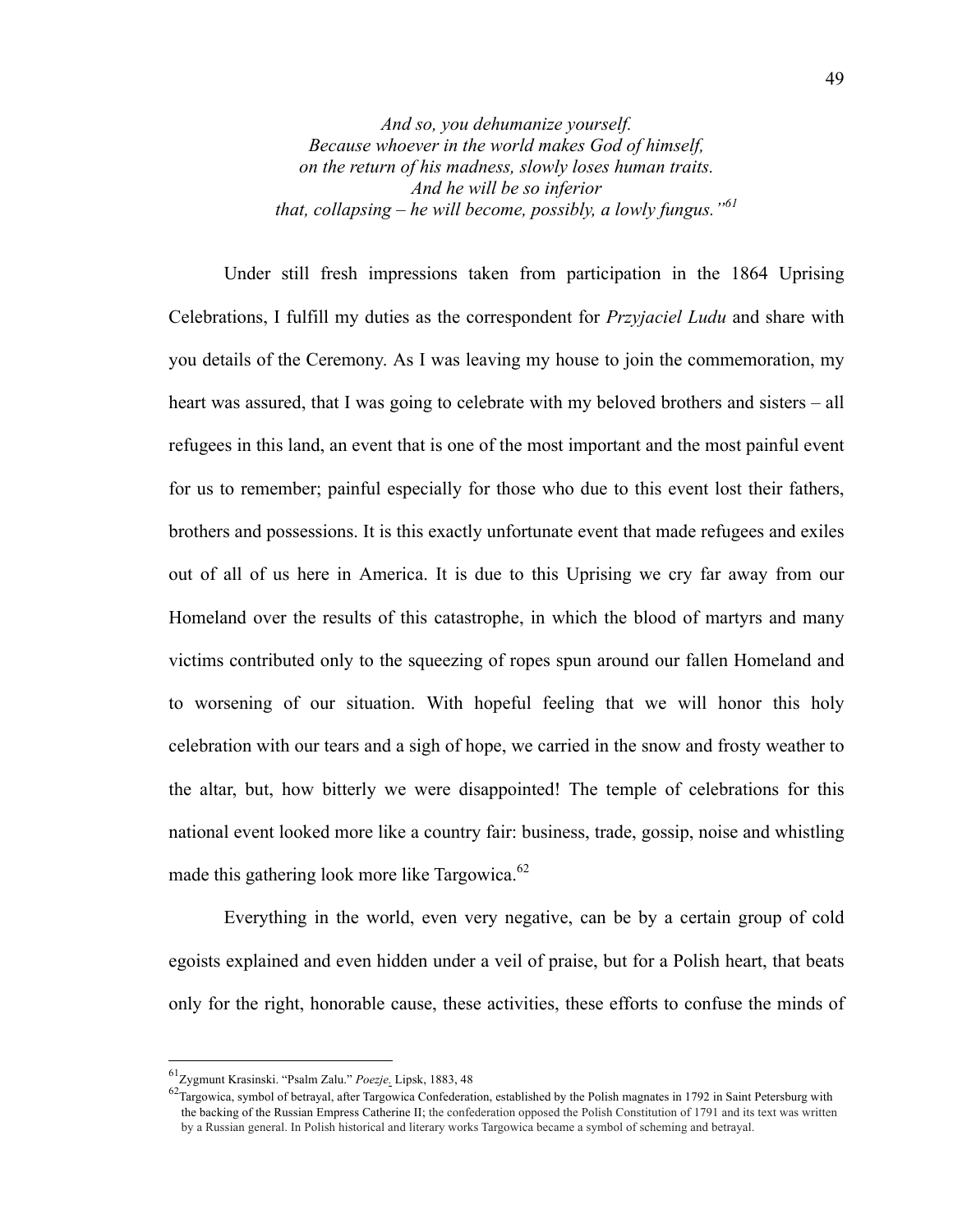simple people, are not only a buffoonery but a crime. During this important event, cursing at the Polish Catholic clergy by speakers is a transgression against the anniversary! It is also a transgression against the whole national cause! It is time to stop with these scandalous behaviors that corrupt Polish children. With what colors will Poland shine and present itself to the world outside if she abandons the Faith of her fathers? A nation without religion is like a cloudy day without the sun.

Why would an ardent liberal speaker burden the whole Clergy with responsibility for actions of an individual Priest? Who would the speaker (at the ceremony) anoint as the caretaker of the Holy Sacrament at an altar, if he calls for the total removal of "blasphemous" clergymen? And so, as a result of our so desired freedoms, we in America have strayed far away from the right path, if we are allowing for promotion of such shocking ideas. *Everything that is rotten on the outside, will end up destroyed, so are the laws of nature.<sup>63</sup>* Let the speaker take it as his motto.

Now we will give our readers a short summary of the Celebration, warning not to judge a group by mistakes of a few individuals, because in our community good Polish hearts prevail; hearts beating with the same pulse as the hearts of our forefathers. However, as it often happens, honest people are overwhelmed by a noisy party and prefer to stay silent in order to avoid confrontations.

The Celebration was started by Mr. Kucera who with short but appropriate for the occasion speech, thanked everyone for the well-attended assembly and introduced, as the President of *Gmina Polska*, Mr. Dankowski, one of the longest and most honorable members of this institution. Mr. Dankowski, greeted by us heartily, took his place after thanking everyone for entrusting him with the office and proposed the candidature of Mr.

 <sup>63</sup> Zygmunt Krasinski. "Psalm Zalu", 76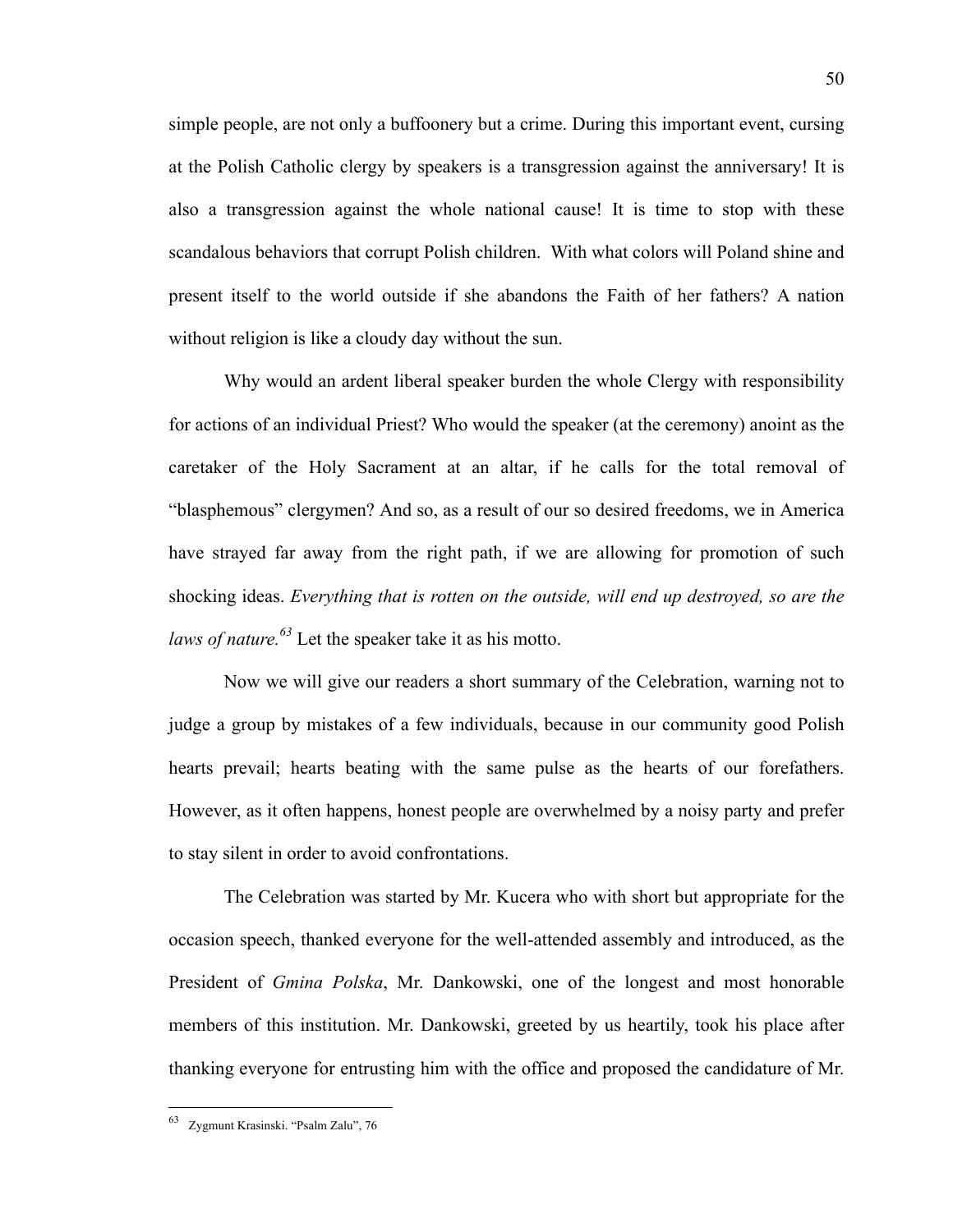Osach for the Secretary. Mr. Smietanka spoke next.

Mr. Smietanka's speech was filled with historical references to Jan III Sobieski, <sup>64</sup> Partitions of our Homeland, uprisings, Siberia,<sup>65</sup> chains, citadels and we have to admit that his speech, presented in a strong Mazowsze<sup>66</sup> dialect, would have been the best one, had it not been for his comments about the Clergy, that brought unwanted and unpleasant dissonance to our festivities.

There are among us people, who although not religious fanatics, would rather choose to be slapped on the cheek than have to listen to constant blasphemies against priests and religion; religion, in which they were brought up, in which their fathers died. So, if some people cannot partake in Christ's faith, they should at least spare their "wisdom" in front of Polish children, because this way they are harming our national cause. At the end of his speech the speaker added that he is not afraid of criticisms that he anticipates will appear in the Polish press. This we find superfluous, since the speaker cannot read well, so he should not fear a newspapers' wrath. His speech was followed by the choir of Polish youth singing *"Boze, Cos Polske."*<sup>67</sup> Mr. Slominski spoke next.

Pointing to the Polish banner displayed over the speaker, Mr. Slominski in his speech went back in time to the days when the Polish youths, with weapons in hands and their banner "For Freedom of Poland," marched to battles; Mr. Miskito, who with words filled with passion, reminded us of Kosciuszko<sup>68</sup> and moved the listeners with descriptions of misfortunes and flukes that happened to our Fatherland, despite the

 <sup>64</sup>Jan III Sobieski (1629-1696) king of Poland, famous for defeating the Ottoman Turks at Vienna in 1683

 $^{65}$ Siberia, place of deportations for many Poles after the failures of Uprisings

<sup>66</sup>Mazowsze, region in northern Poland

<sup>67</sup>Boze, Cos Polske (God, Save Poland), Polish patriotic song

<sup>68</sup>Tadeusz Kosciuszko (1746 – 1817), Polish military leader who became a hero both in Poland and the United States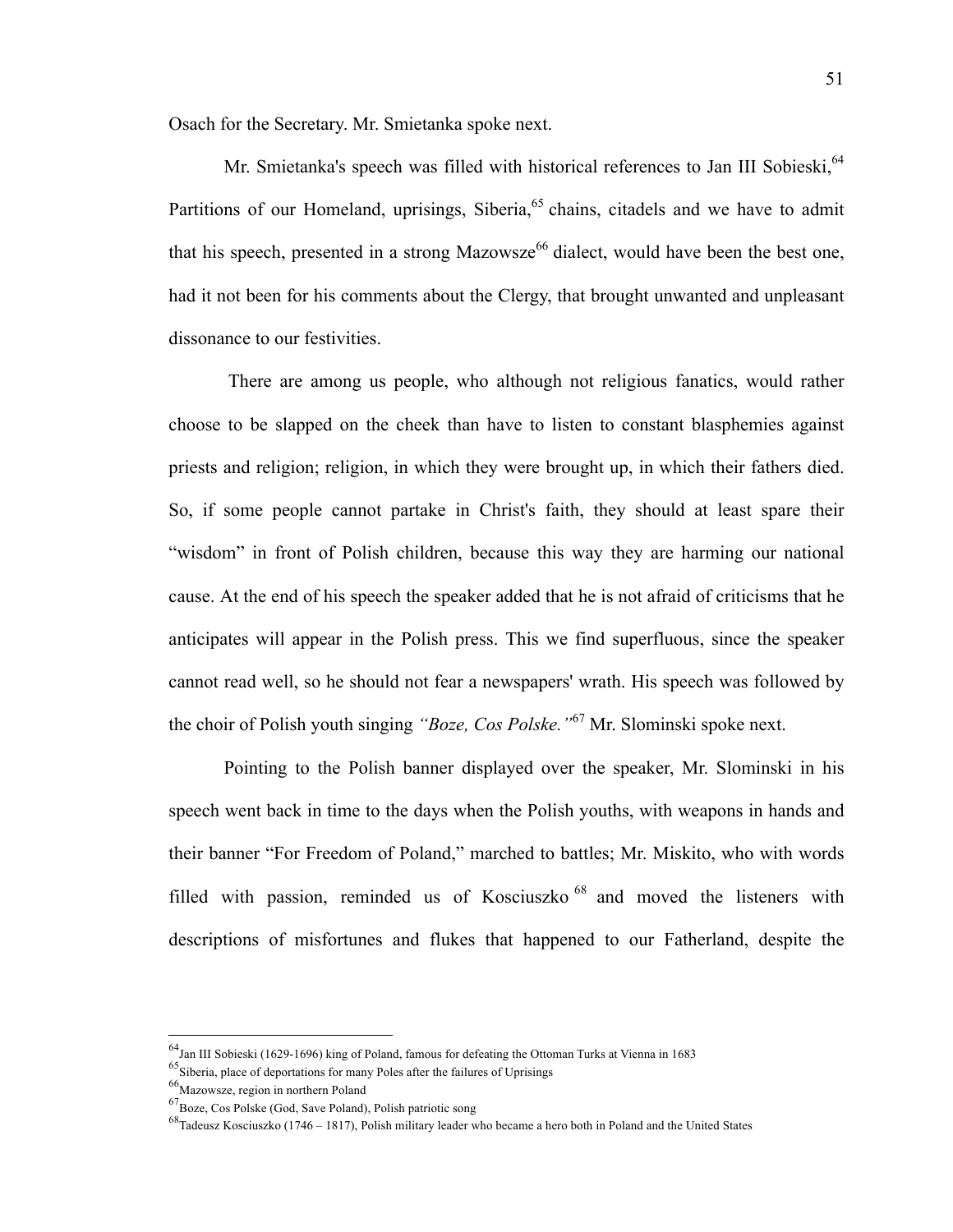sacrifices and heroisms of heroes such as Kosciuszko, Pulaski<sup>69</sup> and others. Mr. Slominski's oration was characterized by patriotism and impartiality and easily touched listeners' hearts. After pointing out the need to establish the procedure of readings he encouraged the youths to commit themselves to education, especially to learning more about our literature and culture and finally, to strive to achieve desired by us all Unity.

A roar of applause rewarded Mr. Slominski for his speech, and we on our side, are joining with sincere thanks, also encouraging everyone to be guided by this spirit, and we are convinced that laurels that we hang on the monument of national glory, will blossom with eternal inflorescence. Mr. Odrowaz's reading followed. Next spoke Mr. Wilkorzewski. After stating that he did not prepare a long speech, he proved himself not only to be well prepared, but also armed in various "fiery" arguments. First Mr. Wilkorzewski condemned all Polish newspapers in America, without an exemption, declaring all of them of no value. Then he came up with a project of creating a new newspaper designed to unite all Polonia. These declarations at this Celebration we also consider inappropriate, knowing that the editors of all the main Polonian newspapers were not present and could not defend themselves. We think that a creation of a new newspaper here is futile: not so many newspapers are able to survive. Adding one more could be described as adding a new child to an already poor and large family.

Even if we had more than one publication, still it won't be able to address the arrogant proletariat, that after dressing in fancy hats, gloves and canes, shuts down every reasonable progressive idea! Adding one more publication will not stop the custom of sending poor articles to newspapers; articles, that are barely acceptable.

As long as our publications shy from adopting practices that would make the

 <sup>69</sup>Kazimierz Pulaski (1745-1779), Polish nobleman and military commander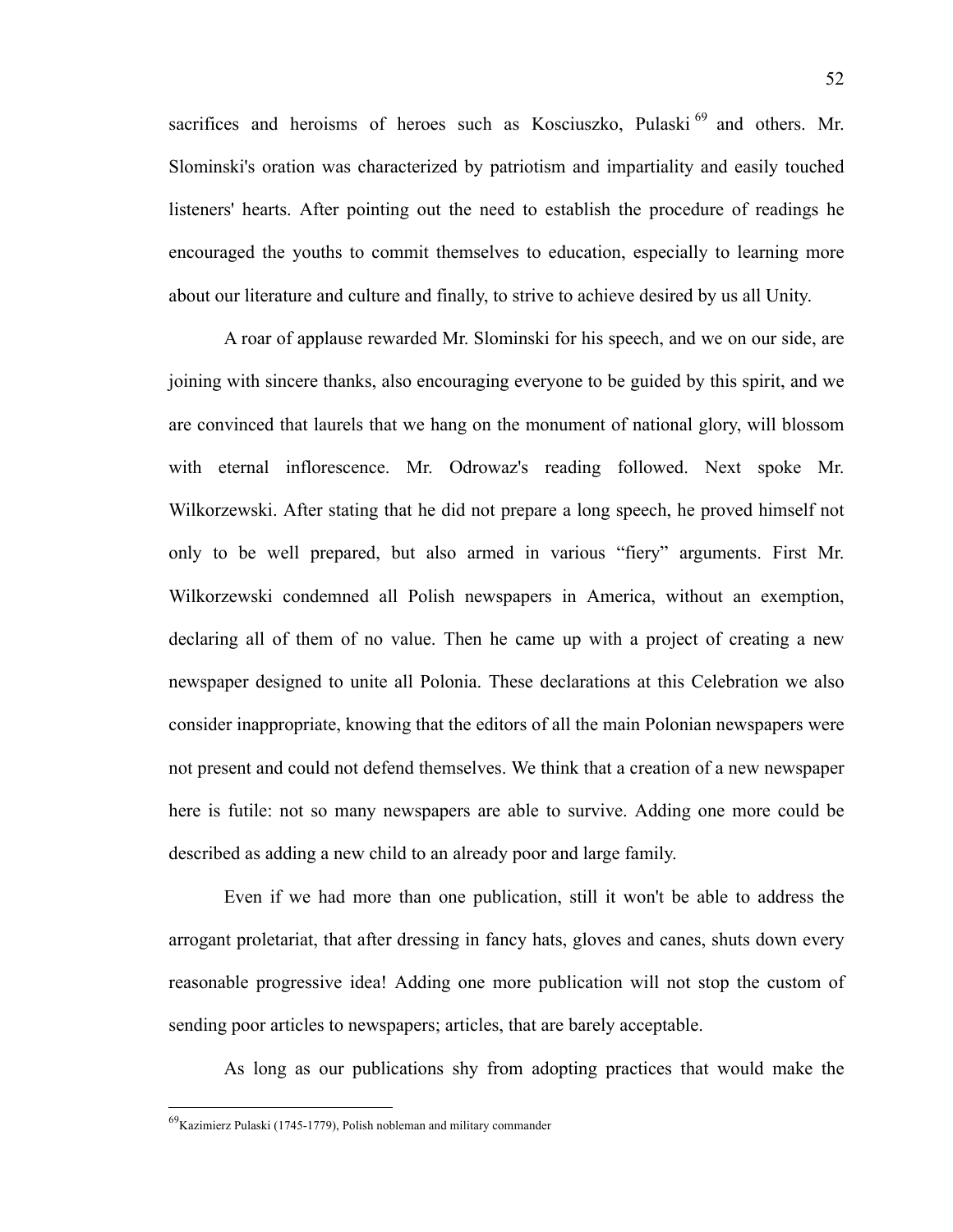articles decent and of high quality, there won't be any peace in the American Polonia. The current system allows for every simpleton to send their opinion to any publication to be published – a practice that contributed to real problems in our emigre press. In a situation when someone actually suggests an idea that is reasonable or introduces a reform in a matter that needs improvement, more than one hundred "wise guys" pop up all of the sudden and ridicule and destroy that idea. Mr. Wilkorzewski says even that these publications, during their existence here, did not teach us anything that we would not have already known.

We won't deny that this is the truth. The problem is, however, that nothing will guarantee that this new newspaper will have a beneficial effect, since among Polonia we don't know about a new, competent writer who would carry the task of teaching, moralizing and enlightening our community. Mr. Wilkorzewski calls to create a newspaper for which writers like Giller or Kraszewski would write. My God! How cynical these words sound! Even a nice layout and design are not a guarantee that their work will be published in an appropriate place. We need to improve the state of our press before we can invite writers of that caliber to participate in our work. We had great writers like Horacyn, Wisniowski, Sobolewski,<sup>70</sup> Bednawski, Kalusowski, whose contributions were beneficial for any newspaper, but we did not seek their participation. All these gentlemen helped in the beginning of *Gazeta Polska*, why are they not involved anymore? *Przyjaciel Ludu,* from all main four Polish periodicals, has the weakest support when it comes to correspondence. The high status of that newspaper has been achieved by wise decisions of Mr. Wendzinski, its editor. No one should condemn this newspaper considering what it went through. It is a paper with a mission, and serves our community,

 <sup>70</sup>Pawel Sobolewski, Polish-American writer, author of *Poets and Poetry of Poland*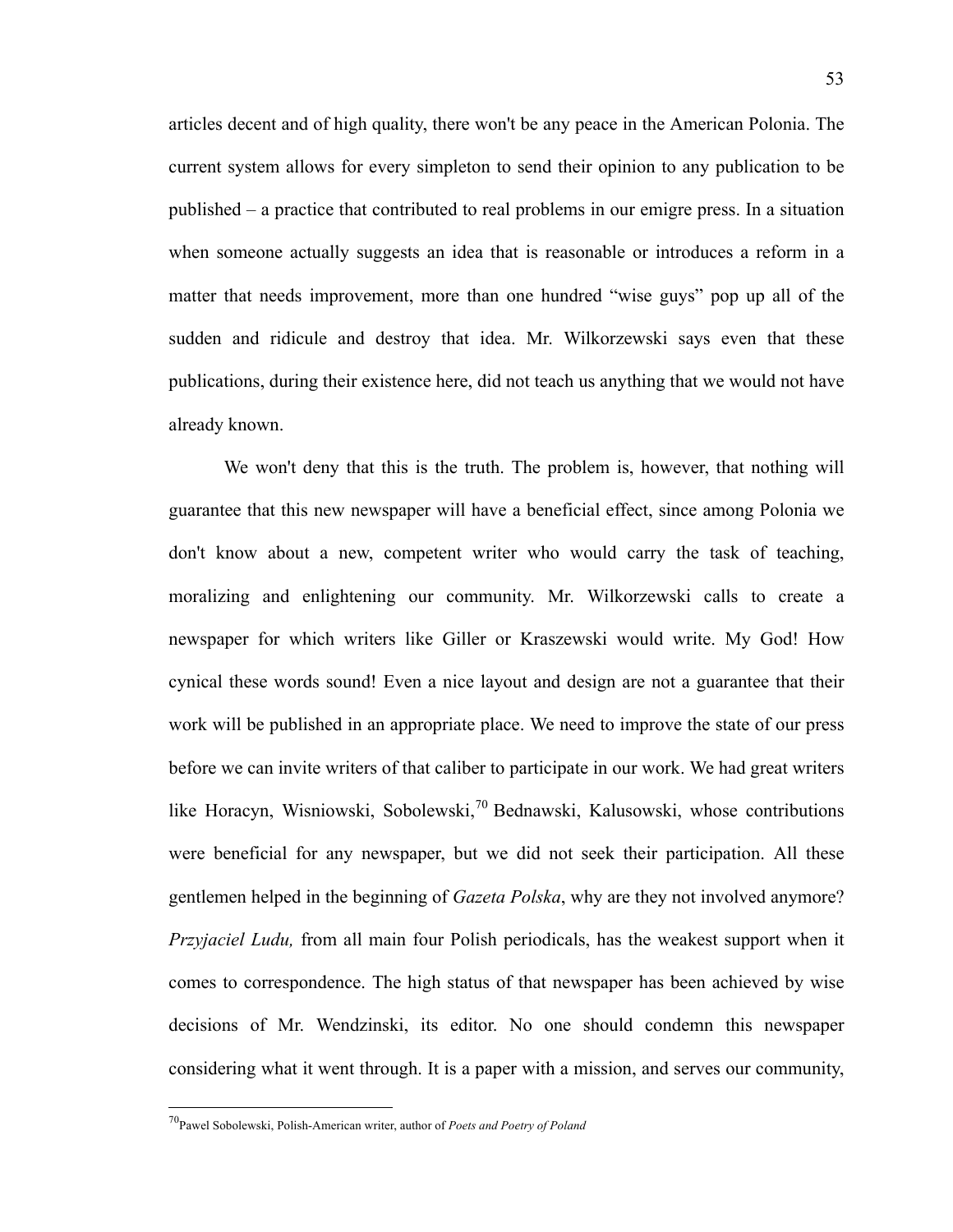not individual ambitions of editors or writers.

We learn now that someone thinks of establishing a new newspaper "on their own" (and maybe in their own interest – Ed.). Mr. Wilkorzewski, at the end of his speech, started evaluating our theatrical performances, and defended the critical reviews posted in *Przyjaciel Ludu.* Everything was going well in his speech, until we heard a scream coming from the throat of Mr. Dyniewicz, who with this noise disturbed the harmony of our gathering. Before the last accords of the hymn "Jeszcze Polska nie Zginela*"* ("Poland Has Not Perished Yet") sounded, at the west side of the hall, by the entry door something moaned; people started to whisper and laugh, and, like a phoenix, but maybe in a shape of a bat, appeared our last speaker, Mr. Dyniewicz. Somehow not having a courage to make it to the podium, he stopped in the middle of the hall and, flapping his arms and with a voice worth Zeus, thundered the following oration:

*Brothers compatriots!* Although my legs are shaking, let me say a couple of words (here he wiped his forehead). Mr. Wilkorzewski says that the newspapers are like beehives filled with quarreling bees and that we need one more newspaper that would unite and appease all of us. But I am saying, we should have only one, so maybe we would be spared from reading some articles in *Przyjaciel Ludu –* clapping, uproar and laughing. You see, my dear Brothers and Sisters, what we have to deal with here, when we are being smeared in *Przyjaciel Ludu* – in an article that has been published in press in Chicago and in Europe - can we allow for that? I am protesting against *Przyjaciel Ludu* and all of you, Brothers, should support me against that injustice that happened towards me, the President (of *Gazeta Polska*).

We looked – was there a new Christ visiting us here with a whip in his hand ready to banish tradesmen and vendors from this temple of our Celebration? No.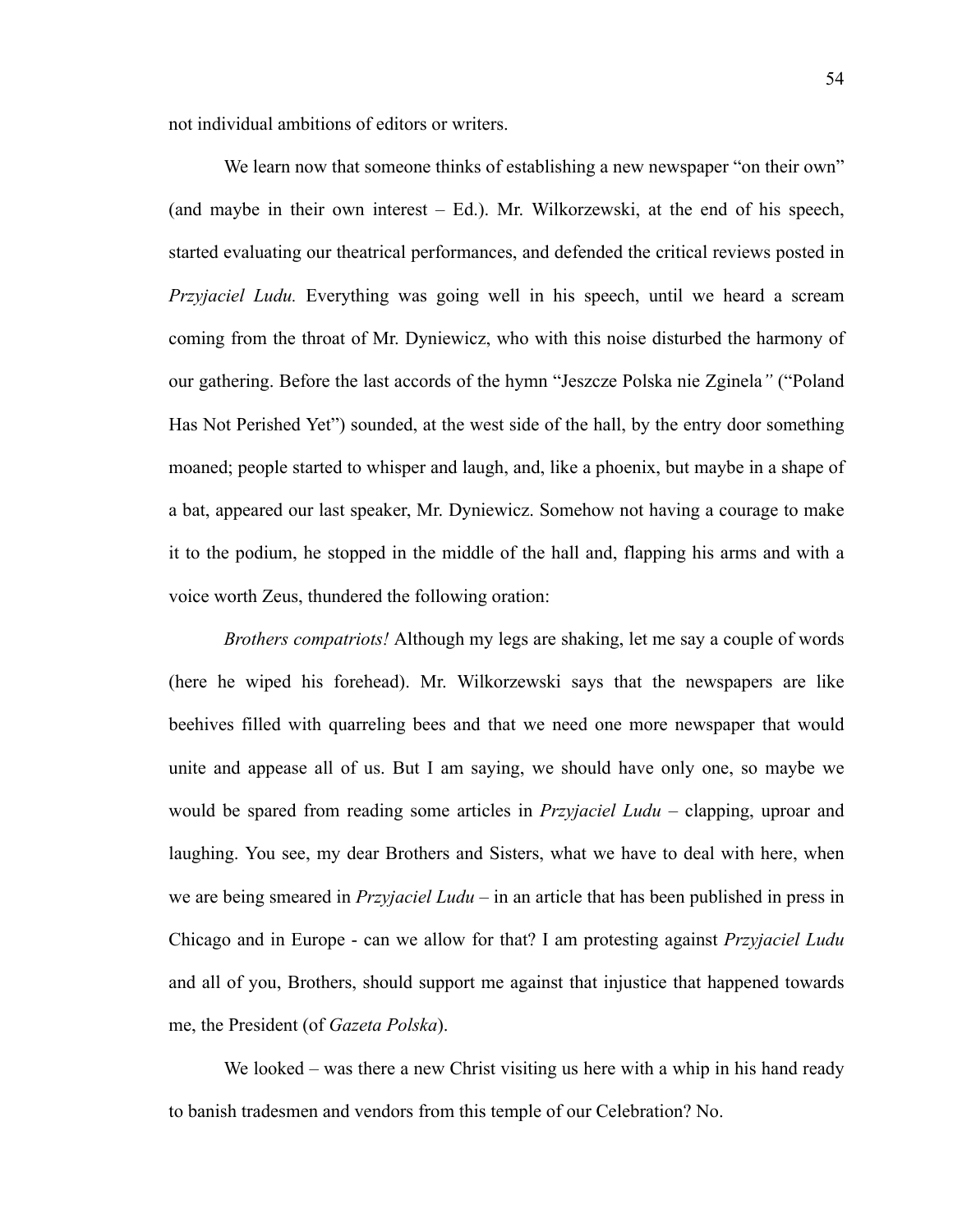After this performance of Mr. Dyniewicz, we left the commemoration with a heavy heart. We feel that that Celebration was supposed to be to commemorate the memory of all who died for the Homeland, but it wasn't. How can we achieve a serious mood with such spectacles? Instead of a solemn, national Celebration filled with a patriotic spirit, we saw a spirit of harlequins.

*T. Samolinska*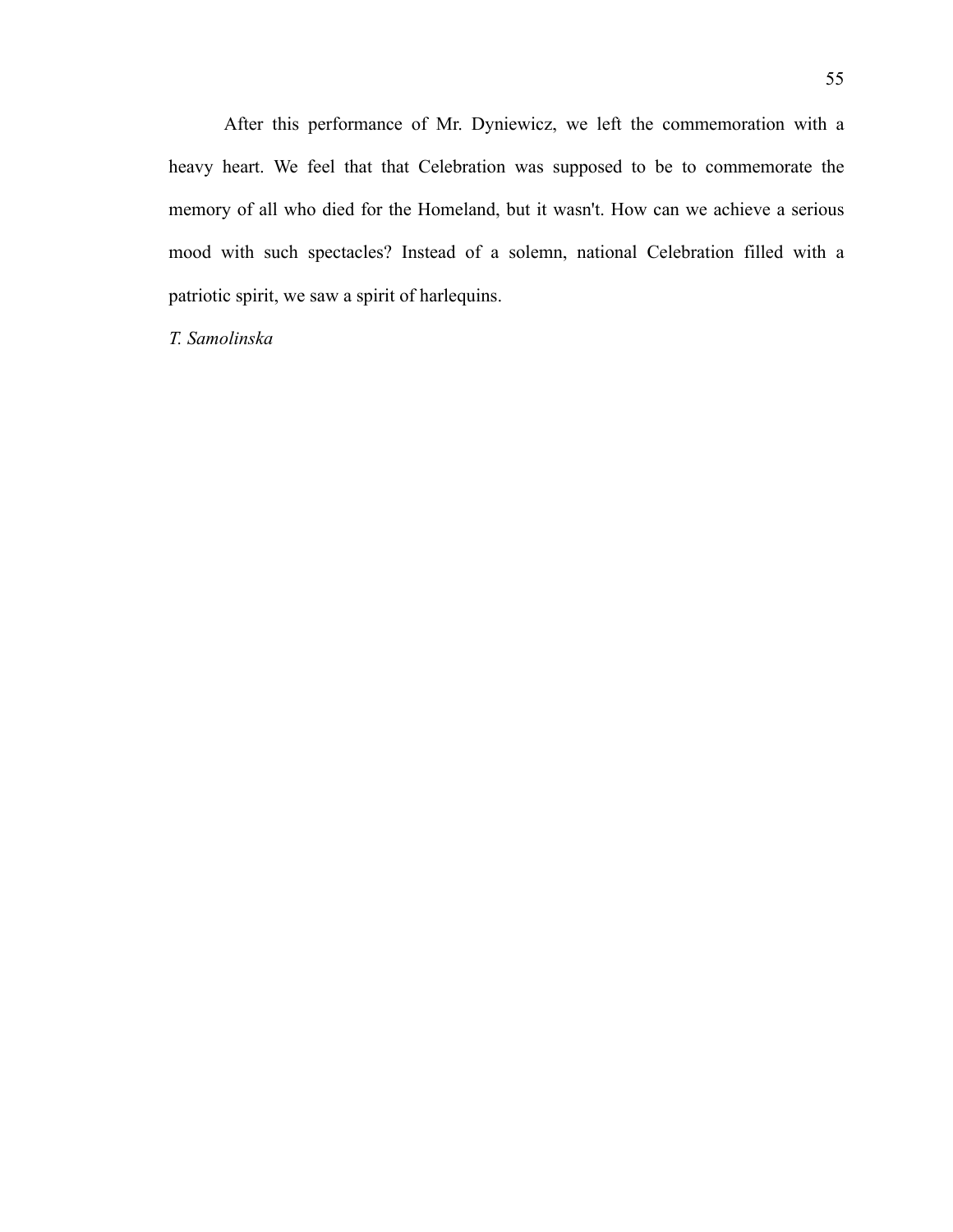#### **4. Letter - Response to Criticism from Nationalists**

The letter below continues the discussion on the split existing in Chicago's Polonia between the clerical and the secular camps. The division existed from the beginning of Polish settlement in Chicago, but it intensified in 1870's and 1880's. In the beginning, there were no Polish churches. The Polish immigrants frequented German or Irish observances, but hoped for their own national churches and parishes. The Polish Resurrectionist order<sup>71</sup> (Zmartwychwstancy) contributed to the creation of first churches in Chicago (St. Stanislaw Kostka, Sw. Trojcy) and many parishes, parochial schools and organizations. With the arrival of Polish clergymen and their activism, the Church gained a lot of control over the Chicago's Polonia. Priests, for example, had "free admittance to all meetings of the church societies, were able to approve all candidates for office and membership in these organizations and to approve all decisions."<sup>72</sup> After they organized the Polish Roman Catholic Union (PRCU) in 1873, the protest against the meddling of religious leaders exemplified itself in the creation of the secular PNA.

The two ideas of Polonia appeared, two ways of existence evolved: one a Secularist, where the main group PNA fought for hearts and minds of Poles with their patriotic, secular ideas, and a second one, a Religionist, where priests like Wincent Barzynski<sup>73</sup> and PRCU saw the combination of Catholicism and patriotism as the only way for Poles to exist and as "the essence of Polishness." Practically all relations within the Chicago Polish community have been defined by that fight between the nationalist movement that believed in a free and independent Poland, but did not see Poland as necessarily Catholic or under the rule of religious leaders, and the very powerful and organized Catholic front. The animosity between the two groups was so strong that certain national events they chose to celebrate on different days, so they would not mix with each other.<sup>74</sup>

Samolinska's political position was complicated: on one hand, she criticized Priests like Barzynski or Zalewski, on the other hand she favored religiosity as necessary for preservation of Polish culture, and she admitted non-Catholics to her organization.

In the below letter Samolinska is criticizing the writers of the secular camp for attacks on her in the

 <sup>71</sup> Resurrectionsts, abbreviation for The Congregation of the Resurrection of Our Lord Jesus Christ

<sup>72</sup> Helena Znaniecka-Lopata. *Polish Americans*. New Brunswick 1994, 60

<sup>73</sup> Wincent Barzynski (1838-1899), the most influential Polish clergyman in America in years 1870-1899, a Resurrectionst,

established St. Stanislaw Kostak Church, first Polish Church in Church in Church in Church in Chicago 74 Anna Jaroszynska-Kirchmann. "Memories of Greatness: American Polonia and the Rituals of National Commemorations befor World War I." *Polish American Studies*. Spring 2017, 27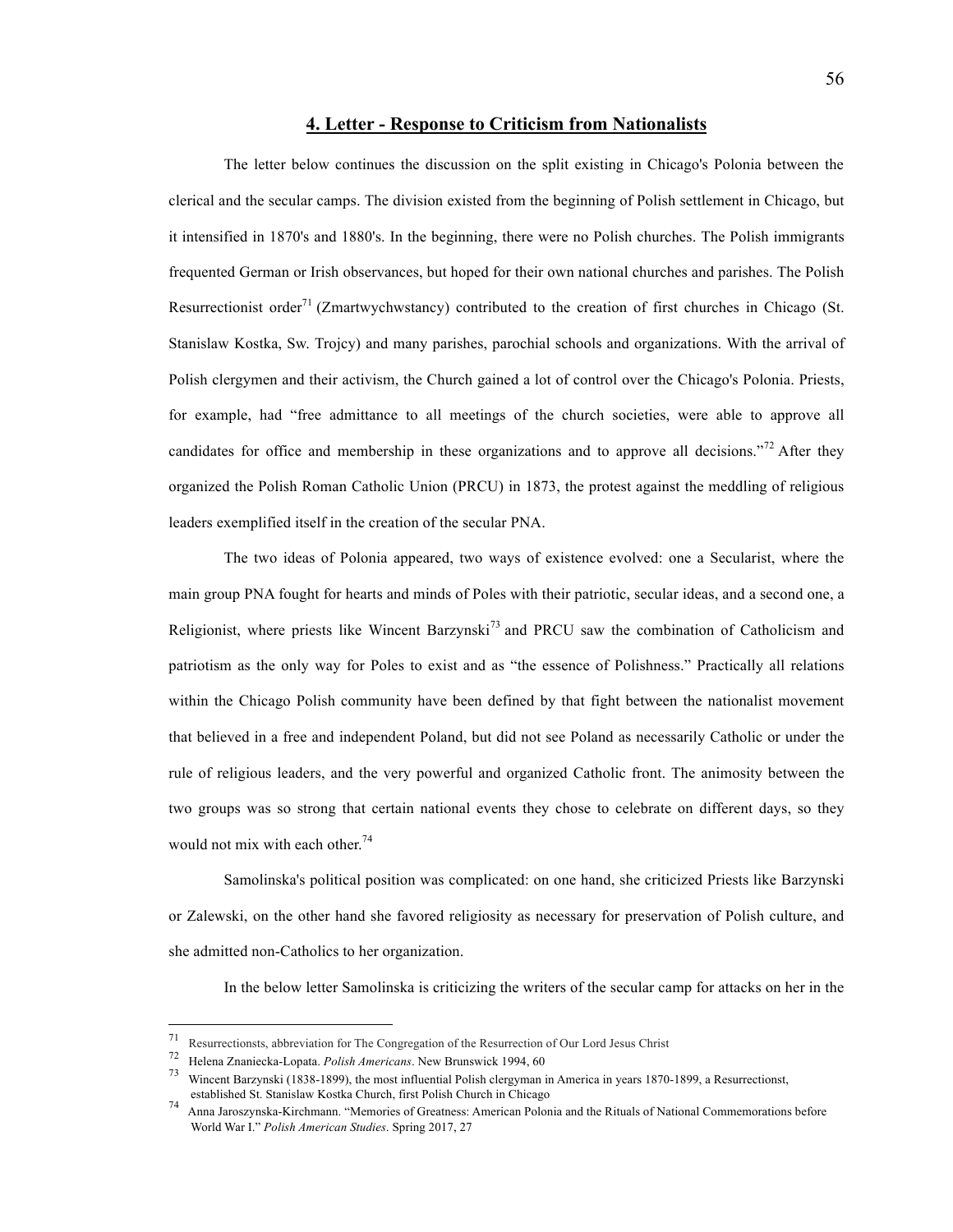press. After her critical and almost satirical description of speakers at the 1863 Uprising celebration, and after she mocked Dyniewicz' speech,<sup>75</sup> the offended men responded with criticism of her and her writing. In the below letter Samolinska answered to her accusers.

This letter is important because we can see Samolinska's continuing her discussion about the weaknesses in Polish community. She is vehement in her critiques and takes a particular delight in making fun of the men who offended her.

# **Teofila Samolinska. "Open Letter to Nationalists."** *Przyjaciel Ludu.* **February 24, 1881**

This is my open letter to Polish "nationalists," a circle of twelve "wolves" in a response to their open letter to *Przyjaciel Ludu*; to be specific it is my response to Mr. Kolakowski, Mr. Slominski, Mr. Dorszynski, Mr. Stabiecki, Mr. Osucha, Mr. Ostrowaz, Mr. Lebkowski, Mr. F. Sawadzki, Mr. Koziemski, Wilkoszewski, Rewerski<sup>76</sup> and Mr. Kucera, the President of *Gmina Polska*.

I read your crude protests against a woman-writer that is truly bringing you no pride in the Polish Alliance in America and I am responding to it here. Your protest opened ajar the gates of your vanity, and let the world see the insides plagued by gangrene and festering wounds of your deceitful acts of posing for patriotism and greatness. You are displaying and promoting a slogan of "brotherly love" and "forgiveness of trespasses," but your cowardly, choleric attack puts you in contradiction to the very ideals you are claiming to stand for.

Poland would have been lost, if her fate were in hands of people like you! Not for you to be writing about wiping tears of widows and orphans! Truly, I don't like intrigues

 <sup>75</sup> *Przyjaciel Ludu*, 24 January, <sup>1881</sup>

<sup>76</sup> Men from Mr. Dyniewicz circle and from *Gmina Polska*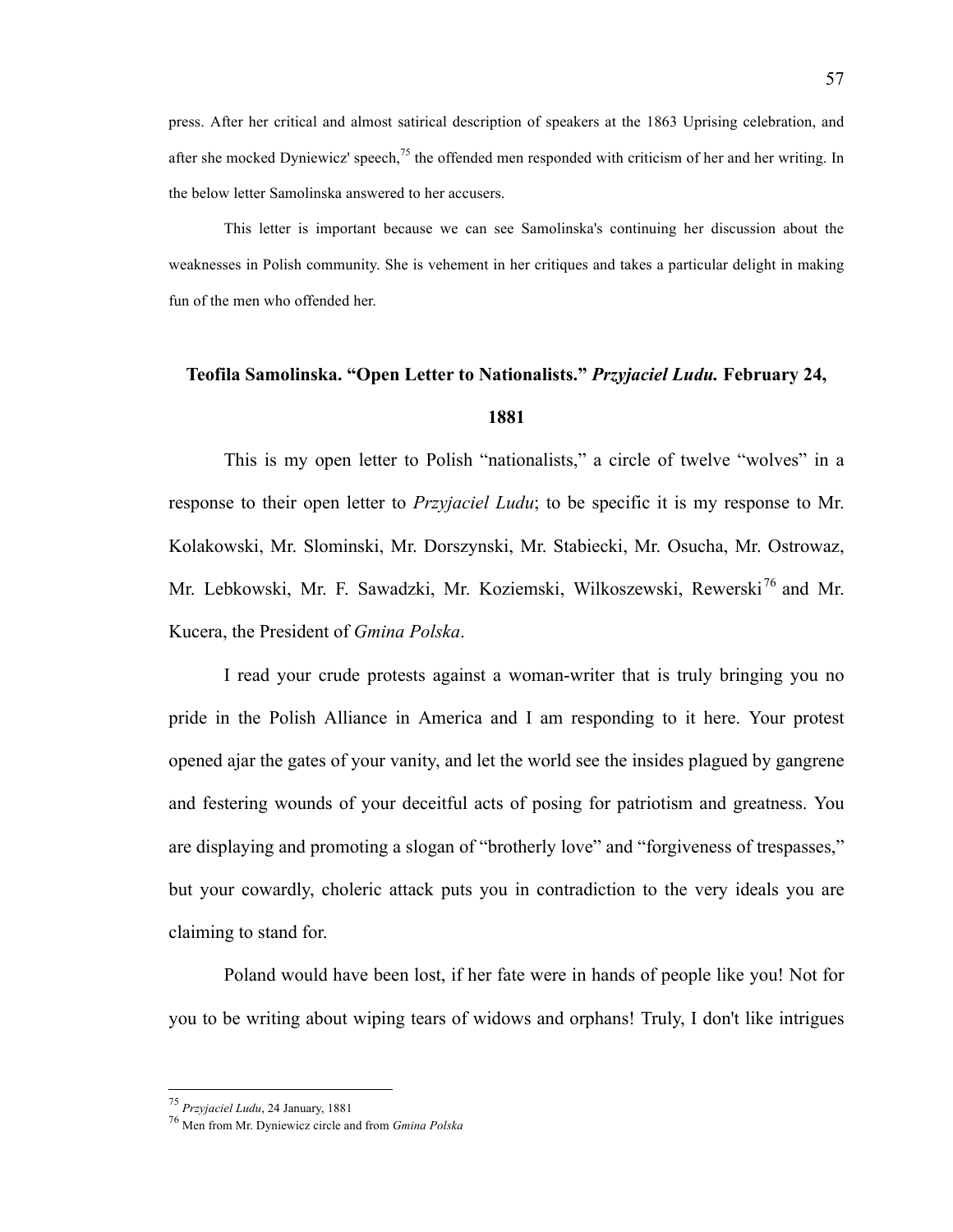and I don't collect signatures to place under my work, to show support.<sup>77</sup> This situation I am in makes me a lamb standing against twelve wolves. The number even resembles the Apostles with Judas with a sack of his money. If you are so excellent, maybe you should devote your attentions and strengths to write a protest against Moscow, Germans or Austria; maybe these powers would tremble and flee in sight of such formidable foes? Our Poland, our old mother, that has been imprisoned for one hundred years would have been freed already from shackles by her American sons, if you put your efforts to it. Finally, we would break the constricting ropes of empires! We would be able then to send to citadels in Tobolsk and Roman catacombs the poor correspondents of Polish newspapers, whenever they produce a description of a national celebration that does not fit our vanity and does not present our "nationalists" in a glorious light. Would you, twelve barbarians, like to impress the world and bring the twenty thousand population of Poles in Chicago to your feet? If I cared for the number of signatures under my writings, I would have collected many more than twelve. I don't see it a reward for work of my pen to be paying attention to how many people sign under or agree with my opinions – I don't want to depend on someone's help or approval. If a person who makes a living by publishing in publications and newspapers cares about attaching a litany of signatures, any literary critic would consider him or her a cheap writer. I don't need a fist or an intrigue to accompany my writing. I am a Pole, although I have lived in America, but with principles learned in Poland, learned as a child from my mother – I don't lie in my writing. I am sure that the readers don't doubt the veracity of my words. What would be my motive for creating lies and false accounts and for confusing the public opinion?

You accuse me of lack of patriotism and against that unsubstantiated claim I

 <sup>77</sup> Dyniewicz's letter against Samolinska was signed by the men 12 she addressed in the beginning of her letter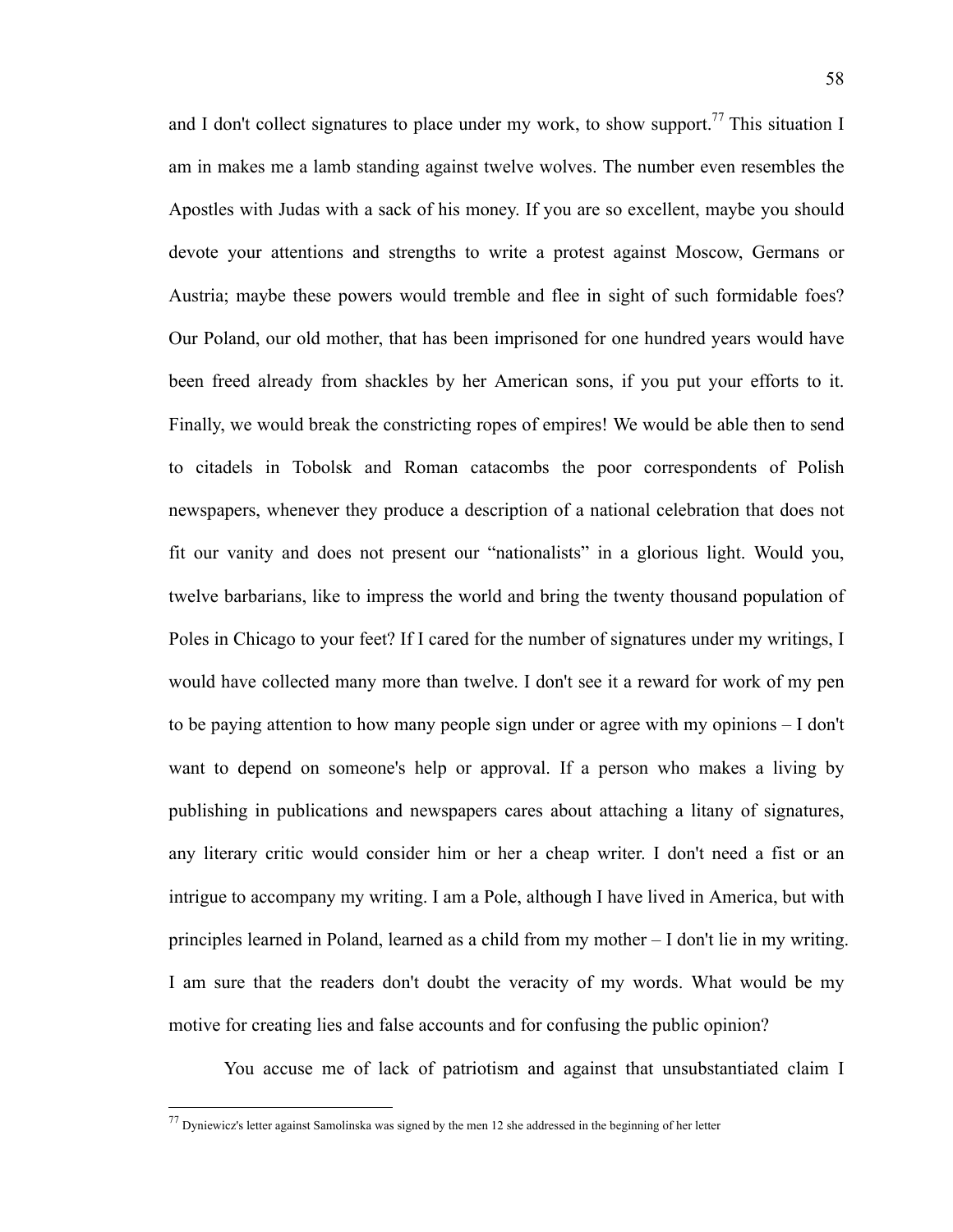protest. If only leaders of the Alliance, instead of following me and getting angry over my writings, could postpone their judgement and speak to our brothers and sisters in a "moderate tone," I would not have ignored their responsible comments. I won't allow anyone to pin me to the ground with a brutal fist!

And a couple of words that you wrote in defense of religious principles in our times of wide-spread decadence, won't diminish in the eyes of the public harshness of your response. America, known for its beautiful institutions, is also a Paris of immorality and indecency. It is time to point to the young generation the necessity of cherishing teachings of a priest. I am far from taking a "high moral ground" or being in "high national spirits," because my own position already allows me to preach what every Pole in the depth of his or her heart feels. You seek that "high moral ground" in a way that shows that you will never reach it!

Who will attest to the "moral superiority" of all twelve accusers? Maybe the President of the Alliance? No superiority here; you offended a woman-writer for being a harsh critic – it is an insult for me the more hurting that came from people that not long time ago greeted me with flowers on stage. I admit that I was very critical and harsh in my previous correspondence, and unforgiving in my descriptions of your attitude at the celebration,<sup>78</sup> but that should not have been a green light to call me publicly a half-wit. If I sinned with my writing, so did you, especially that not long ago, you were awarding that half-wit with a golden cross with symbols of *Gmina Polska* and paid respects and gave gifts publicly on a theater's stage; gifts signed by many donors – these gifts don't bring me joy any more when I look at them... I think that they came from Pharisees (I don't include here the *Kosciuszko Society* Award, that I will cherish) because these times remind me

 <sup>78</sup>Samolinska is referring to her previous letter where she was describing the celebration of the 1863 Uprising, in *Przyjaciel Ludu*, 24Jan 1881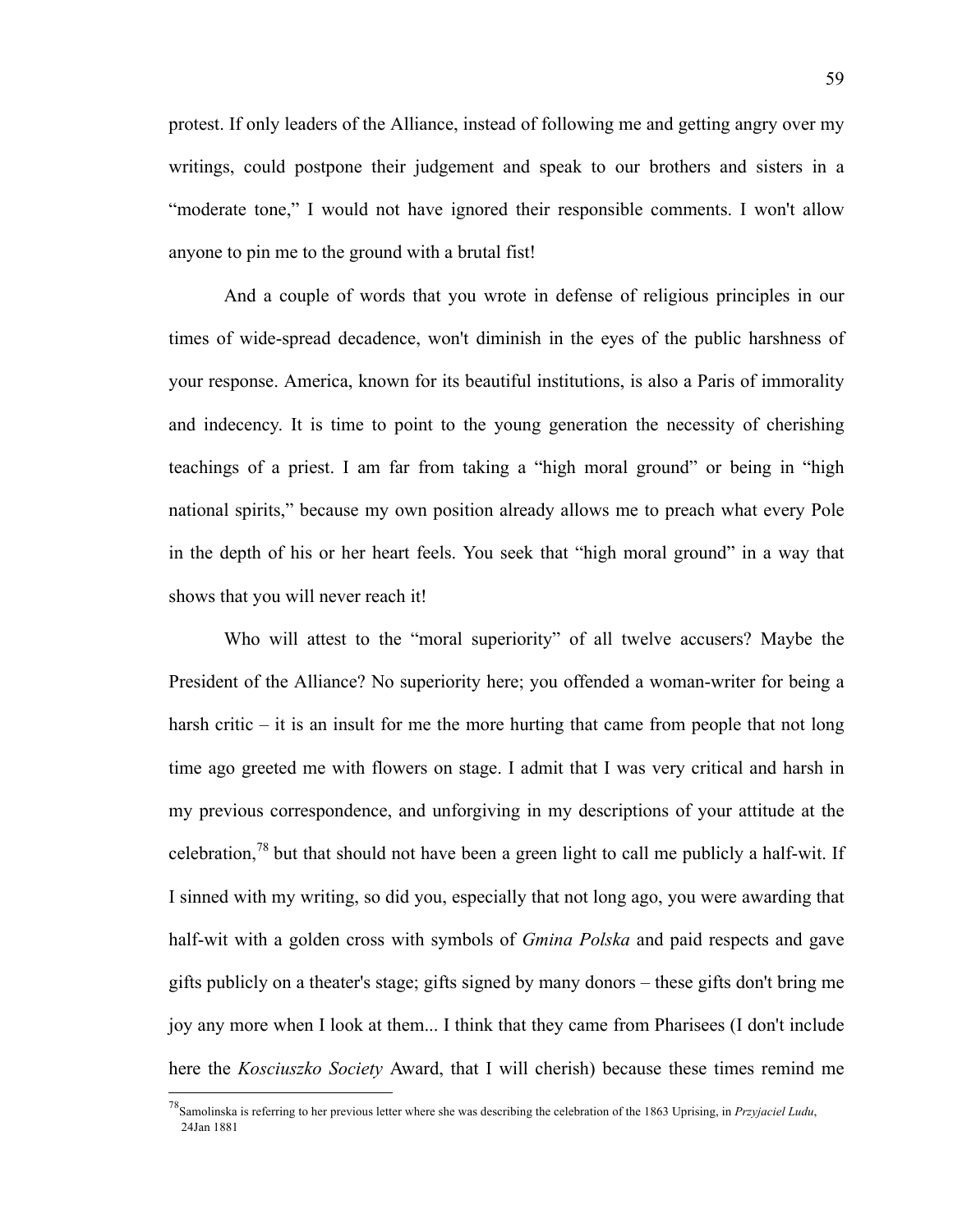now about your falseness. In your hatred, you denied me my rights, that every woman, even the simplest one needs for living.

Writing this, I want to let you know, that I won't show any grudge against you publicly and I am not going to avoid you at public gatherings; I am not afraid to be asked to leave, and will be exercising the rights under the Constitution of the United States available to me, a woman, to attend and to participate.

Why don't I see the most important person of the celebration, Mr. Danikowski, among the accusers? Was he not bribed to join you? You are upset that the place for the celebration I called "country fair hut" - I was inclined to use these words after all comments regarding new newspapers establishments. The speakers, severely criticizing *Przyjaciel Ludu's* articles and finally, the speaker Dyniewicz's unacceptable, undiplomatic speech delivered from the center of the room against all Clergy and Catholic fanaticism deserved to be criticized.

Also, the celebration's place was very poorly chosen. It took place in the basement of a large building, in a small room; not on the first floor as it should have. We were constantly disturbed by the sound of glasses from the adjacent inn – and finally, a stinking odor from the numerous cigars and smoking pipes.

How is it that our nationalists, who want to lead in "educating," are deaf to the health of women, who need to suffer in rooms filled with smoke to the point that you can't even recognize the faces of people around you? When women faint from lack of fresh air, then the windows are being opened, but the cold air makes many of us catch a cold.

I read in this behavior an example of how conceited, vain and uncaring for others you were. I don't belong to the category of false sycophants, who adulate the unworthy of adulation and disparage against those who actually should be praised, but I call to all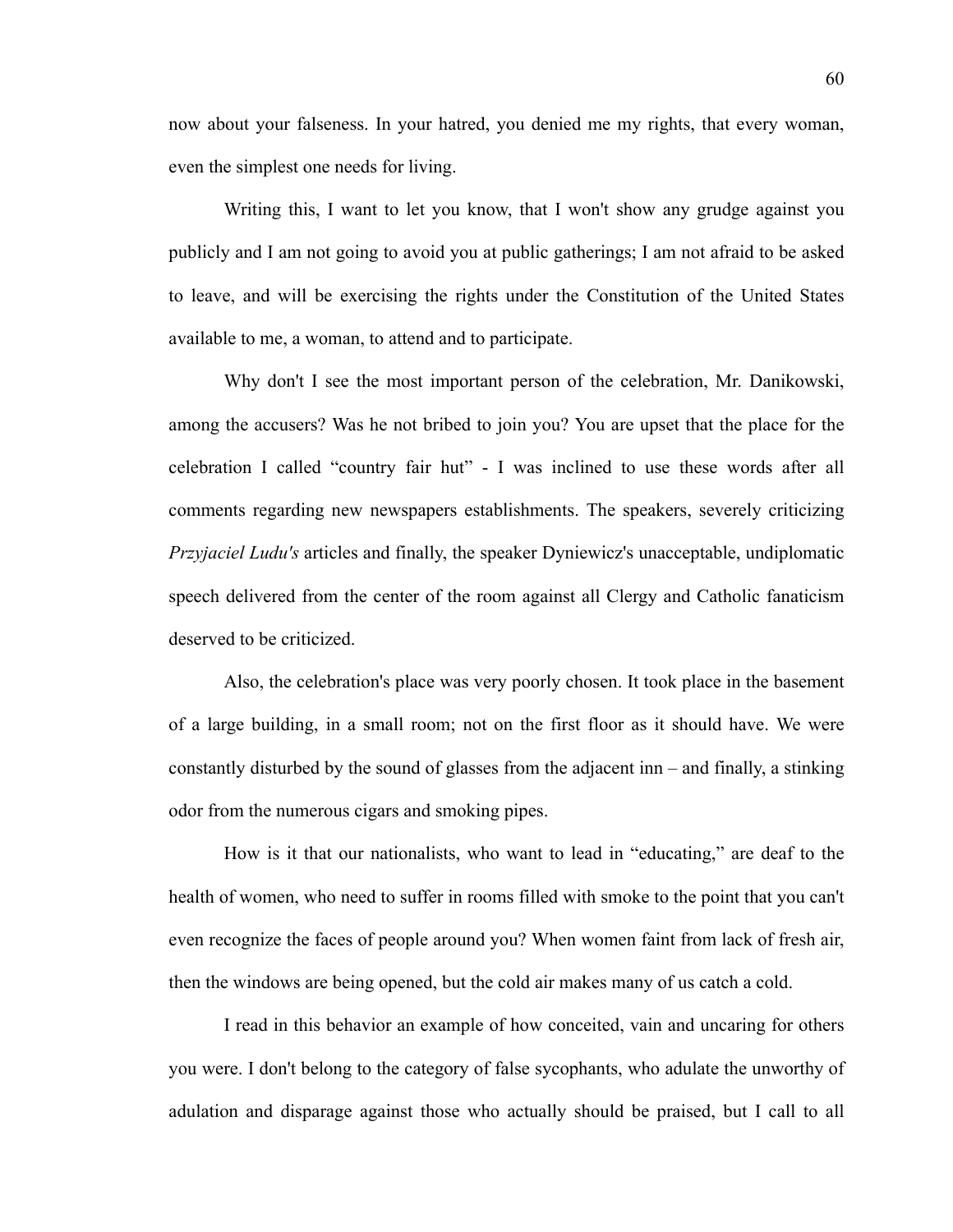readers to the description of the celebration done by its secretary that was published a week later.

A woman, who sits quietly at a celebration, without a grudge in her heart, did not deserve the censure and critical allusions to her articles that were coming from the mouths of some speakers. You should not accuse publicly anyone of dirty work, because, really, my work is not the "dirtiest" in Polonia.

Long live the Republic, long live Poland!

*T. Samolinska*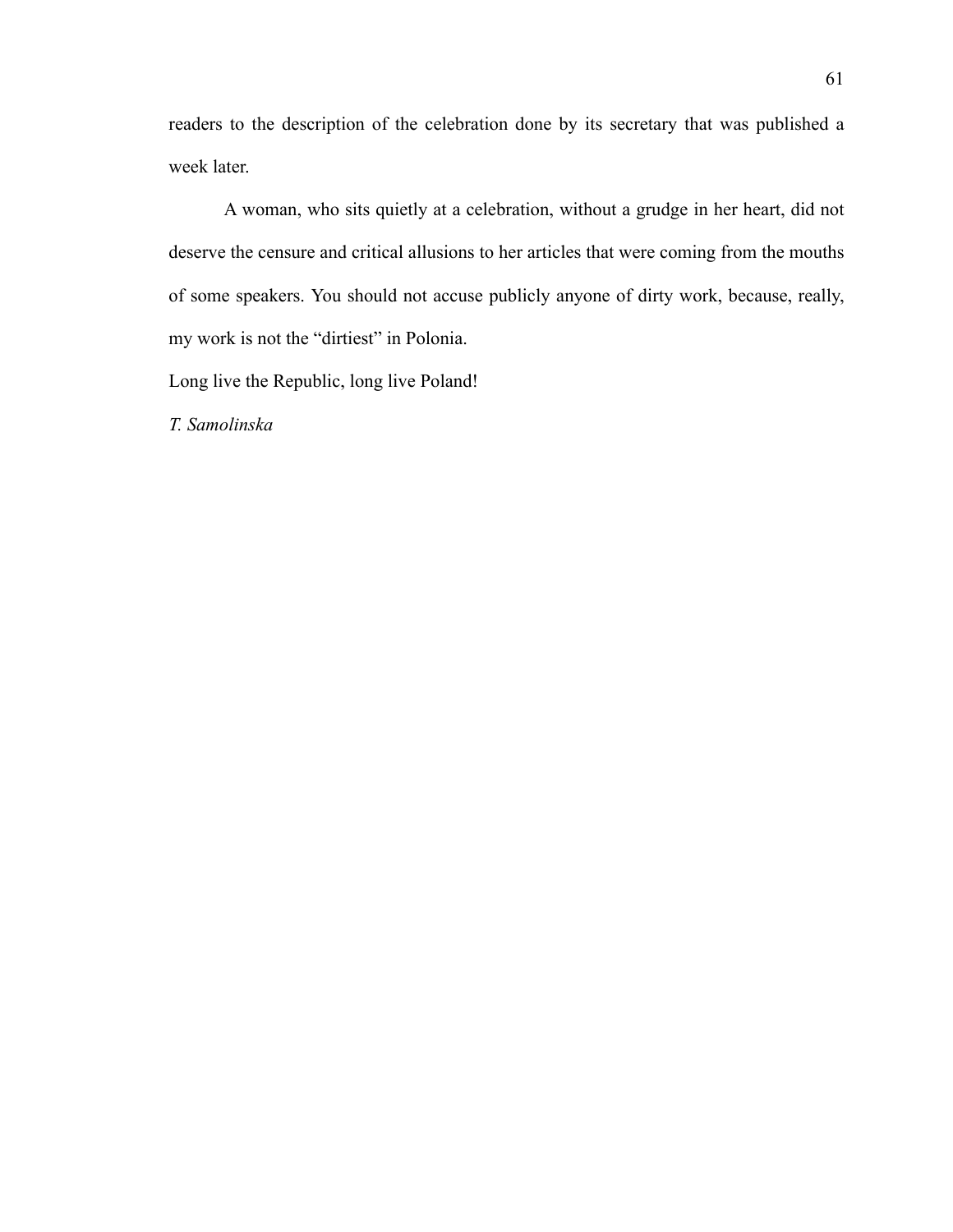#### **5. Anti-Defamation Letter: Defending Polonia in the American Press**

Year 1886 was a tumultuous one in the history of labor strikes in the United States: numerous strikes and marches of workers that walked off their jobs and marched through cities calling on other workers to join them. Polish workers participated in many of them. For example, on May  $1<sup>st</sup> 1886$  about two thousand Polish workers walked off their jobs and gathered at St. Stanislaus Church in Milwaukee, Wisconsin, with anger denouncing the ten-hour workday.

The article below is Samolinska's response to the article published in *The Chicago Tribune* on May  $6<sup>th</sup>$  1886 entitled "Riotous Scenes" that described riots in the city, in which Poles were participants. The newspaper condemned the rioting. Samolinska sees its descriptions of people throwing bricks or sticks as damaging to the image of Poles in the United States and she is attempting to put these riots in a bigger perspective – only a few Poles are "bad," do not judge all by mistakes of few, do not use "collective responsibility." Samolinska's defense of Polish honor did not go unnoticed by other Polish newspapers, and her response was reprinted in *Wiarus* with a title "Praise to the Noble Pole, that Defends the Honor of Polish Name."

In the letter below we see that Samolinska did not approve of the riots and in general had anticommunist, anti-radical views.

# **Teofila Samolinska. "Letter to the Editor."** *Chicago Tribune.* **June 10, 1886**

Not very long time ago, many Poles that live in this city and outside of Chicago, read your opinion expressed on pages of your newspaper about the Polish community with delight. This article was reprinted in many Polish publications, not only here, but also in our "old country." Polish intelligentsia expressed a strong interest in the article and discussed it in the press.

So, it is with surprise that a couple of weeks later in your newspaper I find an article, republished from a New York publication, that irritated the feelings of many Polish patriots. In response to this article I would like to contest its findings and assure that Polish laborers have been always welcomed due to their friendly character and hard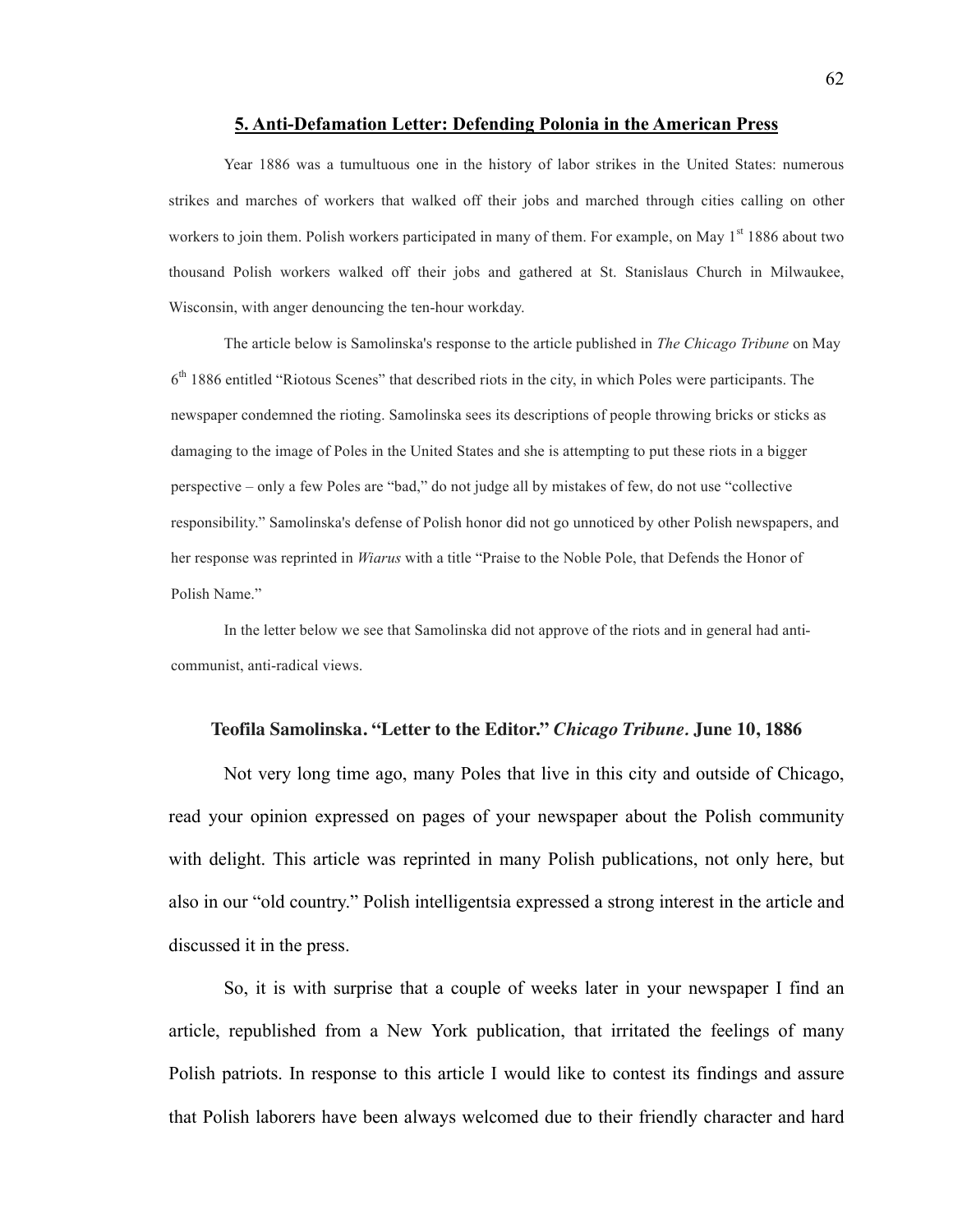work. Polish immigrants are not a burden for the American taxpayer because they did not arrive into this country to be beggars or to be a deadwood for the government; oh, no, they brought with them a pair of healthy arms, to use them to work for daily bread. If a Polish laborer gets together with some instigators, it must be from ignorance. The Polish laborer may not be able to recognize if the cause is right, and there is often no one to explain the danger and falseness of some causes. Yes, the Polish laborer usually respects his employers, but, no nation is free from corrupt forces; so is the Polish nation. The whole community cannot be blamed for transgressions of a few knaves, even if they paraded with red flags. The whole Polish enclave should not be responsible for actions of a few outcasts that participated in these strikes. The Poles were accused of participating in turmoils on  $1<sup>st</sup>$  and Centre Ave., based on the fact that many Poles live in close proximity to these streets. But you have Czechs living there as well, why are only Poles blamed? We don't like when newspapers make malignant comments about us, because we are trying to be a society of calm, decent citizens. Even our strongest opponents in this country have not accused us of anarchism or communism, so I am hoping that someone gets to the truth about these events before we will be blamed. I am hoping that the American press will do the justice to the Polish community and will not try to tarnish our good name with unfounded accusations.

*Teofila Samolinska*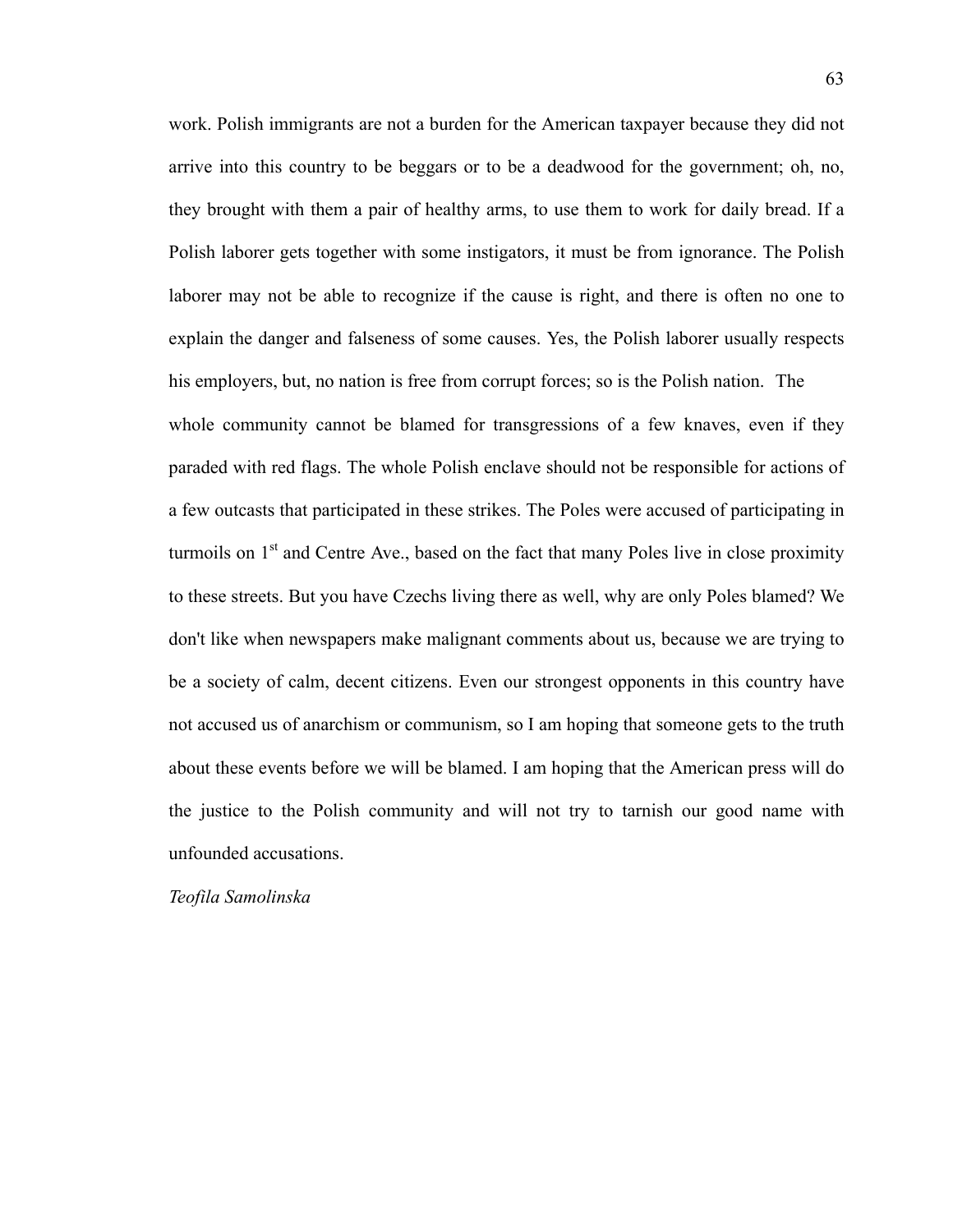#### **6. Letter – Response to Wladyslaw Dyniewicz**

Wladyslaw Dyniewicz was one of main critics of Teofila's commentaries in Polonian newspapers. And what a formidable adversary he was! A Tolstoy-like personality, Dyniewicz was an immigrant from Poland who thanks to his work and resourcefulness established the first Polish newspaper in Chicago, *Gazeta Polska (The Polish Gazette)*. His house, built on 30 acres of land that he purchased, was filled with his eight children, family and acquaintances and also hosted a publishing room, bookstore and a dining hall frequented by the Parishioners of the Church located across the street. Throughout his life he printed Polish books and publications, making Polish literature available to his compatriots in Exile. His newspaper was called "Dyniewiczowka," because it was known to be a platform where he liked to express his strong views and opinions.

Dyniewicz and Samolinska had known each other from the beginning of her arrival in Chicago. Jan, Teofila's husband, worked for McCormick where Dyniewicz was also employed. It is curious that Dyniewicz became such a strong critic of Teofila's work and contributions, especially that they both were members of PNA, *Gmina Polska* and were both secularists, taking the secularists' and nationalist side in the bitter quarrel that raged in Polonia in the 80's between two groups: the secular PNA and the religious Polish Roman Catholic Union. We learn from her letter that arguments between these two immigrant groups were accompanied by arguments between members of one group as well. The letter allows us to see the problems and internal discord within the secularists.

We know that Dyniewicz read everything that was published in the Polish immigrant press; he knew Teofila and her writing very well. It is possible that Teofila's literary, lofty style, often garnished with embellishments and also her unapologetic tone in voicing her opinions, annoyed Dyniewicz who saw it as a publicity-seeking behavior, and also a feistiness not expected from a woman.

After Samolinska wrote her letter about the importance of the Polish theater,79 Dyniewicz in his newspaper criticized her article – her letter below is Samolinska's response to his comments. This exchange is important because is reflects on divisions between two newspapers and their editors (Wendzinski80 and Dyniewicz). In this exchange we can see how deeply Samolinska was involved in every day political affairs of the Polish community.

 <sup>79</sup>*Przyjaciel Ludu*, November 5, 1880

<sup>80</sup>Ignacy Wendzinski, called "father of Polish journalism," editor of *Polish Eagle,* played in the theater of *Gmina Polska*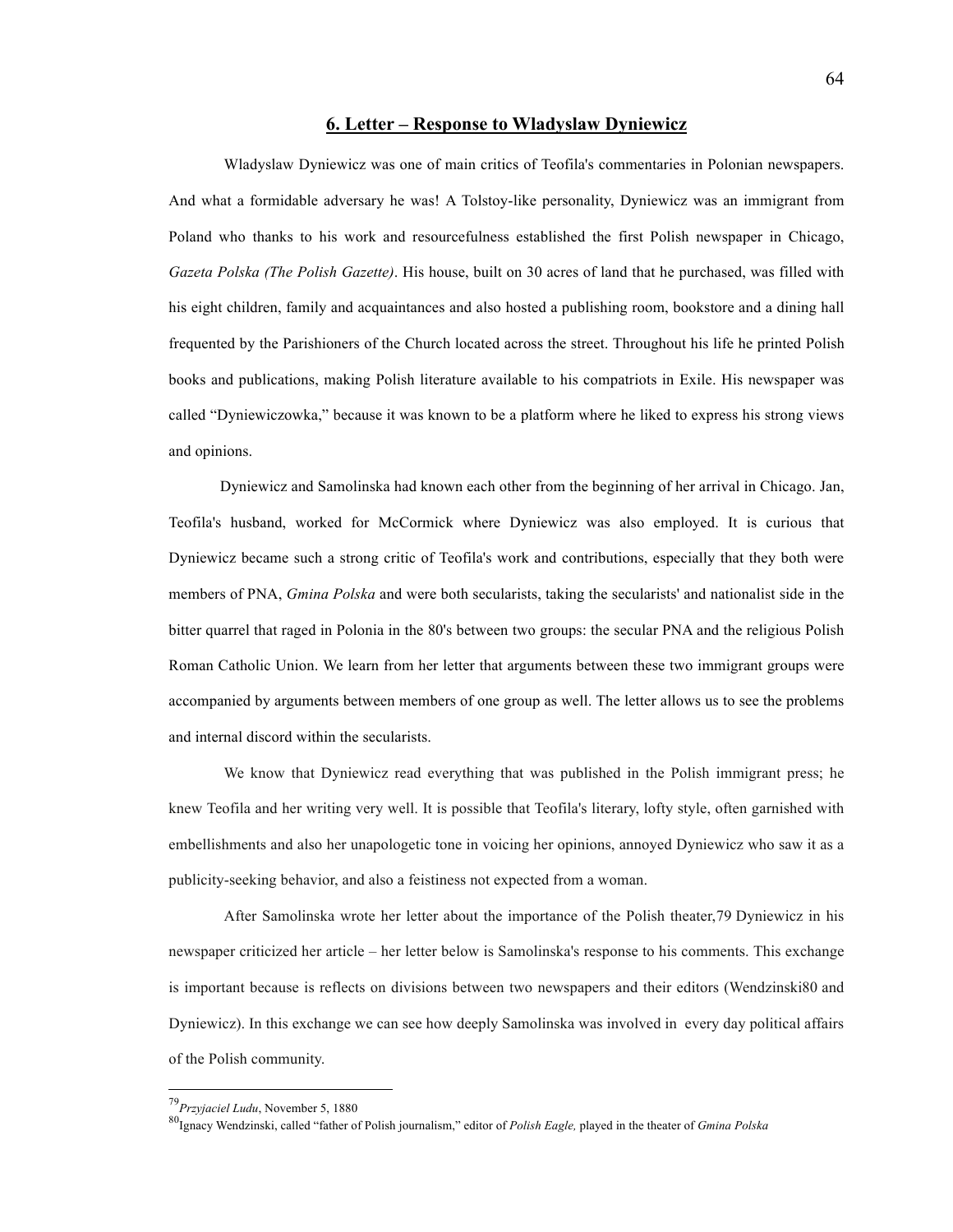**Teofila Samolinska. "Exhaustive Treatises."** *Przyjaciel Ludu.* **9 December, 1880** Dear Editor!

Please explain to us, kindly, the meaning of the title above; the words that are taken from Dyniewicz's newspaper, that was dropped by our kitchen door today. We stopped subscribing long ago to this publication, because we consider the editor a cheeky moneylender just like Shylock.<sup>81</sup> Only a Shylock would send us bills for subscription to a newspaper that we used to contribute our material without even asking for any compensation!

However, we would have easily forgotten about his newspaper, if it were for his constant teasing us that we have been trying to ignore, knowing that many decent people have been objects of his mischievous attacks. Thanks to Providence, we don't need to support ourselves with our pen, so whenever Mr. Dyniewicz sees our articles published, let him be assured, that we don't do it for promotion of our "brand" or to make a name for ourselves but to discover the truth!

In our Polonian newspapers the literary submissions are not subjected to anyone's control or correction! These submissions could never be corrected by someone like Mr. Dyniewicz, who should first hit himself in his very limited head, before he dared to criticize and correct literary work of people whose writings in the past have been edited and examined by recognized and established literary critics.

Persons of Mr. Dyniewicz caliber cannot imagine and accept that someone from his compatriots in America dared to be more educated and talented than he is.

He keeps losing sleep over the fact that our compatriots from outside of Chicago have a positive opinion of our work. It is a thorn in his back that he cannot destroy our

 <sup>81</sup>Shylock, a cunning character from the Shakespeare's play *The Marchant of Venice*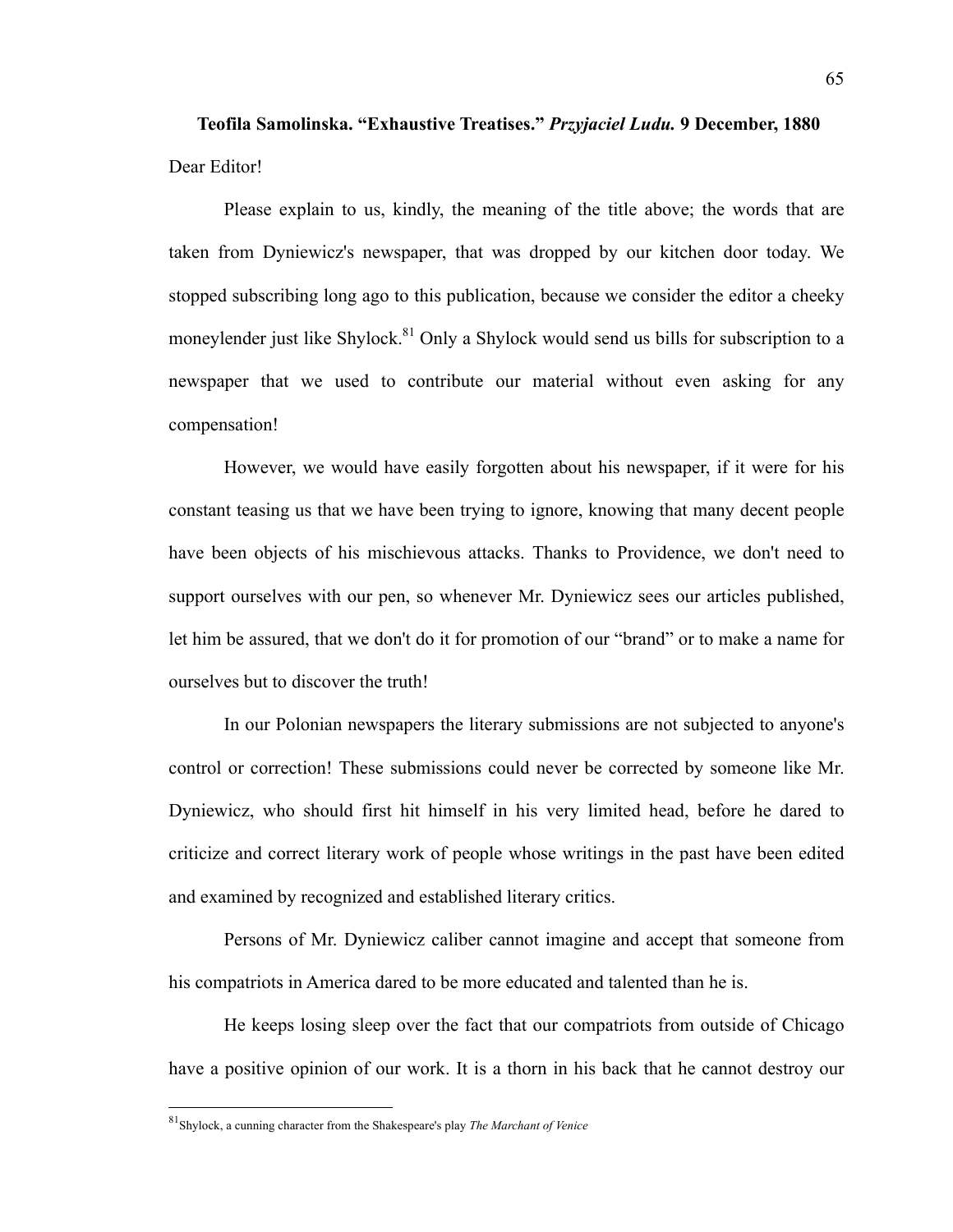reputation? – he keeps up his attacks in his newspaper, as the readers are aware, seeking revenge, we suppose, not even knowing by himself what for.

We are not going to be noble towards someone boorish and rude, because our nobility would never be understood or appreciated!

O! Wise man! Philosopher! On which planet did Muses give birth to you? You are forcing yourself to use expressions that neither you nor your colleagues understand! – Do you know what an "exhaustive treatise" is? And do you want to teach people rules of poetry and writing?

Who criticized you in respect to the Theater? You are defending your opinions, but be aware that not all viewers may share your sentiments. You were not personally criticized so you should not be responding in that matter.

In our critique, we were not addressing anyone particularly, we were not naming and blaming specific people: we only said what the actors should know but maybe not want to.

Also, why is Mr. Dyniewicz assuming that our article is addressing him directly? Is he our friend, and knowing us, could attest to our character?

"You will know them by their fruit"- this maxim we like to use to evaluate our relations here in Chicago and with this motto open eyes of our accusers. Then Mr. Dyniewicz says that there aren't many of us here and that one doesn't know the other person's vices. This we need to comment on: Mr. Dyniewcz looks down at the couplethousand Poles in Chicago stating that this is just a few!

When it comes to the knowledge of other people's vices, Mr. Dyniewicz seems to be keenly aware of them. We read in his paper many times chicanes that "this editor has a squint, or is infirm," or that has a "big nose" and other epithets, that should've never been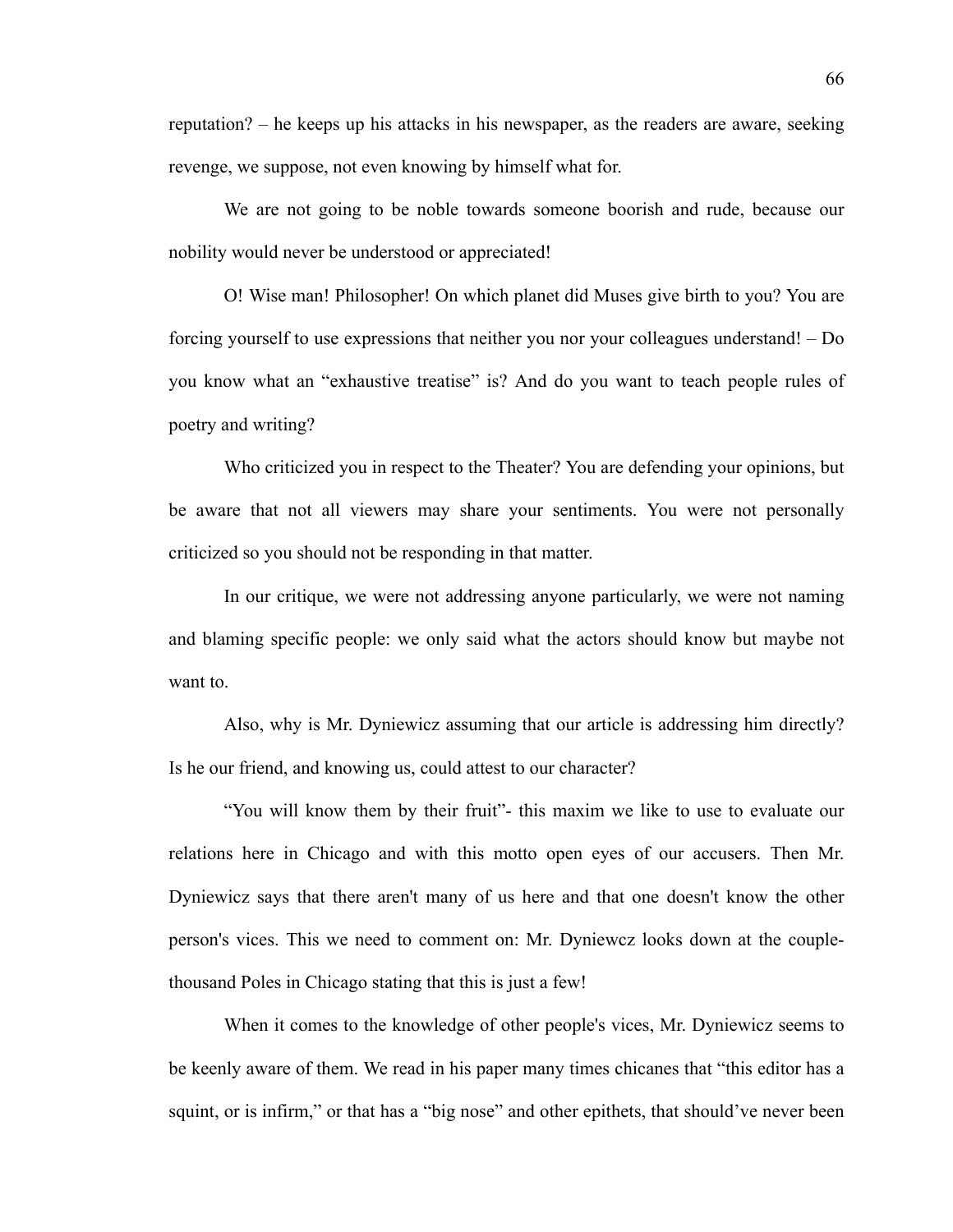used publicly in reference to people that we know or don't know. Anyone, who knows these gentlemen (editors) personally, would most likely assure that these men, described so disgracefully, didn't deserve his slanders.

Mr. Dyniewicz accuses me of being mean in describing ladies' legs "crooked" please note that we don't know anyone who got offended. It wasn't a mischievous intent on our part, as we did not name anyone by first or last name. We wanted to point out, that when you are staging a ballet piece, you need to pay attention to esthetics and use for ballerinas' parts actresses that...look like ballerinas.

When he calls us a "wasp," we are not offended by it; we see it as a complement. Then Mr. Dyniewicz writes that it would be better if articles in Polish newspapers were written incognito and not signed by names. Why, we ask him? Does he consider our last name so hateful, that he sees it like a "wasp's needle"? "What is in a name" – asks Juliet in Shakespeare's play. Other readers are not against names under articles, why is Mr. Dyniewicz against them?

Let's look at Mr. Dyniewicz through a magnifying glass! Who will count tears and curses thrown at him from so many disappointed families? Who got thrown out from so many societies? Who was helping so much for the Polish Theater, Wendzinski or Dyniewicz? And which newspaper is working hard now to help the Polish scene?

And now is enough,

*T. Samolinska*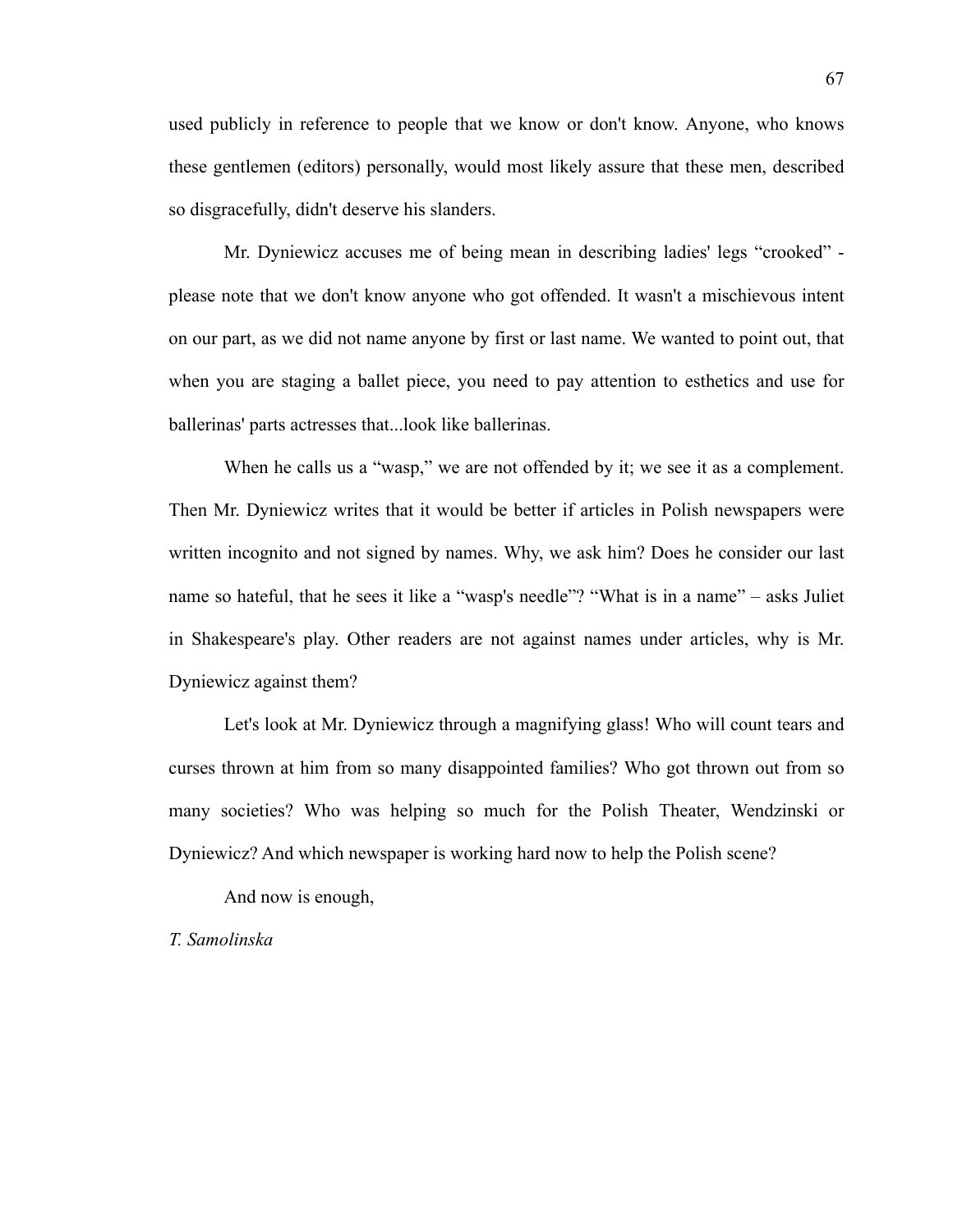#### **7. Letter – Speech at the Funeral of J.I. Kraszewski**

J.I. Kraszewski, who lived in exile in Germany, was a spiritual father for Polonia in America. He was one of the most prolific Polish novelists. He produced more than six hundred volumes of literary works (novels, short stories, dramas, poetry), over one thousand six hundred paintings and drawings, and about forty thousand letters. That's not counting his journalistic works, which can amount to at least one hundred additional volumes. But it is not the quantity but the content of his work that made him so popular in Polish circles in Chicago's Polonia: Kraszewski was a realistic writer creating historical novels that glorified the history of Poland, gave his readers, especially Polish nationalists, hope and lift their spirits.

In her speech Samolinska argued again for her idea of importance of unity in Chicago's Polonia. We see that she admired J.I Kraszewski for his devotion to the cause of Polish independence and for maintaining contact with the Polish Exiles in Chicago.

We also see that Teofila considered contributions of writers very important for the Polish independence movement. She insisted here that the Polish writers, painters, artists keep Poland alive through their talents and artistic creation, and that their contributions were vital for preserving Polish culture as efforts of politicians to bring Poland back on the map.

# **Teofila Samolinska. "Speech of T. Samolinska, Presented at the Funeral of J.I. Kraszewski Presented on 18th of June in Chicago."** *Wiarus,* **July 13, 1887**

*"Lift ----not the body!--- Lift—ah!the spirit!"*

Last words of J. I. Kraszewski

### *"Poor exiles from Poland"*

When a devastating fire scorches the roof over our heads, when a powerful flood splits in half one of our father's homes, when an angry hurricane destroys all of our field equipment, then we stand with torn hopes and in despair, and raising our eyes filled with tears we cry to heavens: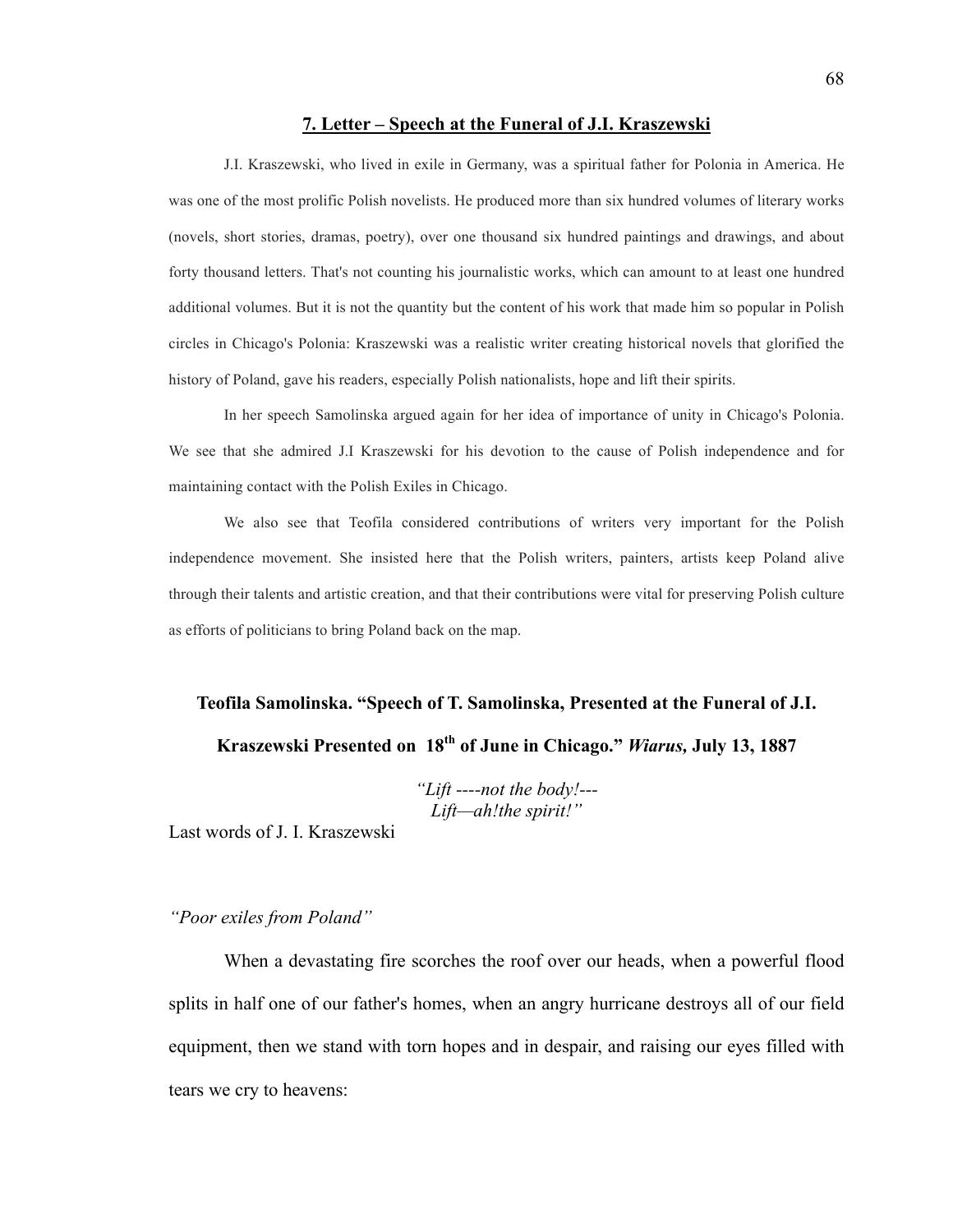*"God, why did you punish us?"*

However, often some time passes, our wounds heal and pains are forgotten, and we wake up from a painful lethargy and we try, with attentive work, to rebuild what we lost in our sad catastrophe... but we still will not feel satisfied.

And feeling the vanity of all that's worldly, even when surrounded by family and living in affluence and feeling happy, still one feels that something is lacking.

> *"The happy man needs still something more, only then he blissfully feels – when he sighs to heaven!"*

said Malczewski,<sup>82</sup> maybe not being completely convinced. If we in our happiness turn our thoughts to heaven, how much more sincere and ardent our prayers to the Creator when we are in a worry! So are the tears and despair and complains of very heart-broken family, that over a coffin of a beloved father or mother or sibling shows their bitter laments and displays bitter sorrows.

Material possessions, money, all can be returned, but when an unforgiving death took from our embrace a beloved person, that we loved over anything in our lives, in who we placed our hopes, we know, that we lost her or him forever, we know that they will not be returned!!

Departure from this world of a member of private family causes grief and sadness of a small circle of family and friends – but how different in scope is a loss, that the whole country feels, in death of one of best of our country's caretakers! When one of the brightest stars in the national firmament expires, when one of the best guardians of the oppressed peoples dies, what then?

Poland now does not exist on a map, she exists only through talents and genius of

 <sup>82</sup>Jacek Malczewski (1854-1928), one of most revered Polish painters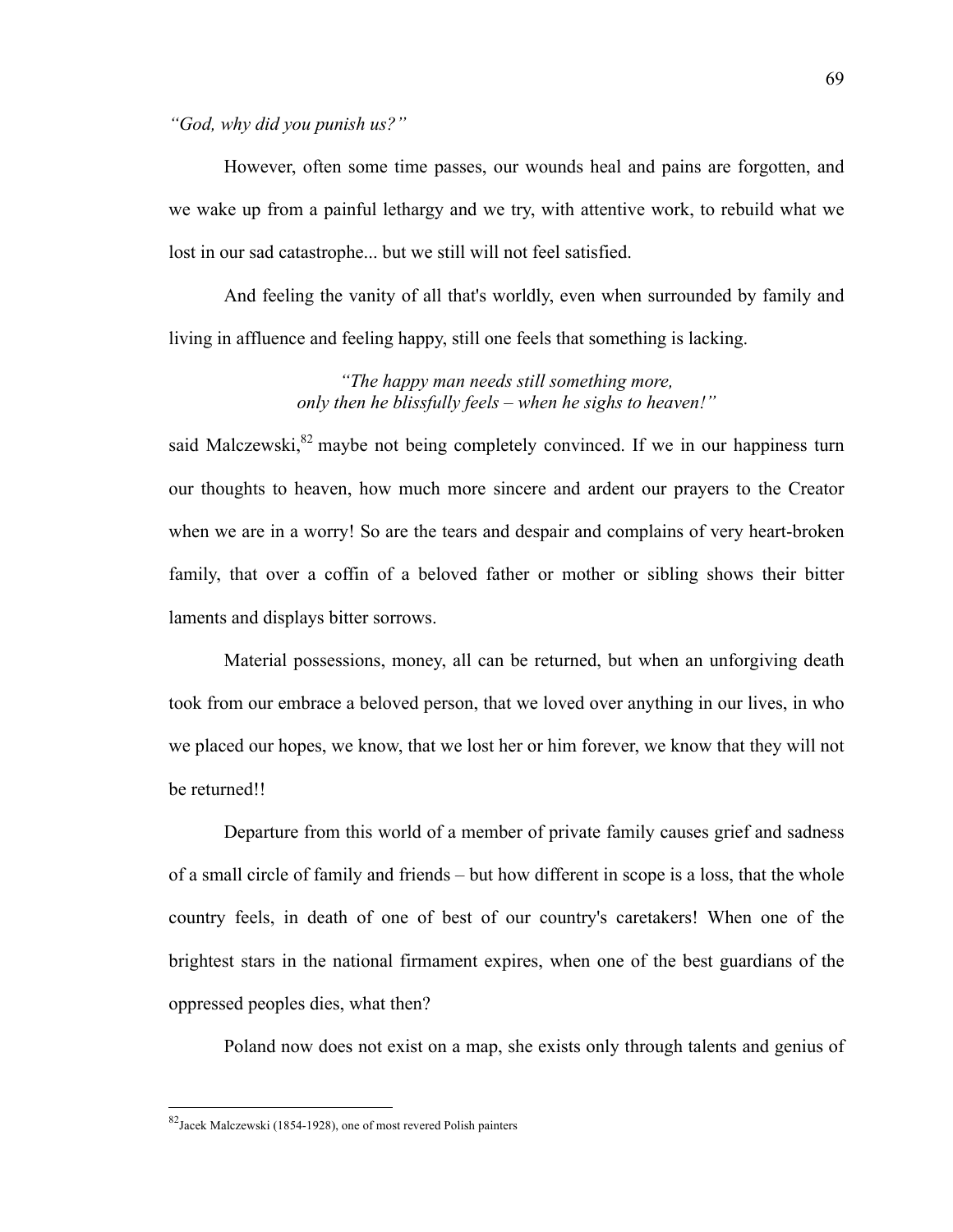Polish people; if we knock out from her hand (Poland) a pen, a palette, a chisel, she will be a moaning Prometheus chained to the rock...

Therefore, when the Creator called to Him the late Mr. Kraszewski, and the news about the death of this Beloved Father spread in the world, we felt that the heart of the nation ceased to beat for a while...

Poland's dispersed children gathered together and went to the cemetery, so they could attest that Poland is mightier when she is in pain. The sorrow brought in hearts of Poles the gold, that shines from underneath the cold shell. The shiny, golden hearts protested against the false idea that the Poles cannot be united. It is over the coffin of Kraszewski that Poland, in unity, stood in tears.

For the funeral many people arrived, people from far away, from various parts and from various backgrounds: Catholics, Jews, serfs and noblemen; they all participated in thousands at the funeral that was led by the glorious multitudes of Polish clergy; the Rabbis arrived and the representatives of the press from Cracow, and uncountable wreaths from all districts of Poland, from all brothers and sisters exiled in parts of the world, from France, England, Switzerland, Italy and South America: they all were a proof that sooner will the Atlantic touch the Tatra<sup>83</sup> than our nation would forget Kraszewski's name.

Not only in Poland, but also in the foreign press, he was acknowledged; he was compared to Lope de Vega<sup>84</sup>, Dumas Pere<sup>85</sup>, and even, when it comes to poetry, to Victor Hugo.

Enormous work and virtue of the noble heart of Mr. Kraszewski, our Nestor of Polish literature made him immortal even when he still was alive. Proof of that was his

 <sup>83</sup> Tatra, mountains in Poland

<sup>84</sup> Lope de Vega (1562-1635), outstanding dramatist of the Spanish Golden Age

<sup>85</sup> Alexander Dumas pere (father) (1802-1870), French writer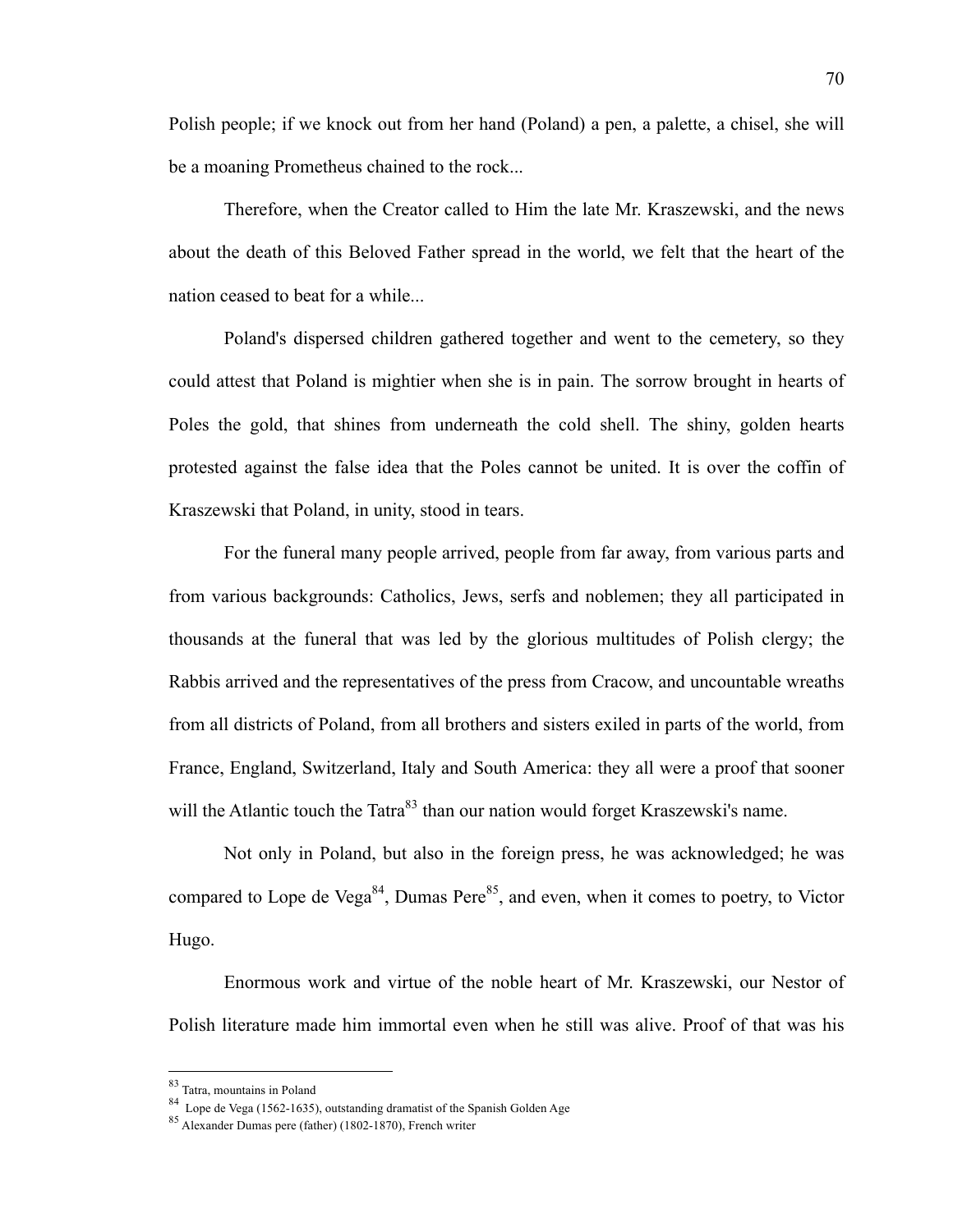50th Anniversary of literary work. Collections of his works that he donated in his will to the National Museum in Rappersville will be at his Mausoleum for immortal Glory. His fame is shining on all of Poland. We are proud of him in the world, in our country and abroad – Unfortunately! Kraszewski is gone!

With this chaplet of our bitter tears, Poland and the Polish Exiles placed the last garland of flowers on the fresh grave of our beloved statesman...With this chaplet of tears we, Polish women in America, bid goodbye to the Person, who "taught us to think and read in Polish." To the Dear Teacher! O! Our county will not have a more hurting loss! We know that the Polish daily newspapers and journals will not bring us his fresh correspondence, that we liked to read so much. The bookstores will not publish any new novels by him. The communication channel that we had, thanks to him, between Poland and our Exile here has been broken. Will we have now a spiritual stagnation?

He is not coming back. Proof of it is the empty chair in the Dresden villa, from which he was taken to prison; the chair that he was not allowed to come back to, will be empty. Proofs of it are opened, unfinished books, papers waiting for his signatures, and an unwound clock; finally, his pen, that slipped from his finger, without the spirit, just like its master. He went to finish his work for his Poland in heaven... His magnificent spirit was not prepared for the powers of the body.

Our Beloved Writer! Send us from heaven, from time to time, caring caretakers for our Homeland. Let them help us fulfill the last wish of our Master, that we, united with one thought of Community, Love and Brotherhood, clasp our hands and form a brotherly circle, and "lift our spirits", because only in fulfillment of this wish of that poet-writer lies a lever that will lift us nationally; in it lies the Resurrection of Poland.

Brothers! "Lift your spirits"! Let the fierce competitions between our fractions be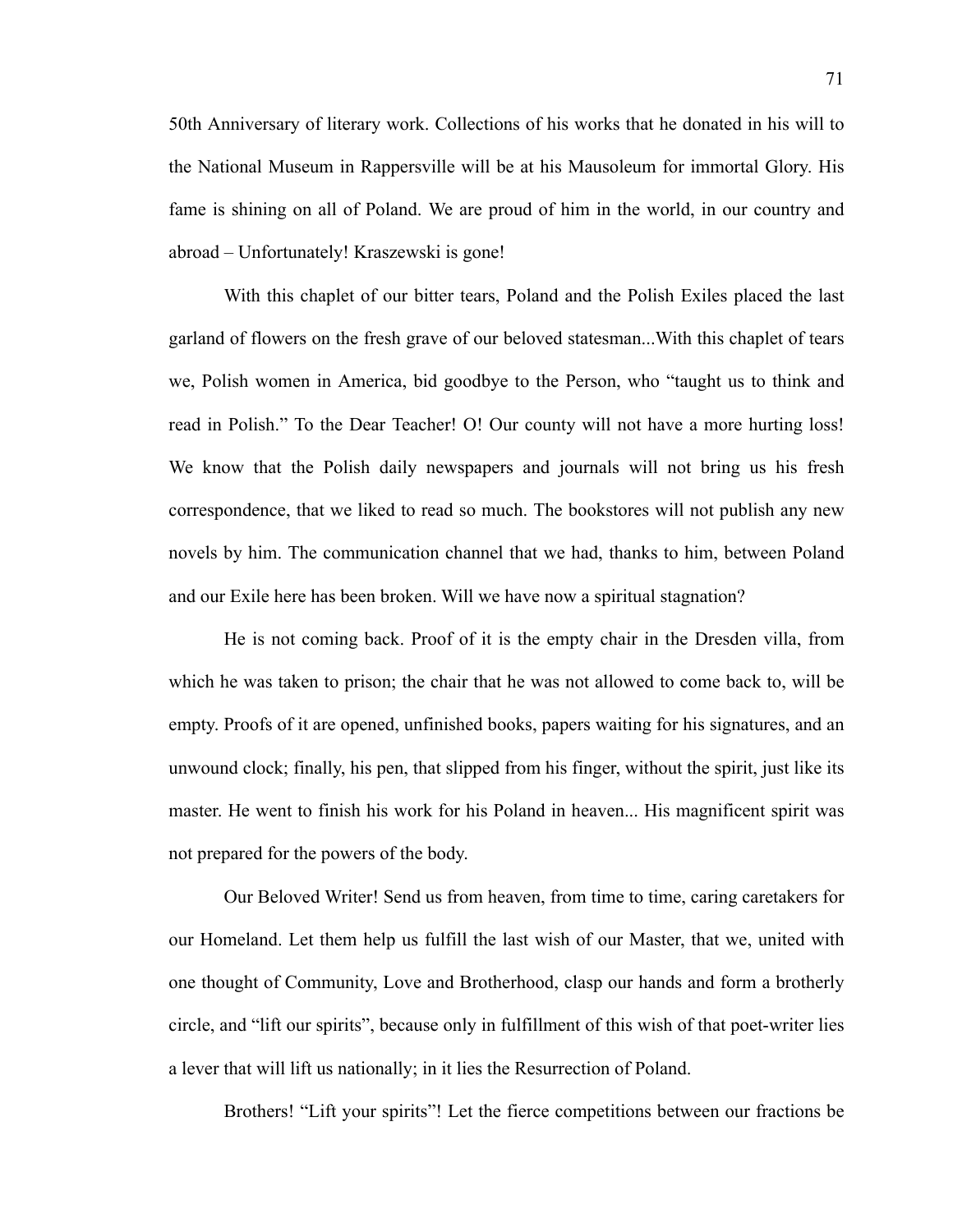replaced by Community and Brotherhood.

The late Ignacy Kraszewski died as an honorary member of *Gmina Polska* in Chicago. It was a small but distinguished honor that our community bestowed on him during his 50th Anniversary, sending him at the same time a silver goblet as an anniversary gift from his Brothers in America. It was all that our humble and poor hearts could afford at that time in Exile. *Gmina Polska* also celebrated beautifully his anniversary here. The honorable man received all these gifts with characteristic modesty. He was also a member of the Polish Society in California and many other societies in other towns where Poles established their communities.

He corresponded with prominent men of our intelligentsia in America and followed the Polish life in Exile very closely. He was the soul of the whole dispersed Polish nation. He readily gave information, and replied promptly on letters. Even for a small thing, he thanked kindly and returned favors. He did not offend anyone.

Among others, I also was privileged to receive a couple of his letters, two of them included his signed photographs, also his illustrated edition of the *Old Fable (Stara Basn*) – this signed work was a repay for me sending him to Dresden an Anthology of works of the late Pawel Sobolewski.<sup>86</sup>

For my plain poem that I sent to him for his Jubilee, I received a letter from him that is very dear to me, and which I will allow myself to quote here – because this letter is an example of his writing that connected, like with a golden thread, all our brothers everywhere.

The letter of Kraszewski:

Dresden, 3<sup>rd</sup> of April 1879

 <sup>86</sup>Pawel Sobolewski (1816-1884), Polish translator, writer and activist of Polonia in the USA, Samolinska praised his work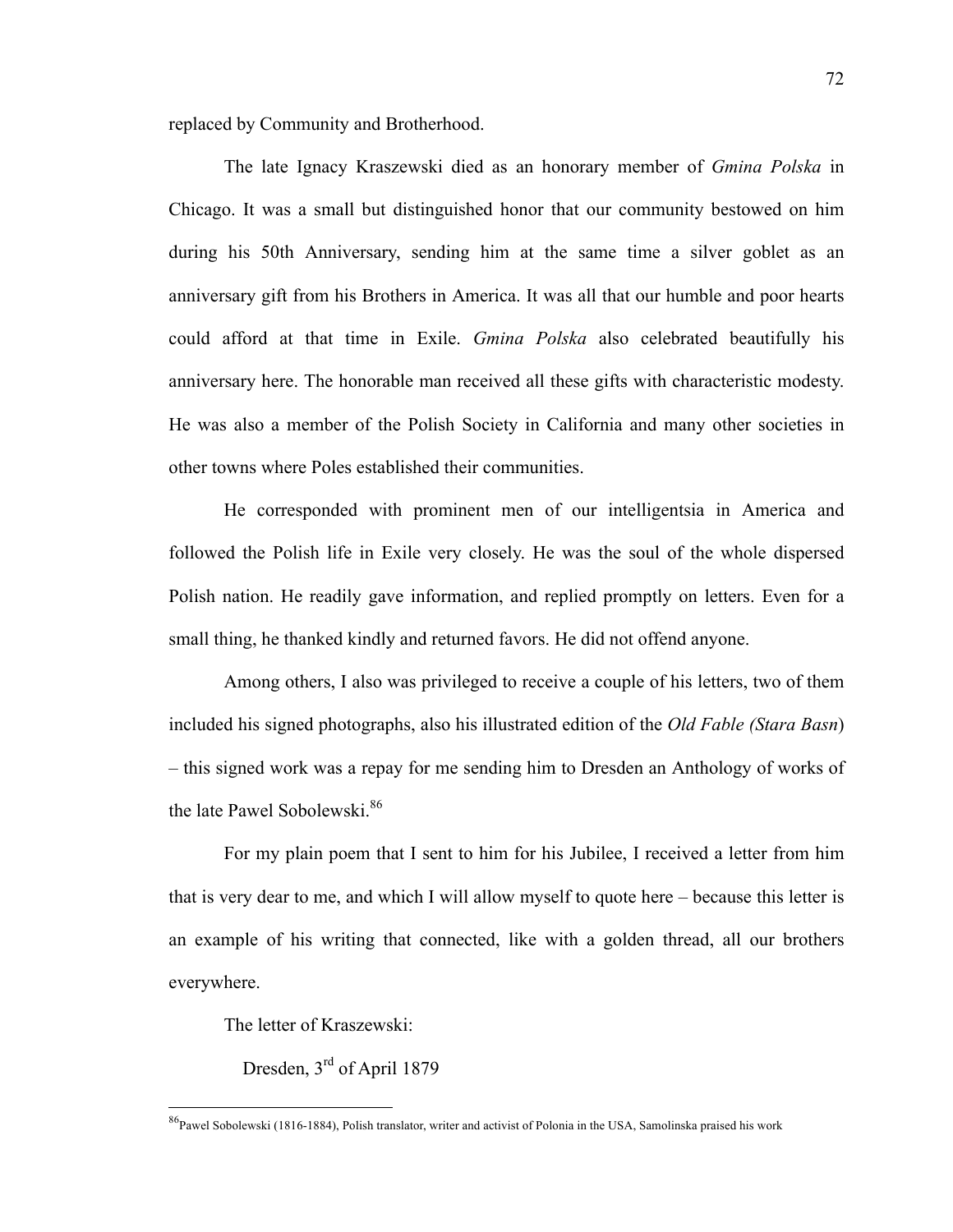#### Dear Madam,

With a big emotion, I opened your letter with a pretty poem "From Polish Women in America." Although I am not sure if this letter will find you, I want to send my thanks to Chicago either way. You described the goals for the future beautifully! "Pen is the sword of nations" and together today's duties we fulfill with our pens. Yes, this is our only weapon and we believe that with it we successfully will fight and win. Please receive from me, for this gift for the Album of Wielkopolanek, a heartfelt "thanks." I wish you, over there in a foreign land, a cloudless sky over your head, Grateful Servant *J.I Kraszewski*

I think that no one is surprised that I value this, and other letters, so much. They are an evidence for the gentle heart of this great man, who loved everyone evenly. He devoted himself to humanity, encouraging even the meekest talents to work, to activity. His name will never expire from the memory of the nation that he devoted his life and work to. Although he left for us and posterity much that we can use to live on and nourish our spirits, the awareness of his work and activity for Poland is gone.

So now we can only repeat for ourselves, that the pain, that after his death grasped

our nation, is the most beautiful wreath for his glory!

## *Teofila Samolinska*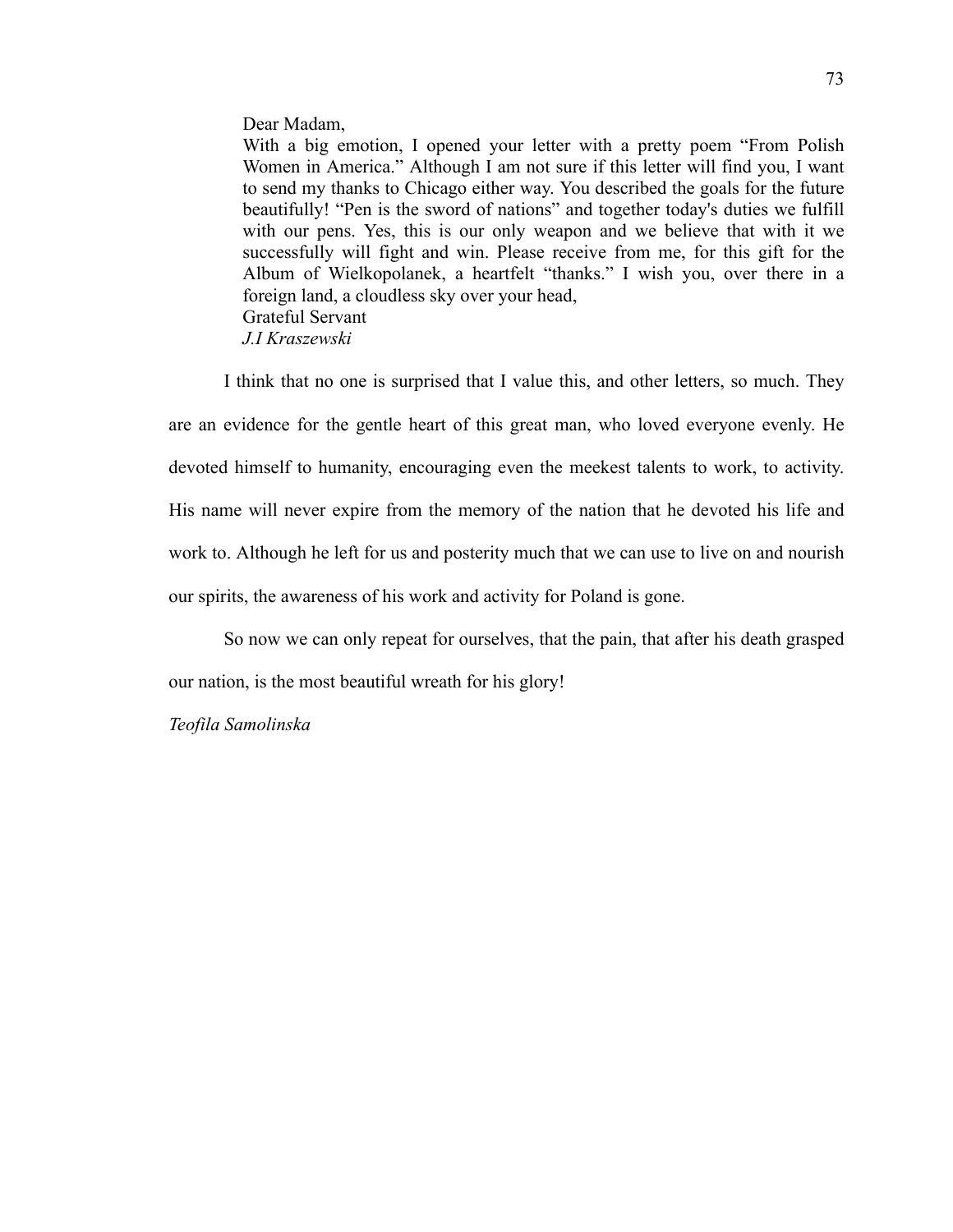#### **8. Letter - Response to Criticism by Father Zalewski**

The note below is a proof of the tension between Samolinska and the top religious leaders in Chicago's Polonia. We see here that she was called a "pagan actress" and her poetry dismissed unless it pertained to religious topics. Samolinska was not only arguing with her fellow secularists, but also battled the leaders on the religious front. Although she openly never dismissed the importance of Faith and religion for the Poles, she was under an attack from individual members of the Catholic Clergy (Barzynski, Zalewski) for being too independent.

#### **Teofila Samolinska. "Letter."** *Wiarus.* **March 8, 1888**

Priest Zalewski, in whose hands Father Barzynski entrusted all souls of unfaithful "Bambrow," <sup>87</sup> unnecessarily started paying attention to the soul of Mrs. Teofila Samolinska. He already started scolding her from his pulpit, condemning her poem "To the Glory of America." He suggested, that she should write poems that glorify God instead. If Priest Zalewski didn't just get of the boat, he would have not uttered such a nonsensical accusation – he would have known that Mrs. Teofila has written in the past many hymns glorifying God, Eucharist and Faith. These poems, that were printed in the press, were so beautiful that Priest Zalewski could never write a similar one.

<sup>&</sup>lt;sup>87</sup>Bambrow, a derogatory and funny name for Poles, that Samolinska likes to use, derived possibly from a village of Bambrow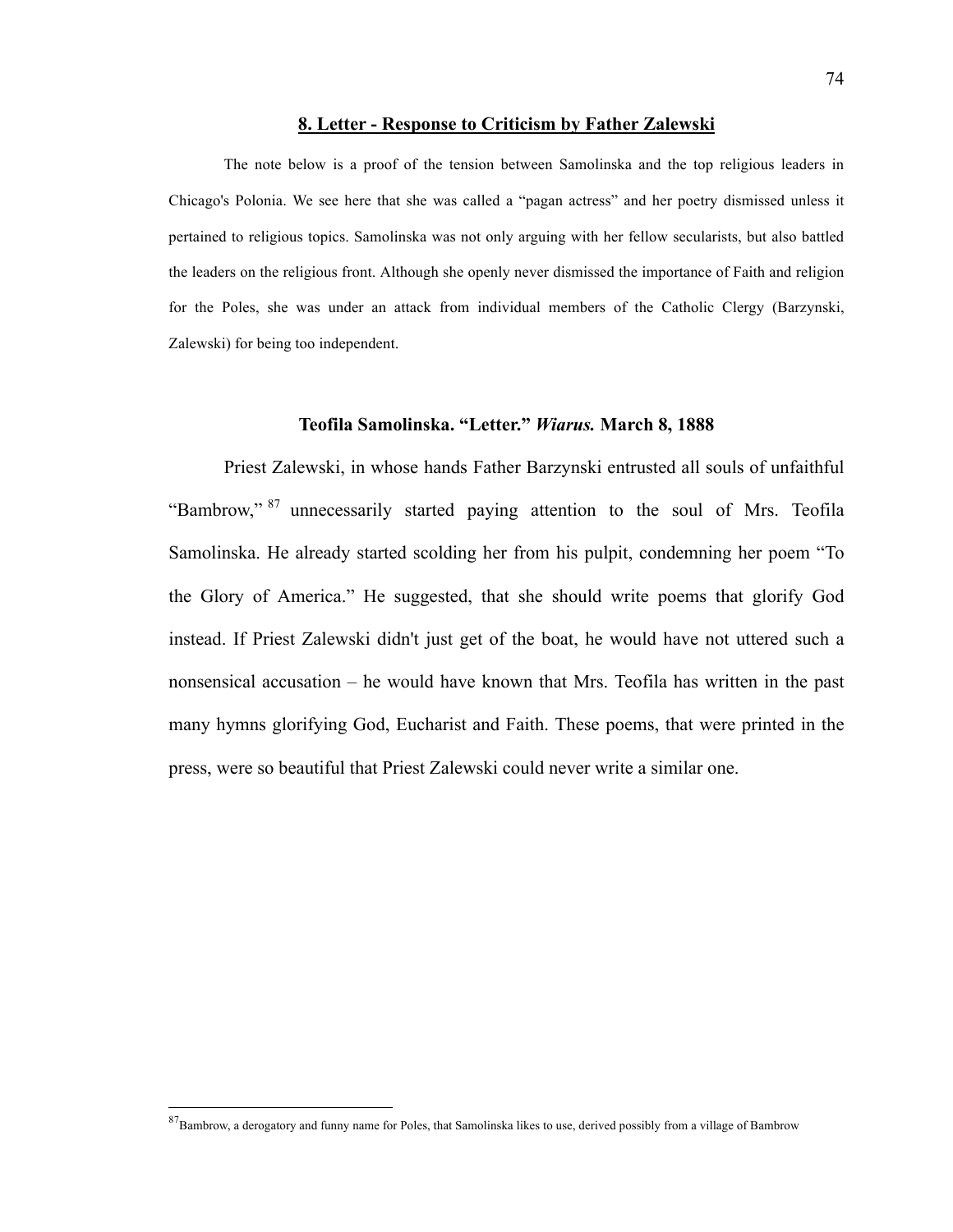## **Theme: Feminism.**

# **Notes in the Press Regarding the Creation of The Central Association of Polish Women (CAPW)**

Samolinska's creation of her society in 1887 at the age of 41 began a new phase in her life and activism. She became involved in her group's meetings, discussions and also in theater performances. Her society was revolutionary in the Polish community; it was the first woman-only, secular Polish women's organization in the USA. All previous Polish women's societies were sponsored by priests and affiliated with parishes, churches or other organizations and men oversaw them. We see from her correspondence that she was done with the dominance of men in Polish secular and religious organizations. After years of membership and service in PNA, Sokoly and *Gmina Polska*, she was never offered a leading, managerial position. It is no wonder that by the late 1880's she decided to form her own organization, independent, and free from interference from men and other parties.

CAPW was established on the 13<sup>th</sup> of March 1887 at the residence of Teofila Samolinska, with 128 members. The women voted for Teofila to be the President. The first meeting took place on  $27<sup>th</sup>$  of March 1887 at 3 p.m. at the Hall on the corner of  $18<sup>th</sup>$  and Center Avenue in Chicago. The announcement about the establishment of the society was printed in *Zgoda* and *Przyjaciel Ludu.* From the very beginning the group was successful: already in September of 1887, after 6 months of existence a note in *Zgoda* (20 September 1887) informed that due to the growing numbers of members, the meetings have been moved to the Vorwaerts Hall (at  $12<sup>th</sup>$  and Halsted Streets). The meetings took place on every second Sunday of each month at 3 p.m. (in later years on the first Sunday). In September of 1887 CAPW also announced that it created an "Amateur Theater" that will start presenting plays and performances. The first performance was on Sunday, 30<sup>th</sup> of October: a play by Polish-American writer Joseph Conrad (Jozef Korzeniowski) *Wasy i Peruka* (*Mustaches and Wigs*). By 1899 her organization reached around 200 members. It had a feminist platform (women in charge), educational (speeches, lectures), cultural (theater performances) and financial (insurance offered starting in 1992).

Samolinska hoped that her organization will be for the Polish women what the Polish National Alliance has been for the Polish men*.* She hoped that more and more women will join and her organization will possibly grow nationally. Samolinska wanted CAPW to have its own newspaper, but later in 1888 she announced that she will use *Zgoda* as the newspaper to publish CAPW-related articles and notes.

In 1892, after five years of existence, her group also started offering life and "sick" insurance. In 1900 every member had to pay 10 cents a month for life insurance and 35 cents for "sick" insurance. In case of a member's death, the family was paid \$300 and costs of funeral carriages were covered. Between the years 1893-99 her society paid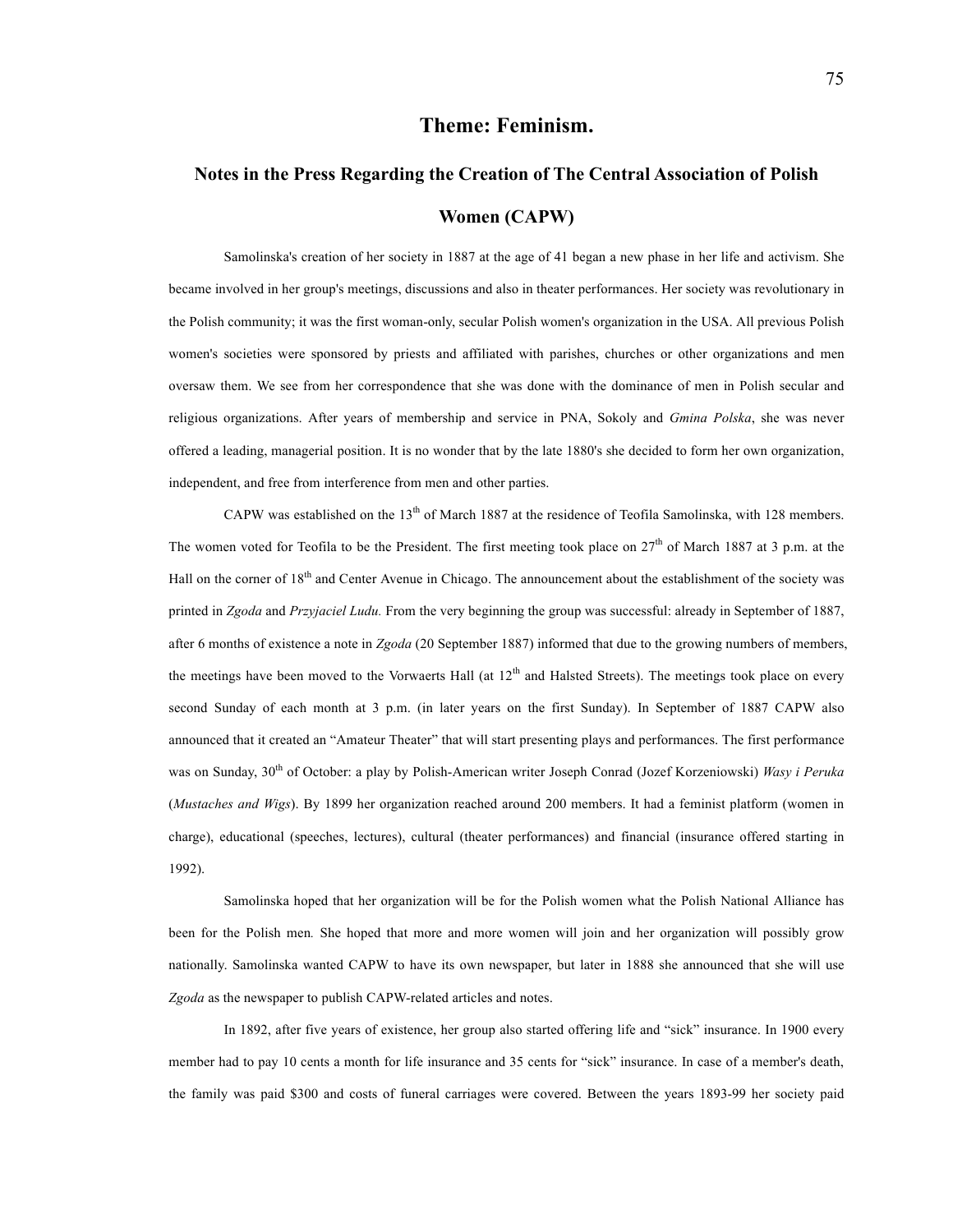\$1,780.00 to sick members or to families of deceased members.<sup>88</sup> It was the only Polish women group that offered insurance at that time.

Year 1898 was a tough year for CAPW and for Samolinska: a competitive society *Zwiazek Polek w Ameryce (Polish Women Alliance in America*) has been established on May 22, 1898 by a thirty-three years old seamstress only seven years in America, Stefania Chmielinska. Samolinska and Chmielinska were both members of *the Falcons,* but most likely did not get along: instead of participating in Samolinska's organization, a practical and entrepreneurial Chmielinska preferred to start her own. Her organization had the same goal as Samolinska's: to create a national Polish women organization that would match the Polish National Alliance in scope and influence.

Notes about the establishment of Chmielinska's *the Polish Women Alliance* appeared in the Polish press in 1898. Chmielinska not only called individual women to join but also directly addressed all existing Polish women groups to join as groups-members. Her organization wanted to be an umbrella for all other Polish women organizations. In her call to Polish women and Polish women societies she stressed the financial aspect: she offered to provide a life and "sick" insurance and by that to allow women to work and be independent. Since (apart CAPW) all other Polish organizations (such as *Gmina Polska*, *Falcons* or PNA) allowed women to be insured only through their male member, Chmielinska's organization answered a need for financial security and independence among the Polish women. By the end of 1899 *the Polish Women Alliance* reported in *Zgoda* that it had a growing number of members and already eight Polish women groups joined them.

On the 5<sup>th</sup> of April 1900 CAPW called for an "emergency meeting" ("nadzwyczajne posiedzenie") that took place on 8th of April at 1:30 p.m. at the Pulaski Hall (Hall for *The Falcon's* meetings).89 The note said that "every member needed to attend because important issues will be discussed." In December of 1899 and January and February of 1900, CAPW increased the number of ads in *Zgoda*, reminding the readers of its contributions to the Polish community and especially about their insurance plans. They listed all members that have so far received financial support from CAPW.

In the fight for Polish women's memberships, Samolinska's organization lost to *the Polish Women Alliance*. In April 1991 Samolinska, for the first time in 15 years, was not the President of her organization; moreover, she wasn't even listed in its management. On the 8<sup>th</sup> of April 1991 CAPW voted for Wiktoria Szymanska (a long-time member, also previously a cashier for CAPW) to become the President.<sup>90</sup>

Despite the fact that Teofila left the management of her organization in 1900's, the establishment of CAPW was pivotal for the Polish women movement in Chicago. The creation of *Zwiazek Polek*, that became a national leading

 <sup>88</sup>*Zgoda*, 14 December, 1899

<sup>89</sup>*Zgoda*, 5 April, 1900

<sup>90</sup>*Zgoda*, 14 June 1901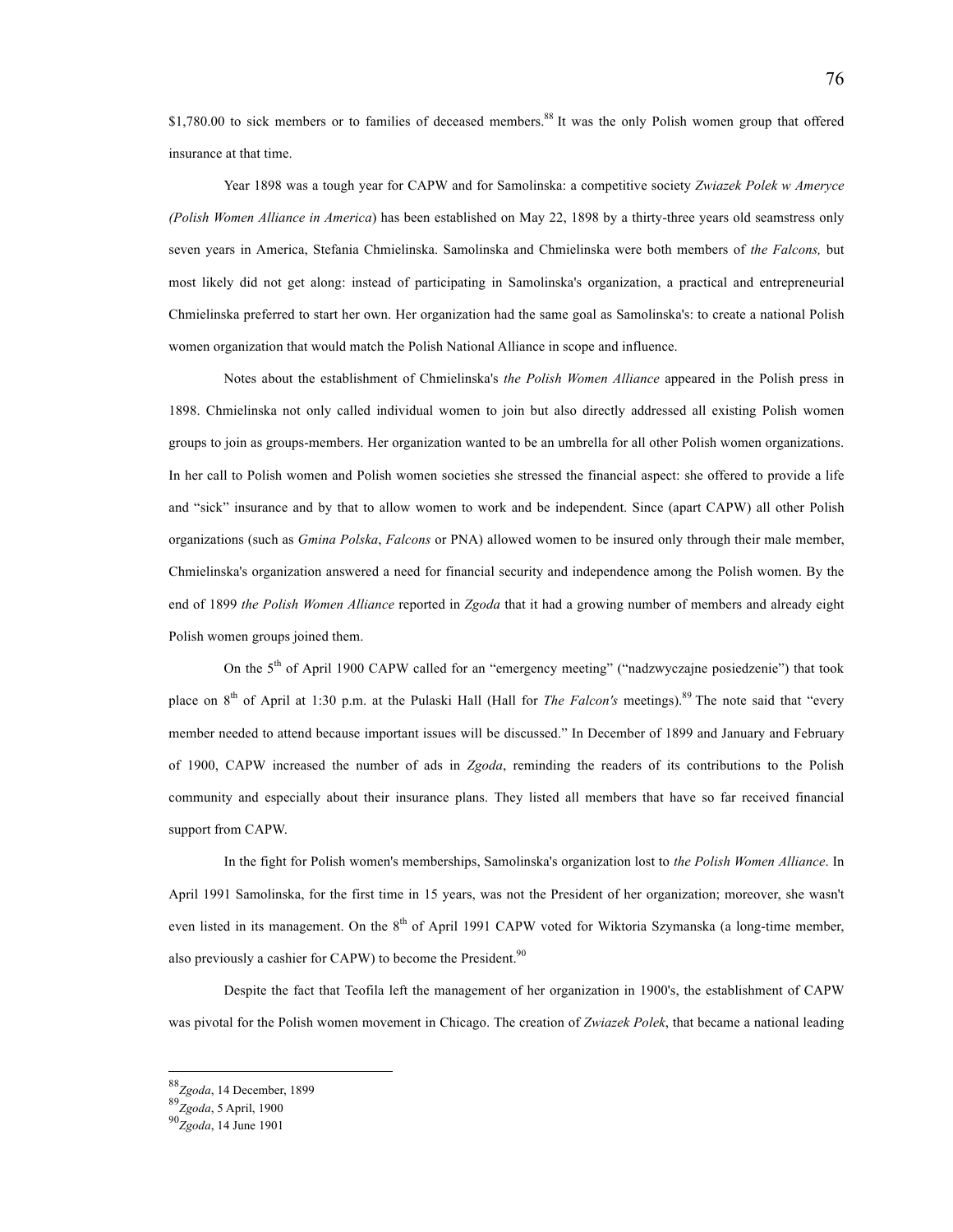Polish women organization in America, would not have been possible, had it not been for Teofila's group, that showed a way for Polish women how to be directly engaged in the Polish community's affairs and how to organize. Teofila's intelligence and knowledge of the Polish community led her to recognize a need for a woman-movement within the Polish diaspora already in 1880's! Her group had an impact on many Polish women already in 1880's who started to create their own, small, similar societies which offered a combination of patriotism and feminism. The *Star of Victory* society, that Samolinska discussed in her Statement in this paper, was one of these copycats.

From the very beginning Samolinska's CAPW met fierce opposition from conservative circles. The announcements below from *Wiarus* show, for example, denouncements from Father Vincent Barzynski. Unfortunately, Barzynski was the most influential Priest in the Polish community at that time. As a pastor of the gigantic parish of St. Stanislaus Kostka, a church that during holiday celebrations had an attendance of even 50,000 people, Barzynski tried to damage Samolinska's reputation by calling her a "pagan actress" in charge of a "pagan society." Barzynski was known for fighting any secularist movement in the Polish community, especially the PNA, to which Teofila belonged; a secular, woman-only group was for him a heresy. As the founder of the leading religionist group, the Polish Roman Catholic Union (PRCU), and of the first Catholic newspaper *Gazeta Katolicka,* and the first Polish daily newspaper *Dziennik Chicagoski*, he was a formidable adversary.

Rooted in her community, Samolinska was doing what the American feminists were doing in America at that time. We don't know how much she was inspired by the activism of Polish women in Poland or by the American suffragists in Chicago. Maybe it was just her defiant spirit that rejected women's secondary roles in Polish men dominated organizations. As we can imagine, Samolinska's organization could not join a bigger American feminist group; a Polish women's organization with its patriotic, nationalistic agenda of preserving Polish language, culture and institutions would not be consistent with its goals, and as we can see in her letters, her feminist ideas were inseparable from her feminism. She was deeply engaged with the Polish nationalist movement and her feminist ideas were insuperable from her patriotism.

Her notes proved that Samolinska was very proud of CAPW: she defended its status as the "first Polishwomen organization" against competing claims from a sister organization *Star of Victory*. She even had a book published "History of the Central Association of the Polish Women in America" that she sent to the 1894 Lviv Exhibition as a gift. $91$ 

When did Samolinska become a feminist? Already in Ohio, right after arriving to the United States in 1865 at age of 17, she wrote the play *Emancypacja Kobiet* where she mocked husbands' controlling attitudes towards wives. But it took her two decades to completely reject the control of men and declare herself a feminist by creating an

<sup>77</sup>

 <sup>91</sup>*Dziennik Chicagoski*, April 13, 1892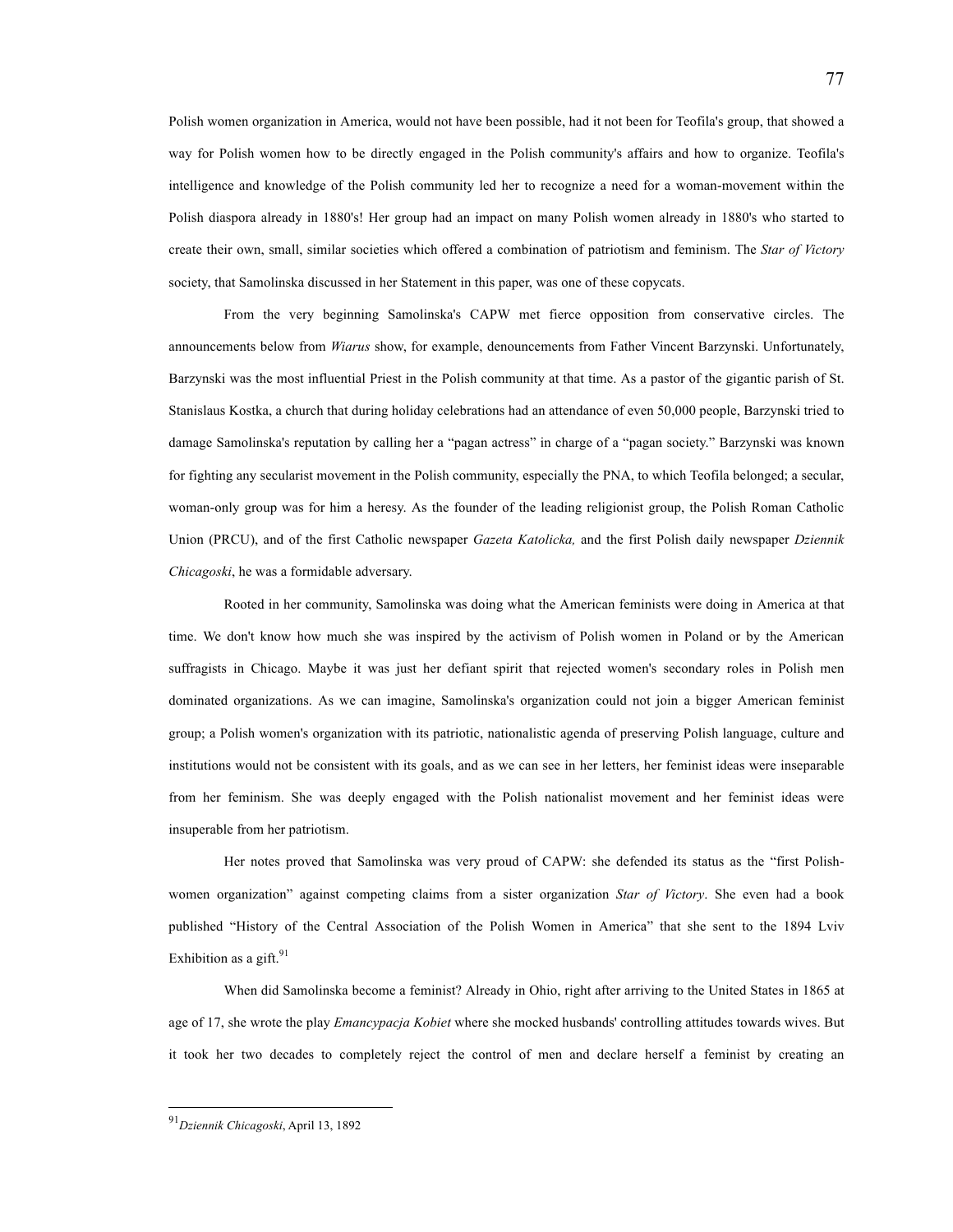organization that defied the standard rules of Polish communities at that time. She wanted the control by herself and she realized that she can only have it if she carves it out for herself by creating a platform that would be her own. In creation of CAPW we see that Samolinska came to her own as an autonomous, independent woman who rejected maledominated platforms and established her own that would even compete with the men organizations. First and foremost, it will be an outlet for her and for her feminist and patriotic activism. She also wanted to nurture creativity by including a theater group as one of the society's programs.

A couple of Samolinska's poems can be described as a feminist. In poems such as "Reka" ("Hand"), "Ponczoszka" ("Stocking"), "Ludwika Michell" ("Ludwika Michell") she wrote about women's experiences. Her most radical poem "Biedne Kobiety" ("Poor Women") questioned traditional notions about women is society. She depicted the position of a woman in contemporary society as a precarious one: women are not appreciated for their intellect. They are mocked for "rozum niewiesci" (female brain), and at the same time they are expected to work, raise family and be morally strong. Samolinska complained that women were constantly under public scrutiny and attacked by men for being "too dumb – too proud – too smart." At the end of the poem she suggested as solution that men switch places with women and let them "walk in woman's shoes" to teach them appreciation for women's work.

#### *Wiarus***, March 17, 1887**

#### **WAR of Women with the Priest!**

It does not come easily to me to start a confrontation with a Priest, but I am doing it, because none of the men will confront him, out of fear to anger this influential figure. So, I am doing it myself, I am standing against this despot publicly, because I cannot turn my eye away from damage that this tyrant does to a circle of local women. We need to defend freedom of our patriotic activities and the honor of Polish women who conduct them.

Why is Father Barzynski trying to destroy the newly established in Chicago the Society of Polish Women? Why does he throw thunderbolts and insults at the patriotic Polish women, why is he spreading lies from his pulpit, why is a Polish priest corrupting his parish members and why does he combat our national feelings?

One Sunday Father Barzynski thunders from his pulpit, shouting warnings to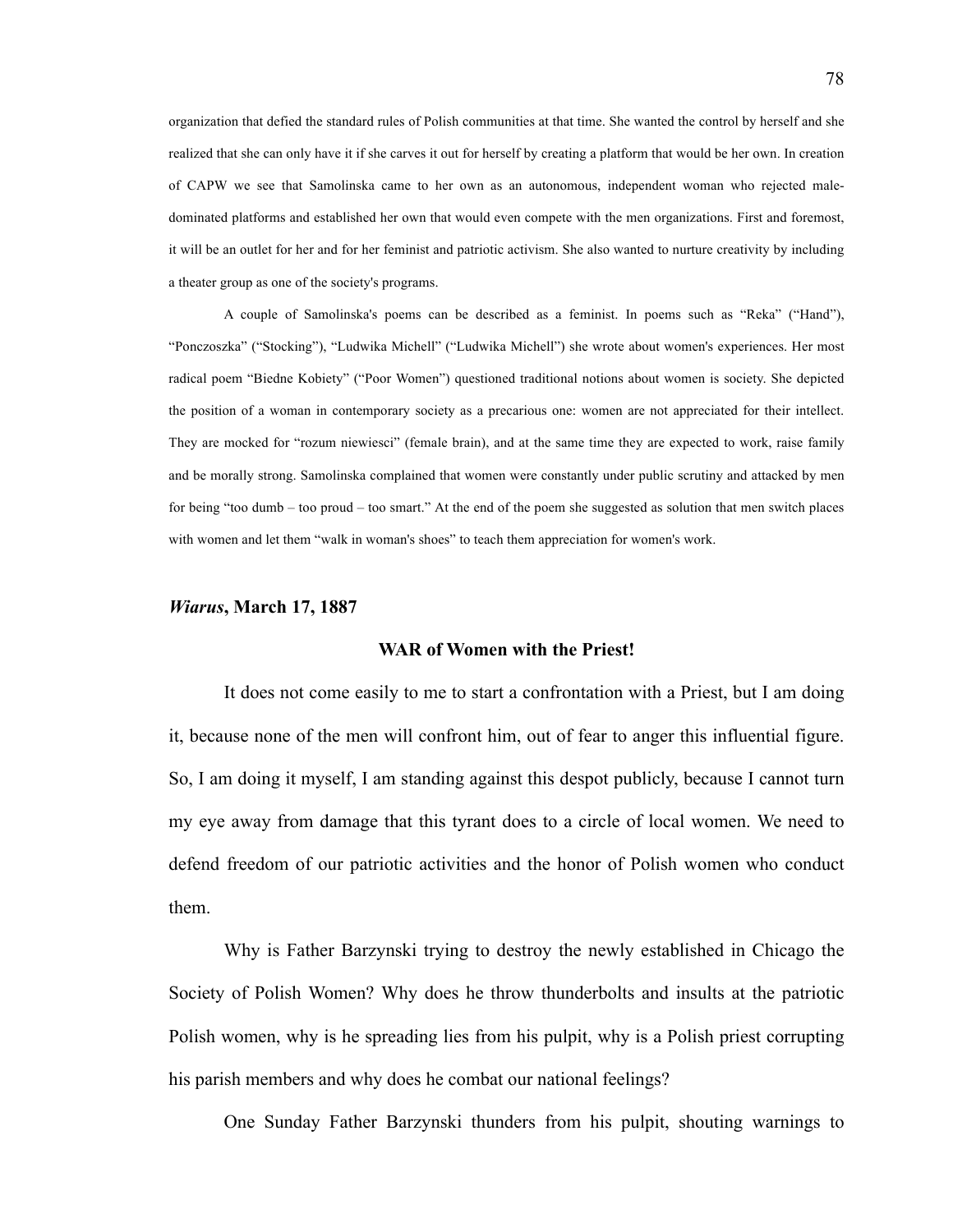people not to associate themselves with *pagan actresses;* on another Sunday, he offers them as meeting place his own parish because he finds Nalepinski Inn inappropriate for women, a "scandalous place." But everyone who knows the Polish neighborhood around St. Stanislaus Kostka Church will know that local Poles have no better meeting place than the hall at Nalepinski Inn – there is even a separate entrance to it so you don't need to walk through the inn. The hall upstairs is completely separate from the Inn and should not be called "scandalous."

After his thundering speech, some of the women followed his advice, some felt offended.

The End.

## *Wiarus***, March 24, 1887**

## **the CENTRAL ASSOCIATION OF POLISH WOMEN IN AMERICA**

Written in Chicago on  $15<sup>th</sup>$  of March, 1887

I ask dear editors of *Wiarus* to kindly place in your newspaper the following announcement:

On 13<sup>th</sup> of March at the home of Mrs. Samolinska a new society of Polish women

was established that took a name of "Central Association of Polish Women in America".

The administration of the association consists of: Teofila Samolinska – president Julianna Pokrzywinska – vice-president Anna Morzynska – finance Michalina Ciesielska - cashier 128 members signed up.

The first meeting will take place on the  $27<sup>th</sup>$  of March at 3pm at the Hall: corner of  $18<sup>th</sup>$ 

and Central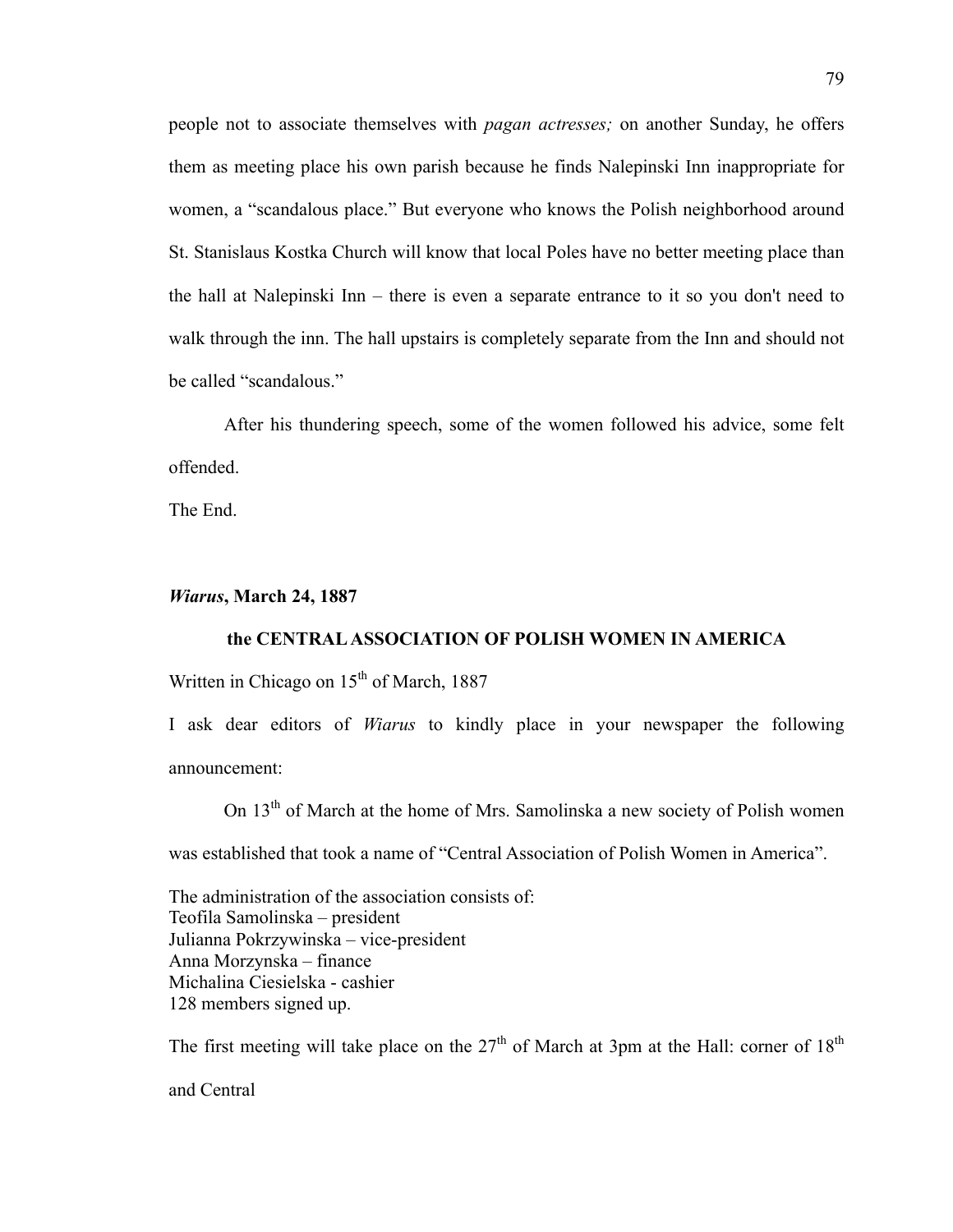Hoping for the most numerous attendance,

The Management

### *Wiarus.* **May 20, 1891**

### **Statement**

I state publicly that regarding the Central Association of Polish Women in America, it has not been established AFTER the Society *Star of Victory* was created. As most of my Compatriots in Chicago are aware, CAPW is not only the most numerous association of women, but also the oldest.

It has been legally created and incorporated in Springfield, Ill, on  $3<sup>rd</sup>$  of March 1887 – the *Star of Victory* group shone nine months later (and still has no character).

Why are these mistakes being done, hard to tell. I am not blaming anyone, but being authorized by CAPW I am sending that explanation to this newspaper.

P.S. The Certification of CAPW hangs, framed, at Vorwaerts Turn Hall, Halsted and  $12<sup>th</sup>$  street for anyone to see.

*T. Samolinska*

#### *Dziennik Chicagoski,* **April 13, 1892**

**The Central Association of Polish Women in Chicago and the Lviv Exhibition:** On behalf of The Central Association of Polish Women, its President Teofila Samolinska sent for the Lviv Exhibit a book: a history of her society, beautifully published, plus \$15 for the Polish pavilion. Thank you for the donation. The society was established in 1887 and today it has 190 members. The groups motto is "God! Faith! Old Country!" During its meetings the group holds discussions and readings on history of the Poland and world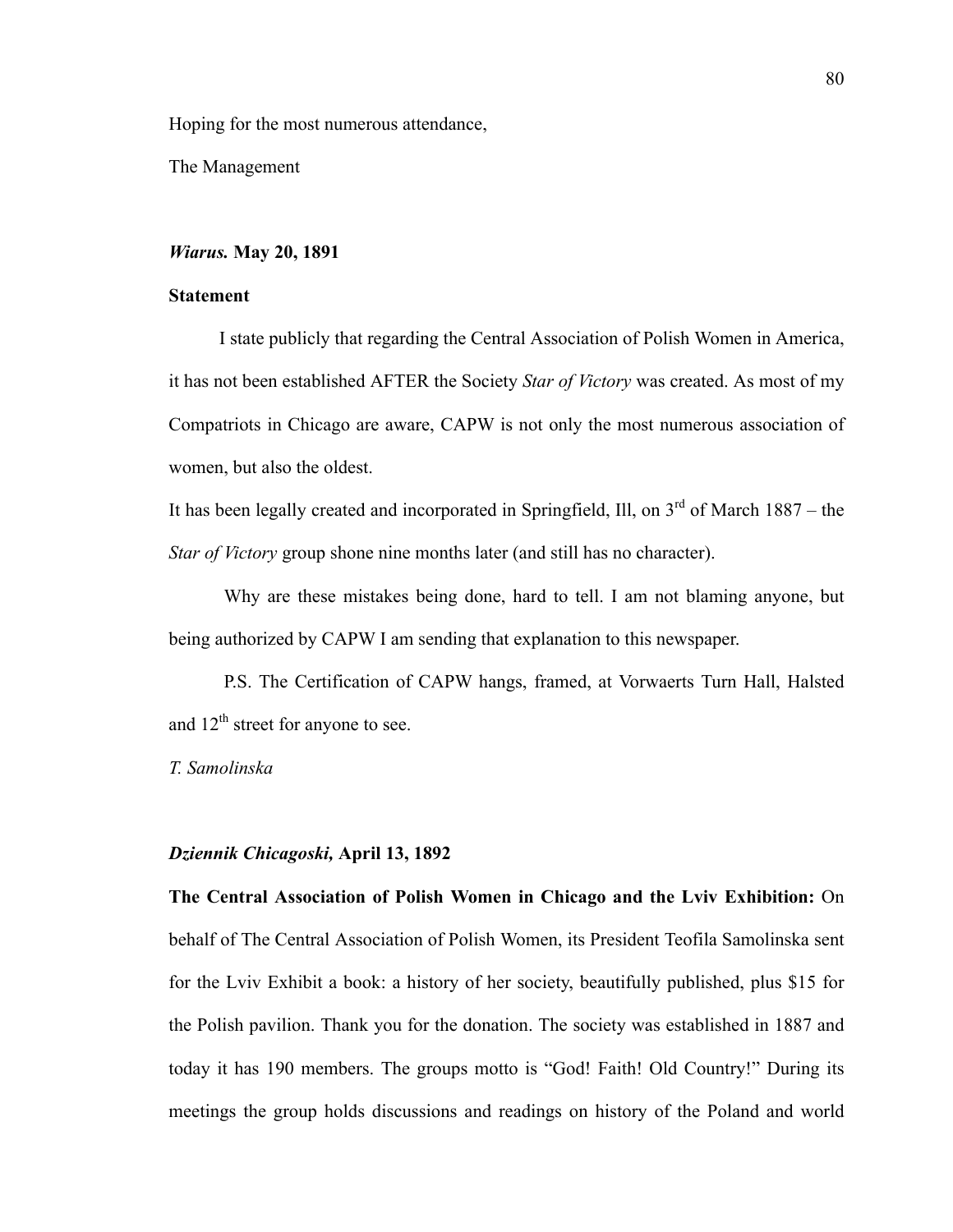history. The society takes part in all Polish celebrations.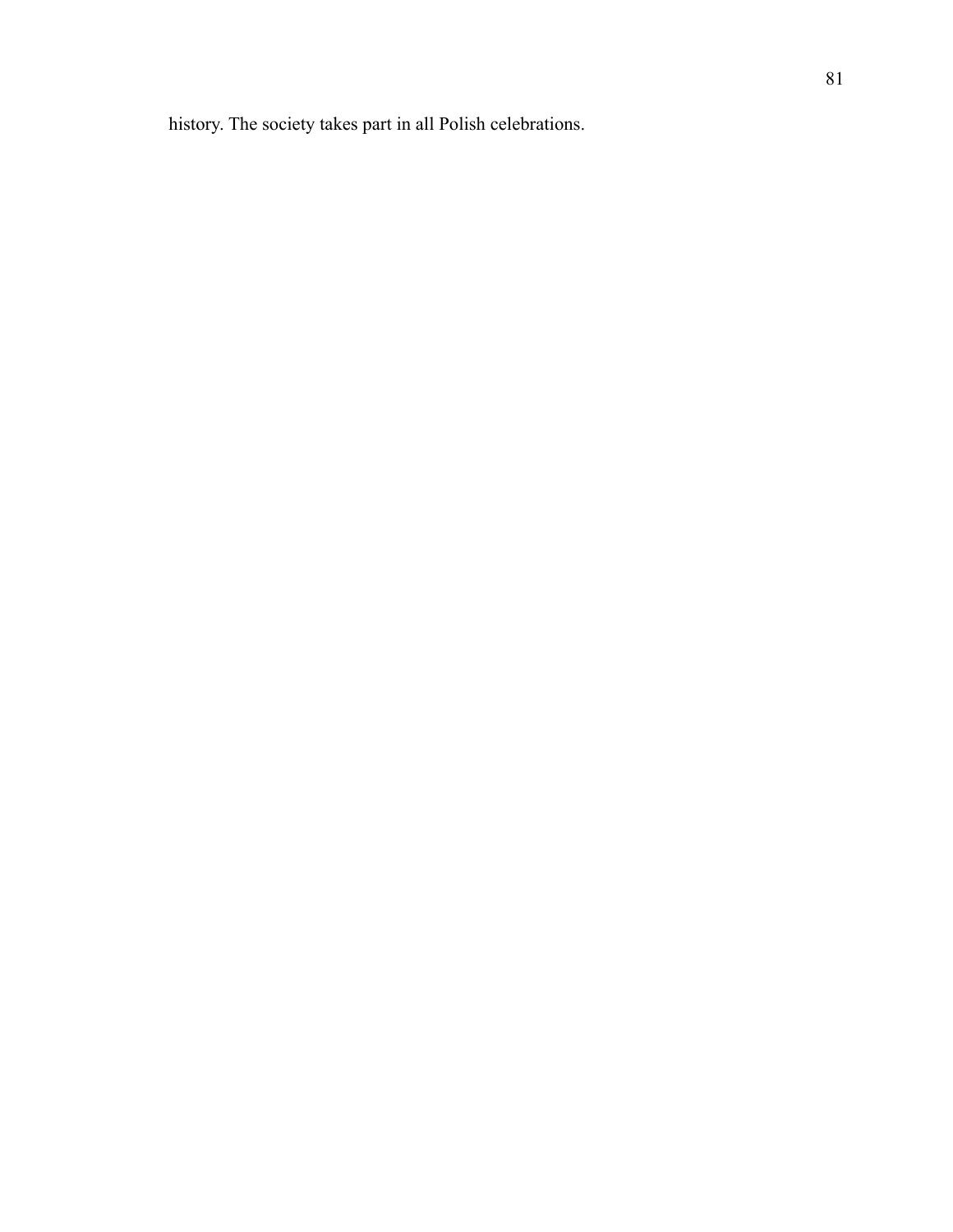#### **Theme: Polish Theater**

Teofila Samolisnka was one of Polish amateur theater's most dedicated advocates of its significance to the Polish nationalist movement. The significance of the letter below lies in fact that Teofila very early, only in 1880, realized the importance of amateur theaters in preserving Polish identity, fostering the native language, patriotic feelings and community togetherness. She stated it directly in her letter below. According to her, the amateur theaters became, besides the church, fraternal societies, meetings and observances, an important part of the Polish immigrant experience. In the letter below she presented herself as an ardent defender of the theater. She argued that theater is a cultural and educational medium worth supporting. She also indicated that *Gmina Polska'*s support of the theaters exemplifies the leadership role of the Polish gentry and intelligentsia in fostering Polish national consciousness among all masses of Polonia.

We also see that she was very aware who the audience for the Polish theater was. She realized that the Polish audience was composed of poor, displaced men and women from Poland that were hungry for entertainment. She knew that the theater satisfied the emotional needs of these people who very often never saw a play back in their homeland. Here, in Exile, through the Polish language repertoire, they were being educated and connected to Polish culture in a celebration of community and shared experiences. In the letter below she described the audience as "ruddy peasant girls" who are not choosy when it comes to repertoire, but still able to distinguish a good play from a bad one. Most of the plays staged were by Polish authors, they always were played in Polish and they became a celebration for Polish culture and Polish spirit.

Samolinska's life-long alliance with the Polish amateur theater began long before she arrived in the United States; in her correspondence, she indicated that she used to see plays on Poznan's stage. In the United States, she began writing plays very early, when she still lived in Ohio. There, her *Emancipation of Women* was presented on stage before she moved to Chicago. When she arrived to Chicago around 1872, she was already a published author, and a celebrity of Polish amateur theater. It is unfortunate that *Emancipation of Women* is lost. Only the *Three Floras*, translated into English here for the first times, remains.

She did not only write plays but also shared leading roles with other actors and sung songs. The amateur theaters in Polish communities in America gave opportunities for her creativity that maybe she did not have back in her old country and she took advantage of the burgeoning Polish theatricals of 1870's

82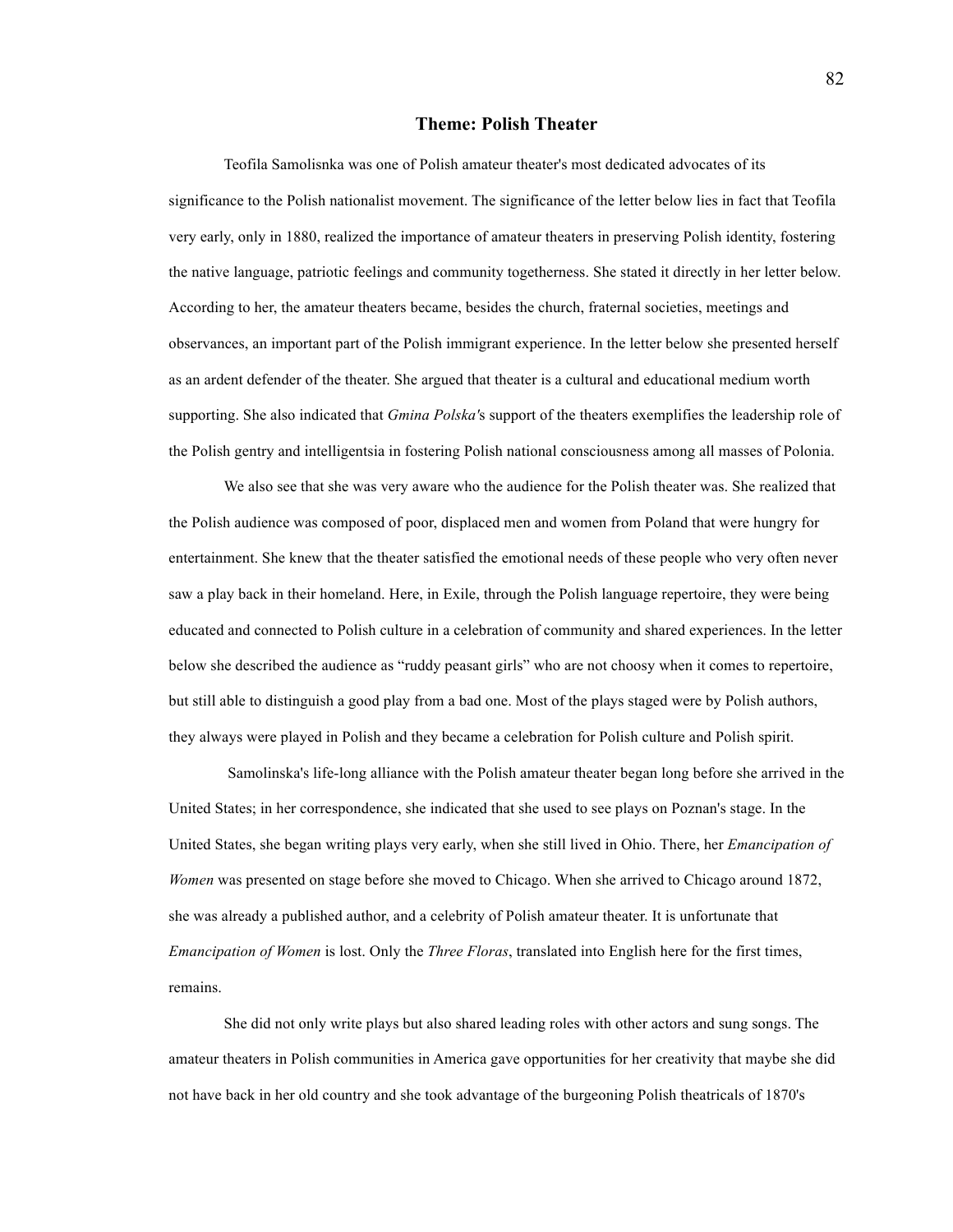Chicago with a great vigor.

As actor-manager-director-playwright her energy was extraordinary. Her comedies established her as a popular playwright. Wladyslaw Dyniewicz, in his paper *Gazeta Polska* noted that:

> Mr. A.J. Richter had made a special 600-mile trip from Kentucky to Chicago, just to attend the performance of Samolinska's *Emancipation of Women*. 92

Polish amateur theater groups were common in every Polish settlement in the East and Midwest and other parts of the US, wherever the Poles settled. They always performed in Polish and often offered a similar repertoire. They were also popular among other East European immigrant groups: we know that Czechs joined the Poles in crowded hallways and balconies to watch the performance of *Emancipation of Women*. These performances served as celebrations of community and after each performance a ball would follow. In theatrical performances Poles celebrated their love for their language, history and culture. The plays familiarized the audience with many of Polish playwrights such as Anczyc<sup>93</sup> or Fredro.<sup>94</sup> Samolinska was one of very few "homegrown" Polonia playwrights and the only woman playwright the Polish-Americans had.

In the Polish immigrant world women had limited opportunities. It is even more remarkable that Samolinska used her education and talent to rise to the position of Chicago's main Polish playwrights.

These Polish amateur theaters originally were organized around parishes, pious societies and benevolence groups, but in 1873 the first official Polish Theater *Teatr Polski* opened in Chicago, sponsored by *Gmina Polska*. Since Teofila knew the management of *Gmina Polska*, she knew firsthand the challenges and the importance of running a theater and she described some of these difficulties in her letter below.

The letter tells us a lot about the Polish amateur theater and Polish immigrant culture in America at that time. We learn that the actors or prompters were amateurs and they worked without any monetary compensation. We learn about the difficulties of a job of a prompter or an actor. We see that the theaters had little support from the fraternal organizations and Samolinska argued for a better organization of the theater, for a reform. She asked *Gmina Polska,* the owner of the only official Polish theater in Chicago, to start paying prompters and to reform the system of running a theater company. She was very critical of that immigrant organization and the way it has been managing the theater. In her criticism of their method of

 <sup>92</sup>Wladyslaw Dyniewicz. "*Emancypacja Kobiet* na Scenie." *Gazeta Polska.* 15 April 1875, 3

<sup>93</sup>Wladyslaw Anczyc (1823 – 1883) Polish poet and translator, author of popular plays *Chlopi Arystokraci* and *Marsz Strzelcow*

<sup>94</sup>Alexander Fredro was a very popular comedy writer in Poland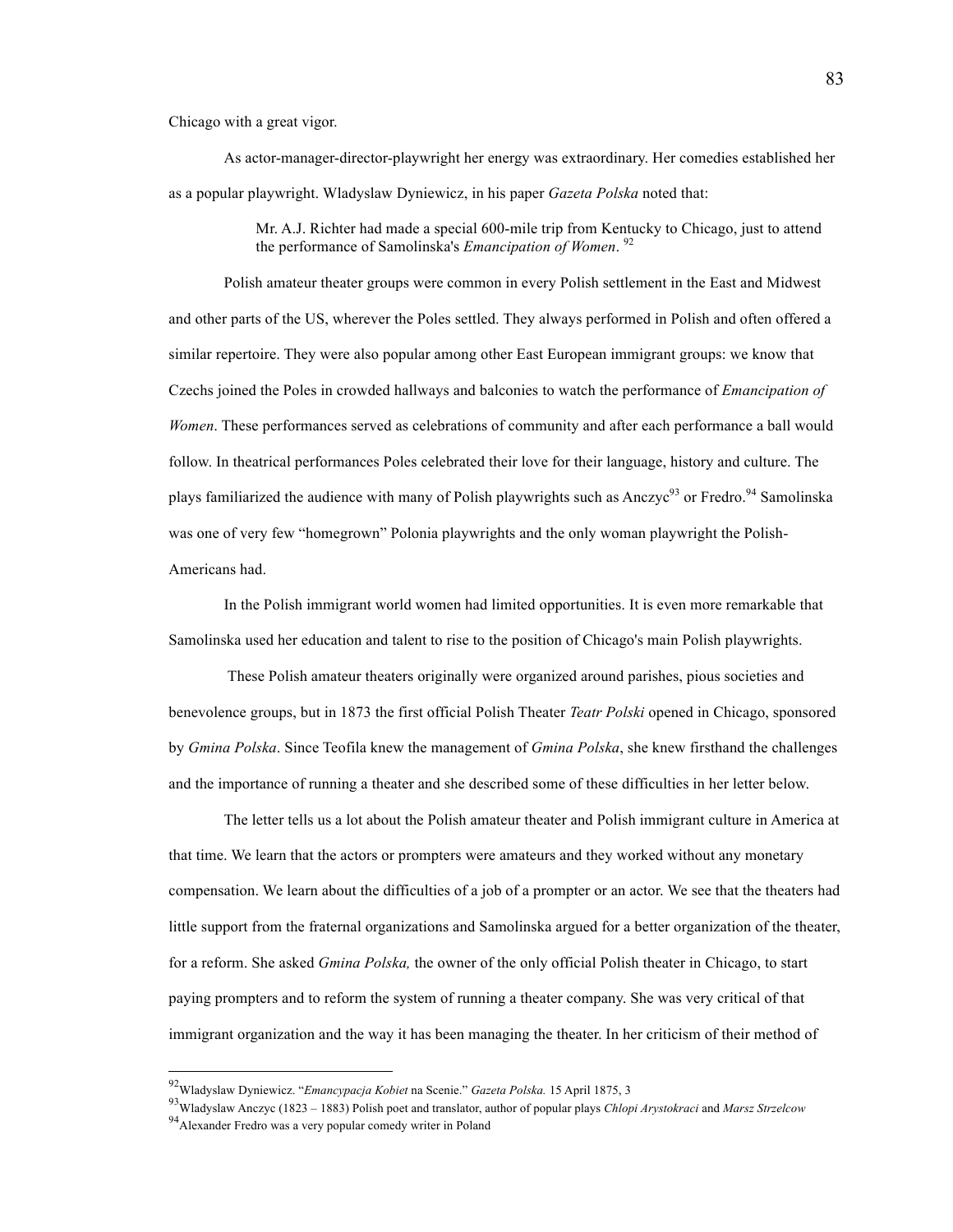choosing Board members we see a lot of Teofila's feistiness.

Samolinska wrote her letter as a reaction to Ignacy Wendzinski's move from Chicago to Milwaukee. Ignacy Wendzinski was an important figure in the Polish community in Chicago. He was called the "father of Polish journalism" in the United States. He was not only an editor, but also a writer, teacher and a lecturer. Just like Samolinska, he was a Polish patriot. In 1848 took part in the Polish insurrection against Germany and imprisoned, later was released. In 1863, again he took part in the Polish insurrection against Russia. He and Samolinska had a lot in common: he also arrived into the United States after the fall of the 1863 Uprising. From 1876 to 1880 he was the Editor of *Przyjaciel Ludu* in Chicago, later he was the Editor of *Zgoda* and Samolinska's supporter.

Wendzinski has been performing prompter's duties for the Chicago Polish theater, and after his departure to Milwaukee, Samolinska became concerned that there was no qualified volunteer to replace him. She wrote the letter in order to convince *Gmina Polska* to hire a full time prompter with a salary. Therefore, she described the importance of the prompter's duties for the successful production of plays.

It is logical that Samolinska chose to submit her letter to *Przyjaciel Ludu*, since she spoke so highly about its Editor (Wendzinski) and his contributions to Polish "national interests, elections and theaters."

#### **1. The Condition of the Polish National Theater in Chicago**

#### **Teofila Samolinska. "Letter to the Editor."** *Przyjaciel Ludu.* **November 5, 1880**

#### Dear Editor!

The world often learns the true value of a man, long after he is gone. We have a sad example in the story of the editor of the *Przyjaciel Ludu* and the damage that has been done after he left this newspaper and moved from Chicago to Milwaukee. His valuable contributions to *Przyjaciel Ludu* in the area of our national interests, elections and theaters, although well known to everyone, have never been appropriately acknowledged and appreciated. Many have considered his constant efforts and work performed for the benefit of Chicago's Polonia as something natural and obvious, a task that any editor of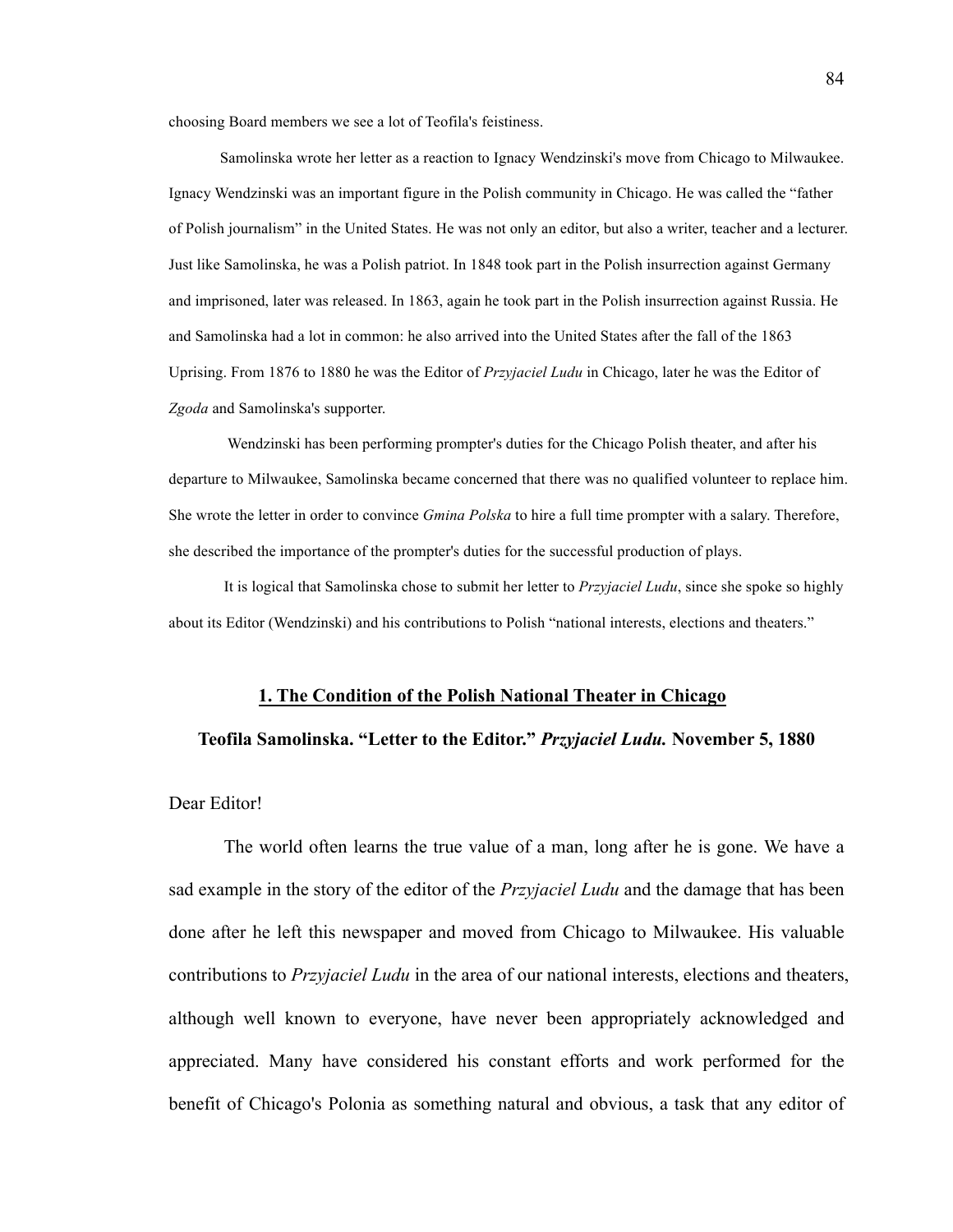any major newspaper should do. Many, also, with heads filled with their ideas referring to editors' duty in assisting in national causes, kept constantly overwhelming him with mundane tasks, that he, with a stoic patience, fulfilled, often not receiving for them any recognition. Situations like that happen often in the world, when good deeds pass unnoticed...

The sour results of Mr. Wendzinski's leave we feel even more now, because it effected our Theater that had in him an excellent critic and a prompter<sup>95</sup>. Without him, no theater can function any longer, especially a theater without a director. Currently it is Mr. Majewski, who, despite losses in his own business, undertook the duties of a prompter during plays, but he is not able to attend the rehearsals, so they take place without a prompter. That method leads to a very poor quality of spectacles!

A prompter! What is a prompter? – will ask one of many of our ruddy peasant girls, that, after arriving to this country, and getting a taste of the theater, constitute most of our audience. We are certain, that most of our compatriots, are not even aware of the existence of a prompter. Let's explain that a prompter is a mysterious person that plays all roles and is present throughout the whole performance, unnoticed and unheard. However, he is not an automaton or a ghost magically cursed by a spell and invisible, o no! – only the audience can not see him! The actors are lucky to see him as a cut off head with a manuscript placed in front of it on a small saucer with a lit candle placed right in front of his nose. Truly, prompter's situation is pitiful...

Imagine a convict sentenced to death by hanging, hooded and with a collar around his neck, whispering his last player. He waits for the stool to be kicked off from underneath his feet - now you have a picture of a prompter's job, who, in our opinion, is

<sup>&</sup>lt;sup>95</sup>Prompter, a person seated out of sight of the audience who supplies a forgotten word or line to an actor during the performance of a play.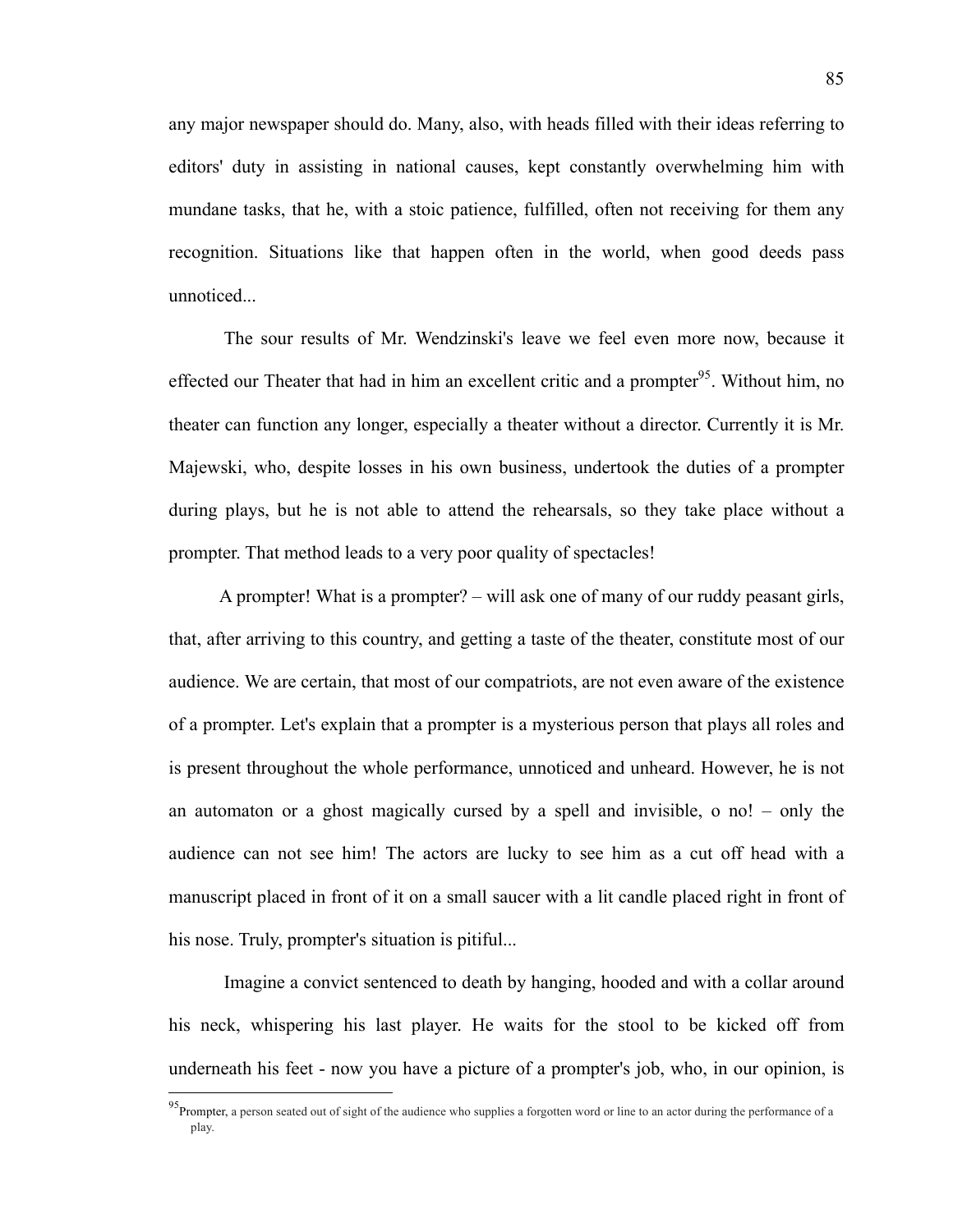the most important function in any theater, and especially in an amateur one, where in a play you have people of often dubious talents.

The prompter's box, not visible for the audience, is a magical domain of prompter's suffering worthy of Laocoön.<sup>96</sup> He hangs on a scaffold placed underneath the stage, constructed just for him, and sticking his head through a hole above the stage's floor, he whispers loudly (and you need strong longs for that) to "ungrateful" actors throughout the time of performance. Do we need to add that sometimes, due to a very small opening in the floor, he needs to use the help of his tongue to turn the pages of the manuscript? It may be strange for those aspiring in the theater's laurels, that I called the actors "ungrateful" and I would like to explain why: whenever the play fails, the actors tend to blame the prompter for that failure, accusing him of not prompting well.

In Ancient Greece, the cradle of theater and fine theater arts, a prompter was placed above the stage on a prepared scaffold and through the acoustic pipes disguised as stage decorum he reminded the actors the words, often directly into an actor's ear. There is even a legend, that during a staging of Antigone in Athens, when a famous artist Kefiana spoke her part, the audience heard a crashing sound and on a beautiful actress fell a pale prompter with a manuscript in his hand, killing her on the spot. So, we see that duties of a prompter are important and difficult, and as old as the theater...

If a prompter wants to play a trick on an actor, he has for it every opportunity. During the play, the actors must be careful not to repeat prompter's lines that belong to another actor. From our couple of performances, we witnessed situations, where an actor asked his partner a question - a line that belonged, actually, to the other actor. That small mistake confused everyone on stage. Repeating a line taken from someone else, mixes

 <sup>96</sup> Samolinska refers to the story of Laocoön and his sons from the Greek Myths; he and his sons were attacked by sea serpents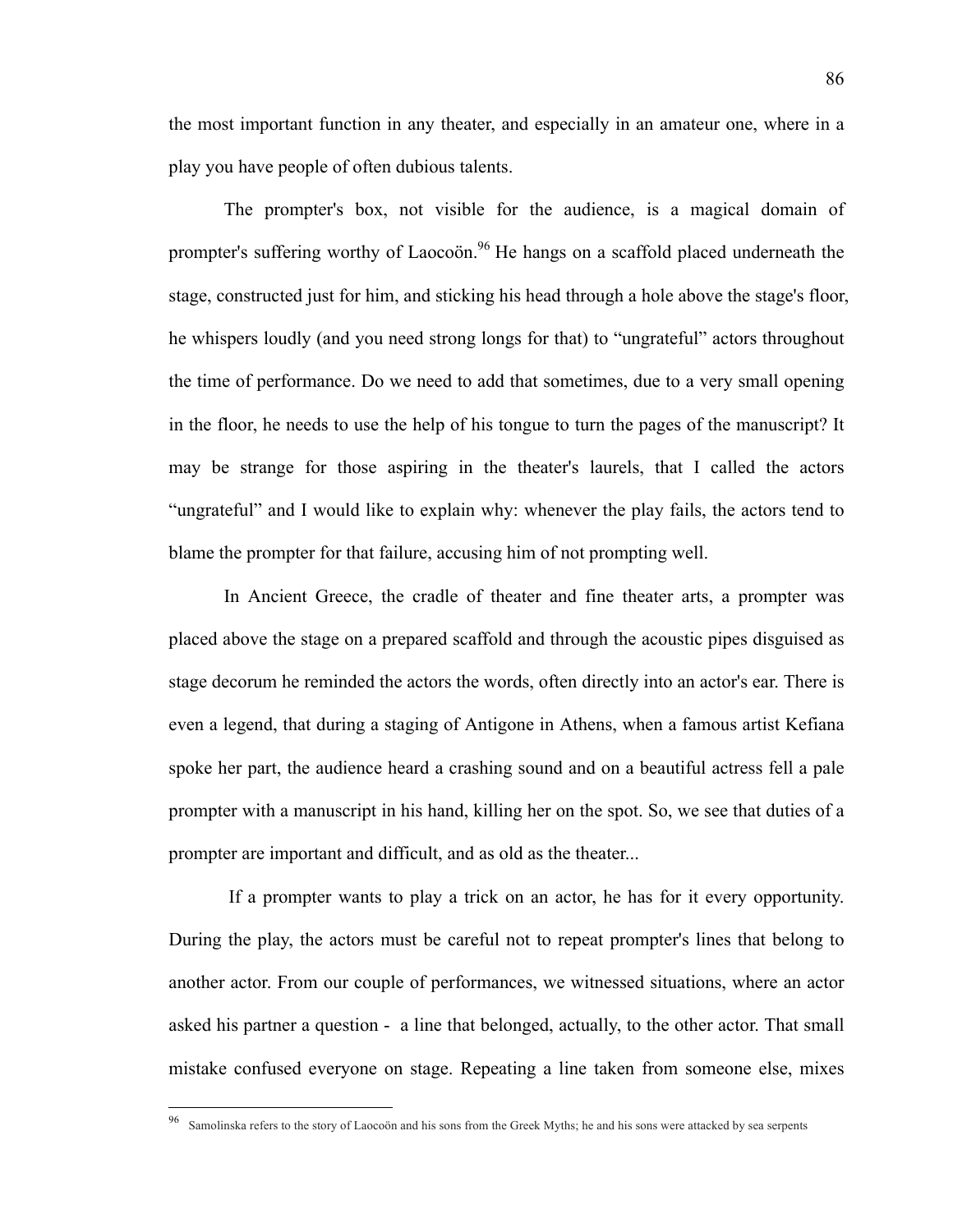everything up; the prompter is not guilty here, if he said fairly loudly what he was supposed to say.

We see the responsibility that lays on the shoulders of each prompter, and his importance for the actors - if he misreads the texts, the actors, like parrots, would repeated right after him. In our Polish theaters, the prompters have been fulfilling their duties in an exemplary manner and for this they have not received yet any tribute. In theaters established on a permanent basis, the prompters are usually paid. Maybe *Gmina Polska*, the only owner of the permanent Polish theatrical establishment in Chicago, could introduce a better system for hiring prompters, a system that would not turn a prompter into a beggar, the way we have now?

A theater should have a full time prompter with a salary. Especially that we all observe that our Polish national theater became, one can say, the most important national institution in America for the exiled Poles. The Polish Theater in Chicago brings its own income, that could be easily used for hiring prompters, without relying on volunteers. Hiring them would be beneficial for the whole institution of the Polish theater nationwide; it would be a sign of appreciation for our theater that so far, in such extraordinary way, responded to our audience's needs.

And what about our audience? - they have the right to demand quality in our performances. Although our audience may not be choosy, we do see differences in their opinions regarding weak or good performances, so they would also notice and appreciate improvement in staging of plays.

Our Polish national theater in America stopped being just an entertainment, it became a tool for moral development of Polonia, and it needs to be treated seriously. We need a new director that would insure that this strong position of the theater will continue.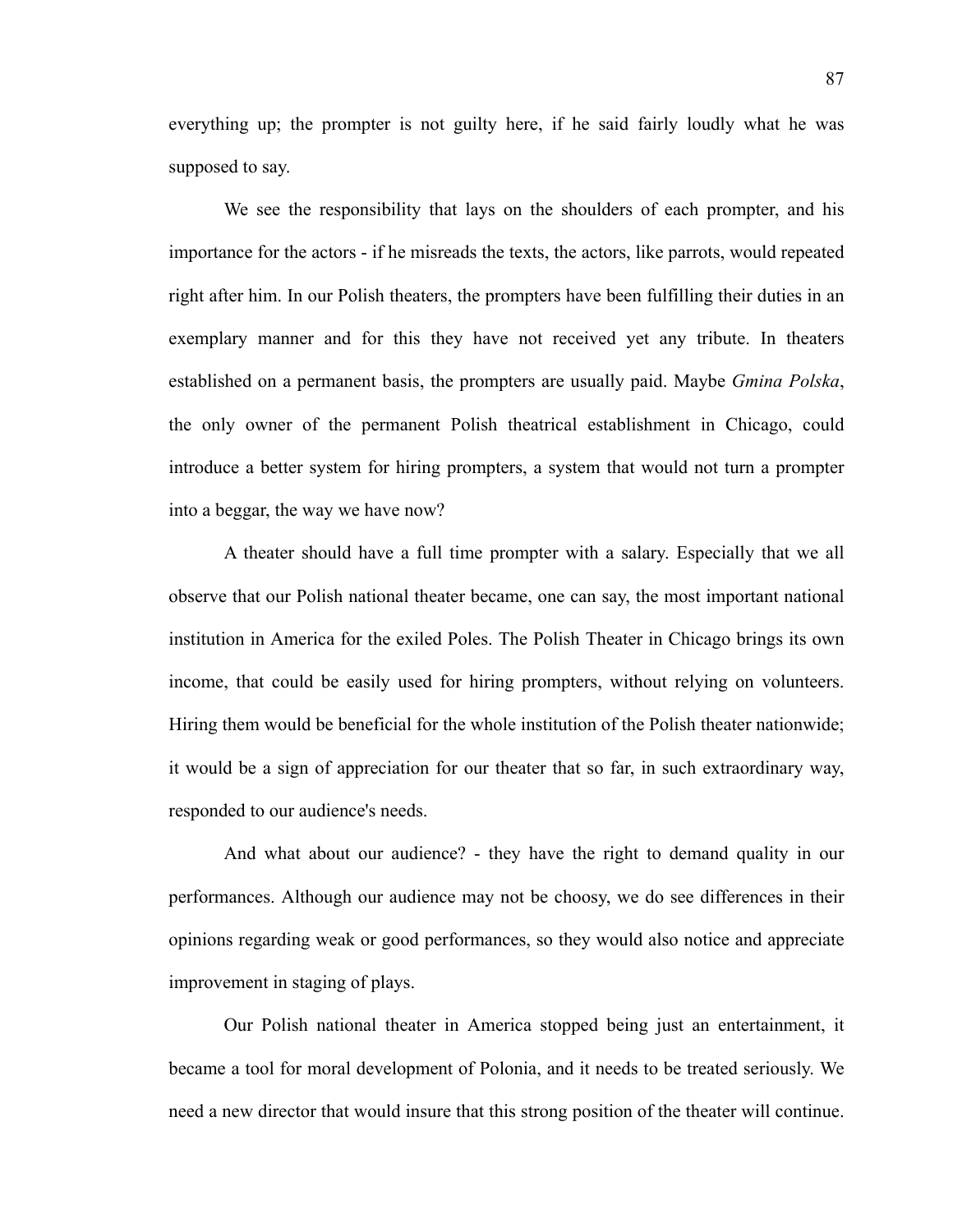The current system of electing a Committee of seven council members responsible for the Theater from the body of *Gmina Polska* is not working. Most of these members have little or no experience in management or leadership or even knowledge about theater itself. The system is truly useless, as all the members have the same power of vote and same rights for making decisions and this leads to conflicts and discord among them. Sometimes, after some performances the committee is completely dissolved due to disagreements and the Theater is left in "God's hands" until the next Committee is chosen...

Last Sunday, an amateur theater society *Harmonia*<sup>97</sup> performed a play. Mr. Blazek played quite favorably, the main role was in the hands of Mr. Baczkowski, who is so skilled in the field of comedy that he is equal to Mr. Hening<sup>98</sup> in Poznan. Mrs. Dorszynska, as scatterbrained Salusia, put on a good performance. Miss Pierzynska, whose appearance favors serious roles, played the role of the aunt beautifully. Mrs. Olbinski, Kowalski, Rzeszotarski and Osuch added the quality to the play; especially Mr. Osuch in his performance was excellent. When it comes to Masurians<sup>99</sup>, in their dirty cloths we would advise not to include them anymore – that motive is stereotypical and overused. We should just leave it to be played on streets by children. We also would advise the ladies to pay more attention to the length of their dresses. The audience's gaze rests easily on a beautiful, aesthetically pleasing picture, but from exposed crooked legs the audience turns the gaze away!

The Central Committee for *Gmina Polska* is planning a performance not seen here

 <sup>97</sup>*Harmonia (Harmony),* one of Polish amateur theaters in Chicago

<sup>&</sup>lt;sup>98</sup>Edward Henning (1821 – 1874) actor, director; primarily worked for the Polish theater in Lvov, performed also in Krakow. In years 1871 – 1873 played in Poznan where he became popular primarily for his leading roles in

<sup>&</sup>lt;sup>99</sup> Masurians (Mazurzy), a sub-ethnic group in Poland in present-day Warmish-Mazurian part (North) known for a very distinctive strong dialect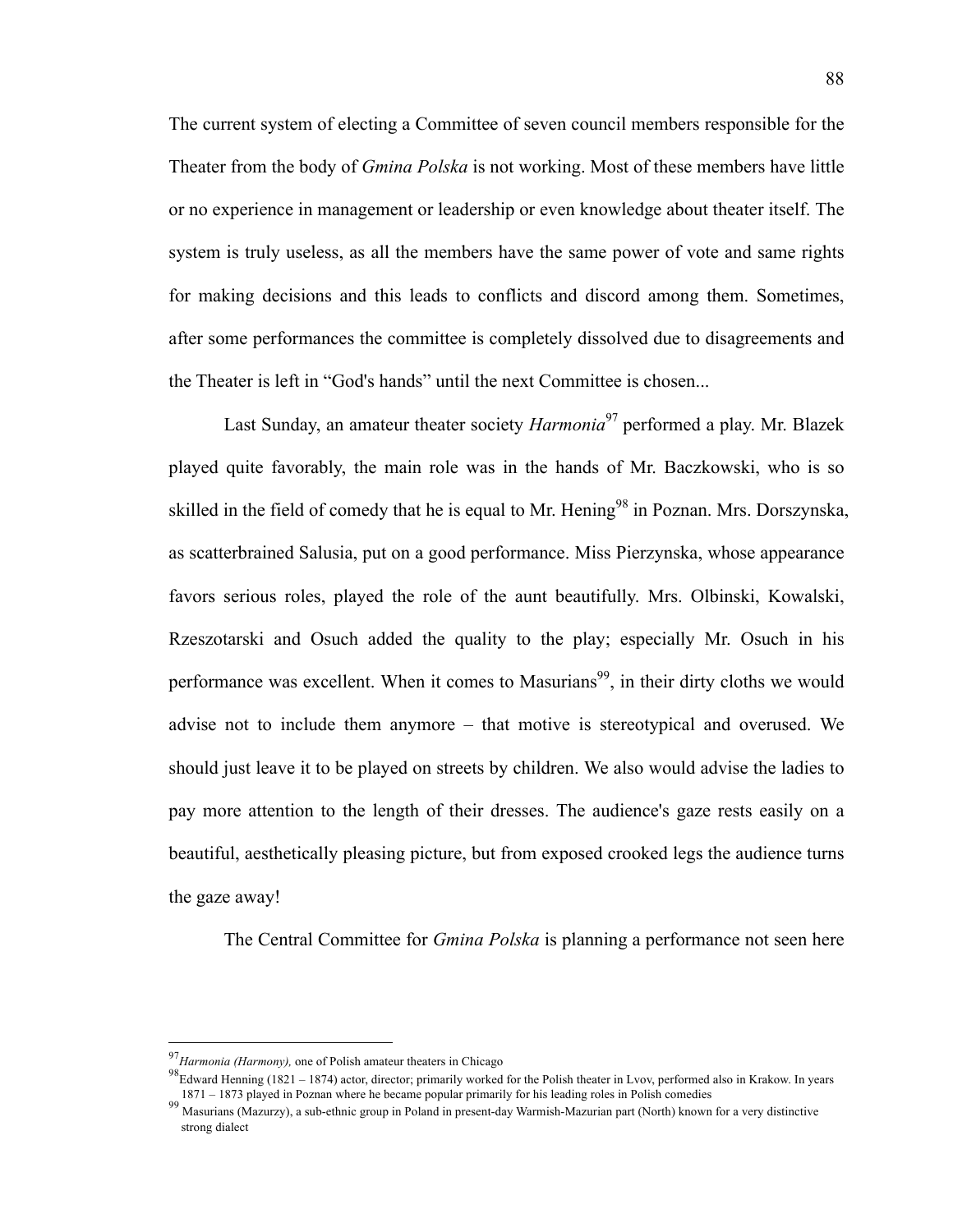before: *Chlopi Immigranci* (*Peasant Immigrants*) <sup>100</sup> by Anczyc. It won't be a small performance. We are told we will see on stage a carriage (with a harness) brought here from Tarnow<sup>101</sup> just for this play. The Native Americans are supposed to be played by people from the Sioux tribe, and the Chinese will be represented by people from Hong Kong. This and other displays that are unheard of, that no one has so far seen in their entire life are supposed to be presented on stage in that play. In all Polish theaters this play has been so popular, it has been played over one hundred times in all Polish theaters after being submitted to the Cracow contest in 1876.

Responding to requests of my friends, I will take an opportunity in the future to give to *Przyjaciel Ludu* articles about the progress of Polish theater in Chicago. Hoping that my compatriots accept my opinions about that cause that my conscience compels me to address,

Sincerely,

*Teofila Samolinska*

 <sup>100</sup> *Chlopi Emiganci (Peasant Emigration),* written in 1876 by Wladyslaw Anczyc, a play about peasant-migrants that hope to make

 $101\frac{C}{\text{Tarnow, city in Poland}}$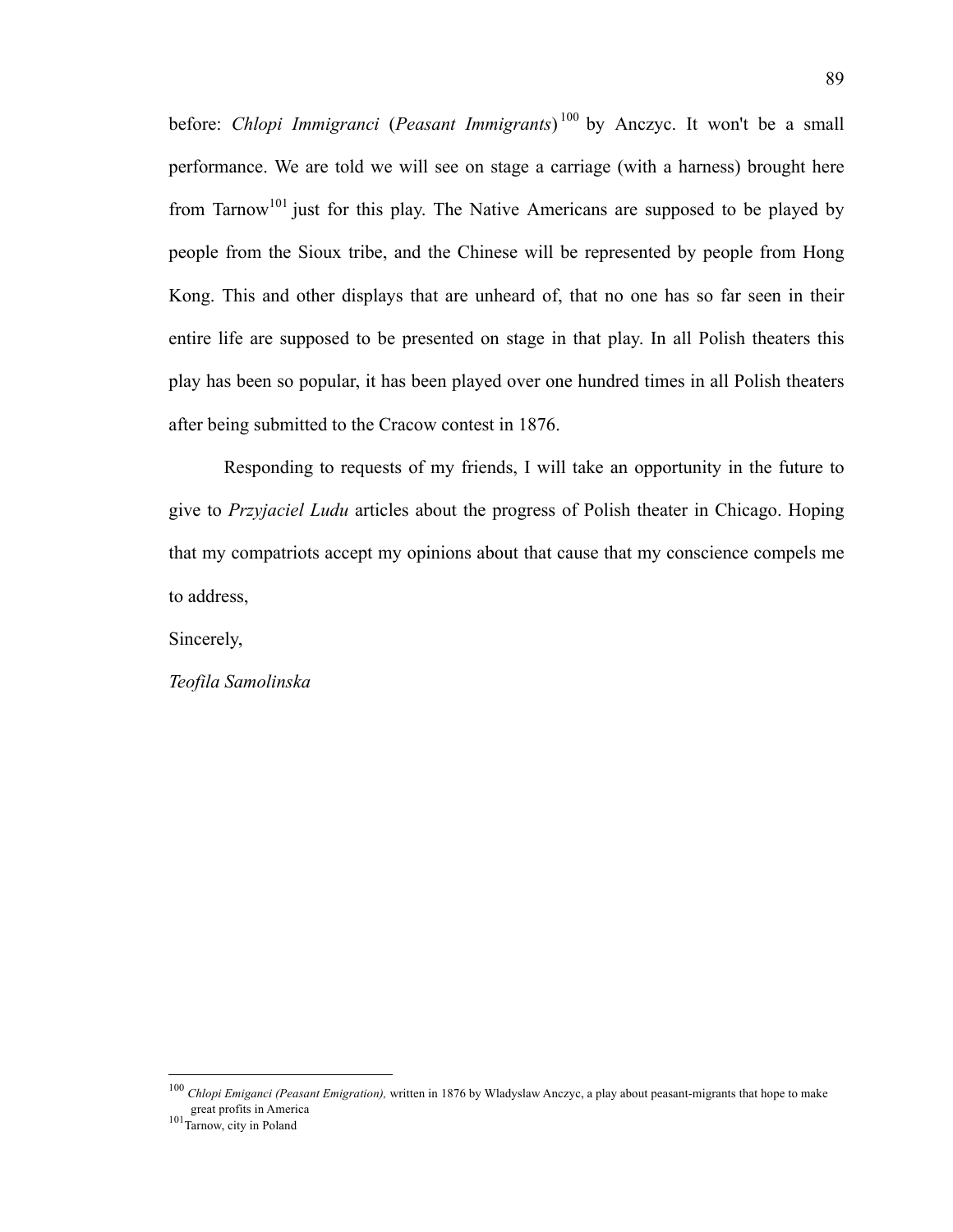#### **2.** *Three Floras*

The play *Trzy Flory* is not a great work of literature – it is, however, remarkable for other reasons. There were no other Polish immigrant women writing plays in the USA, there were no Polish women writing plays and staging them in Poland at that time either. The play is important for us because it tells us Samolinska's attitudes towards women and women's liberation, her attitudes to men and different classes in Polish society at that time. The play is not original in a literary sense, as it uses typical comedy devises such as mistaken identity, coincidental timing etc.

In one of commentaries for the *Three Floras*, the play was described as a "farce,"<sup>102</sup> a play that uses buffoonery, horseplay and ludicrously improbable situations. There is no truth in that statement. Yes, the characters are stereotypical and overdrawn, but the described situations are still probable and the characters, although simplified to a couple of vices and virtues, quite possible. We need to remember that Samolinska wrote for the stage, thinking about her audience that expected a comedy and entertainment. All exaggeration, manipulation of characters, situations and language were the tools for her for creating comism.

*Tree Floras* is a conventional neoclassical play, it follows a well-established formula that demands the unity of place and time. The action of this 5-act play takes place in fewer than 12 hours. The central elements are love and intrigue. For plot development Samolinska used stereotypical, overused methods such as mistaken identity, pretending to be someone else and identical names leading to mistakes. We also see a range of characters typical for comedy: a grotesque, comic servant Blazej, an overbearing, autocratic and over-stern father Ukrop, a mean, calculating stepmother Mrs. Trzcinska, a naive, indulgent husband Mr. Trzcinski, their sentimental, naive daughter Flora, a lawyer Astolf, a social climber, and a shallow and spoiled banker's daughter, Flora Ukrop.

The play is concentrated around a private affair, an amorous misunderstanding that led into complications implicating all characters – complications that were later solved in the last act with a happy ending. Although it seems to be just a romantic comedy, it is also a social commentary as it offered us a look inside two families' structures, and described, in a condescending way, certain behaviors and manners of the Polish middle-class family in Warsaw. Samolinska also presented dynamic relationships: wifehusband, father-daughter, girl's father-future son-in-law.

 <sup>102</sup>Karol Estreicher. *Bibliografia Polska XIX Stulecia, Lata 1881-1990.* Krakow 1916, 112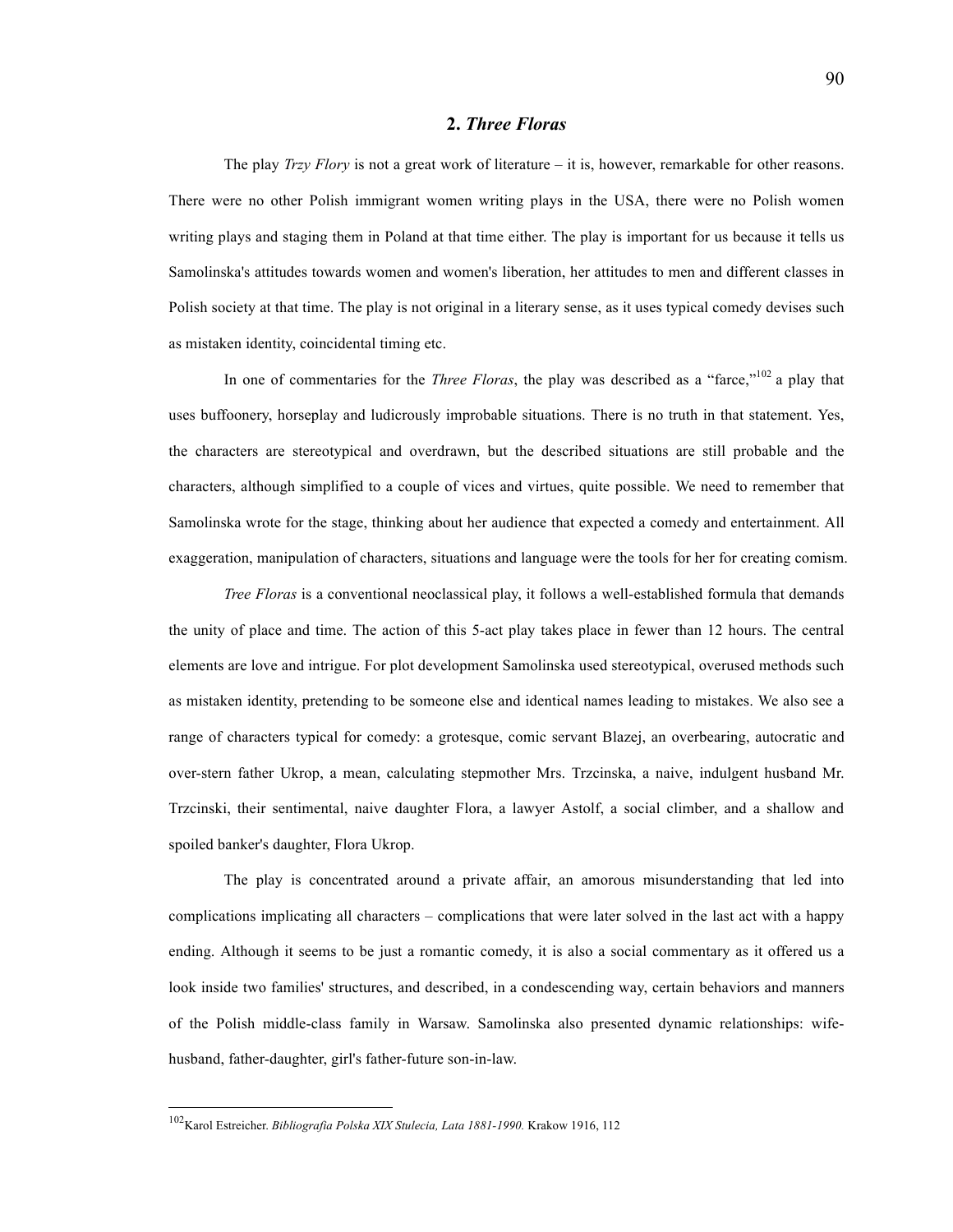The two families are contrasted: in the Ukrop family the father is the figure of power; he holds authority over his wife and daughter. The scene where he dictates the letter to his wife exemplifies his status of the head of the house that dictates to others what to do. It is obvious that he is the owner and the manager of the family's property and his daughter's fate depends on his approval of her lover.

The Ukrop family is juxtaposed with the Trzcinskis where the stepmother describes herself as the head of the house, and often mocks her sensitive, emotional husband. Mrs. Trzcinska objects to being relegated to an observer in the family, she wants to be the decision-maker. But the societal rules are against her: we see this in the situation when Astolf comes to talk to Flora's father, and Mrs. Trzcinska is asked to leave the room. She reluctantly does, but re-enters the scene a couple of minutes later to take charge. In the characters of Mr. and Mrs. Trzcinska, Samolinska breaks the stereotype that men are rational and women emotional; we have here the exact opposite.

Mrs. Trzcinska and Ukrop not very likable, but they still don't fit the mold of villainous characters. All of the characters are actually likable; we don't have lascivious liars and hypocrites. The two young men, Astolf and Edward, are hardworking, noble young bachelors in love with their Floras. The only "charlatan" would be Flora U., who purposefully pretended to be Flora Trzcinska and listened the Astolf's proposal, because she found it amusing. But even then, she was not morally repugnant or evil, but just a teenager that liked to make "affairs" and have fun. In the play, she is the source of the intrigue and pays for it at the end.

The characters are simplified, presented through a couple of features: Ukrop is energetic and impulsive, Mr. Trzcinski is weak and naive, Mr. Trzcinska angry and plotting, Flora idealistic, good-hearted and sentimental, Flora U. funny and spirited. Although we see the characters on stage often weak and ignorant, self-delusional or in despair – we still have sympathy for them. We learn that even the worst characters had experiences in their past that hurt them and made them prejudiced: Blazej hates women and does not want a woman in the house because his heart was broken when he was a "farmhand," Mrs. Trzcinska is bitter and disillusioned about love, because the love of her life left her and she married Mr. Trzcinski out of necessity.

The play presents a generational conflict: Flora U. defies her father by getting engaged with the only person he forbade her to marry: an apothecary. Flora Trzcinska has to listen to her parents and to her cold, unloving stepmother and tries to reason with her.

The play is also about two families that have a different dynamic, and are not free from problems.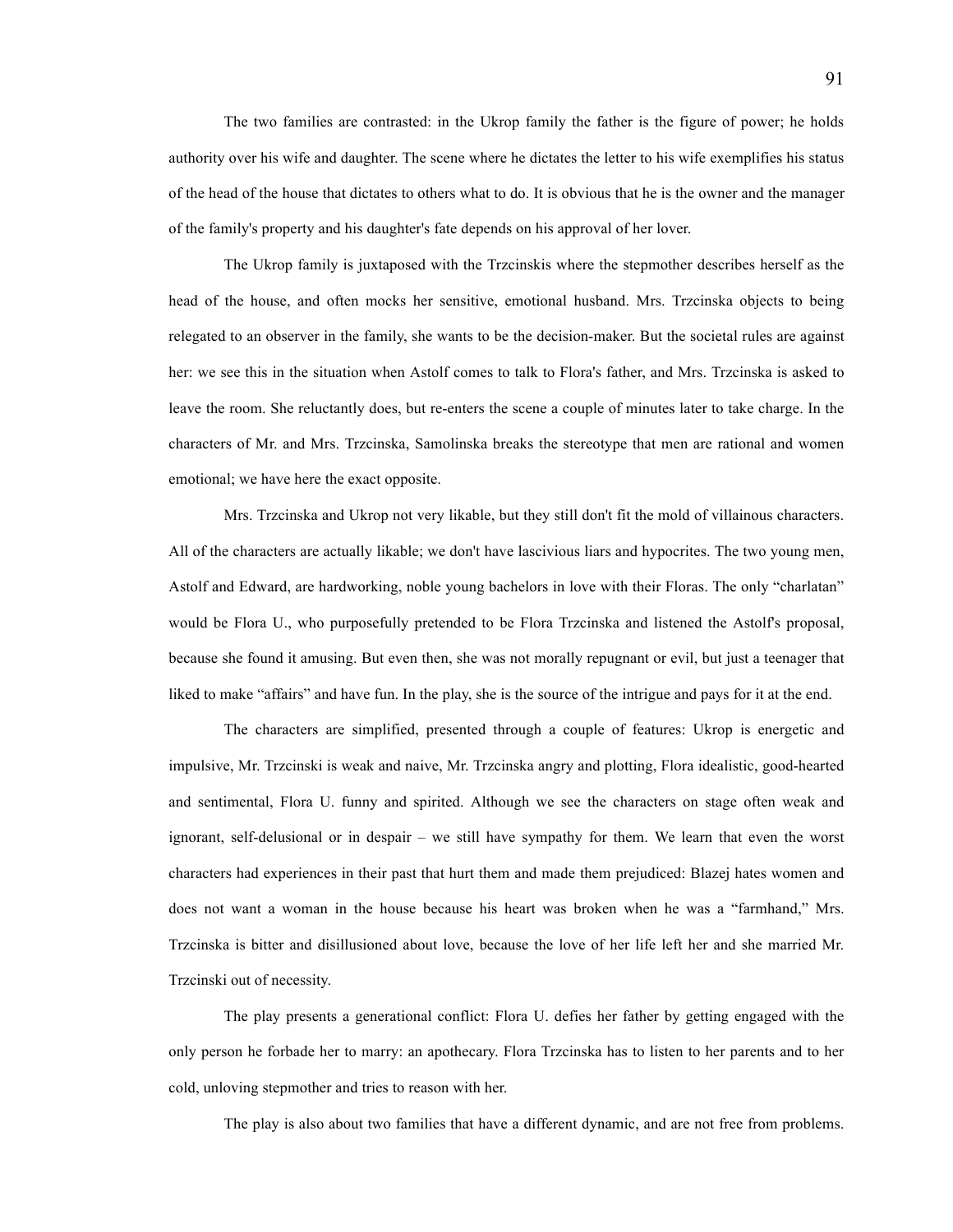We see how the Trzcinski's are trying to impress Astolf so he would marry their Flora. Mr. Trzcinski is unaware of his wife's true mischievous nature and wrongly interprets her motives ("she has a heart"); there is a disconnection between the wife and husband and their life is a pretense, a show for the public. The Ukrop couple is also in dissonance, and the family's unity is saved by the sacrifice and attentiveness of Mrs. Ukrop who patiently deals with her husband's despotic behavior.

The comical effects are usually introduced by the servant Blazej, who speaking in a dialect (and talking a lot) seems to be sometimes an idiot, but a sympathetic one and devout and loyal to his master.

The play takes place in Warsaw, Poland, in rooms of two middle-class families, with issues and problems that the audience could relate to. We can imagine that *Three Floras'* audience watched the misfortunes of others and was satisfied with the happy ending, a celebration of love and marriage.

Samolinska knew that her audience was mainly a lower-middle class or peasant Polish immigrants; she must have known that presenting troubled upper-class Warsaw families would play well with that audience. Also, Mrs. Trzcinska talked about marrying not for love, but out of necessity – an important immigrant theme many in her audience could relate to.

On Polish soil the debut for *Three Floras* took place on April 29, 1876 at the Cracow's Theater in Cracow (Teatr Polski w Krakowie). The play was presented many times by various theater companies in major Polish cities: in Lublin in September of 1876 by the Kopystynski Group, in Warsaw in year 1877 by theater "Alhambra," in Poznan in October 1877 by the Polish Theater, in Kalisz in 1878 by Trapsza Group, in Plock in 1878 by the Kremski and Wojcicki Group, in Lvov by the Lvov Theater in May of 1880, in Warsaw again in 1881 by the Small Theater, and in Lodz in January of 1891 by the Lodz Theater. In Poznan (1877) and in Kalisz (1987) her play was presented under a faulty name of "Smolinska." The play was also played in Chicago. We see by the sheer number of performances of *Three Floras* by the Polish theater companies that Samolinska was appreciated in Poland.

The below translation is based on the prompter's copy found in the Archives of the Raczynski Library in Poznan, Poland.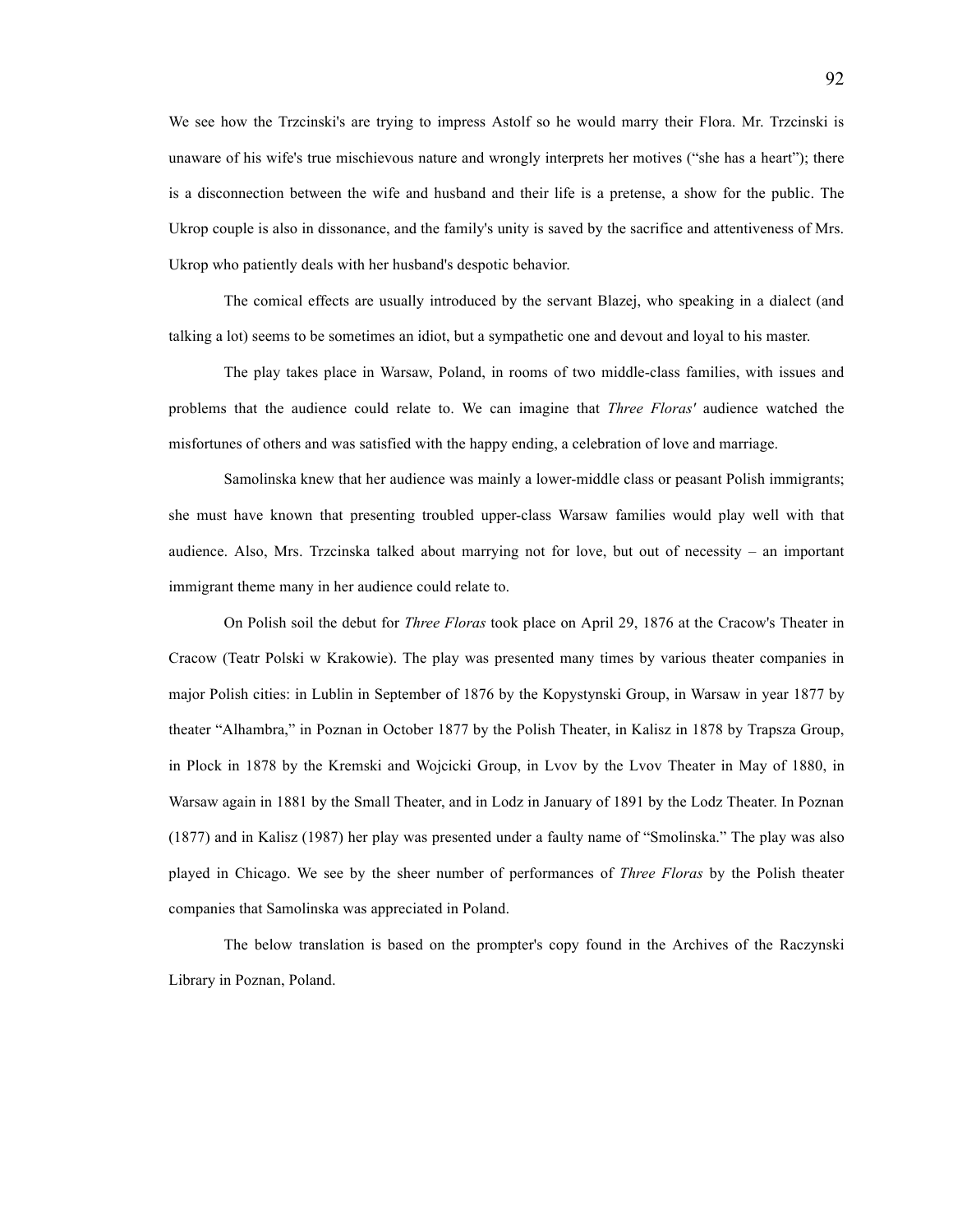### *Three Floras* **- a Comedy in Five Parts**

*Three Floras* - a comedy in five parts by Mrs. Teofila Samolinska in America

**CHARACTERS** Mr. Trzcinski, *a banker* Mrs. Trzcinska, *his wife, Flora's stepmother* Flora, *their daughter* Mr. Lucki, *a lawyer* Blazej, *his servant* Karol, *jeweler's apprentice* Mr. Ukrop, *a bookseller* Mrs. Ukrop, *his wife* Flora, *their daughter* Edward Wist, *apothecary* Messenger Statue of Flora

#### *Play takes place in Warsaw*

## **ACT I**

*(stage presents a room in lawyer's house, in the back a door, the other on the side)*

#### SCENE I: BLAZEJ

BLAZEJ<sup>103</sup>. *(polishing shoes)* I got sweaty like a crackling over a fire, but they shine, they shine... (*looking at shoes*) I bet over anythin', if you hang them on a wall, a young girl with a rut on her head would see herself in them like in a mirror... How curious..., when ya fix the leather, it is no good to just walk on a street and step into the mud; I've worked so hard on 'em, my eyes are about to pop, I could polish like all wrath, I say, put them in a closet and just look at them (*ringing)*. Dash! What devil brings some coot again, from early morn'g, they ring and ring as of someone was on fire, they come to Mr. Astolf to congratulate him, but I can't wake him up from his slumber, he snores like a locomotive *(opens the door and sticks out his head).* Whose there?

*(Voice from behind the door)* Mr. Lucki at home?

BLAZEJ. At home, but not for guests...come back later.

*(Voice behind the door).*Please give him this note.

BLAZEJ *(takes the paper and closes the door).*What to tell him, what to tell him? Maybe he invited people; should I go to get wine? *(knocking on door)*. Who's there again? *(he hesitates)*, I will let him in but he needs to knock three times *(continues knocking, BLAZEJ opens the door)*

KAROL. May I see Mr. Lucki?

BLAZEJ. No.

KAROL. So he is not home?

 $103$ Blazej speaks in a dialect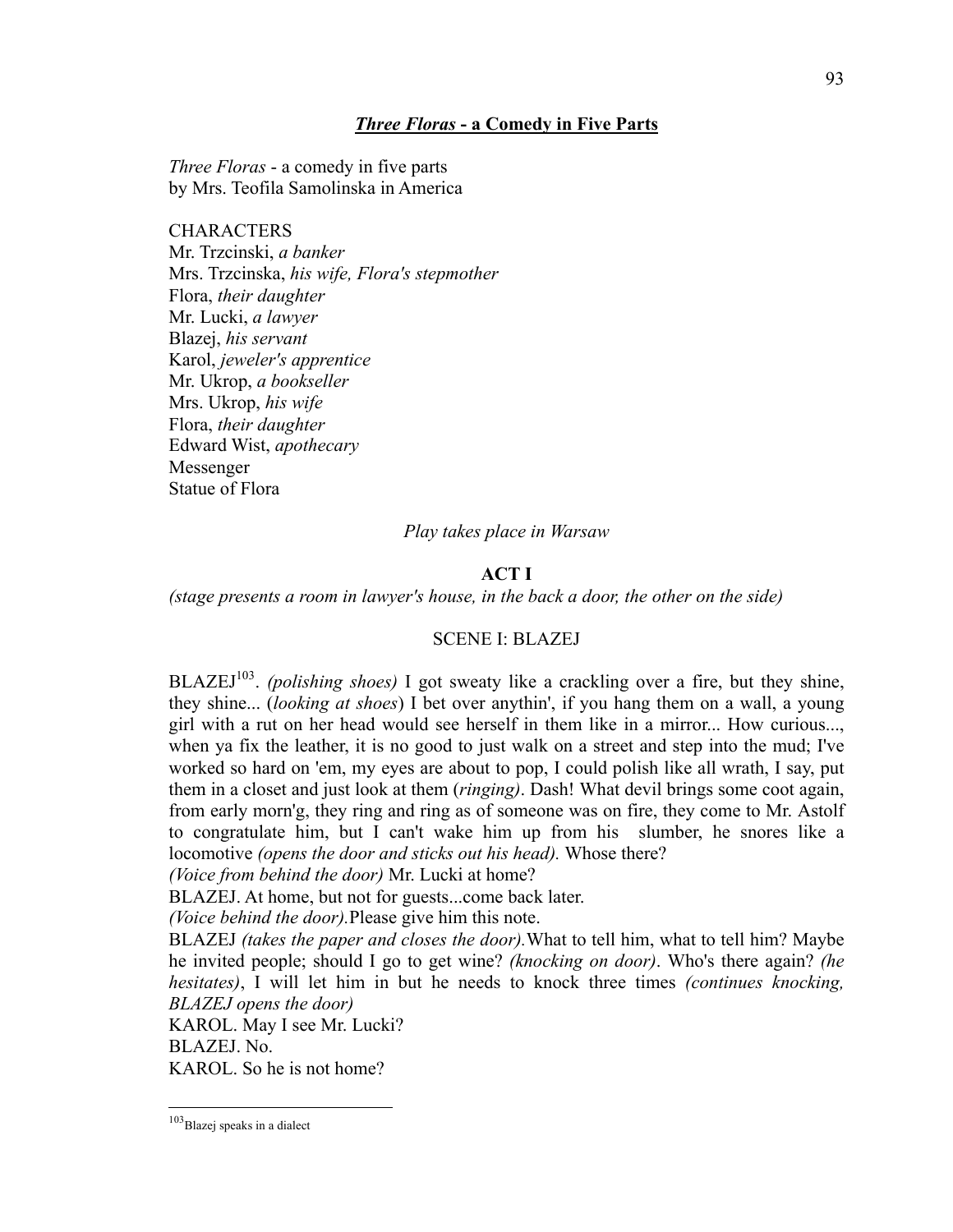BLAZEJ. He is.

KAROL. I only need five minutes..

BLAZEJ. Not allowed.

KAROL. But why?

BLAZEJ. Because it is not allowed.

KAROL. Is he sick?

BLAZEJ. No.

KAROL. *(on the side, whispering)* what a dunce, how to outsmart him? *(loudly)* So, brother, if he is home and not sick..

BLAZEJ. Don't call me that, I did not drink bruderschaft with you...

KAROL. *(giving him money).* Here, my friend, show me your Master, because I need to see him urgently.

BLAZEJ. *(with anger)* Brimstone and fire! You silly hobbledehoy, do you think me Master is a bear, so I would show him off for money? Scoot, or I will use me fist to show ya the door!

KAROL.*(surprised)* Listen, fat man, I could punish you for your attitude towards me, a gentleman.

BLAZEJ.*(slapping him).*Now, ya have that! And out of this room before I have a conniption fit!

KAROL. (*behind the scene).* Wait, you onery fellow, I won't forget it.

## SCENE 2: BLAZEJ

BLAZEJ. *(opening the door and sticking out his head)* Oh, wake snakes, ya're daft as a brush! Do you want more? Blast my old shoes! I am not afrid of these city dunces like ya...my Master is a nobleman and a lawyer, 'nd if you want to sue me, he'll tear you into pieces like a rabbit, and ya'll cry in the accent of keenest torture! now ya know. *(closes the door, takes a stick for cleaning frock coats and and takes the coat that is hanging on the wall*). It must have been quite carryings-on at that wedding yesterday. In Mercy's name! If only the old Master was alive, my Master would be getting cruel beatings from him, 'cause these parties waste men. Yea, jist this morning at 5 am the wild-cat came back home like a b'hoy and fell on the bed, still dressed; I took off his shoes and pulled his tailcoat off. Now he has been sleep'n for hours *(looking at the wall clock)*, my God! So late! I really need to wake him up *(opens the door on the side)* Master..Master Astolf! Hey, Master Astolf! Time to get up!

## SCENE 3: ASTOLF, BLAZEJ

ASTOLF. *(sleepy, still in stockings, no frock coat, just a vest, yawning).*

BLAZEJ. *(holds his stomach, and looks like he is in pain)*. Oh, my tummy, my tummy!

ASTOLF. (*yawning).* What now, are you mad?

BLAZEJ. I am finished, I am finished!

ASTOLF. What is the matter with you, what are these hysterics?

BLAZEJ. What have ya done to me!

ASTOLF. He got mad...Blazej, stop that comedy and tell me why are you howling?

BLAZEJ. Me stomach almost burst in half after ya kicked me as I stood by your bed.

ASTOFL. *(bursting with laugh).* No, No, stop being funny and give me my clothes.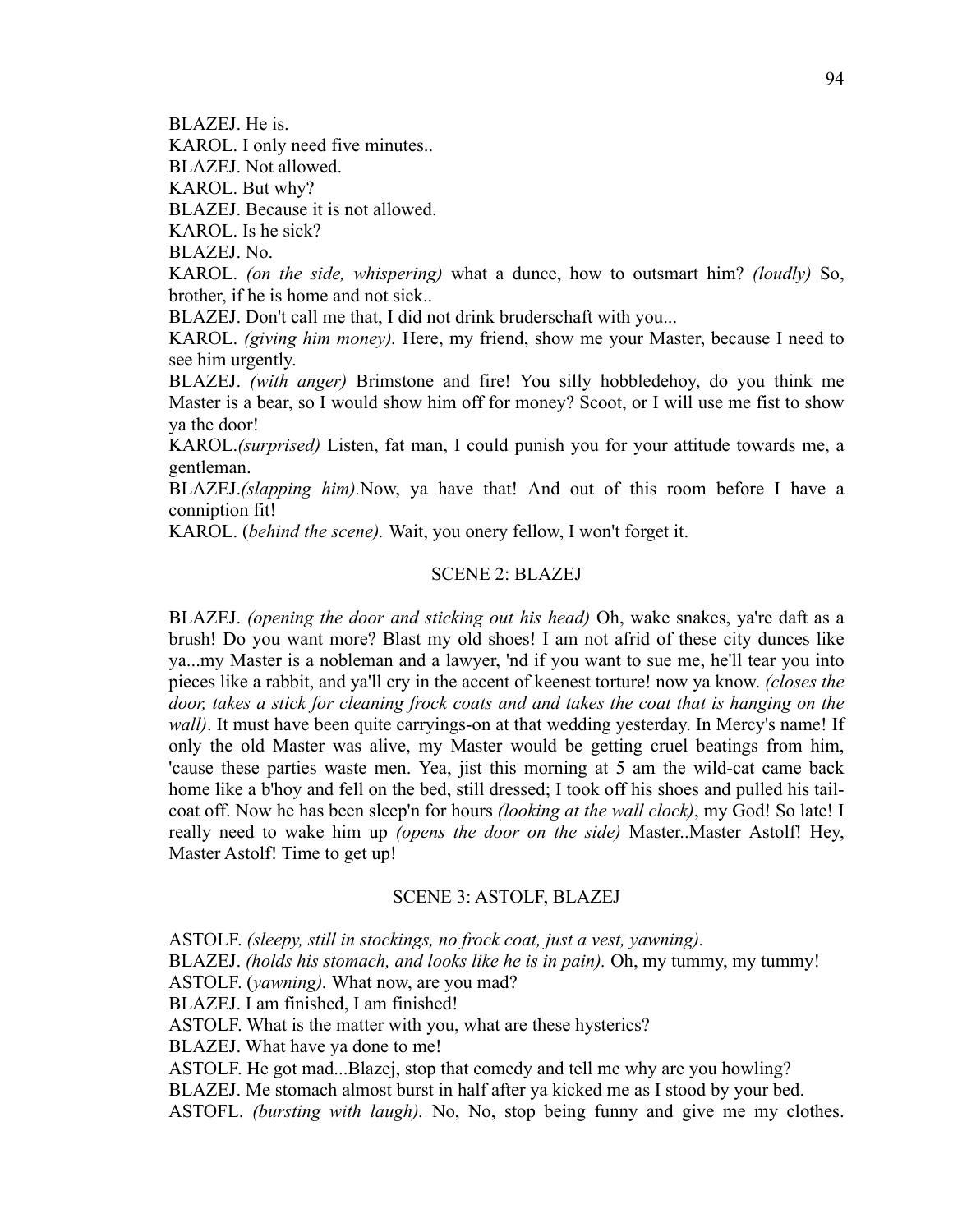Someone visited today?

BLAZEJ. Oh, yeah, almost a dozen of people, one even wanted to pay me so he could see ya.

ASTOLF. And who would that be?

BLAZEJ. Some rouge on spindly legs, wanted to give me money so he could see ya, but I send him out.

ASTOLF. But who could this be?

BLAZEJ. He was holdin' a small chest in his arms.

ASTOLF. I can not think of anybody (*to Blazej)*, why didn't you wake me up, dammit!

BLAZEJ. I was waking ya up a couple of times, I even got sore throat from call'ng ya – but ya slept and snored so hard, that they could hear ya in hiven.

ASTOLF. *(not believing it).* So I slept so hard...

BLAZEJ. Yes, ya must have drunk a barrel last night..

ASTOLF. You are mumbling, old man; I'm no drunk – nothing of that sort, night like this could happen to anyone.

BLAZEJ. *(picking up a piece of paper from the table).* One of them brought that note, on which it says to go and bring a champagne...

ASTOLF. *(reading)* Congratulations! *(surprised)* What are they congratulating me for? This must be a prank. Blazej, where is my coffee?

BLAZEJ. Is comin', is comin' *(on the side)*, to the devil, I forgot about coffee.

# SCENE 4: ASTOLF

ASTOLF. *(alone)* God damn last night's spree! The company was good, but we drunk like there is no tomorrow! The groom, despite his age, led the party and first fell under the bench. Great times! Until the dawn...I don't remember how I made it to the house... and when? – maybe someone brought me and put me in bed...curious thing. How do I look (*looks in the mirror)*, well, not that bad, lips a bit chopped and black circles under the eyes – but this makes my pale face more charming – women love the "suffering" look. But still, if only I were not ignorant as to the source of this melancholy!

# SCENE 5. ASTOLF, BLAZEJ

BLAZEJ. *(sticks his head trough the door)* Serve coffee now?

ASTOLF. Serve it.

BLAZEJ. Yeh, yeh, and so I won't forgit; there was also another man, polite and he also wanted to see ya.

ASTOLF. What he wanted, didn't you ask?

BLAZEJ. I ask'd, he said that he wanted to pay ya respects...

ASTOLF. Did he tell you his last name?

BLAZEJ. Of course, he did.

ASTOLF. What was it??

BLAZEJ. But I forgot.

ASTOLFT. *(loosing patience).* What did he look like?

BLAZEJ. His shoes shone like cat's eyes in the dark and his waist coat was clean and well aired...

ASTOLF. Give me my coffee, you fool!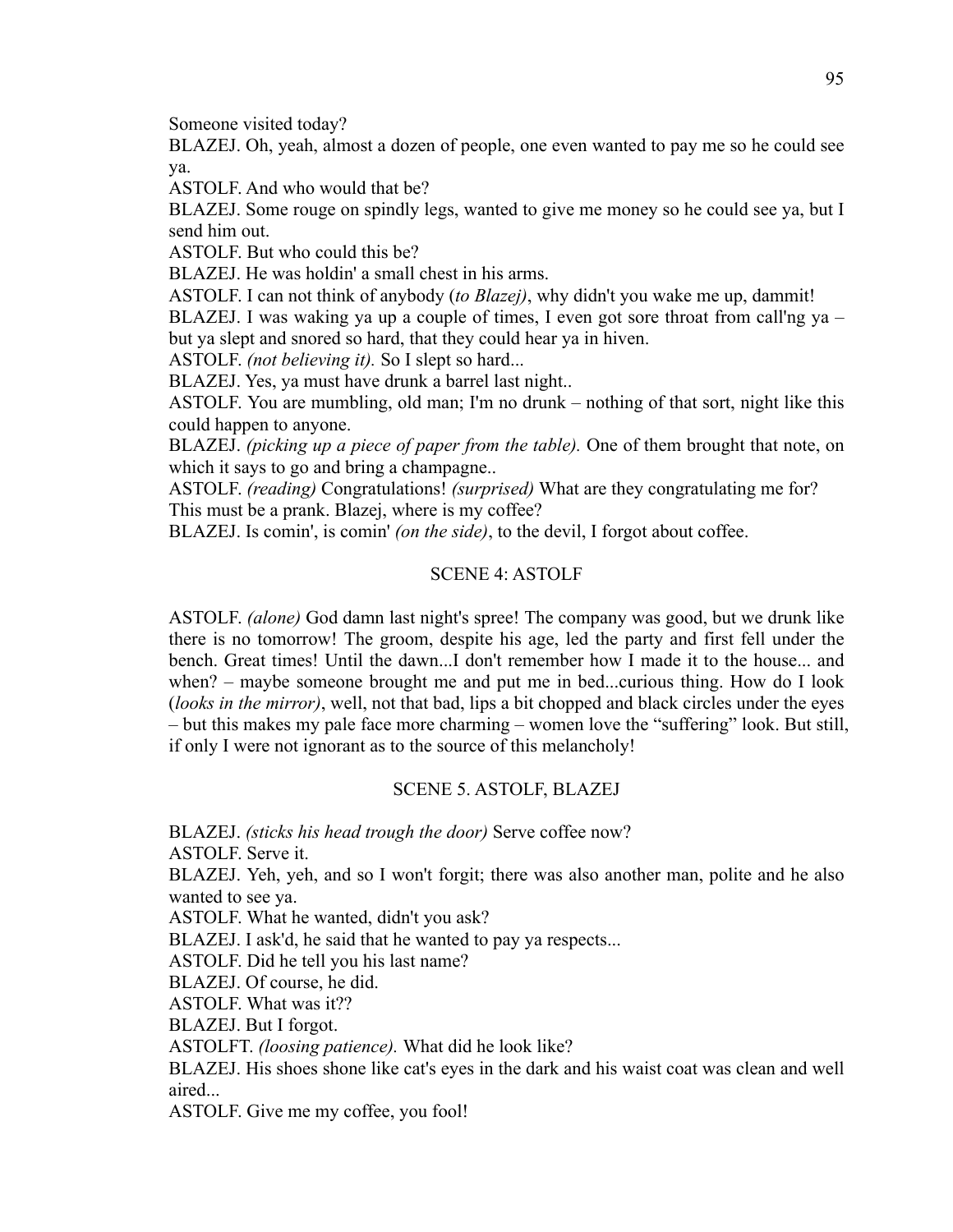## SCENE 6. ASTOLF

ASTOLF. *(alone).* What are they congratulating me for? I did not get a promotion, my superior keeps promising me a new job, and all I do is wait and worry – maybe some of my colleges died and the position opened and they come to congratulate me on the new position...and so Flora, divine Flora will soon be my wife. I will go today and ask for her hand – her old folks look at me favorably – and she..(*he is thinking)*, well, I haven't given much thought to what is that she is thinking... When she talks to me she smiles and blushes and in her gaze I see, that she loves me back...but sometimes a woman's gaze can be saying so much, but actually it doesn't say anything at all...but I should not be afraid of a refusal, especially after my promotion...no, no refusal.

#### SCENE 7. BLAZEJ

BLAZEJ. *(carrying a tray with a coffee grinder. Puts it on the table)*. How this coffee's aroma smells beautifully...! makes ya want to drink it right away; in old times we did not have such smart instruments to make coffee (*looks at the grinder*)

ASTOLF. Aha, you came in time, my friend, I would like to share with you a secret BLAZEJ. Yea, now "friend", and later he will call me "fool".

ASTOLF. Oh, don't bring it up! You know all my vices and I know yours, you got used to me and I to you... and more likely a shoe would exist without a sole, than us without one and another. Listen to what I say.

BLAZEJ. *(putting his hands into pockets).* I am listen'g.

ASTOLF. I am in love with a certain young lady.

BLAZEJ. That's nothing new..

ASTOLF. It is important because it is my first love!

BLAZEJ. But not for me, because, my Master, when I still was a farmhand, the girls were in dozens following me, and I was in love with a couple of them as well..

ASTOLF. *(drinking coffee)* I don't want to follow your example – I love only one, and I will be faithful.

BLAZEJ. Well, many before ya have said the same; denying the pleasure, Master, is acting like a frog denying muddy wanters – I traveled the world with ya late Father and I have seen a lot...

ASTOLF. My fiance is a goodness, an angel; I am telling you, you will adore her when you meet her. I wanted to prepare you; soon we will have a woman living and managing our household...

BLAZEJ. That is the end of our freedom! It is well known that when a woman enters a house, she turns it upside down. The end of our little freedoms (*crying)*, and even ya won't be able go on evenings partying or ya cigar smoking with a lady in the room? - she won't like it at all! – and this house is such a mess! My God! Just open a closet and half wardrobe falls out..

ASTOLF. *(placing an arm around Blazej).* My old friend! You are mistaken that all women bring unhappiness into households! No, don't be afraid; as I told you, my fiance is an angel of good, and apart from maybe small improvements, everything will stay in the same order...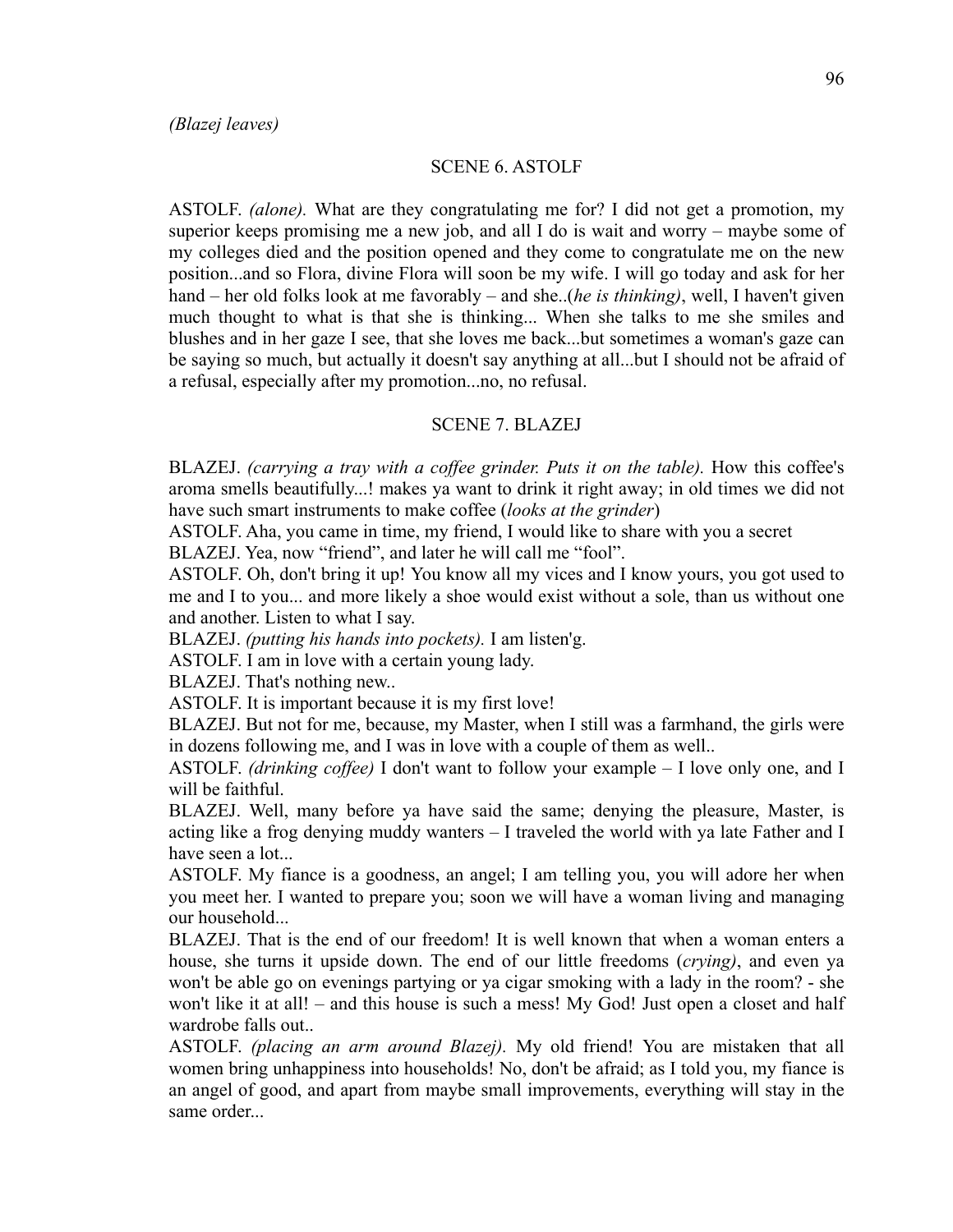BLAZEJ. *(with resignation).* If this is God's will and ya will, so go and get married – I will be listen'g to a wife-doormat in my old age!

ASTOLF. Now I need to rush to pick up my nomination, and then, like a bird, I will fly to her. Oh, had I known sooner about my new position - I had a great occasion to confess my love, but before we could not even exchange with each other a couple of words... some old banker was so taken by her, and you could not pull him away! I was just drinking to lift my spirits after the dinner – didn't I sit next to her by a window...Damned be my head! If only I drink one glass too many I have no memory of what's going on around me.

BLAZEJ. *(cleaning up and listening).* Well, it has happened to me many times as well...

ASTOLF. I am suspecting that I did not say "goodbye" to her, but without a word I left for my house, oh, this would have been awful!! - I remember something like in a dream – that I was in a room filled with thousands of shiny objects, where everyone was addressing me very cordially...

BLAZEJ. Even street lights will bow to ya, if ya have too much in your head..

ASTOLF. What will Flora think of me? Blazej! Give me my coat, I need to immediately go downtown *(looks in the mirror and fixes his tie)* To all devils!! What is that? *(he is staring at the ring on his finger).*

BLAZEJ. *(coming closer)* Looks like a ring.

ASTOLF. I see that, that its a ring, but how, damn it, made it to my hand – it does not belong to me.

BLAZEJ. Of course it belongs to ya if it is on ya hand.

ASTOLF Who pranked me? must be one of the wedding guests, but who??...it looks like a girls' ring. Where did I see a similar one? Blazej, call a cab (*Blazej leaves)*

This is peculiar; first time after a night spent like that I feel I am in Egyptian darkness – the best when I give that ring back to the host, if someone lost it, surly they will be asking the host for it...

BLAZEJ. Cab is waiti'g.

ASTOLF. Good, I am coming (*takes a hat and gloves – at the door appears Karol)*

## SCENE 8: BLAZEJ, KAROL, ASTOLF

BLAZEJ. *(pointing to Karol)* Master, this is the dunce who wanted to bribe me...

ASTOLF. *(to Blazej)* Tell the cab driver to wait.

KAROL. Mr. Rock wished you a good morning and sends..

ASTOLF. Who is Mr. Rock?

KAROL. The best jeweler in this city.

ASTOLF. Jewelry maker? What is his business with me?

KAROL. He sends you rings, from which you wanted to chose one – you were checking them out last night...

ASTOLF. *(surprised)* Me, last night...what the thunder! It was the jewelry store shining in front of my eyes...*(to Karol)* do you remember, what was my purpose for buying these rings?

KAROL. Of course, you said they were for your fiance.

ASTOLF. For..my...fiance??

KAROL. Yes, this ring was supposed to match the one that you have on your finger ASTOLF. *(happily)* so it is from her! And I, a complete idiot, don't remember it! *(to Karol)*  please show me your treasures, I will choose one immediately *(takes one ring)*, o, how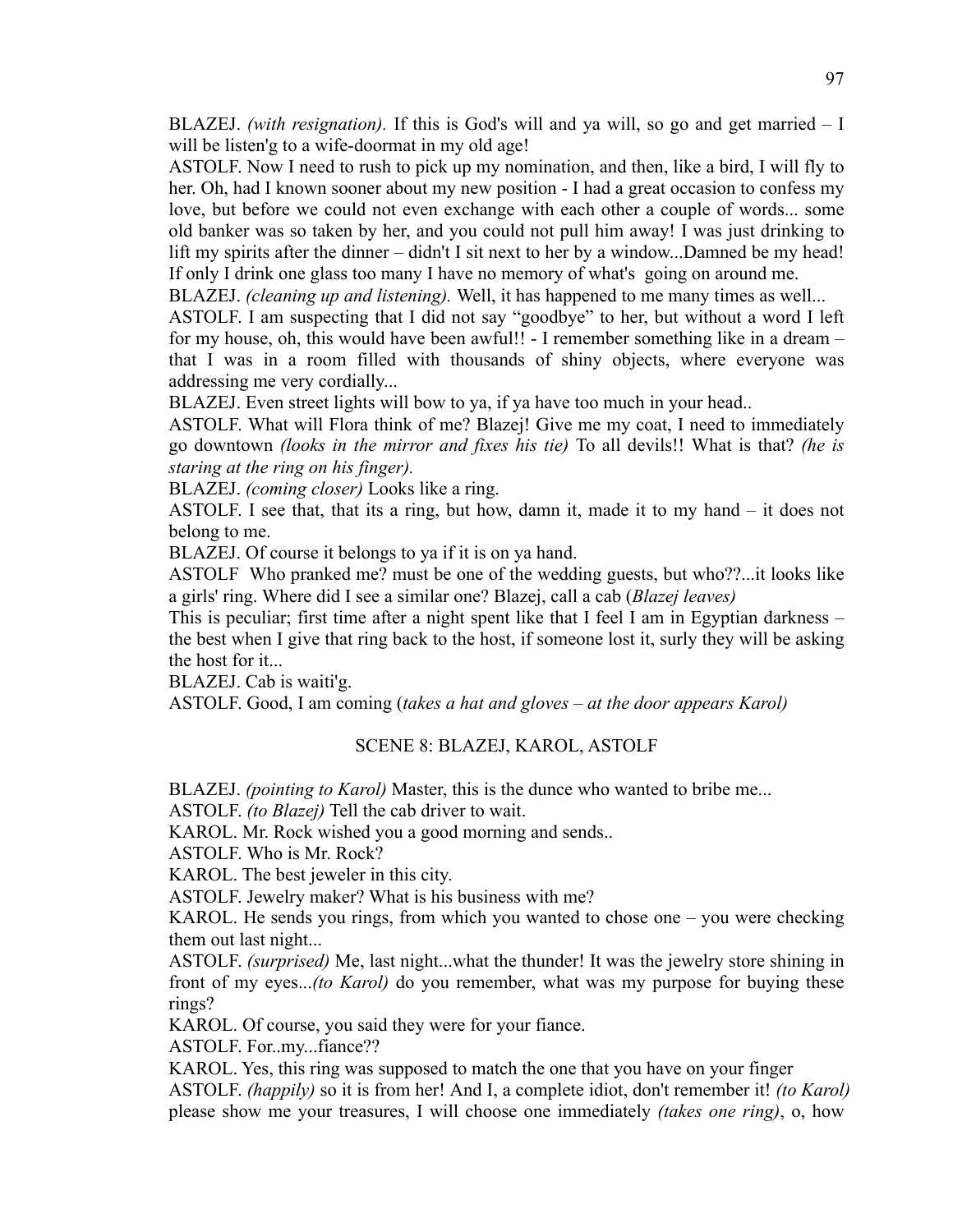much for this one?

KAROL. Price is on the tag attached to the ring; you don't need to rush with the payment – your good name and reputation is enough for us...anything else for your fiance?

ASTOLF. Of course, it is obvious - the most beautiful jewelry that you have, the most beautiful – today I will visit your business.

*(Karol bows and leaves)*

# SCENE 9: ASTOLF

ASTOLF. O! You happy Astolf! Flora is your fiance! What joy! I would have given ten years of my life to remember the moment when she said "yes", when she made me the happiest of men with her gift of love *(looks at the ring),* dear gem, I would not part with you for all treasures of the world!

# SCENE 10: BLAZEJ, ASTOLF

BLAZEJ. Master, the cab has been waiti'g so long...

ASTOLF. *(embracing him)* Be happy my friend, I am already engaged!

BLAZEJ. Why would I be happy from ya engagement?...

ASTOLF. Can you imagine, this ring is from Flora!

BLAZEJ. As ya can see, miracles still happen on this world...

ASTOLF. Upon my word, it must have happen in a dream, otherwise I would have remembered...let's hope my promotion won't disappear like in a fog!

BLAZEJ. But it was almost guaranteed, ya told me.

ASTOLF. Maybe the congratulations refer to my engagement, not promotion...

BLAZEJ. Ya were happy too soon!

ASTOLF. Quiet you fool!

BLAZEJ. Now ya call me a fool, and earlier a friend...

*(he leaves)*

ASTOLF. I need to run to her *(runs to the door, a messenger with a letter arrives)* A letter...my nomination! *(shaking)*

O, happiness! *(reading)* "Dear Mr. Lucki, last night at the wedding you dared to declare yourself, in presence of everyone, to my daughter Flora in a very inappropriate manner, maybe even rude" *(he throws the letter on the floor).* But what if you daughter approved of the proposal, and this ring is its proof ?– I don't care if they send a thousand letters like that, Flora must be mine, no, no, Mr. Father, but maybe this is not Father, maybe its her Mother *(picks up a letter and reads more)*, "in a state that is a disgrace to any wellbrought up being", a disgrace – let the hell open and swallow me! So I proposed...drunk? - what a horror! "in your rudeness you even took her ring off her finger, my daughter, being afraid of scandal, let you have it. We are not calling you to a duel, knowing that you were half-unconscious and drunk but we ask for an immediate return of the ring! Flora's Father".

Oh, my Lord! Now I know what trouble I'm in!

# SCENE 12: BLAZEJ, ASTOLF

BLAZEJ. My Master, the cab driver, he curses like mad!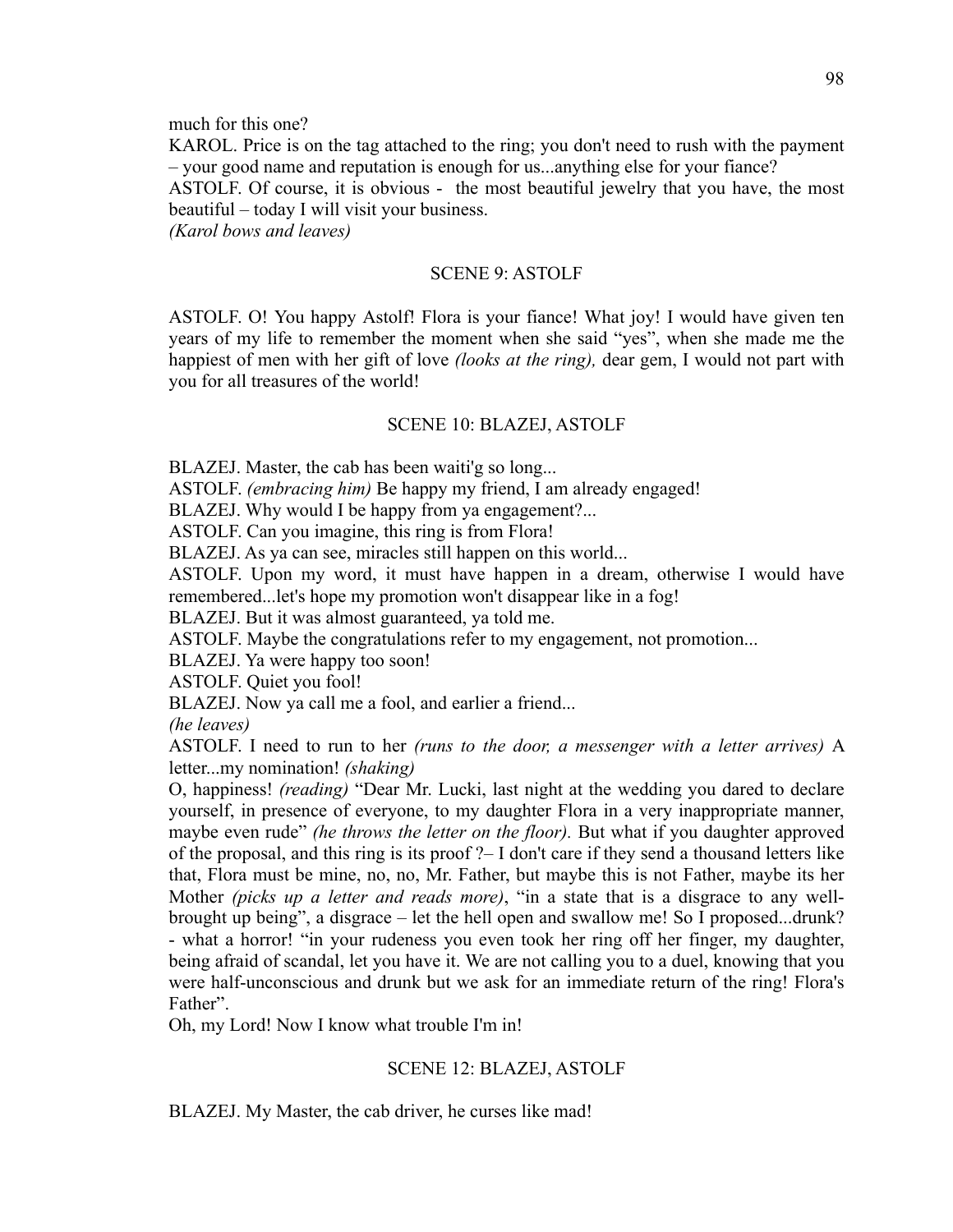ASTOLF. Oh! Let everyone curse me now; you and the whole world – nothing for me now, nothing, no friends, no nominations; I spat on my dreams of happiness. God, my god! Hope no one will ever need to pay so much for a couple of hours of an innocent party!

BLAZEJ. *(coming to him)* What's with ya, my Lord?

ASTOLF. Oh, this letter, this letter bereft me of everything.

BLAZEJ. So what, the girl does not want ya?!

ASTOLF. Worse, worse, read it yourself, I am the most deranged of all people! *(takes his hat and leaves)*

## SCENE 13. BLAZEJ

BLAZEJ. When my Master is unhappy, so am I *(crying),* this secret letter brought this unhappiness *(takes letter from the table)*, trouble only with letters, better if people did not write any..

End of Act 1.

## **ACT 2**

#### *(a room in Trzcinski's house)*

## SCENE 1. MR. TRZCINSKI, MRS. TRZCINSKA.

# *(Mr. Trzcinski walks around the room with a sad face, Mrs. Trzcinska is sewing up a stocking)*

MR. TRZCINSKI. This is all my fault and my loss; it really hurts *(a sobbing is heard from the adjacent room*), do you hear it? Oh, how this child is lamenting? MRS. TRZCINSKA. I hear it.

MR. TRZCINSKI. And who would expect something like that from him? I have to admit that I liked that traitor Lucki! I was even looking forward to have him as my son-in-law... you must have been feeling the same, you were hosting him so nicely in this house, as if he already belonged to the family...

MRS. TRZCINSKA. I wanted to show him that we are are distinguished people. I liked him like I like every young airhead that crosses through this door, but I never expected him to be our son-in-law...I recognized right away that he is not a man of consequence.

MR. TRZCINSKI. He is a traitor, a traitor, no doubt about it! After coming here for so many months, confusing our child, he brought such shame and pain on her now – how dare he! in the presence of all society, declare himself to another?!

MRS. TRZCINSKA. Let's wait, he will come back, and he will find out!

*(she listens to the crying in the next room)*

Is she still sobbing?

MR. TRZCINSKI. Let her cry, after a good cry she will feel better...

My love, we should do something for this child! at least to wipe her tears!

MRS. TRZCINSKA. If you feel so sorry for her, you can cry with her – you both have weak heads; all woulds are healed with time, you should know..

MR. TRZCINSKI. My dear, you have no heart..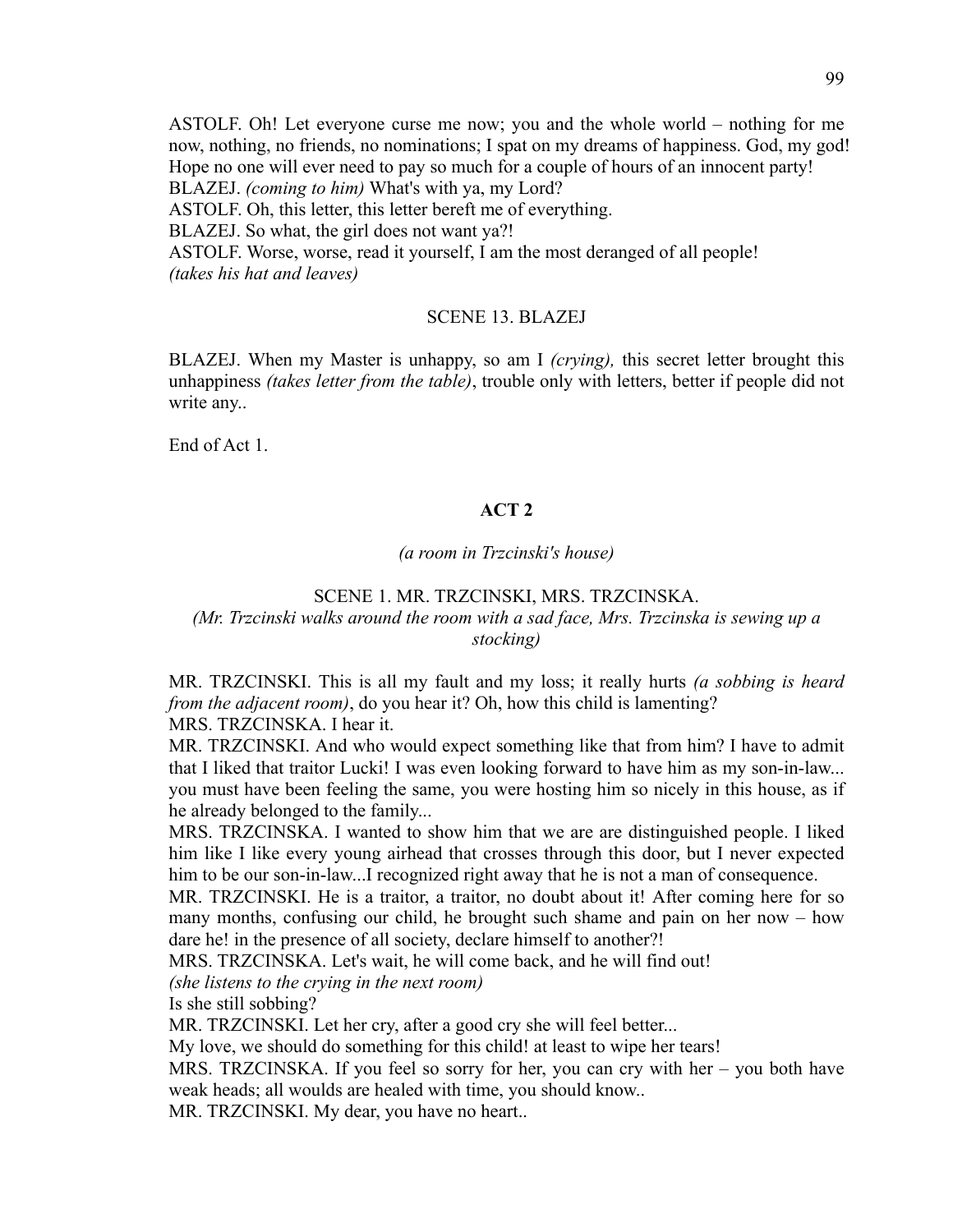MRS. TRZCINSKA. No, just the opposite; I have more heart than both of you combined! Because I understand the insignificance of the thing you are lamenting about! *(Flora's voice in the background)*

MR. TRZCINSKI. Oh, no! I need to go to her, poor child! I will bring her here, cheer her up!

*(leaves to Flora's room)*

## SCENE 2. MRS. TRZCINSKA

## MRS. TRZCINSKA.

O! my husband! My dear God, if I didn't manage the house, no one would even knew that a man lives here! Instead of helping the girl to forget about this silly business, he, with his attentions, will spoil her! – and I need to watch it without saying a word. However, I will let her know my opinion and my responsibilities towards her won't be denied to me. And this lawyer... I hoped he will take her from the house; I can't stand that girl too much longer in the same household with me, either her or me! *(she leaves)*

## SCENE 3. MR. TRZCINSKI, MRS. TRZCINSKA, FLORA

*(Flora enters, supported by her father; she holds a handkerchief to her forehead and walks unsteadily)*

MR. TRZCINSKI. Here, here, my dear, on that armchair, *(takes her to the armchair and sits her there),*wait little angel, I will fetch you a pillow *(leaves and comes back with a pillow, that he places under Flora'a head).*

FLORA. Oh, how good my Father is! when will I repay you for your care? *(crying, with a handkerchief at her eyes)*

MR. TRZCINSKI *(attentively)* Don't talk about gratitude now, my dear, rest, do you feel any better?

FLORA. After what happened yesterday, I don't think I will ever feel better. If I only could forget about him *(crying)*

MR. TRZCINSKI. *(holding her hand).* Don't think of him anymore, my child, and you will forget sooner. Don't you have a bit of love left for us, for me, that despite my advice, you sob and cry without an end? Don't you remember your doctor told you to avoid worrying too much?

FLORA. My God, my God, this is more than I can take; I can't do anything else but think about him.

MR. TRZCINSKI. That is very bad, my child, very bad. Oh no, you have fever!...

FLORA. Maybe everything will end soon...

MR. TRZCINSKI. *(in despair).* Don't say that my child! My dear! My pumpkin, I don't know what I would do without you! *(sobs)*

FLORA. *(squeezing his hand)* My dear Daddy, don't worry, everything will pass, will pass. MR. TRZCINSKI. Would you like to drink some lemonade?

FLORA. I am a bit thirsty, but..

MR. TRZCINSKI. Wait, I will bring it for you...

FLORA. Stop, don't leave, I don't want to be alone with her...

MR. TRZCINSKI. But why?

FLORA. O, a silly, childish wish on my part, but I would like you to be always close to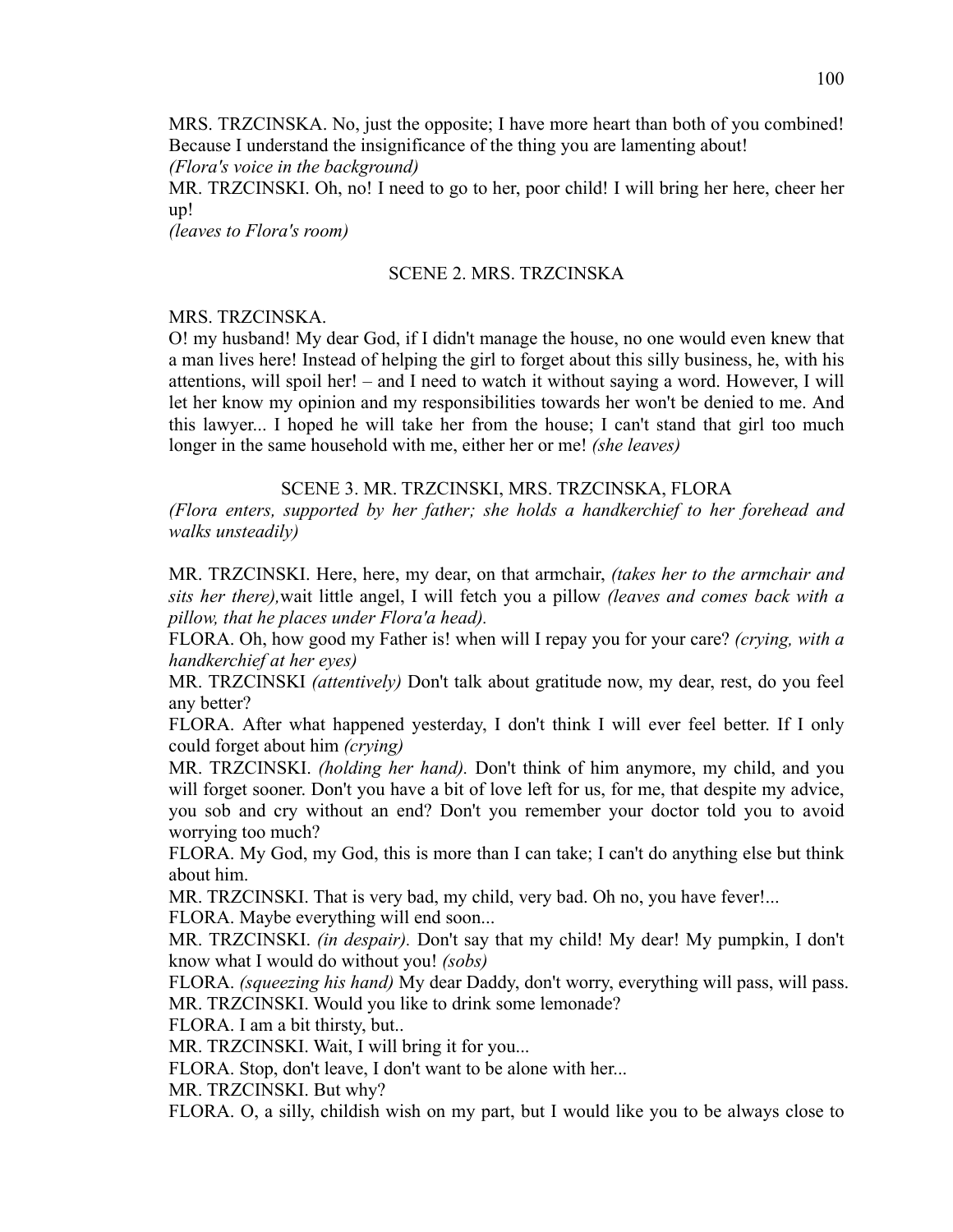you, my dear Father!

MR. TRZCINSKI. *(addressing his wife)* Could you, Kitty, go to the cupboard and bring us some lemonade?

# SCENE 4. MR. TRZCINSKI, MRS. TRZCINSKI, FLORA

MRS. TRZCINSKA. *(Mrs. Trzcinska is chewing on nuts, with a dust brush in her hand, moving around the room)*

*(to Flora)* You got up? It isn't that bad, thank God!

MR. TRZCINSKI. *(to his wife)* Why did you come back, Kitty, you should have told me, I would have..

MRS. TRZCINSKA. What are you saying? Can't I enter the room freely without consulting with you, when you with your pretty daughter are plotting against me?

FLORA. Mother!

MR. TRZCINSKI. *(surprised)* Kitty, what you... what is...

MRS. TRZCINSKA. Good, good, everything good now!

FLORA. Mom, I didn't request from you...

MRS. TRZCINSKA...to enter this room; I know that you do not wish me in this room *(still chewing)*, I entered this room to prove to you that I can and that's it!

MR. TRZCINSKI. Good, good my Kitty, stay here with her, I will bring it myself.

MRS. TRZCINSKA. What will you bring?

MR. TRZCINSKI. Lemonade for our Flora, of course...

MRS. TRZCINSKA. And what for?? So her fever would get worse? Doctor did not advise it!..

MR. TRZCINSKI. *(to himself)* How caring she is, after all, she has a heart...

FLORA...but I did not ask for lemonade.

MR. TRZCINSKI. What a good woman *(loudly)* Kitty, I need to leave now for a moment, to go to the bank; take care of her for a bit...

FLORA. Father, I would rather be alone...

# SCENE 5. FLORA. MRS. TRZCINSKA.

MRS. TRZCINSKA. *(still chewing on nuts; she is dusting and moving furniture around)*  These idle people! They say they dust, but when I move the furniture, dusty everywhere!! How is it possible? *(stopping in her motions and looking at Flora)* why aren't you answering, are you thinking I am not worth answering to?

FLORA. *(pleading)* Och, mommy, I thought...

MRS. TRZCINSKA....that you could treat me with a contemptible silence? *(with a fake interest)* How are you feeling?

FLORA. Much better, only my head hurts a bit, but it will pass...

MRS. TRZCINSKA. Of course, it will pass, no one so far died out of heartache, unless he hangs himself...

FLORA. O, mother what a blow for me!

MRS. TRZCINSKA. *(to herself)* ..and for me too, I don't know it anyone else would want her *(loudly)* He was not worthy of your love.

FLORA. *(painfully)* But, I can not forget about him, o, Mother, even today I would throw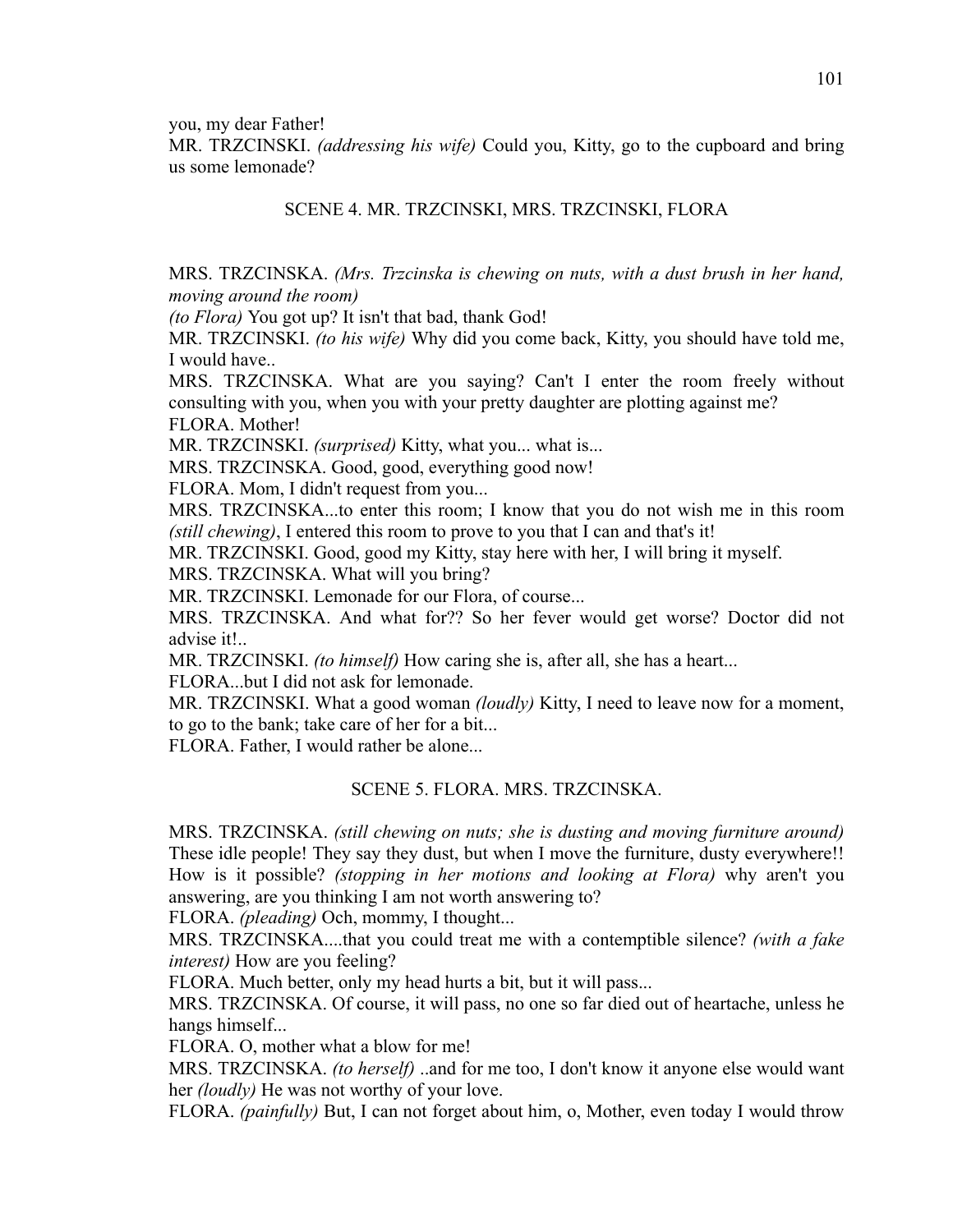myself in an abyss just for him!

MRS. TRZCINSKA. No, No, don't you ever say things like that, if someone would hear you, there would be gossip in the whole city that you got mad from love...

FLORA. *(getting up and staring at her mother)* Mother! How can you have this take on my tragedy?Although he.. betrayed me, I, in spite of all world and the city, won't deny my affection for him

MRS. TRZCINSKA. *(eating nuts)* I swear, she is reciting like in a theater...

#### SCENE 6. MRS. TRZCINSKA, MR. TRZCINSKI.

MR. TRZCINSKI. So, my child, is your fever gone?

FLORA. *(quietly and with despair)* O, if I only could die..!

MRS. TRZCINSKA. My child, a grave won't open for anyone on a command... when I was younger, I was in love *(chewing still)* with all my soul, and not being loved back, I wished myself death!... but I still lived, and as if in spite of my feelings, I never looked better! and what? and then I met your father, and I made my mind to marry him, and today all this love drama is just funny to me...

FLORA. O! If I could only forget him...

MR. TRZCINSKI. I think sending her to Italy or somewhere by the sea would be beneficial for her state of mind, what do you think Kitty?

MRS. TRZCINSKA. Oh, we can definitely spare that!

MR. TRZCINSKI. But, my lovely wife, at least in the first days I should leave with her, to avoid

MRS. TRZCINSKA. What is meant to happen, will happen, and sooner or later, even vacations and travels will not help.

MR. TRZCINSKI...but imagine, Kitty, if she bumped into him on the street! that truly may happen here!

FLORA. O, no! I don't want to see him.

MRS. TRZCINSKA. *(to her husband)*You are saying nonsense, my dear Husband, Flora does not need to go anywhere. A girl, brought up well, should be able to control herself – she should look at the culprit with contempt! Or, she should proudly look to the side, or, even better, close her eyes, and pass him, slightly squinting!

MR. TRZCINSKI. But how come this? With closed eyes on the street? - what an absurdity! She could fall under a cab or someone could bump into her... and then even Mr. Lucki himself would try to assist her so she would not fall down..

MRS. TRZCINSKA. *(coming to the window)* That would be an unforgivable insolence on his part..ach! If only he came here *(looking through the window),*ohh... some carriage stopped in front of our house – who is it coming out of it? *(with a scream)* It is him! Holy Mary! It is him!

MR. TRZCINSKI. *(with surprise)* It's him?

FLORA. *(trembling, scared)*My God! There is no end to my suffering!

MRS. TRZCINSKA. *(to Flora)* Go, go child to the other room.

MR. TRZCINSKI. *(to wife)* ...and you leave to the other room, too.

MRS. TRZCINSKA. *(offended)* How come? What are you thinking here? I am representing the girl's dead mother and it is my duty to tell "pater noster" to your daughter's seducer!

FLORA. What is he still demanding?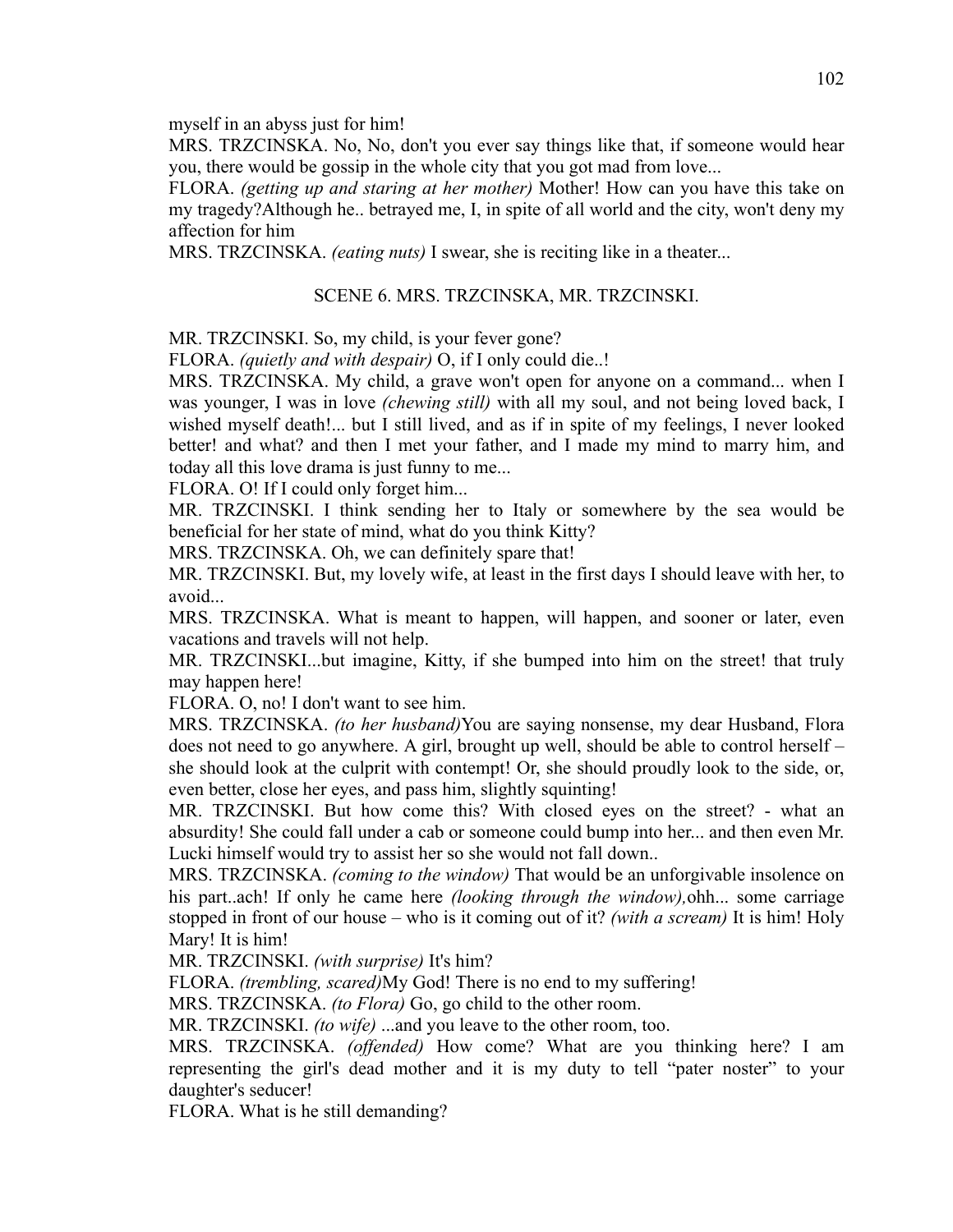MR. TRZCINSKI. Leave, both of you.

MRS. TRZCINSKA. *(putting her hands on her hips)* And if I refused to leave, what would you say to it?

MR.TRZCINSKI. That you don't care for the honor of this house and you want to discredit yourself in everyone's eyes – I am the head of this house!

MRS. TRZCINSKA. Since when?

MR. TRZCINSKI. It is my paternal duty to talk things over with this man.

MRS. TRZCINSKA. So?

MR. TRZCINSKI. Yes

MRS. TRZCINSKA. *(to herself)* what a change *(loudly)*, good, I will leave now, but in a couple of minutes, as if accidentally, I will come back; I need to show him my contempt for him *(leaves with Flora)*

## SCENE 7. ASTOLF. MR.TRZCINSKI

ASTOLF. *(hat in hand, bowing to Mr. Trzcinski)* Please forgive my boldness, I know you are surprised, as I see, that after yesterday's events I dare to come here personally...

MR. TRZCINSKI. I don't deny that...

ASTOLF. You are offended by me...

MR. TRZCINSKI. You think...

ASTOLF. I know that my relationship with your household...

MR. TRZCINSKI....will never be the same, and even your visits would be not necessary anymore.

ASTOLF. O, Mr. Trzcinski, I will never forget all these precious moments spent in your family's company...

MR. TRZCINSKI. *(solemnly)* I am forced to tell you openly, that after what happened last night, your presence here bears us another offense *(to himself)* Now I told him!

ASTOLF. My God! This is not the same man anymore; usually so kind and friendly...

MR. TRZCINSKI. I am asking you, Mr. Lucki, to forget that you ever knew my daughter – she will also forget, and, although due to yesterday's event she still feels ill, she will recover soon!

ASTOLF. *(scared)* Flora got sick? My God, my God!

# SCENE 8. MR. TRZCINSKI. MRS. TRZCINSKA. ASTOLF

*(Mrs. Trzcinska with offended face rushes to the door, passing by Astolf, she bows her head coldly)*

ASTOLF. *(extending his hands to Mrs. Trzcinska)* O, my good, kind Lady!

MRS. TRZCINSKA. What do you want?

ASTOLF. Your mediation between me and Mr. Trzcinski, whose crudeness towards me …

MRS. TRZCINSKA...is absolutely understandable, however I have to admit that any resolve in Mr. Trzcinski's behavior must come as a surprise!

ASTOLF. So there is no more hope, all hearts are hardened!

MSR.TRZCINSKA *(to Mr. Trzcinski)* Dear Stan, how can you let someone make scenes in our house?! These people from low spheres don't appreciate our generosity...

ASTOLF. Dear Madam! Don't repeat again an insult like this! It was a folly to come here, and I paid my price for that decision, as for all mistakes everyone must pay a price; I will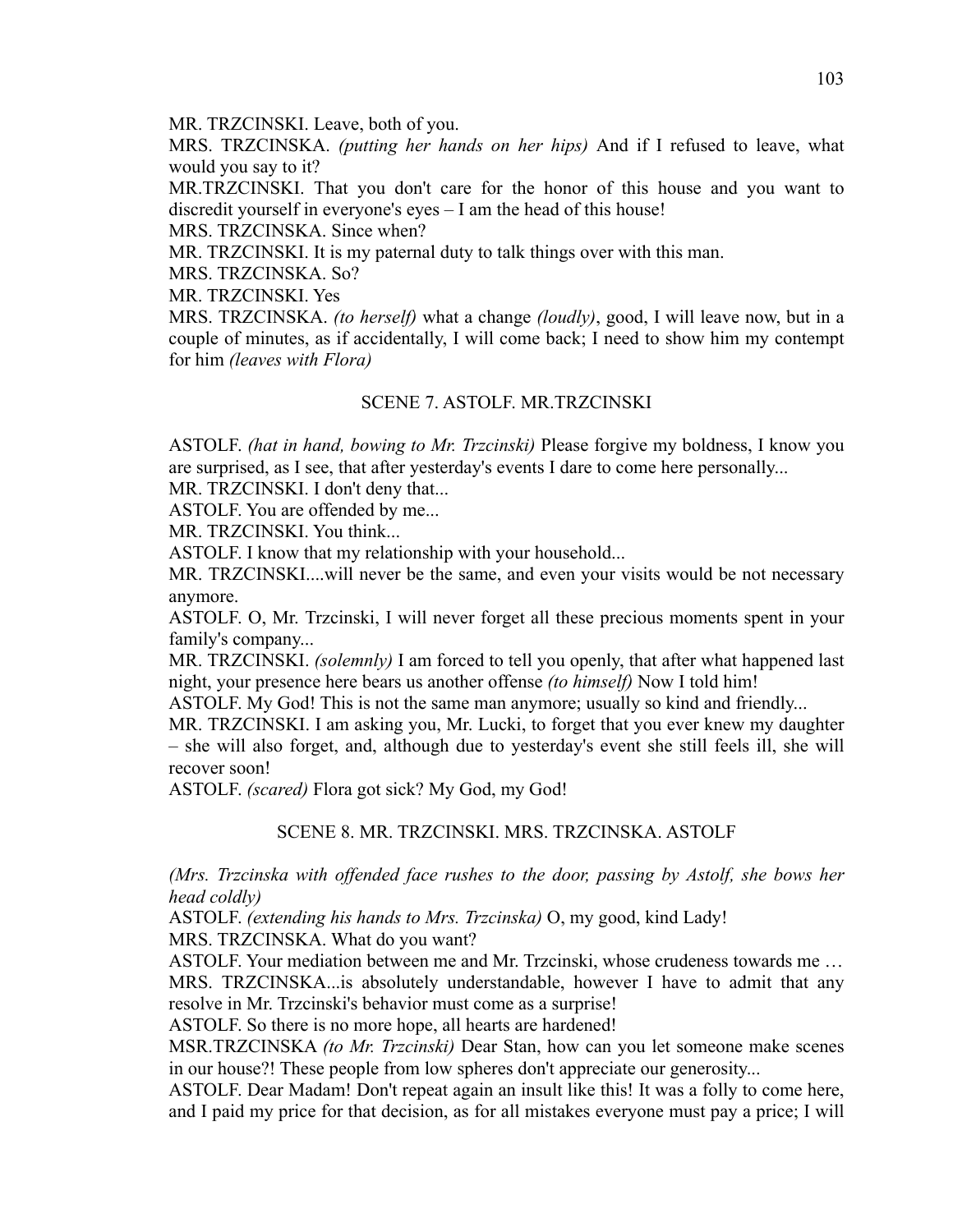just utter my last wish, that I could beg Flora for forgiveness!

MSR. TRZCINSKA. *(with a sneaky smile)* Ha! Ha! Ask for forgiveness! *(putting her hands on hips)* How we, Trzcinskis, would be offended by such people? Only our equals, you understand, only our equals could offend us!

ASTOLF. *(shocked)* Did I loose my mind? Are these the same people that I have known for months? The case is finished! I am leaving and parting with this place, not long time ago so dear to my heart. Flora, I am saying goodbye to you! *(coming towards the door he remembers about the ring)* Oh, I am sorry, I almost forgot *(takes off a glove and then the ring and gives it to Mrs. Trzcinska)*

MR. TRZCINSKA. Mister!

ASTOLF. Is my hand too repulsive to you?! No problem *(he puts the ring on the table).* MRA. TRZCINSKA. What's that supposed to mean? ASTOLF. Your husband will explain it to you.

*(he leaves)*

## SCENE 9. MRS. TRZCINSKI, MR. TRZCINSKI

MRS. TRZCINSKA. *(surprised)* You?

MR. TRZCINSKI. Me?

MRS. TRZCINSKA. He said that you will explain...

MR. TRZCINSKI. I don't understand what that man wants from me...

MRS. TRZCINSKI. I have no clue either, maybe our Flora will explain it to us...

*(she runs to the door and opens it)* Flora! Come here for a moment!

## SCENE 10. MR. TRZCINSKI, MRS. TRZCINSKA, FLORA

FLORA. Has he left already?

MRS. TRZCINSKA. Yes, thank God! What an impertinent! He dared to even ask us for forgiveness!

MR. TRZCINSKI. After all these sweet moments that he spent here...

MRS. TRZCINSKA. Nasty man.

FLORA. Please mom, don't say such ugly things about him!

MR. TRZCINSKI. And I am telling you, I faced him with energy and resolve that he never expected!

MRS. TRZCINSKA. That's not true! I heard everything through the door and if it wasn't for me...only I don't understand why this ring?

FLORA. A ring? What ring?

MRS. TRZCINSKA. It's on the table.

FLORA. *(taking the ring into her hand)* This is the same, exactly the same.

MR. TRZCINSKI. Child!

MRS. TRZCINSKA. Do you know it?

FLORA. Yes, if I am not mistaken, it is the ring exactly that Astolf took off Flora's finger and put on his left hand. O! It was a horrible moment for me, oh, how triumphant were Flora's eyes when she was looking at me! How knowingly she was smiling! And I, my God, considered her to be my best friend! Och! What a bitter disappointment – I got up right away and left the room, only to hear, on my last step there, the toast for the engaged couple! My spirit was like extinguished, I don't know how I made it back home – och! I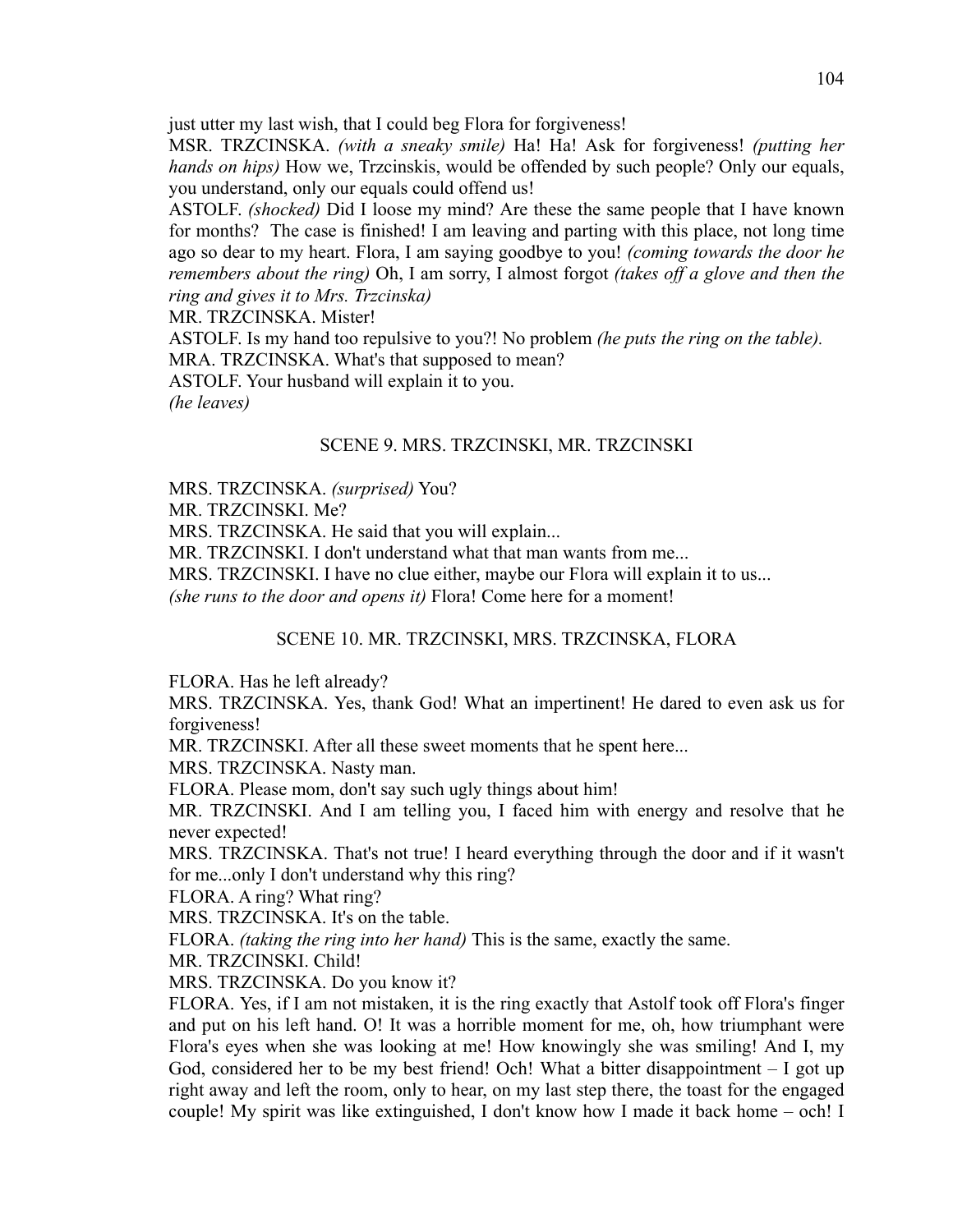spent a restless night!

MRS. TRZCINSKA. Isn't that a shame for a young lady to go crazy like this over a man; who taught you to love this way?

FLORA. (*she is looking for a moment, moves back one step, and with a hand placed over her chest says)* Heart.

MRS. TRZCINSKA. Och!

MR. TRZCINSKI. But it is very unorthodox that he left that ring here, and, additionally, he tells me to explain everything? I don't know about anything...so bizarre.

FLORA. I don't understand it as well.

MRS. TRZCINSKA. That is a sneer.

MR. TRZCINSKI. Someone is coming...

MRS. TRZCINSKA. Maybe its him again?

FLORA. *(close to passing out)* God, give me strength!

MRS. TRZCINSKA. It's some lady talking to the cook downstairs – it's Flora Ukrop! FLORA. Flora Ukrop?

#### SCENE 11. FLORA, FLORA U., MR AND MRS. TRZCINSKI

FLORA U. Good Morning, Everyone! *(she greats everyone)* and what, why is everyone looking so bitter like pickles in a jar? Fyu, fyu, I am happy I find everyone at home; you have to admit, it is quite a comedy!

MRS. TRZCINSKA. We don't know about any...

FLORA U. Just please, don't deny it! I don't think Flora would hide things from you...*(to Flora)* And you, friend, where did you disappear so quickly? I was looking for you everywhere, but today first thing in the morning I could not wait any longer, and here I am. Tell me, Flora, what do you think about last night's affair?

FLORA. Nothing.

FLORA U. Nothing. That's funny... "Nothing", and your face looks swollen up, and you have tears in your eyes, and your head probably hurts too, no?

MRS. TRZCINSKA. *(mischievously)* Well, good that you, young lady, are in such happy mood, but no wonder...

FLORA U. I am sure you also will be... after I tell you all this comedy!

MRS. TRZCINSKA. You are interested in comedies, I see...

FLORA U. And who wouldn't if you only can laugh from them! Listen now and sit down all of you, no one should stand while listening to a play, even if it was a masterpiece! *(sits everyone down and then she sits down herself)*. Listen, have you heard about babies switched at birth?

MRS. TRZCINSKA. Sometimes, by Gypsies...

FLORA U. Gypsies switch only little kids, but in my excellent comedy, the two kids that have been switched are already planning to be married. Don't be scared if I tell you that one of these children was your daughter Flora.

MRS. AND MR. TRZCINSCY. What? (*get up from their chairs)*

FLORA U....and the second child was me!

MRS. TRZCINSKA. Are you trying to sneer at us?

FLORA U. Not at all – sit down here, because soon the curtain will fall and we will be deprived too soon of the main point of my comedy! *(everyone sits down)* Last night at the wedding, I convinced Flora to put on an identical dress to mine, so, you see, it is no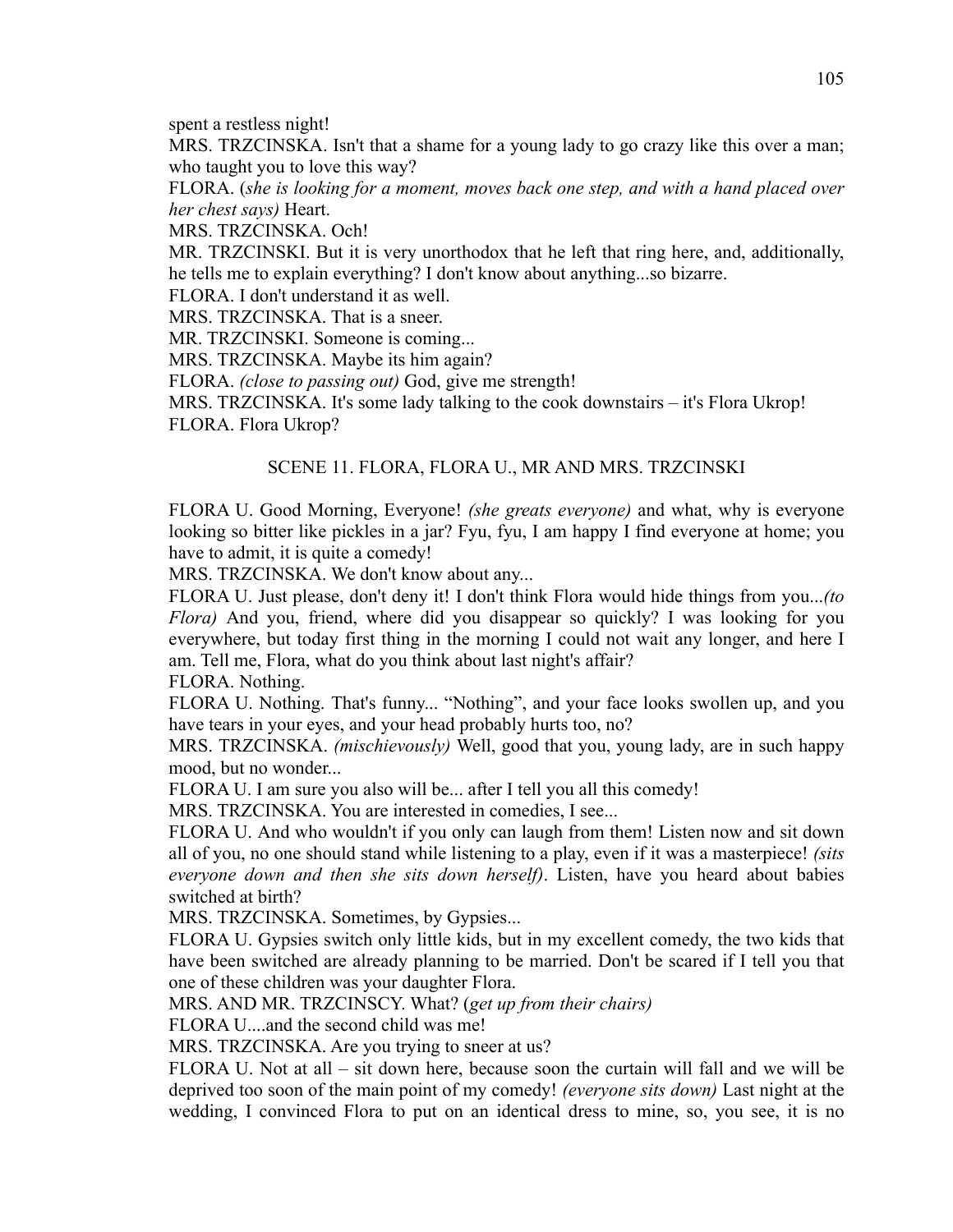wonder... It was almost 10 pm, I, tired from dancing, sat down in one side of the room, when all of the sudden someone comes up to me and calls me with a trembling voice "Miss Trzcinska" and sits down next to me without a much ado – I recognized Lucki right away. My first thought was to get up and leave, but I was too curious how the scene will develop, so I stayed...

FLORA. *(to herself)* How she tortures me..

FLORA U. Mr. Lucki took my hand and … *(turning to Flora)* I don't want your lawyer, I love my own boy, by the way...He took my hand and, calling me "the dearest Flora", he took off my ring of my finger.

MRS. TRZCINSKA. And you allowed for that?

FLORA U. What should I have done? Who wouldn't be amused by such quid pro quo – ha! I was trying to signal Flora, looking at her with meaningful eyes, but she, eaten by jealousy as I suppose, run away!

MR. TRZCINSKI. And what next?

FLORA U. Then he said...*(turning to Flora)* but dear Flora, you are sitting like through a torture..

FLORA. What do I care that someone was confessing his feelings to you?

FLORA U. Because you care for him, that's why it vexes you so – you left yesterday's party so early, that you didn't see that all gathered got the mistake and, as a banter, they drank a toast for us!.. because they thought it would make you laugh! But you, like a stone in water, just gone *(she is looking at the table and notices the ring)* Ha! And what is this here?

MR. TRZCINSKI. What? Where?

FLORA U. Ghost, ghost, a phantom! *(then she bursts with a laud laugh)* How funny it is, ha! Ha! Long ago only ghosts wandered in the world, and now rings wander! *(takes the ring in her hand)* So, you made it to this house, my little jewel? And I was afraid that that lawyer lost it somewhere...

MR. TRZCINSKI. *(hits his knee with his hand)* Kitty!

MRS. TRZCINSKA....and Mr. Lucki was sure that the ring belonged to our Flora because he brought it here!

FLORA U. *(knocking her forehead with her finger)* He was yesterday not right up there! MRS. TRZCINSKA. Fe, horrible man!

FLORA U. Only, please, don't talk badly about him, he was so sweet and polite and courteous.

FLORA. *(turns away from them)* Hmm...

FLORA U. Look, everyone, how jealous she is!

FLORA. Not at all.

FLORA U. He said "don't, don't have it against me that I tell you how I love you"!

FLORA. Stop it, I don't want to listen anymore!

FLORA U. You are childish, he considers you "an angelic Flora".

FLORA. Let's suppose that everything that you have said already is true, why did he so fast return the ring? The ring that he thought was from me? He even brought it back himself.

FLORA U. Listen then, until I finish. You know how impetuous my Father is. This morning I was telling him all this story, and my Father, raising in anger, jumped like on a spring! And than he immediately wrote a letter to Lucki, in which he demanded the return of my ring. He forgot to sign it with his name, and sent it to Lucki – no wander that he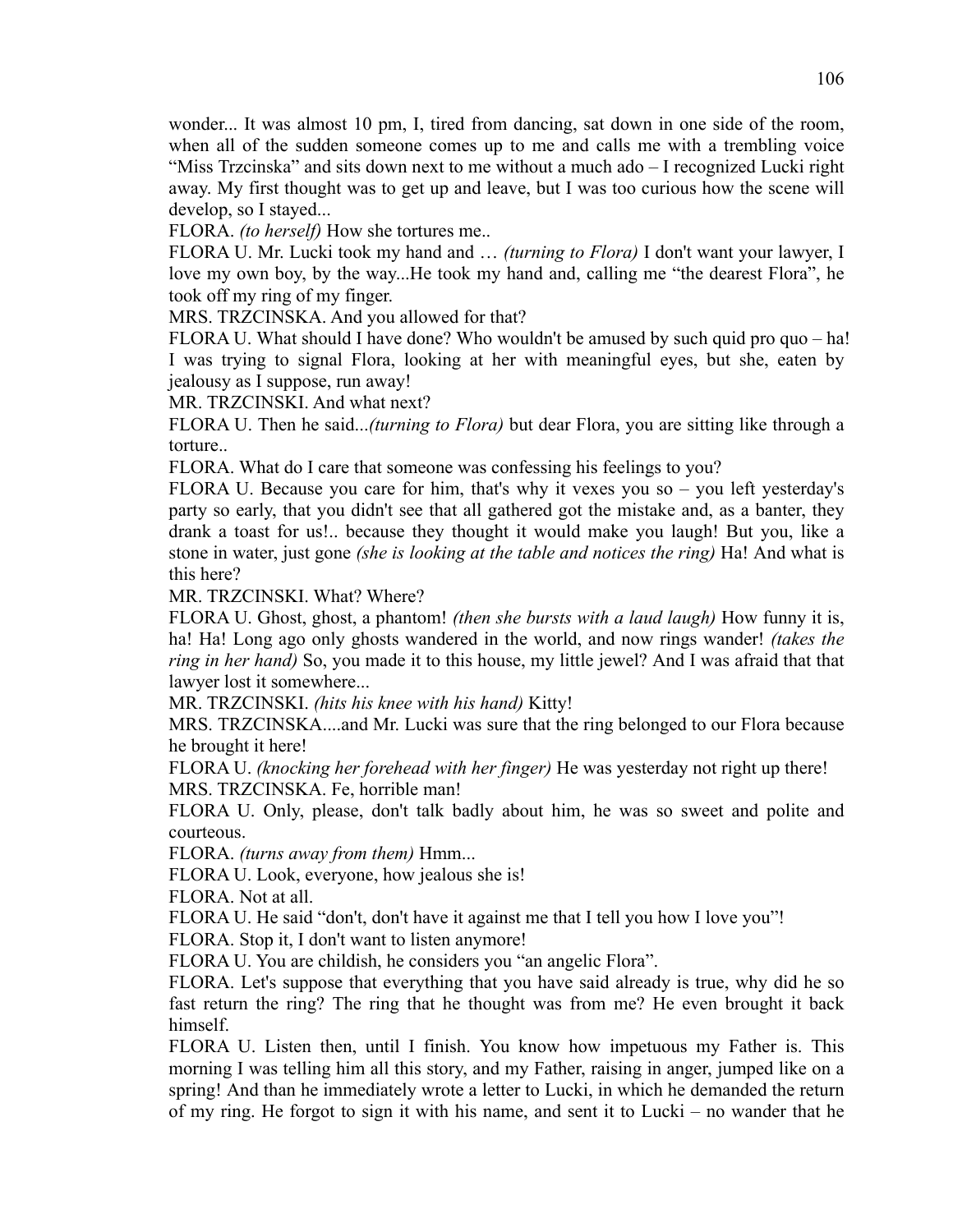thought the letter came from here!

MRS. TRZCINSKA. *(elbowing her husband)* Husband!

MR. TRZCINSKI. *(bringing up a handkerchief to his eyes)* He stood over there and said how this place was precious for him!

MRS. TRZCINSKA. He did not deserve how you treated him!

MR. TRZCINSKI. But I wasn't very hard on him, it was you!

MRS. TRZCINSKA. But, but, but, I wasn't here the whole time; only at the end I added a couple of words...

MR. TRZCINSKI. But what kind of words...

MRS. TRZCINSKA. *(speaking kindly)* enough, enough, my dear, go to him and ask him to come for dinner, tell him, that I, hmm, I am asking him to dinner!

MR. TRZCINSKI. I am afraid to go there, maybe its better to send a footman?

MRS. TRZCINSKA. God forbid! That would be in bad taste! You alone, personally should go, apologize that you insulted him in your hastiness...

MR. TRZCINSKI. But it was you who...

MRS. TRZCINSKA. Just don't deny it now, you yourself were boasting about it; how you "showed him your resolve"!

MR. TRZCINSKI. I will go then, but the worst part, how do I start...

MRS. TRZCINSKA. Tell him that I am asking...

MR. TRZCINSKI. She truly has a heart!

FLORA. Mom! he loves me!

MRS. TRZCINSKA. You look better now, do you feel less sick?

FLORA. Much better, not sick at all actually, I could go downtown by myself *(to Flora U)*, so you are giving my Astolf back?

FLORA U. But you know that I did not take him away from you!

FLORA. *(hugging Flora U)* O, my golden girl! I wasn't mistaken about you, ach! I feel strong now, like a fish in water!

MRS. TRZCINSKA. Didn't I say that no one ever died of heartache...

*(Two Floras are embracing each other)*

End of ACT 2

#### **ACT 3**

*(a room in Ukrop's family house)*

### SCENE 1: UKROP

UKROP. *(holding in hand an opened letter, walking irritated)* This is unheard off, to have the audacity to ridicule me like that; to philander under my roof without my knowledge and permission! Wait, my daughter, I will knock these romances out of your head! What a scoundrel, to betray me and her Mother like this! Her Mother... *(he is thinking)* but, who knows maybe her Mother knew about it all along, because this is the way this female tribe always keeps together, plots against us, even husbands! But wait, I will get to the bottom of that thing and then, woe! *(he rings)*

### *( a footman enters)*

UKROP. Go fetch the Lady *(the footman leaves with a bow)* If I allowed for everything, they would...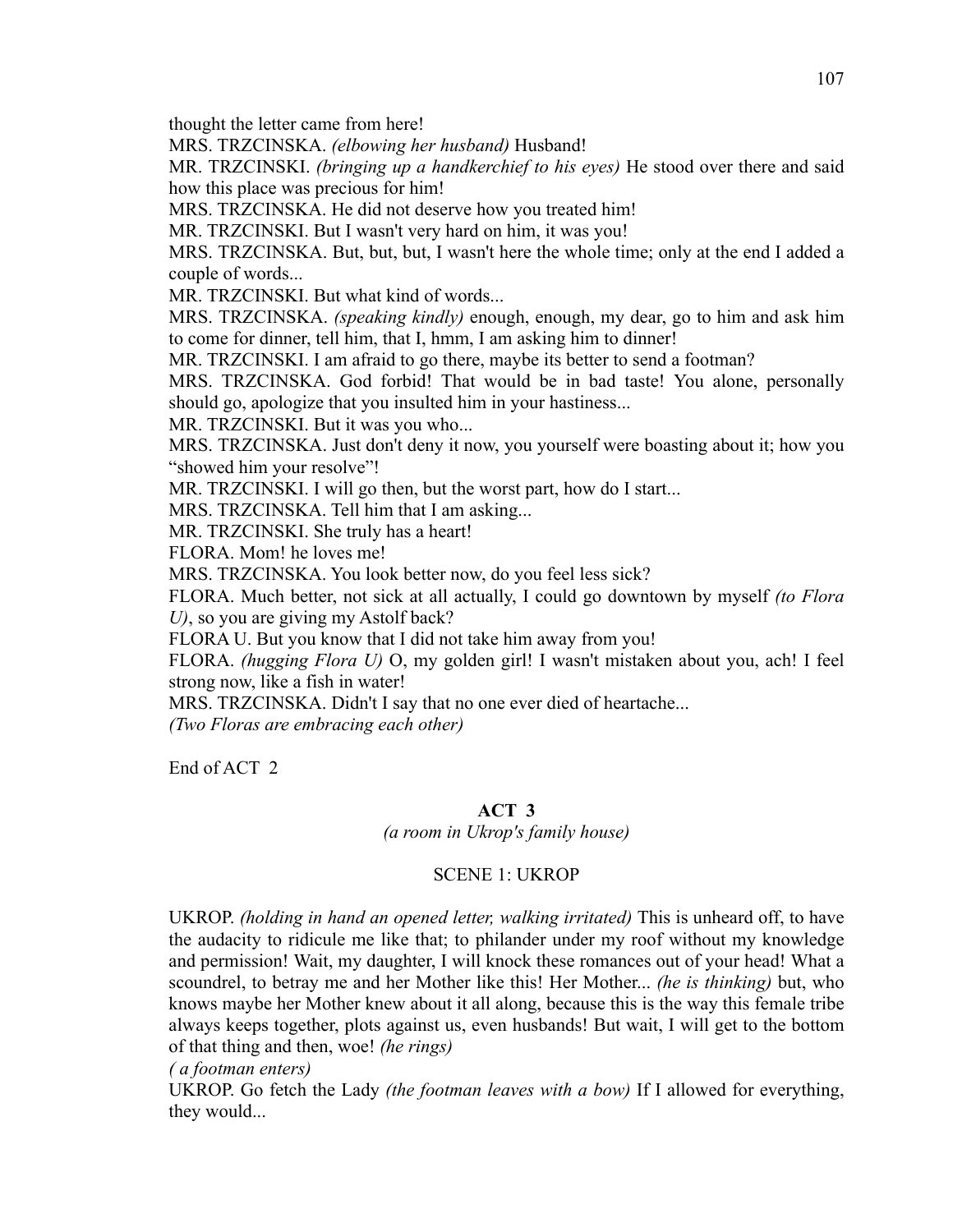MRS. UKROP. So acidy again...what's new this time?

UKROP. What? This letter *(squeezes it)*, letter, that you and your little darling well knew about, where is she?

MRS. UKROP. She left to Trzcinski's house for a while.

UKROP. A-ha! To Flora, and more likely to some Floridian<sup>104</sup>, but wait, I will show her when she gets back!

MRS. UKROP *(folding her arms)* Man, did the evil posses you again? What do you want from that child? Isn't she allowed to even leave a house?

UKROP. Ey, woman! I am telling you, if you know about her trysts and keeping them secret from me, I will show you both!

MRS. UKROP. But, my dear, at least tell me what this is all about.

UKROP. *(giving her the letter)* Read!

MRS. UKROP. *(reading)* "My dearest Flora! The news that I just received smite me like a lightning".

UKROP....he refers to my letter

MRS. UKROP. " how could I renounce you, my dearest, I would rather commit a murder." UKROP. ...on me, of course

MRS. UKROP. "I can not believe in my misfortune, unless I hear it from my angel's lips the verdict, that would make me the most unhappy of all men...One more time I need to see you, my dearest, and immediately".

UKROP. Jackanapes "needs to see her"!

MRS. UKROP. "Today after lunch at 3 pm, during your father's afternoon nap..."

UKROP. *(clenching his fists)* Oy, I will be sleeping!!

MRS. UKROP. "I will expect you at the Flora market, there..."

UKROP. Now the best part...

MRS. UKROP. "where we pledged an eternal love for one another"

UKROP. And what you to this, ha?

MRS. UKROP. "from your lips only I want to hear, that you are the first one to break our promise – in case of you not showing up, something terrible will happen. Your Edward".

UKROP. *(taking back the letter)* "Something horrible will happen", did you hear it? Horrible! He is threatening to murder me! On the basis of that letter, I could have him arrested. But I am not afraid of such imbeciles, and I will show him, what Ukrop name means!

MRS. UKROP. How did this letter get into your hands?

UKROP. Ha! You wish I just gave it to your daughter without breaking the seal?

MRS. UKROP. If it wasn't addressed to you...

UKROP. Two thousand devils! A father has the right to read his child's letters, no? MRS. UKROP. Please calm down!

UKROP. What stories come to light! This little goose this morning tells me about her fatigue with such an innocent face, that only a devil would have suspected that it was all a play! Thank God, I did not forget to ask right away for the ring back, and the little lawyer, right away writes her back, without suspicion that his letter will get into my hands!

 $104$ Flordian – masculine form derived from the feminine Flora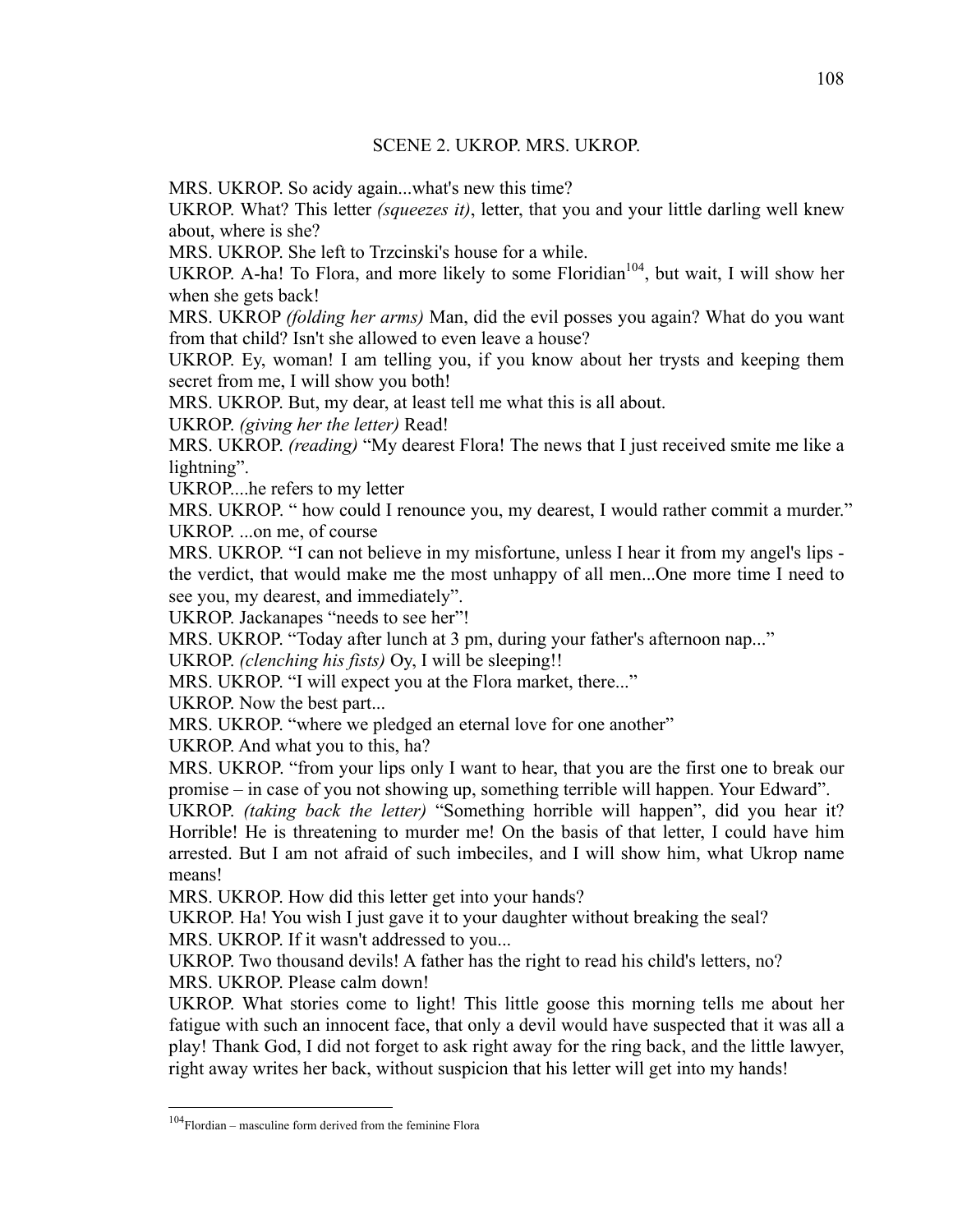MRS. UKROP. He does not say anything about the ring...

UKROP. But I was explicitly asking him to give it back...It will be truly dandy, if she gave it to him willingly and he will claim some right to it. What a disgrace! I should, from my shame, pull all my hair out of my head!

MRS. UKROP. But, dear husband, don't fret, maybe it is some misunderstanding, our Flora never hid anything from us.

UKROP. Silence! Don't defend her. If you don't know anything, which I am doubting, that means you were lied to too; it means that when she says she goes to a friend, she will be in an embrace of a seducer; but this letter revealed their plotting!

MRS. UKROP. And what are you planning to do with it?

UKROP. For now it will be in my pocket, and after lunch I am to the market to stand face to face with Astolf Lucki.

MRS. UKROP. For the love of God, you don't even know that lawyer Lucki!

UKROP. I am planning on meeting him.

MRS. UKROP. Dear Wincent, remember our past! Weren't we also forced to hide with our love?

UKROP. Yes, we had to, but our daughter does not need to; I don't care if he is a shoemaker, a tailor or a poor laborer, only not an apothecary! Is she truly so desperate to have a husband, she should at least present him to us; I am not made out of stone!

MRS. UKROP. Poor child, she is probably afraid of your wrath...so she prefers to be silent, at least temporarily.

UKROP. How these women keep together, unbelievable! You are her mother; instead of scolding her, you are ready to give her lessons on love affairs! But I won't allow for this, as long as I am the head of this house!

MRS. UKROP. *(crying)* My God, what I have to go through since early morning!

UKROP. No, no, please stop, don't cry Magdzia, you know, I am so edgy and jumpy and you irritated me – I will improve, I promise, solemnly declare, and to prove it I will kiss your hand *(he kisses her hand)* because tell me yourself, my love: Does our girl need to make acquaintances without our knowledge? I have told her long time ago, she can choose whoever she wants as long as he is not an apothecary, because I have confessed to you, that these chemists... I can not stand!

MRS. UKROP. Why such antipathy?

UKROP. Eh, you see, these apothecaries are the biggest swindlers in the world; they take twenty percent for their goods, and they stink! I need to clog my nose with tissue to be around them!

MRS. UKROP. But you, booksellers, are the same; if you can make a profit somehow, you will do it, you were telling it to me yourself...

UKROP. Ba, ba, ba! Booksellers are different! We need to do it, because we sometimes sell so few books and the rest sits on shelves!

MRS. UKROP. Aren't apothecary's goods perishable? They spoil when not sold on time!

UKROP. And look, my love, in my bookstore... so many mice in the best departments! They chew through the best volumes, leaving behind only chaff; but a chemist will use even rotten herbs for his medicines and sell it.

MRS. UKROP. Well, let's not argue more. We know she is not in love with an apothecary and if you could just a bit hold your horses, she would have professed everything to us.

UKROP. Very well, I will control myself, you will see, but first of all, sit down here by the table, I will dictate to you *(he brings ink, paper and pen).*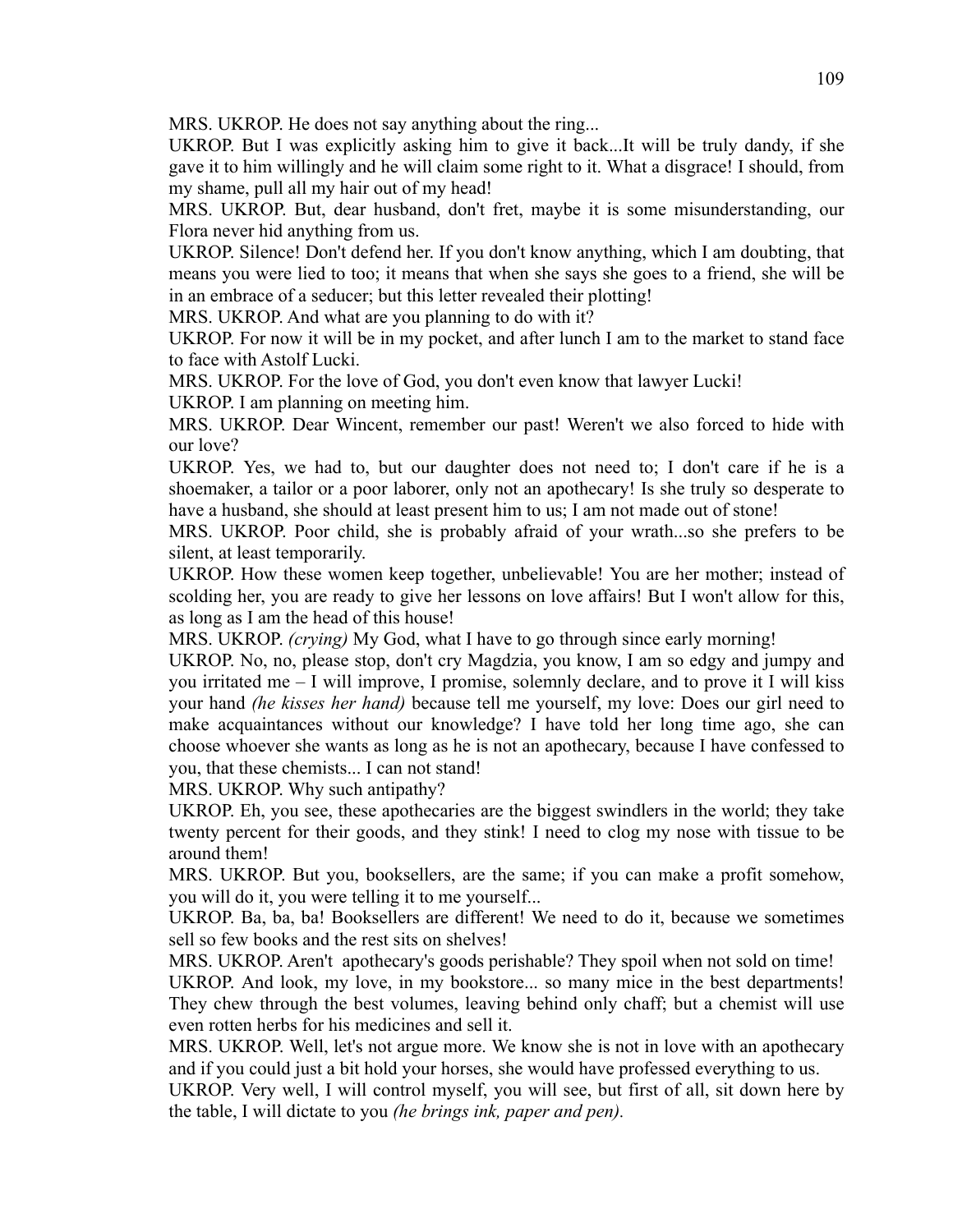MRS. UKROP. What's that?

UKROP. Write down that at three o'clock even I will be at the Flora market. Then as a signature put "F" and four periods.

MRS. UKROP. *(unhappily)* For God's sake, what's that suppose to mean?

UKROP. It is the answer from our Flora for the rendezvous request.

MRS. UKROP. What are you trying to do?

UKROP. Write, write without arguments - I will send the letter to Lucki so he can come to the meeting at the arranged place and time.

MRS. UKROP. God!

UKROP. Write!

MRS. UKROP. Exactly what time?

UKROP. Three o'clock.

MRS. UKROP. "..at 3 pm I am at Flora market, F...."

UKROP. *(looking at the letter)* Good, I am sending it right away.

MRS. UKROP. Do you know what idea came to my head?

UKROP. How am I supposed to know, a Holy Spirit wouldn't know what sometimes get's into woman's head.

MRS. UKROP. Lucki is, most likely, poor, so they are hiding with their love...

UKROP. That's not good - a poor man should not engage in love affairs, and especially should not love a pretty girl – because the prettier, the most costly!

MRS. UKROP. We need to really find out, only be kind to her, and sooner or later she will tell you herself.

UKROP. I will control myself, you will see *(behind the wall Flora is singing).*

MRS. UKROP. She came back singing.

UKROP. She is singing!

## SCENE 3: FLORA U. MRS. UKROP, UKROP.

FLORA U. Here – I am back again, ach, my dear Daddy, what a beautiful day! I completely freshened up by being outside – such walk I should do every day, it is so revitalizing, especially for young people.

UKROP. And where did you go so early, my dear little cuckoo?

Flora U. *(throwing an embrace at him)* that you have to call me these names, that are so far away from what I really am!

UKROP. According to the tradition, a woman is not a human, but a rib.

FLORA U. How you are sometimes pesky with your deductions, my Daddy, thank God, not everyone shares your views.

UKROP. *(remembering something)* Listen, Miss Flora, tell me, but don't lie, where did you go this morning?

FLORA U. I was at Trzcinski's  $- I$  had to explain to them that yesterday's rumpus at the wedding.

UKROP. You "had to" - hm, a funny duty. And where were you later?

FLORA U. Straight back to the house – I stopped only by the kitchen, the roast is beautifully brown, it will be delicious...

UKROP. *(impatiently)* Well, I just wanted to know why your lawyer did not send back the ring.

FLORA. *(showing a ring on her finger)* It's here.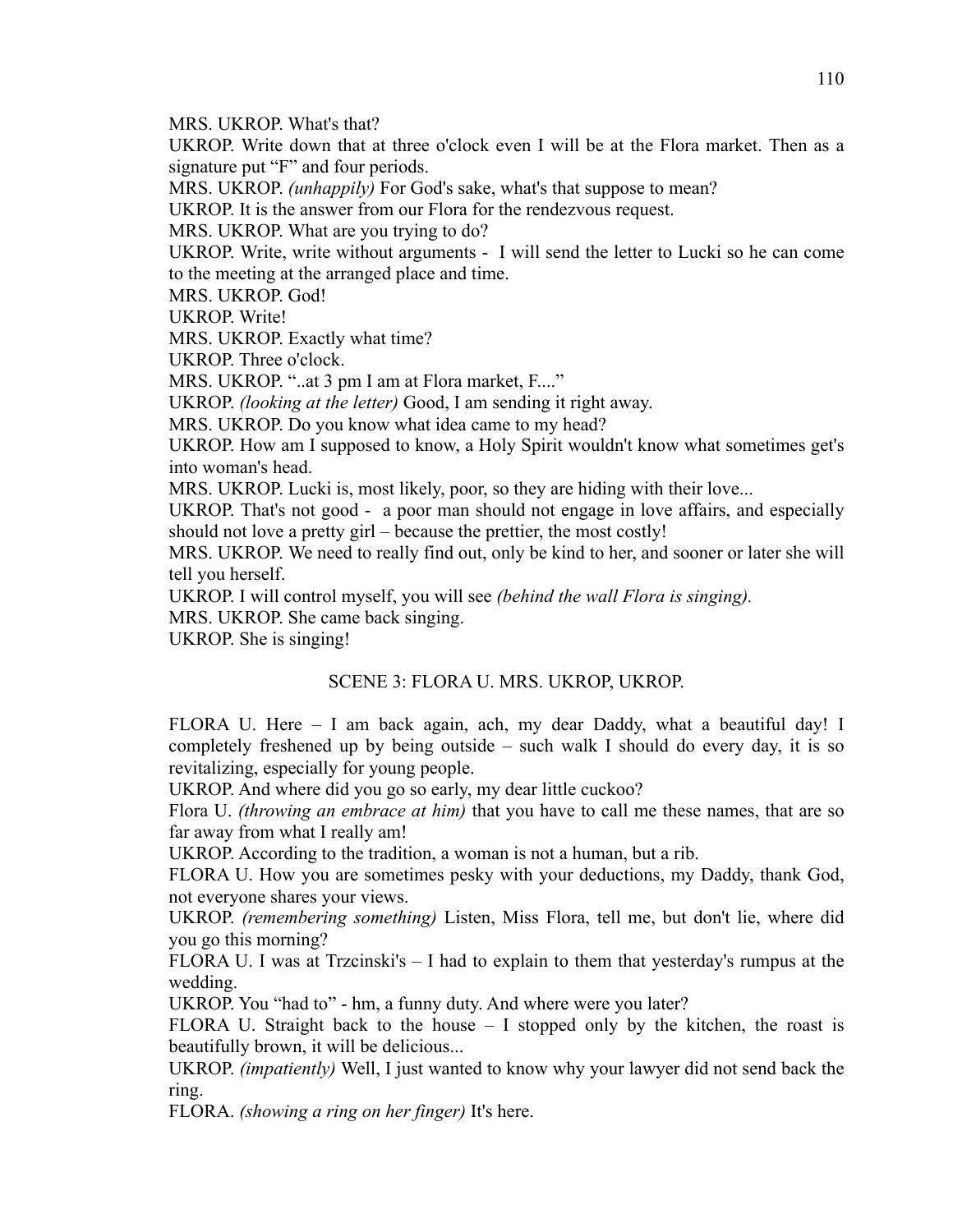UKROP. Ha! You Beelzebub's daughter!!

FLORA U. Are you well, Father? You seem to be so absentminded...

UKROP. So, did you meet him on the street?

FLORA U. Of course not, such occasions don't happen so often, not as often as we wish. UKROP. So you wished for that meeting?

FLORA U. *(laughing)* But you became an inquisitor, my Father! and if I did not want to answer that question?

UKROP. *(trying to control anger)* I would not ask any more *(to his wife)* Is that good? *(Mrs. Ukrop nods her head)* But if you decided to tell me, please tell me later – I need to leave for a moment

*(he is leaving).*

## SCENE 4. FLORA. MRS. UKROP.

MRS. UKROP. Flora, can you still look into my eyes? FLORA U. What does it mean, mom? MRS. UKROP. Ungrateful child, why didn't you confess to me, your mother? FLORA U. I will tell you everything later, Father is coming!

# SCENE 5. UKROP.MRS. UKROP. FLORA U.

UKROP. Thank God, my business is done, and now, my daughter, if you made up your mind, my child, tell us your story, I gladly will listen.

FLORA U. Very well, Father. You know that I left the house early in the morning..

UKROP. You know, maybe not, don't tell anything, I don't want stories where a listener doesn't know how much truth is in the whole story.

FLORA U. Father, but I am not planning on not telling you the truth!

UKROP. Ha! Ha! Ha! You should have been a witness how I, just a minute ago, sent away a fellow, who came to congratulate you on yesterday's engagement!

FLORA U. What does it all mean?

UKROP. It means, that yesterday's scandal is being talked about in the whole city, and everyone is believing it.

FLORA U. Let them believe, Father, we are not guilty of anything bad.

UKROP. And so, knowing of your innocence, I thanked the fellow and sent him away.

Before that I assured him that your acquaintance with Lucki has been long and in secret.

FLORA. *(clapping in her hands)* It's perfect, Father, I need to kiss you for that!

UKROP. No need – you know, that I even told him that on the Flora market, you know where, at the end of the park, you both pledged love to one another.

FLORA. Ach! Father, but how did you know?

UKROP. *(facing Flora, with hands on hips)* Coment Mademoiselle?

MRS. UKROP. *(coming between them).*Husband, calm down!

UKROP. *(with thundering voice)* Move to the side!

MRS. UKROP. For God's sake, Husband! What are you doing?

UKROP. Silence! Both of you are worth less than a pipe of tobacco!

*(he leaves, enraged)*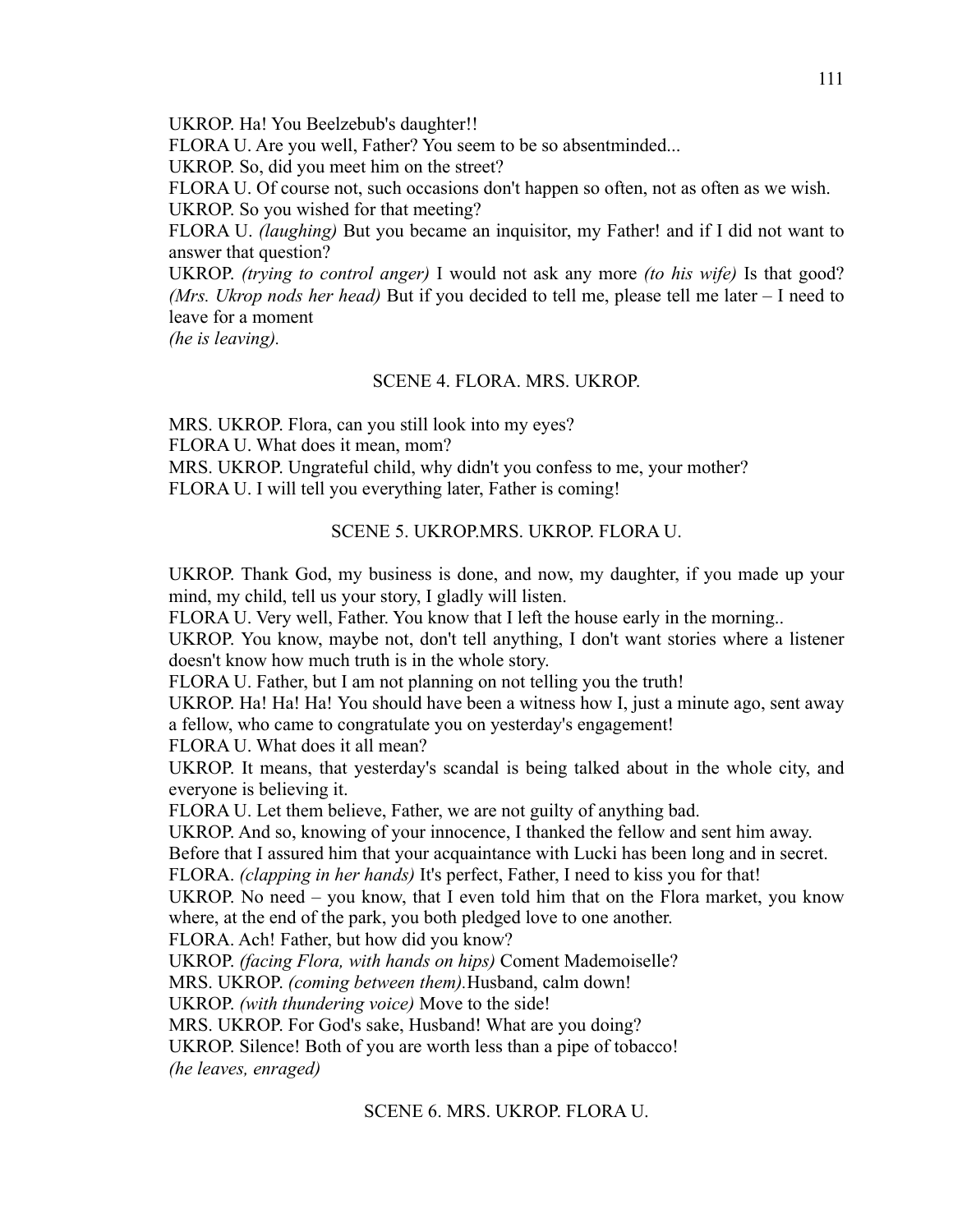FLORA U. *(crying she approaches her mother)* Mom dearest, who betrayed me, who?

MRS. UKROP. Child dearest, what have you done? I don't want to excite your father's anger, but in his absence, I am telling you that he is right. My God! What a wretched Mother I am! Why didn't you tell me the truth?

LAURA U. I did not want to worry you, Mommy...

MRS. UKROP. Does this man have debts?

FLORA U. As much as I know, no debts, but he lives very sparingly, despite his good income. But tell me, Mother, how did Father find out about the Flora market?

MRS. UKROP. In your absence a letter came to you from Lucki. Father, suspecting something, broke the seal and read it.

FLORA U. But, how Lucki's letter could betray me?...

MRS. UKROP. The letter starts "dearest Flora, message that I received struck me like a lightning"...

FLORA U. *(with surprise)* Is it signed by Lucki?

MRS. UKROP. No, just "Edward".

FLORA U. O, my God! So it was from Edward!

MRS. UKROP. He does not want to give up on you, and says that terrible things will happen if you won't be at three pm at Flora's market. Father, as you can imagine, after reading it became very angry, and with his temper... he decided to go by himself at three pm to this place.

FLORA U. My God! This will end badly! I don't care about Lucki! I am in love with Edward, the apothecary, Edward Wist..

MRS. UKROP. An apothecary?? Poor child!

FLORA U. Someone must have told him about my engagement to Lucki, which was a farce and nothing more. Now he thinks that I have been unfaithful... I need to see him, I need to see him at once... even if this brought the most severe consequences.

MRS. UKROP....but an apothecary"?

Flora U. So what, that he is a chemist?

MRS. UKROP. O, my Savior, how will this all end?

LAURA U. I don't know - but of one I am sure (*thinking for a moment)*, we need to outsmart Father; he knows neither Lucki nor Edward. If Edward could for a couple of minutes pretend to be Lucki, I would bet my father would get to like him *(with exaltation)* because he has such a great presence that you would, my mom, love him dearly, if only you met him!

MRS. UKROP. This all will be for nothing, because Lucki, after receiving the letter from your Father, will be there as well...

FLORA U. Is that invitation signed with my name?

MRS. UKROP. Only "F" and four periods.

FLORA U. So Lucki will think it is from his Flora Trzcinski, and he will surely show up. MRS. UKROP. We need to ask Flora Trzcinska to come as well...

FLORA U. I will write to her immediately and ask her to be there at three on the dot; I am sure that with them present, my Father will be nicer to my Edward.

MRS. UKROP. Go, write quickly and I, in the meantime, will change the clocks 15 minutes late, then I will go to Flora's market and warn Lucki.

FLORA U. *(kissing her)* You are so good, my mom...Father is coming, I am leaving *(departs to the left side)*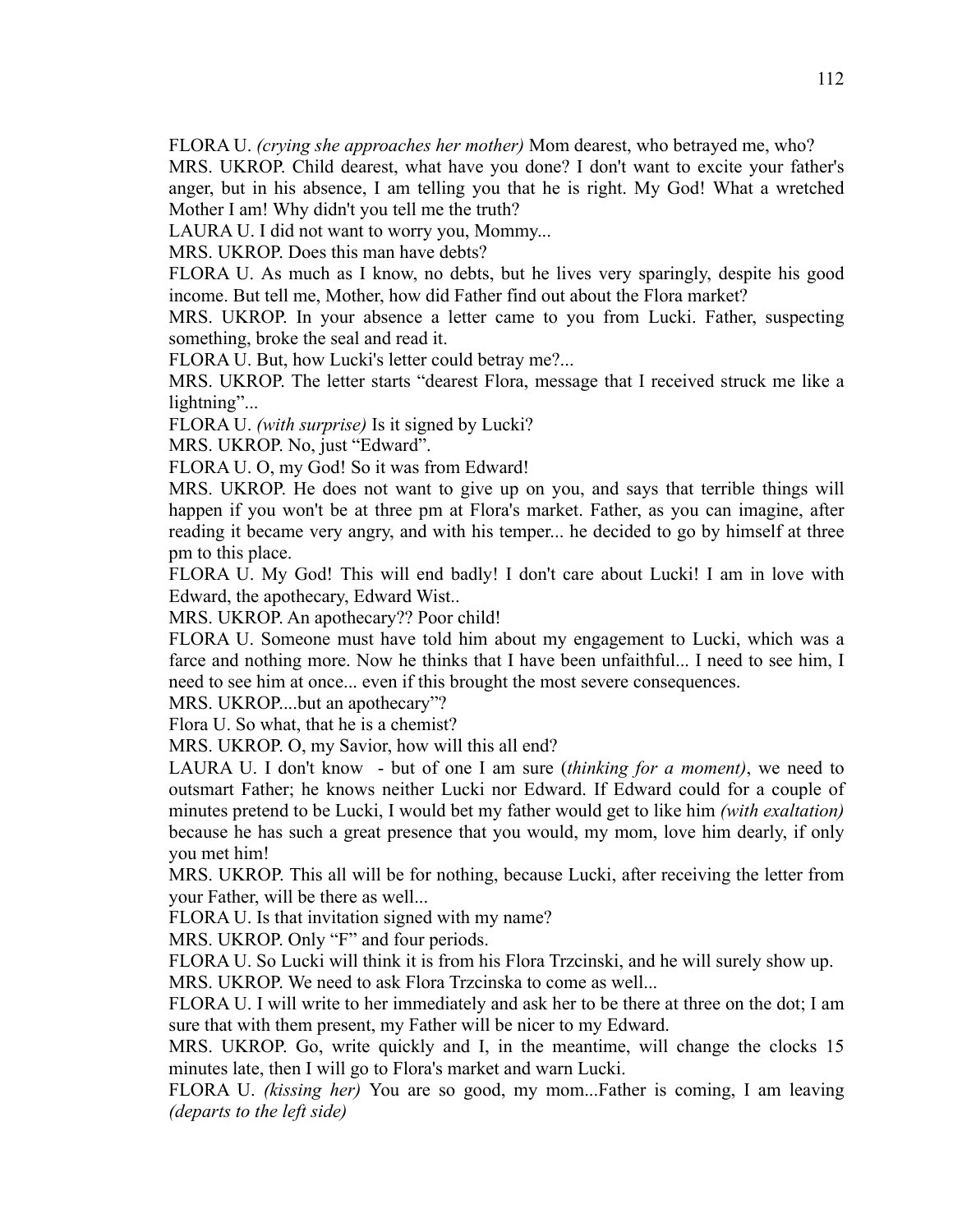### SCENE 7. UKROP, MRS. UKROP.

UKROP. And where is this little dove; has she confessed?

MRS. UKROP. You will be surprised when I tell you something else than you actually expect!

UKROP. Say then.

MRS. UKROP. Flora swears that she does not love Lucki.

UKROP. God, like on a carousel!

MRS. UKROP. She does not care for him at all.

UKROP. I don't believe her, and I don't believe you either. If I told her that I allow for that marriage, she would be jumping from joy; but she sees that I am not joking here, so she is trying her quibbles.

MRS. UKROP. But I know better...

UKROP. Don't you, women, always "know better"? What if I changed my mind and said that I like this Lucki as my son-in-law? Because, you see, I read his letter a couple of times, and I see this young man has integrity! Some other man, in his place, would be crying and complaining, but he's got a plan! With such a man you could have a conversation, a discussion even, because with you, cry-babies, when there is trouble, no way I can talk properly.

MRS. UKROP. So you don't believe that Flora does not think about Lucki..

UKROP. *(angrily)* of course not! And where is that scamp?

MRS. UKROP. *(runs to the side door).* Flora! Come here for a minute!

### SCENE 8. FLORA U., UKROP. MRS. UKROP.

UKROP. Oh, sweet daughter of mine, you pulled the wool over your Mother's eyes, but not mine! Answer, do you love Lucki or not?

FLORA U. No, I don't love him.

UKROP. Kneel here and swear.

FLORA U. I solemnly swear that I don't love Lucki!

UKROP. *(covering his ears, screaming)* Blasphemy! Blasphemy and cowardice! I don't want to have to do anything with this anymore! If you have said "I love Lucki" I would have agreed on your marriage. But now, I don't have pity for you, or compassion for you anymore!! Now I swear *(he is kneeling)* I swear that I would rather have my head chopped off than to allow for your marriage with Lucki! *(he is leaving)*

# **ACT 4**

*(room in Astolf's house)*

## SCENE 1

BLAZEJ. *(with a broom in his hand).* Well, he's still not back, maybe they decided to keep him... in his young lady's house, maybe he managed to get their forgiveness..or maybe he went somewhere...

## SCENE 2. ASTOLF, BLAZEJ.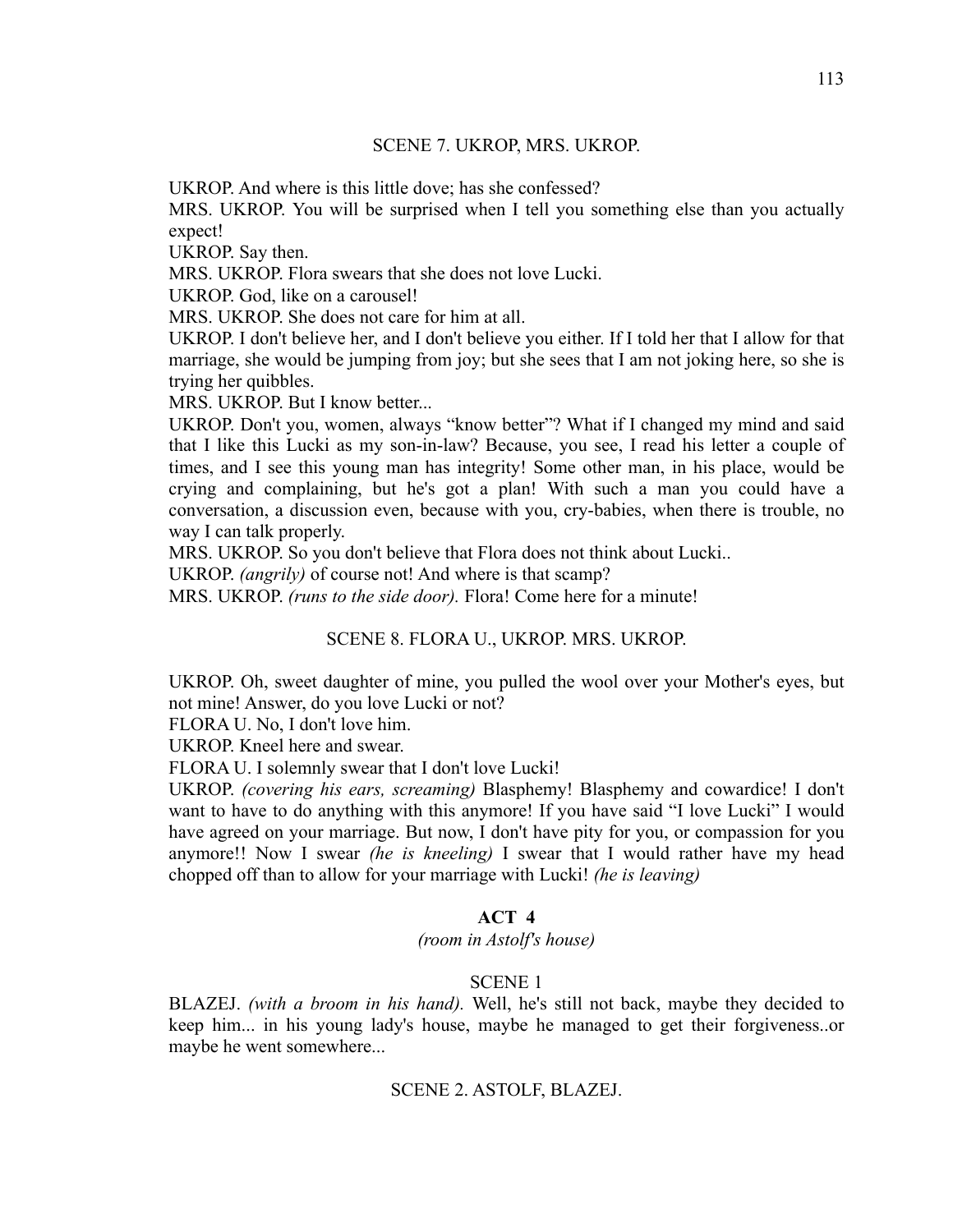ASTOLF. *(walks in with resignation, does not notice Blazej at all)*

BLAZEJ. *(looking at Astolf from the side)* Oh, I see how the things are...*(he is screaming)* Master!

ASTOLFT. What now?

BLAZEJ. He did not show up here agin..

ASTOLF. Who?

BLAZEJ. That one that I was supposed to keep here.

ASTOLF. I don't care about it anymore...

BLAZEJ. So then, I don't care either...

ASTOLF. So this is how they treated me..

BLAZEJ. *(to himself)* They had to really tell him off, judging by his melancholy *(to Astolf)* Master, I will go to them..

ASTOLF. What? Where? What for?

BLAZEJ. Where they beat ya down so severely, I will show them!

ASTOLF. Oh! I am shaking from anger on memory of their treatment – a bootblack could not have been treated worse!

BLAZEJ. Ah! A bootblack! If I only were there! I also demand satisfaction!

ASTOLF. Oh – you are stupid, you. I need to root her out of my heart and the case will be closed.

BLAZEJ. Oh, this does not come so easily...

ASTOLF. What comes?

BLAZEJ. Rooting ya love out from ya heart – I know that...

ASTOLF. You? How come?

BLAZEJ. When I was a farmhand, from all girls I truly liked only one, Danusia, but since

I left her, I could not look at any other girl the same...

ASTOLF. Couldn't you get an agreement with her?

BLAZEJ. How could I agree with her, when she married another?

ASTOLF. She cheated on you?

BLAZEJ. Even if she cheated on me, I still would have liked her.

ASTOLF.*(a bit surprised).* She did not want you?

BLAZEJ. Maybe she would have...I did not ask her.

ASTOLF. What then??

BLAZEJ. You see, Master, it was like this. Danusia worked at the same household with me, and I was the bootblack for the students; they had there room and board. Somehow, it happened a lot, when I was going up-stairs, she was going down, enough, that I fell madly in love with her... three months I secretly loved her, and I suffered, and I lost so much weight and finally, in the forth month I said, I can not take it any longer, I have to start talking to her, but how? It was spring at that time, so I cut some field flowers and, to make a bouquet bigger, I added some parsley and feathers. I gave it to her when she was walking downstairs, she stopped, laughed, grabbed the bouquet and run upstairs with it. She used to sit in her room by her window and sew, so I went outside to see her, but I saw a squirrel chewing on my bouquet...I swore violently, I felt awfully bad and I never went back to that house, I left rather hurriedly. A week later I hear that she married some soaplock student...

ASTOLF. *(who listened quite patiently)* Blazej, take out from the cupboard a bottle of wine and two glasses, we need to cheer ourselves up..

BLAZEJ. *(scratching his head)* but, Mr. Astolf, how can ya with ya footman drink a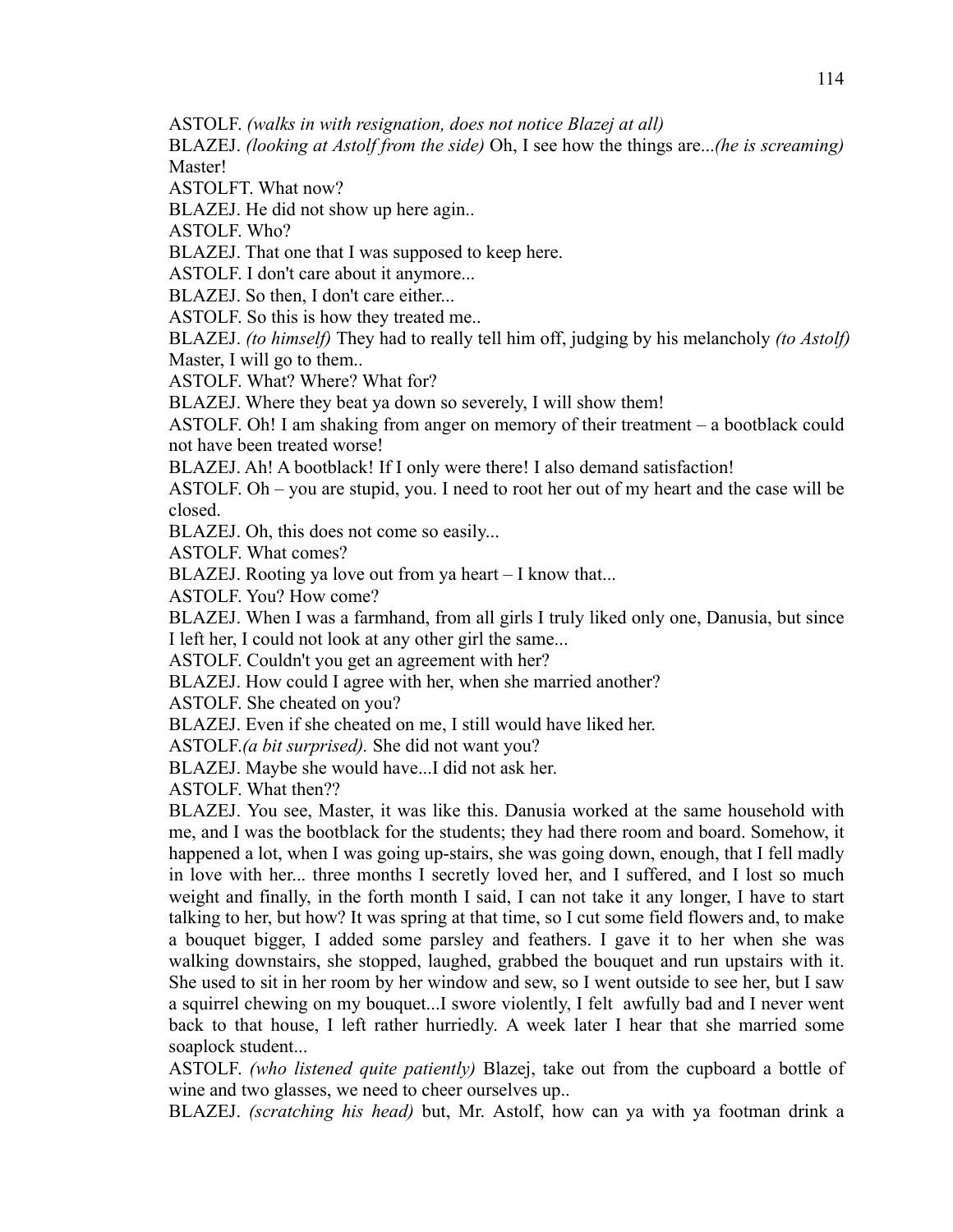bruderschaft?

ASTOLF.Ah, not a footman, but with a decent man everyone should raise a glass. BLAZEJ. Ba!

ASTOLF. The parents of my fiance already think I am a drunk.

BLAZEJ. Let them think whatever they want, they also probably won't refuse a drink.

ASTOLF. *(slapping him on shoulder).* Yes, yes, Blazej, so I thought on the way here, that Flora does not love me truly; she wouldn't made such a fuss with her parents about everything.

BLAZEJ. Toast to women – they are to blame!

## SCENE 3. EDWARD. ASTOLF. BLAZEJ.

*(Blazej standing in the middle of the room with a flask and two glasses, opens his mouth in surprise)*

EDWARD. Mr. Lucki?

ASTOLF. To your service – with whom I have the pleasure?

EDWARD. *(pointing to Blazej)* I need to talk to you alone.

ASTOLF. This is my footman...

EDWARD. Please, tell him to leave us for a moment alone.

ASTOLF. Blazej, leave wine and glasses on the table and leave for a while.

BLAZEJ. *(looking at Edward with open disdain)* Yea, this way I won't have even a drop from this flask left for me *(leaving).*

## SCENE 4. EDWARD, ASTOLF.

ASTOLF. *(moving a chair towards Edward)* So, Mister, we are alone, how can I help you? EDWARD. *(not sitting down)* You will probably recognize me when I tell you that I am the apothecary Wist.

ASTOLF. Oh! Apothecary Wist, I know, of course, from ads..

EDWARD. ...and maybe from somewhere else?

ASTOLF. I regret to admit, but no.

EDWARD. So, to the point. I came here to announce that if the rumor that spread in the town is true, one of us needs to die today.

ASTOLF. Wow, but you would be that one.

EDWARD. We will see about that.

ASTOLF. Of course, that we will find out.

EDWARD. You got engaged yesterday?

ASTOLF. Jeweler Kirk can assure of that.

EDWARD. Oh, I will find out from various sources, what tricks you used to seduce her, and then we will fight with a handkerchief as the distance between us!

ASTOLF. The width or the length?

EDWARD. For me it does not matter.

ASTOLF. Really?

EDWARD. Yes, really, if you are not a mean coward...

ASTOLF. The last cliché that you expressed, plus the troubles you have to cause your handkerchief, it all trifles me, but please, tell me, why do you trouble yourself so much coming here?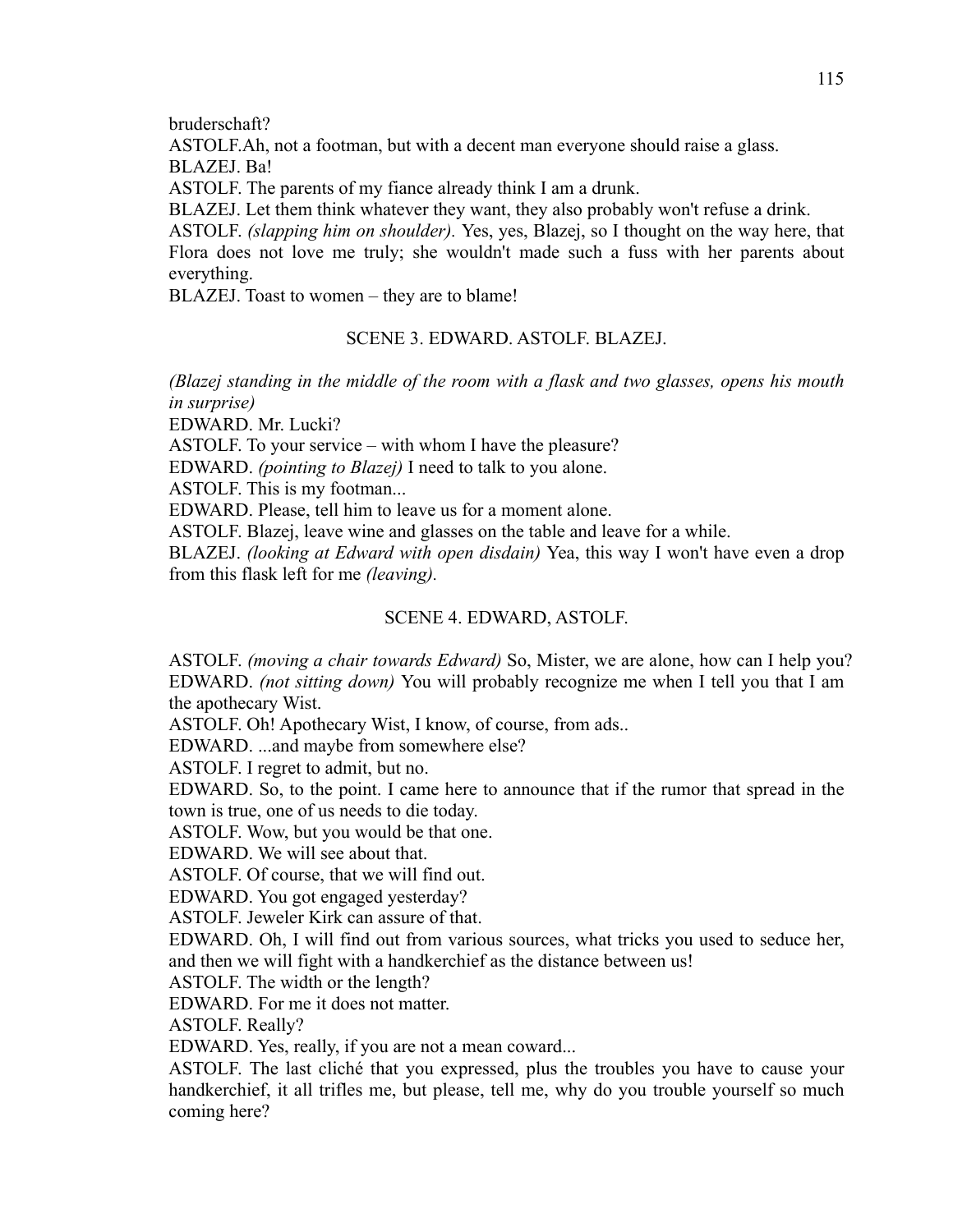EDWARD. I have first rights to your fiance.

ASTOLF. First..rights...to Flora?

EDWARD. Yes, to Flora. I have not seen her for last eight days, but I have her word since last fall, and as long as I live, Mr. Lucki, you will not lead her to the altar, unless after my dead body!

ASTOLF. Since last fall, you are saying?

EDWARD. I will tell you even more, we promised each other eternal love at the Flora market, and I will see her today at three pm; I am sure she will come, although she betrayed me...

ASTOLF. *(calming down)* Please sit down, try these cigars.

EDWARD. Mister, do you want to insult me in your own house?

ASTOLF. Not at all, your visit is important, very important...first of all I need to assure you that you have no obstacles in marrying her, my engagement to her is already broken. EDWARD. *(surprised)* broken?

ASTOLF. You can see it from this letter *(gives him the letter that was on the table).*

EDWARD. "Mr. Lucki!" - yes, this looks like the old man's handwriting *(he is reading)*, until comes to "in the state" - what does it supposed to mean?

ASTOLF. Read more and you'll find out.

EDWARD. *(reading to the end)* Thank God! Flora is innocent!

ASTOLF. About that we will talk later...

EDWARD. Mr. Lucki, I want to shake your hand, apologize for my rashness.

ASTOLF. *(with disdain)* Let's not talk about it any more...

EDWARD. And that ring, that they talk about, where is it?

ASTOLF. Go for it to Flora's parents, I returned it there.

EDWARD. Oh, God forbid! I was never in their house, the old man can not stand apothecaries – and if he knew about my relationship with his daughter – and knowing his violent personality – God knows what he would do?...

ASTOLF. "Violent personality" - no, I never noticed that...

EDWARD. Oh, yes, and this letter proves it.

ASTOLF. Maybe it was dictated by his neurotic wife, who obviously, is the boss in that house.

EDWARD. I don't know...Flora has been always telling me that her mom is an "angel of goodness"

ASTOLF. No, I have been visiting them all winter, I saw it myself, she's no angel.

EDWARD. "All winter"..and Flora never mentioned about it?

ASTOLF. And now we reached that "innocence" moment – you were saying about a meeting with her?

EDWARD. Yes, in desperation I demanded from her a meeting today at three pm during her father's afternoon nap.

ASTOLF. You are wrong here, her Father never sleeps during the day.

EDWARD. These were the only hours I could see her, when he had his nap...

ASTOLF. I visited them so many times for lunch and stayed until dinner and her Father never slept..

EDWARD. But that Flora was hiding your visits from me, why?

ASTOLF. Because she is a wicked coquette!

EDWARD. *(with anger)* Mister, take it back!

ASTOLF. *(with irony)* What, are you going to threaten me with your handkerchief again?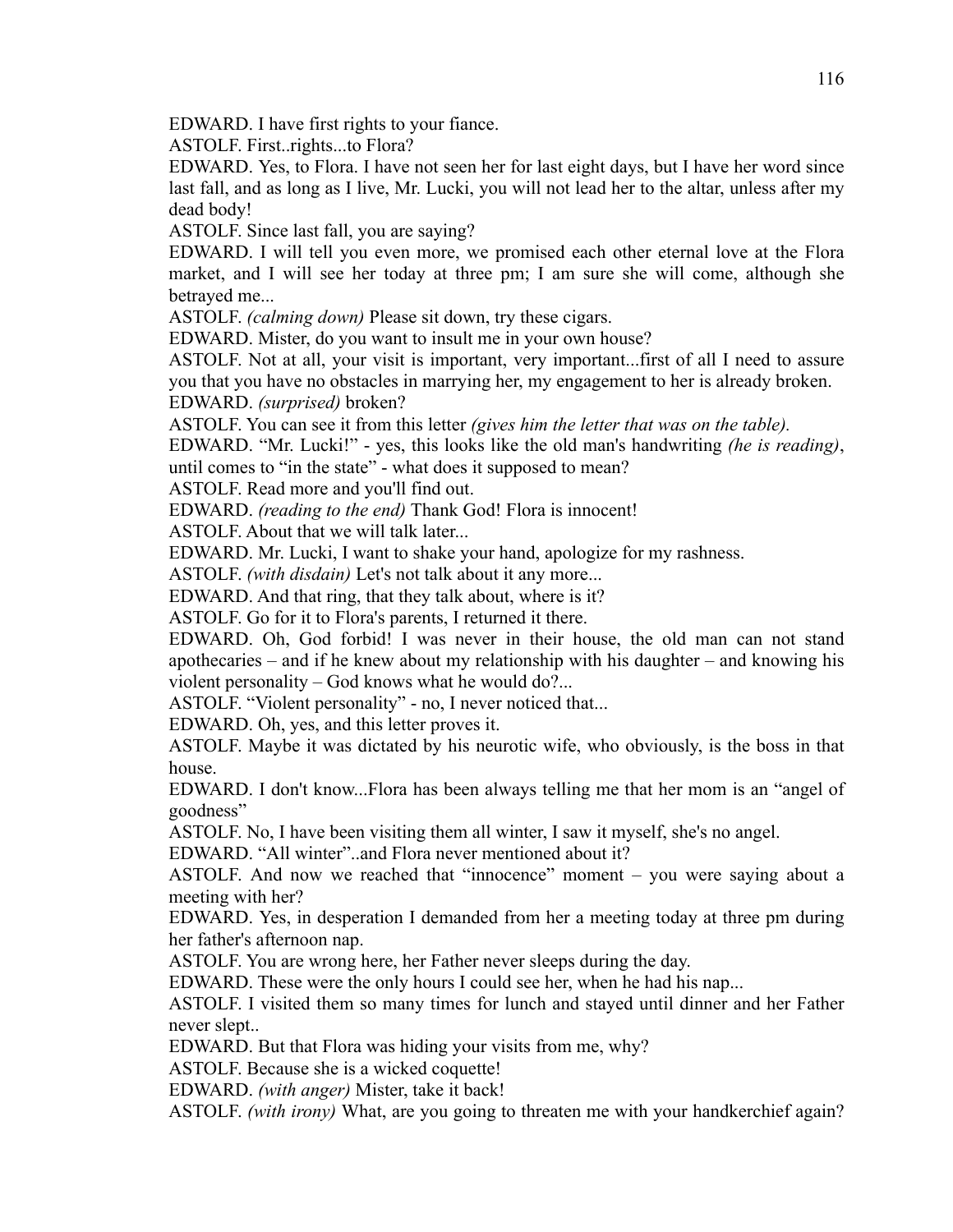I need to tell you openly, that I have been in love with her for a very long time, and she has been giving me many signs that she felt the same.

EDWARD. What? She? It is impossible – it is jealousy speaking through you!

ASTOLF. If you know your medicines as well as you know psychology, then I feel sorry for your patients.

EDWARD. Watch it, because I will end you.

ASTOLF. *(opening the door)* Blazej! This gentleman is feeling ill, take him outside for some fresh air *(Blazej folding up his sleeves)*

EDWARD. *(moving his hat to the back of his head)* To thousand devils, Mr. Lucki, we will make an appointment for later! *(leaving hastily)*

### SCENE 5. ASTOLF. BLAZEJ.

ASTOLF. I am hoping for it. *(to Blazej)* Close the door. She is in love with this man, congratulations!

BLAZEJ. *(looking at the bottle of wine at the table)* I never was as thirsty in all my born days. Mr. Astolf, there was a messenger here *(takes a note out of his pocket)* and wanted to give ya that letter.

ASTOLF. For me? *(reading)* "At 3 pm on the dot I will be at Flora's market". Signed "F" and four dots. What's that suppose to mean? It must be from Flora *(he is thinking)* this is something terrible, to call me to the place where she wants to meet with him...*(hits his forehead*) this is unheard off! She fell so low in my eyes already, but this beats everything...I am not going, but will a lowly person like that understand silence as an answer? I will go and revenge myself terribly. Blazej!

BLAZEJ. *(who was moving closer and closer to the table)* What, what my Master?

ASTOLF. Drink that bottle by yourself.

BLAZEJ. But, Mr. Astolf

ASTOLF. Drink, drink it to my health! I need to go downtown.

BLAZEJ. May I ask where is Master going?

ASTOLF. I need to be at Flora's market, you know where...

BLAZEJ. I know, I know, where a stone statue of a girl stands in the park, but please be careful...

ASTOLF. I need to tell you one thing *(he is taking his hat)* now the banker could be giving me his daughter on a plate, and I would not take her! Zoroaster lived alone on an island only so he could not see women *(he leaves).*

#### SCENE 6. BLAZEJ.

BLAZEJ.

To live for twenty years alone...*(shakes his head)* I could never do that...that he did not spoil his stomach in this lifestyle , O, how many unexplainable things in this world *(taking the bottle)*, but we understand each other, my flask, I am your Master now...*(knocking on door)* Is someone knocking?

#### SCENE 7. BLAZEJ. MR. TRZCINSKI.

MR. TRZCINSKI. Good Morning.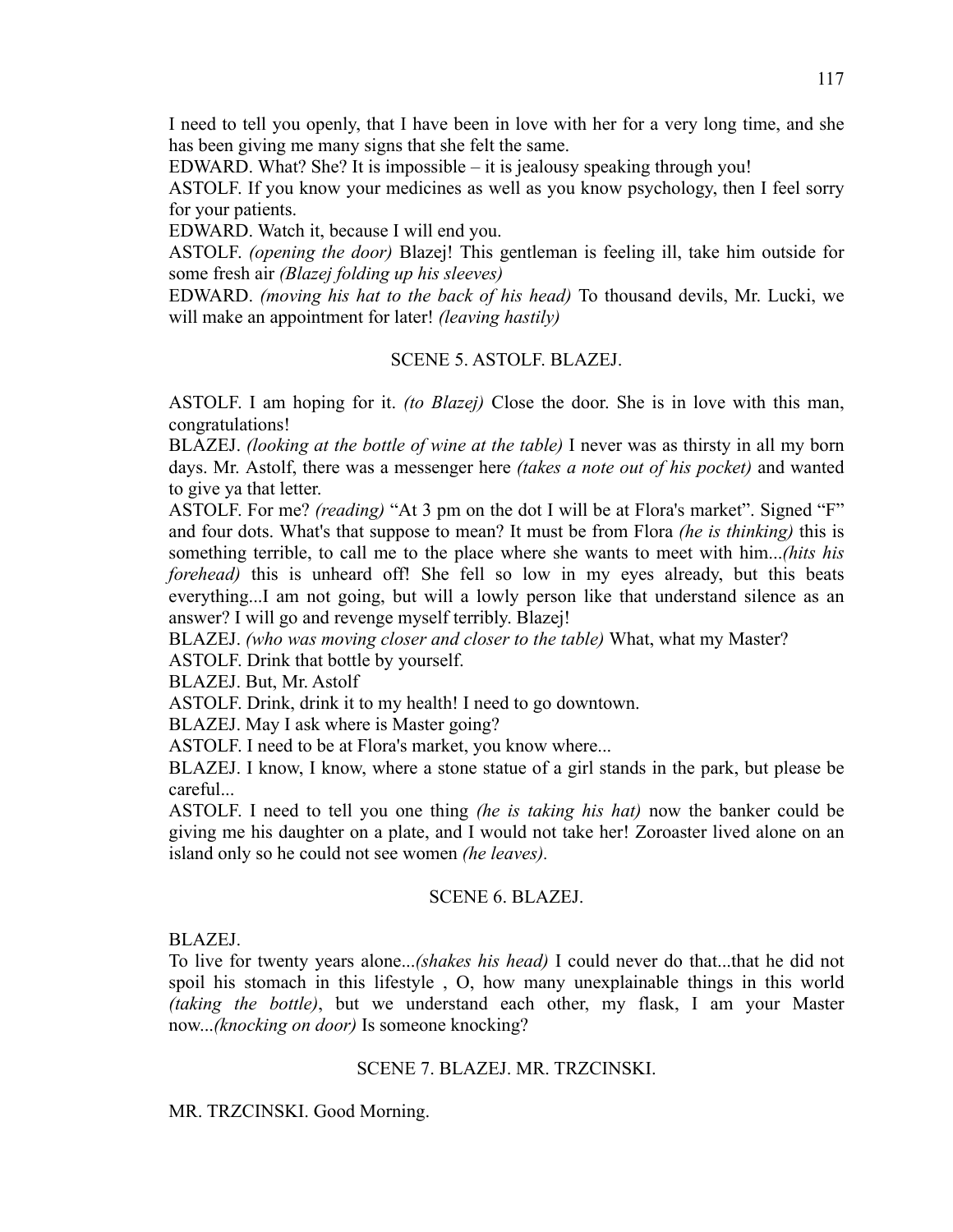BLAZEJ. *(talking to himself)* First time I see him, his shoes are polished, and quite well dressed...

MR. TRZCINSKI. May I speak with Mr. Lucki?

BLAEJ. No, because he's not home.

MR. TRZCINSKI. It's too bad – do you know where I could find him?

BLAZEJ. I know, I know, on some market, but I think I forgot, he was supposed to meet a lady, I forgot her last name.

MR. TRZCINSKI. My name is Trzcinski, banker Trzcinski.

BLAZEJ. You have the daughter that my Master was hoping to marry?

MR. TRZCINSKI. So you know, brother!

BLAZEJ. *(drinking)* I wanted to tell you that you are an awful, awful man.

MR. TRZCINSKI. What? What? Who are you?

BLAZEJ. I am Mr. Lucki's friend and I will repeat agin that y're an awful man *(drinking more from the flask).*

MR. TRZCINSKI. What am I hearing? *(he grabs his head in disbelief)* BLAZEJ. Ya see wine, ya hear truth.

MR. TRZCINSKI. You are drinking his wine, that does not belong to you.

BLAZEJ. Because I can, you need to know that Lucki and I are like one body, one mind *(screaming)* and even if ya were give us ya daughter on a plate, we don't want her!

MR. TRZCINSKI. To insult me like that! Flunkey!

BLAZEJ. And didn't ya insult my Master? I will pay ya back, ya vile creature! *(taking his broom and is hitting Trzcinski with it – Trzcinski runs away)*

# **ACT 5**

*(Market in the park with Flora statue, bushes around the statue, some benches)*

# SCENE 1. MRS. UKROP, Astolf

MRS.UKROP. *(veiled, looking around, finally she sees someone approaching).* It's him, it's Lucki – not any other – according to Flora's description it must be him.

ASTOLF. *(looking at Mrs. Ukrop)* Someone is sitting there, looks like a woman, ach, how I can't stand any of them now *(he comes to sitting Mrs. Ukrop and taking his hat off, stands in front of her)* Excuse me, Madam, that I dare to disturb you, but my duty tells me to warn you about the incoming storm. Look above you, at the dark clouds gathered right over your head...

MRS.UKROP. I don't see the danger yet, Mister.

ASTOLF. You don't see it from your bench, but you can clearly see the clouds when you go to the other side of this park *(pointing towards the center of the park).* Trust me, I know a lot about such symptoms of nature. Look over there, on the road, a cab  $-1$  will stop it and you could get in...

MRS.UKROP. Truly, too much civility on your side.

ASTOLF. I am doing what everyone would do *(wants to run)*.

MRS.UKROP. *(getting up)* If this storm really is coming...

ASTOLF. Unmistakably.

MRS.UKROP. So you also won't make it in time under a roof... so I will get in the cab, but only with you.

ASTOLF. *(to himself)* Damn it! *(laud)* Madam, don't trouble yourself with me – I am a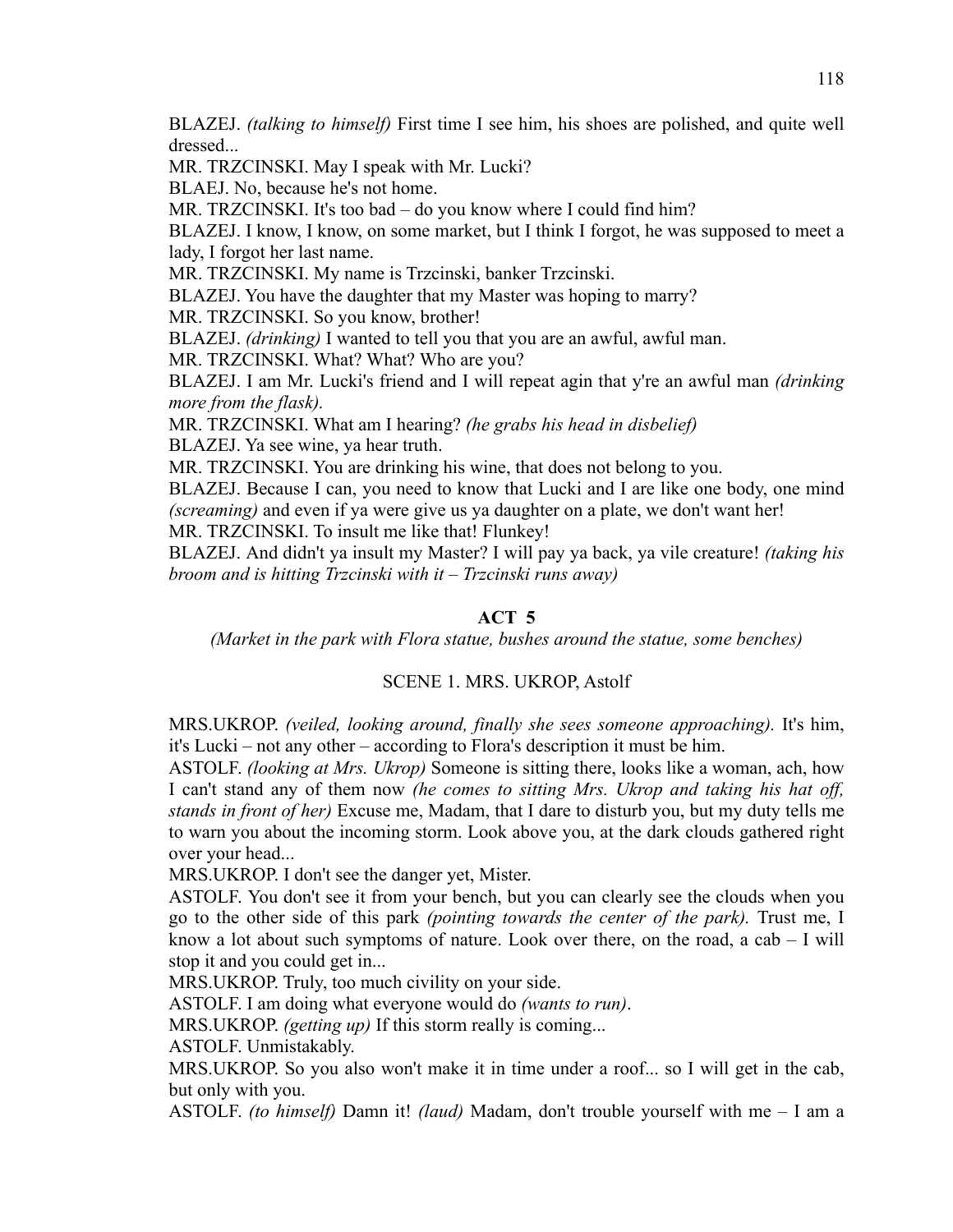gentleman, I would even admit to you, that I like to be outside when it rains; additionally I made up my mind to be today in the park.

MRS.UKROP. Same here.

ASTOLF. But, dear God! You don't even have an umbrella with you!

MRS.UKROP. Neither you do.

ASTOLF. My wardrobe is made especially for such occasions. I simply love weepy, melancholic nature: thunders, lightnings, thunderbolts – it's my poetry!

MRS.UKROP. You are talking as if an earthly thunder stroke you.

ASTOLF. What do you understand by that, Madam?

MRS.UKROP. If I am not mistaken, I have in front of me Mr. Lucki?

ASTOLF. How come I am known to you, Madam?

MRS.UKROP. Well...you got engaged yesterday?

ASTOLF. Strange, that everyone is so much into this...

MRS.UKROP. Maybe you can explain things to me, I am Flora's mother.

ASTOLF. Flora's mother? You will excuse me, Madam, ha, ha, ha! I never say mean things to ladies, but I need to tell you that you are lying, because I have known Flora's mother for months.

MRS.UKROP. *(looking around)* Are you assuming, that one needs to be only Mrs. Trzcinska to be "Flora's mother"? By the way, Mrs. Trzcinska is only a stepmother.

ASTOLF. *(surprised)* Madam, please explain yourself! So you are the real mother of Flora?

MRS.UKROP. Yes, I am a real mother of my Flora.

MRS.UKROP. Are you sure that you proposed to Miss Trzcinska?

ASTOLF. Ach! Now the vail is falling ofF my mind! Oh, me stupid! So it is your daughter that I insulted!

MRS.UKROP. Let's hope my husband is not coming soon...

ASTOLF. So it will be your husband that will strike my head like a thunder.

MRS.UKROP. My husband thinks, that the letter written by Edward Wist, in which he asks my daughter to come here at tree pm, comes from you – as a result of my husband's letter that you received this morning. And he forced me to write this little note with four periods at the end, that you assumed came from Flora.

ASTOLF. *(wiping his forehead with a handkerchief)* My head is spinning.

MRS.UKROP. He will come here, instead of your Flora, to demand from you satisfaction. And what do you say to that? Now I am warning you about the incoming storm...

ASTOLF. I am surprised myself that I did not collapse yet over the multitude of events, that like a thunderbolts have hit me on the head; you, your husband, his letter, your note, finally Mr. Wist, all so perfumed *(he is holding his head).*

MRS.UKROP. He is coming, my husband...Mister, don't tell him I was here, he does not know...I will in the meantime hide in the bushes... *(she disappears in bushes).*

ASTOLF. One last thing, Madam, your last name?

MRS.UKROP. Ukrop.

ASTOLF. *(sitting down on the bench, thinking)* How delicate his stride! The ground is shaking...

*(a cuckoo heard in the background)*

## SCENE 2. UKROP.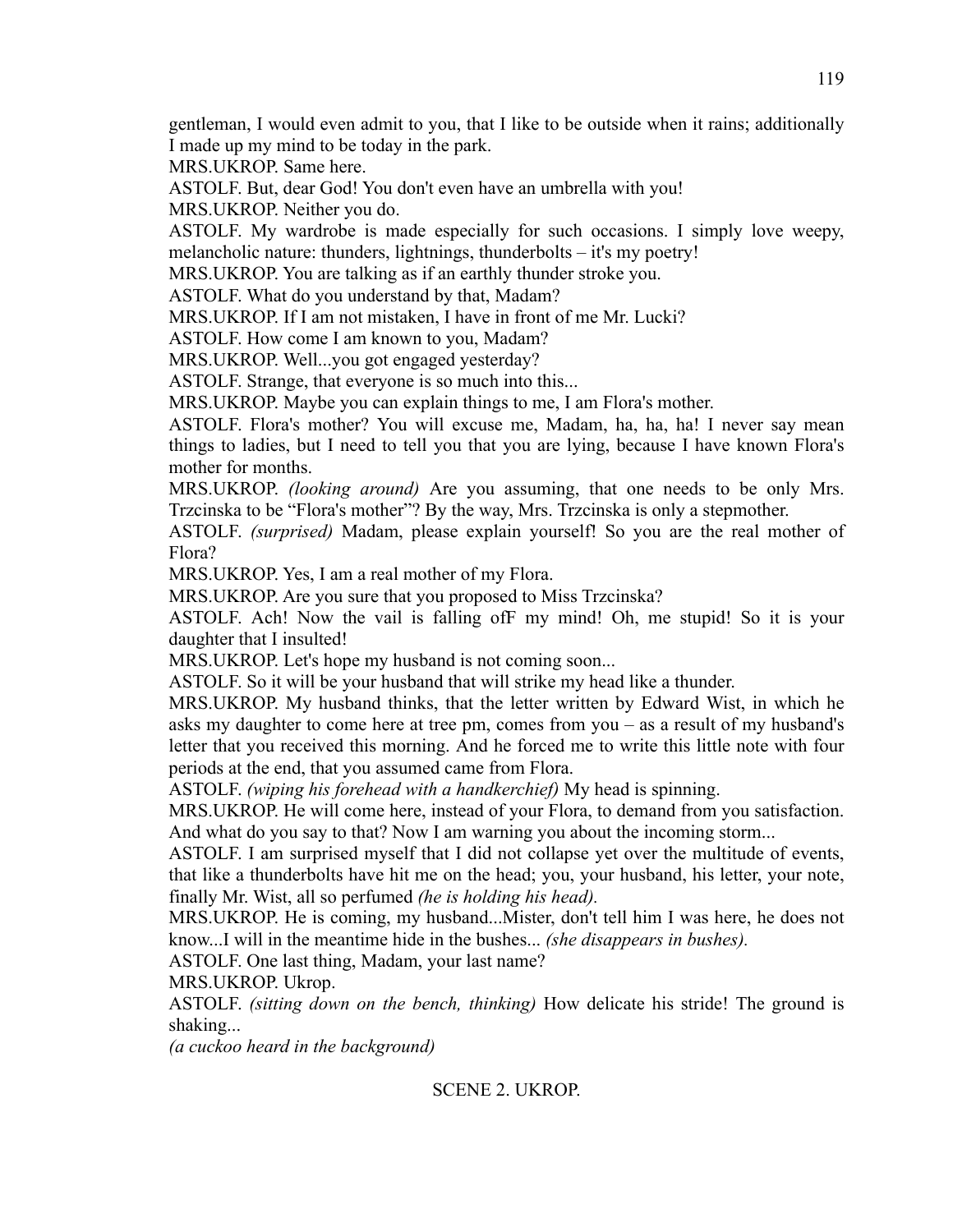UKROP. *(catching his breath)* They say that when a cuckoo calls, a heart starts beating faster, but mine is thumbing like a hummer *(he is looking around and sees Astolf)*

## SCENE 3. ASTOLF, UKROP

Aha! Here he is! Not so badly dressed as for a lawyer – does he see me or he does not want to see me? *(coming closer to Astolf)* A beautiful bird, a cuckoo, don't you think Edward? *(Astolf is looking at him with disdain)* Voice like that, it echoes in your soul, don't you think?

ASTOLF. Are you talking to me?

UKROP. Yes, Edward.

ASTOLF. How dare you address me with such familiarity, I don't know you!

UKROP. *(taking out a letter from his pocket) Se*e, this letter, Mister? This letter made it to my hands!

ASTOLF. What do I care about someone's letters?

UKROP. Look at it closely.

ASTOLF. I am not familiar with that handwriting.

UKROP. *(screaming)* But this is a tremendous rudeness, Mr. Lucki!

ASTOLF. Mister! Do you know who your are dealing with?

UKROP. What a question is it? Do you know who you have in front of you?

ASTOLF. No, people like you don't interest me, leave now.

UKROP. What, am I supposed to leave?

ASTOLF. Yes, and right away, because I am meeting here with a lady.

UKROP. "with a lady" - with my daughter, Edward!

ASTOLF. Dear Mister, so you know and you came to disturb us, that is really tactless.

UKROP. *(breathing heavily)* This is really too much, I need to sit down *(sitting down)*

ASTOLF. It was a great idea on behalf of the town council that they invested in these benches.

UKROP. *(jumping away from the lawyer)* Mister! Did you make an acquaintance with a devil?

ASTOLF. I don't know, maybe.

UKROP. No, that is so bizarre, a never met a man like that before.

ASTOLF. Same here

UKROP. *(getting up)* Listen up, here, I am telling you with solemnity, that until they bury me, you won't get my daughter as your wife.

ASTOLF. You can even put it in your will, that I won't get her after your death, I could not care less.

UKROP. I won't do it, just to vex you!

ASTOLF. You won't do any damage to me by that, rest assured.

UKROP. Mister, stop provoking me, I am ready...

ASTOLF....what for example?

UKROP. To force my daughter to marry another.

ASTOLF. Let your daughter choose him by herself.

UKROP. Because, she would choose you, I understand!

ASTOLF. I, on my hand, wish her all the happiness.

UKROP. And did you love the girl at least?

ASTOLF. I did not say it.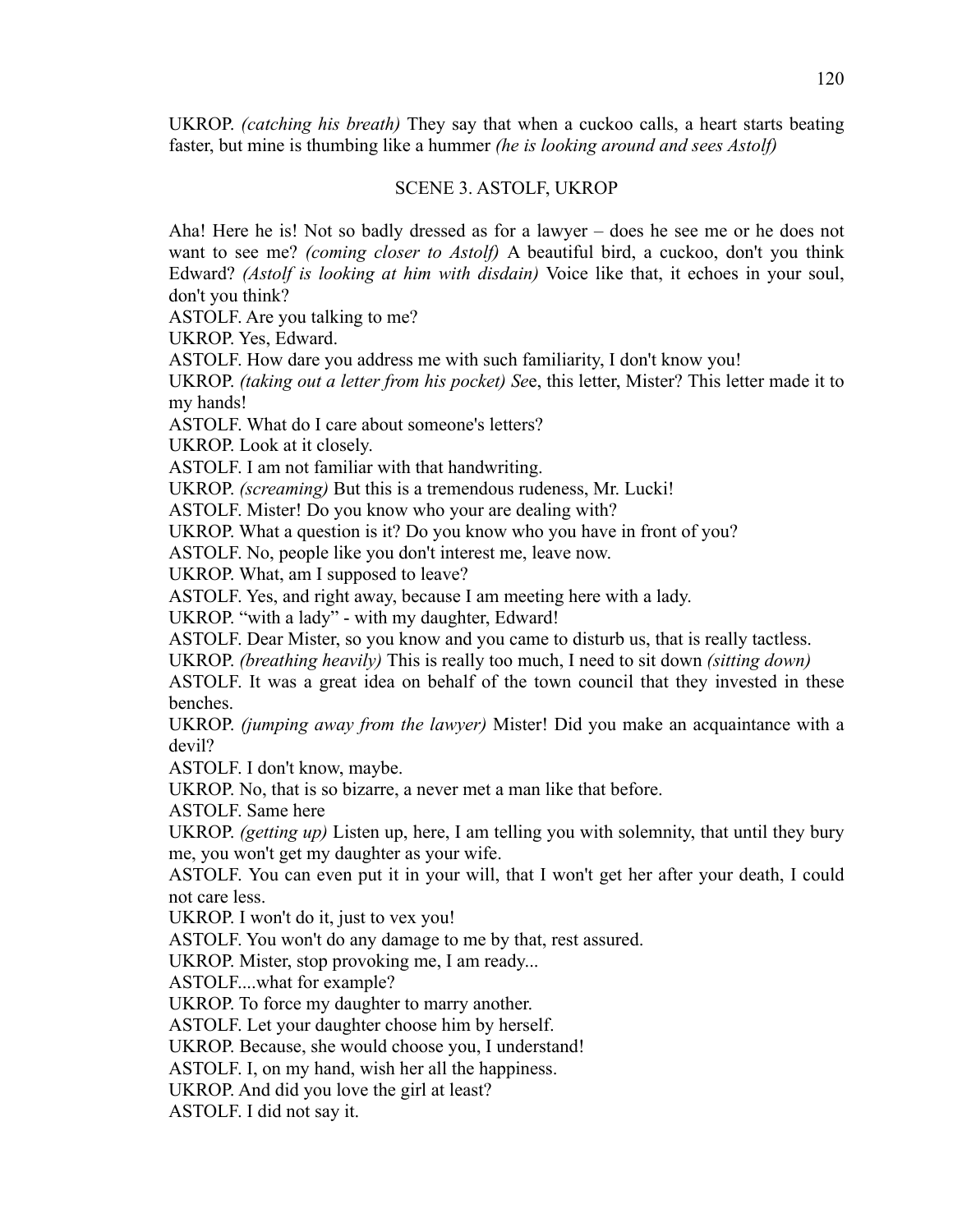UKROP. I need to lay down, I feel nauseous.

ASTOLF. And who told you I am in love with your daughter?

UKROP. You have a date with her here, damn it!

ASTOLF. You are only assuming that...

UKROP. You want to confuse me, I know, it is written here, black on white *(showing him the letter)*

ASTOLF. I told you already once, that I did not write it, only an apothecary would have such horrible handwriting.

UKROP. An...apothecary?!

## SCENE 4. ASTOLF, UKROP, EDWARD.

EDWARD.(with anger) Yes, an apothecary.

UKROP. *(to Astolf)* I will kill you!

EDWARD. I will kill him too – not only you called Flora a lowly flirt, you also come here sooner so you could be with her alone and turn her father against me!

ASTOLF. I did not come for your Flora here.

EDWARD and UKROP. "Our Flora"?

ASTOLF. But, is there only one Flora in this world? *(pointing at statue)* this is also Flora. UKROP. I don't understand it at all – upon my word, I don't get it *(to Astolf)* Did you Mister go mad? Which one of you is Edward?

EDWARD. It's me.

UKROP. An apothecary?

ASTOLF. Yes, you could have recognized it from far away.

EDWARD. *(hissing to Astolf)* you will pay for this *(to Ukrop, kneeling)* Mister Ukrop, I love your daughter.

UKROP. *(runs away).* I don't want to hear about anything!

## SCENE 5. EDWARD, FLORA U., ASTOLF.

FLORA U. Edward, my Edward! *(she runs to him)*

EDWARD. Flora, I see you again, I am so happy, so all this is a lie?

UKROP. *(separating them)* You, wicked child! *(in this moment, from bushes jumps out Mrs. Ukrop)*

MRS. UKROP. Husband!

UKROP. *(surprised)* What is this? you are coming out from bushes like some salamander! Where the devil will not go, he will send a woman...what was I saying?

Flora U. Mr. Lucki, today at Flora's parent's house I spoke strongly in your defense, I am sure, that all is well, Mr. and Mrs. Trzcinski have almost forgiven you.

ASTOLF. So, they know, how this whole thing played?

FLORA U. From A to Z

ASTOLF. And how about Flora?

FLORA U. Very happy, beside herself.

ASTOLF. *(squeezing her hands)* How will I ever repay you?

FLORA U. Advocate for me to my Father!

ASTOLF. Madam, that will be a challenge...

UKROP. *(who was walking around and listening)* I am speaking frankly: as a Father, I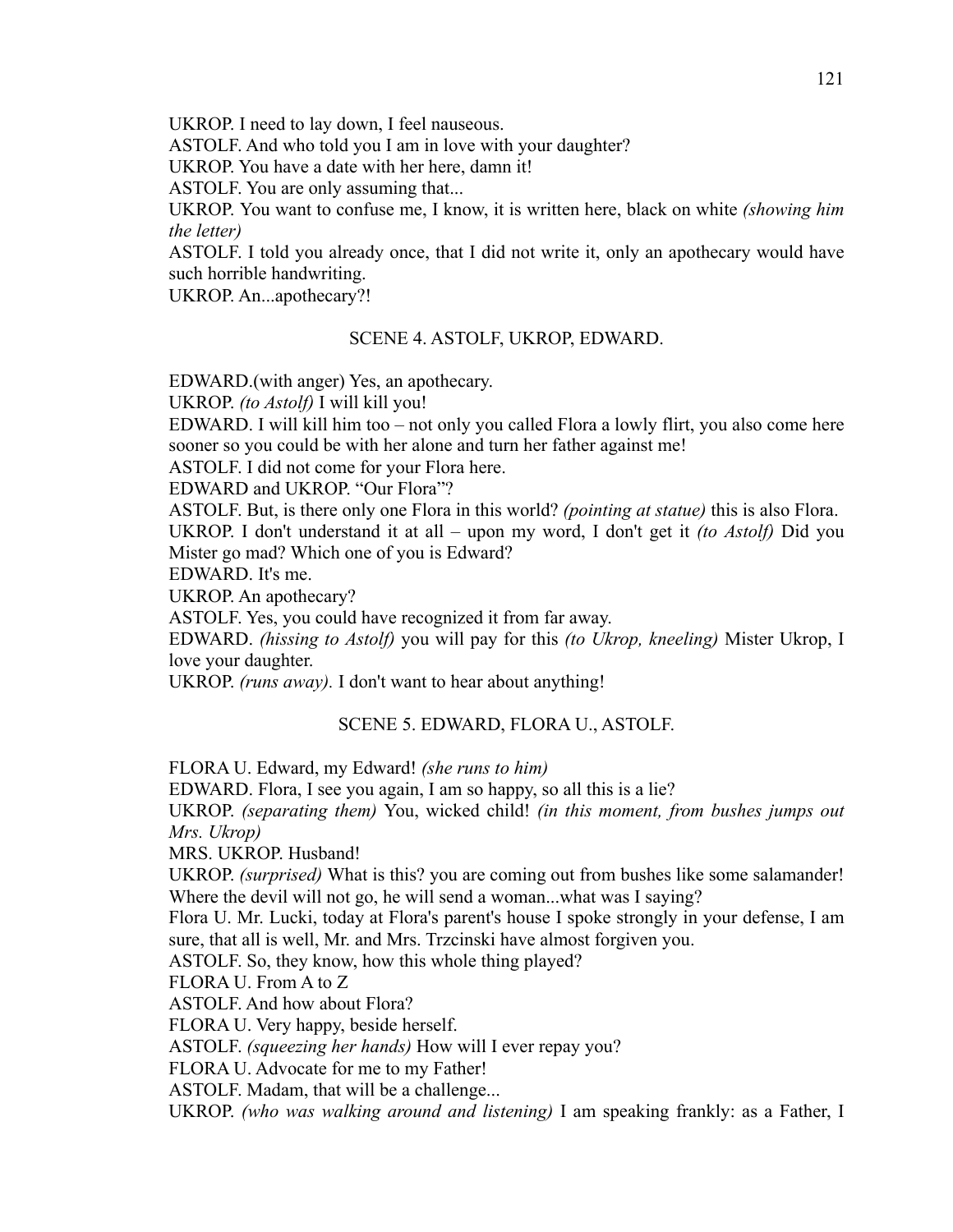need to know everything!

ASTOLF. *(to Ukrop)* Who do you think will be a better husband for your daughter? me or this one? *(pointing to Edward).*

UKROP. That's enough. First, I need to consult my ladies...they are responsible *(talking to his wife and daughter)* And who turned the clocks in the house? Hm? Is it respectable to make a fool out of me and plot behind my back? You went so far that you forgot, that I am the head of this house? Don't even dare to show yourselves to me, I don't want you back in my house, I don't have a wife and daughter anymore, you shamed our name forever! I don't want you in the house anymore *(leaving).*

MRS. UKROP. Husband, think what you are doing! *(leaves after him)*

### SCENE 6. FLORA U., EDWARD, ASTOLF.

FLORA U. *(crying)* What are we now going to do?

EDWARD. Don't cry dearest, I will never leave you, you and your Mother can be with me. FLORA U. Never, never I would marry you without my Father's blessing! ASTOLF. Why didn't you defend the honor of your profession better? EDWARD. It is my business.

### SCENE 7. FLORA U., EDWARD, ASTOLF, BLAZEJ.

BLAZEJ. *(almost completely drunk, laughing)* Mr. Astolf, he, he, he.

ASTOLF. What do you want Blazej?

*(to others)* please excuse me for a minute, it is my footman. Where are you coming from? BLAZEJ. From the house, ha, ha.

ASTOLF. You are completely drunk, you idiot!!

BLAZEJ. And I told him, ha, ha, that... if he wanted to give his daughter on a plate, he, that we, Master, we don't want her!

ASTOLF. Deranged!

BLAZEJ. He was so shocked, I had to throw him out using a broom.

ASTOLF. You monster! What have you done? I am ruined, ruined!

BLAZEJ. My Master, yesterday did not know what he was doing, and same today! I rushed here, I flew like a bullet to bring him some happiness and this is how he repays me? I could have gotten pneumonia *(offended, leaves)*

### SCENE 8. ASTOLF, FLORA U., EDWARD,

FLORA U. *(coming to Astolf)* My God, what happened, why are you so pale? ASTOLF. My footman destroyed my happiness, he offended Trzcinski in my house, I can not have any hope now.

FLORA U. Maybe your unhappiness is not sealed yet – look over there!

(*points inside where Trzcinski and his daughter are*)

ASTOLF. Oh, who I am seeing, mercy, mercy, I am pleading for mercy.

SCENE 9. MR. TRZCINSKI, ASTOLF, MRS. TRZCINSKA, FLORA U.

MR. TRZCINSKI. Don't beg, Astolf, we offended you too.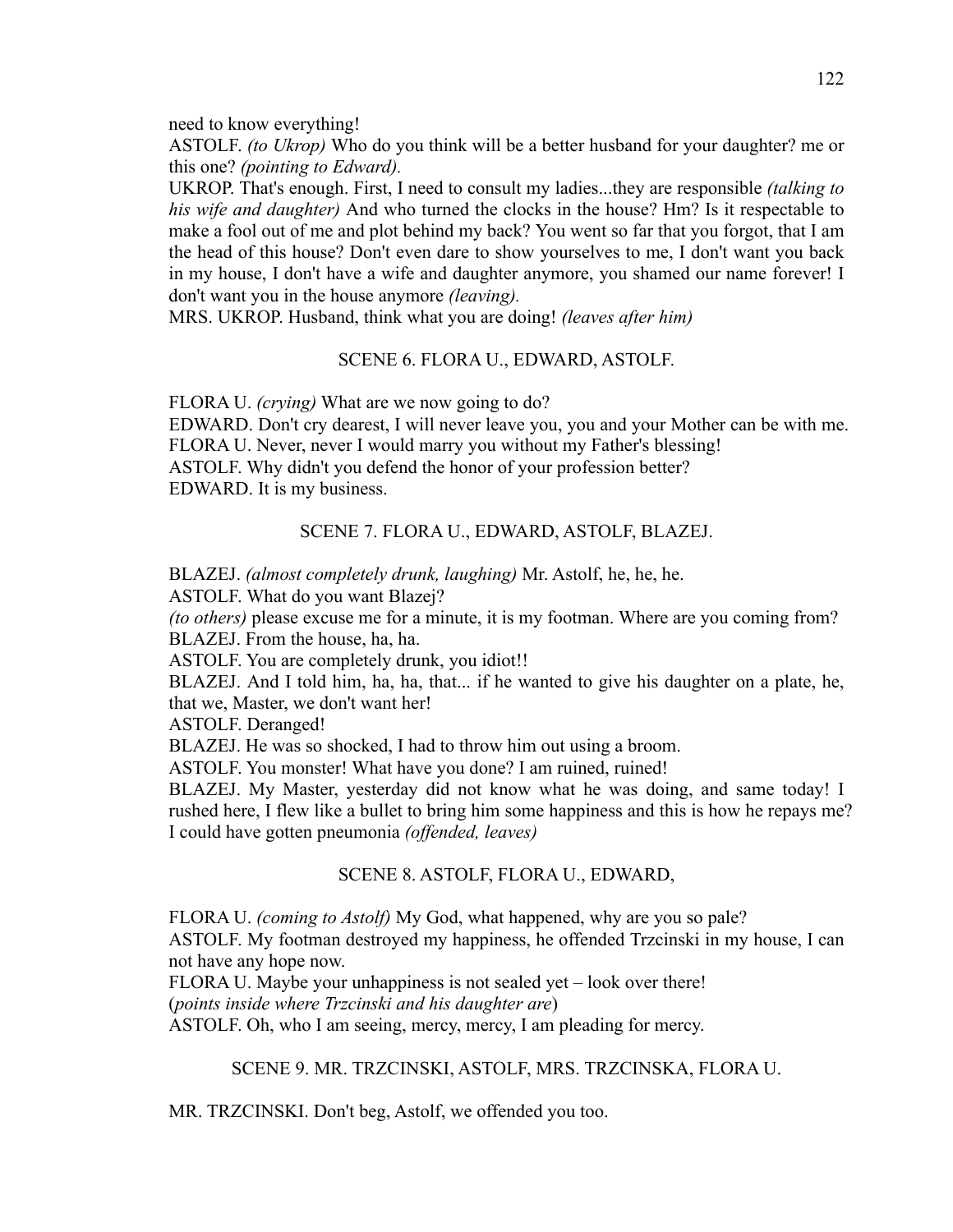ASTOLF. Flora! *(they embrace)*

MR. TRZCINSKI. And, my dear, please forgive my wife her rudeness.

MRS. TRZCINSKA. Take our daughter, this all delights us, please receive our paternal blessing. Please kneel dear children *(Astolf and Flora are kneeling, Mr. Mrs Trzcinski held hands over their heads)*

FLORA U. *(to Edward)* My God! What a happy assembly, but what about us...

MR. TRZCINSKI. And so, our happiness is complete.

MRS.TRZCINSKA. *(with a false note)* we have a daughter and a son!

MR. TRZCINSKI. She has a heart after all!

SCENE 10. MR. TRZCINSKI, ASTOLF, MRS. TRZCINSKA FLORA U., EDWARD.

FLORA. If only I could help you Flora, please don't cry. FLORA U. I am so sad... EDWARD. Don't cry, dearest. FLORA U. Why is my Father so stubborn and unforgiving? MRS. TRZCINSKA. How come? EDWARD. He hates apothecaries, and he won't give us his blessing.

## SCENE 11. UKROP, ASTOLF, EDWARD.

EDWARD. *(extending his hand to Ukrop)* Mr. Ukrop, I will never abandon you daughter. UKROP. Me too.

EDWARD. My Lord, where is this antipathy to chemists coming from?

UKROP. You, know, I am allergic to chamomile, and all apothecaries smell of it *(all burst laughing)*

EDWARD. But if you got very ill, what place would you go for help? What if we did not have apothecaries?

UKROP. Not to you – you would poison me.

EDWARD. We don't poison people's hearts like the products of booksellers often do.

UKROP. I would probably say that's true. *(to Edward)* You are an impertinent, therefore I will give you as a gift this devil *(puts Flora's hand into Edward's).*

FLORA U. Dear Father, thank you!

MRS. UKROP. God, thank you that I managed to convince him.

## SCENE 12. ASTOLF, FLORA U.

ASTOLF. *(holding two wreaths in his hand)*

BLAZEJ. *(to Trzcinski)* I take back what I said, ya 're not a vile creature, we will take ya'r daughter now *(all laughing)*.

ASTOLF. (gives wreaths to both Floras)

FLORA U *(with pathos)* Finally, we found our happiness but not to us belong these wreaths. We are placing these flowers by the feet of the statue of Flora.

*(all gather in one group, two Floras put wreaths at the statue, in the background you can hear a cuckoo – ku kuh,ku kuh. Bengal fire. Picture)*

## **The End**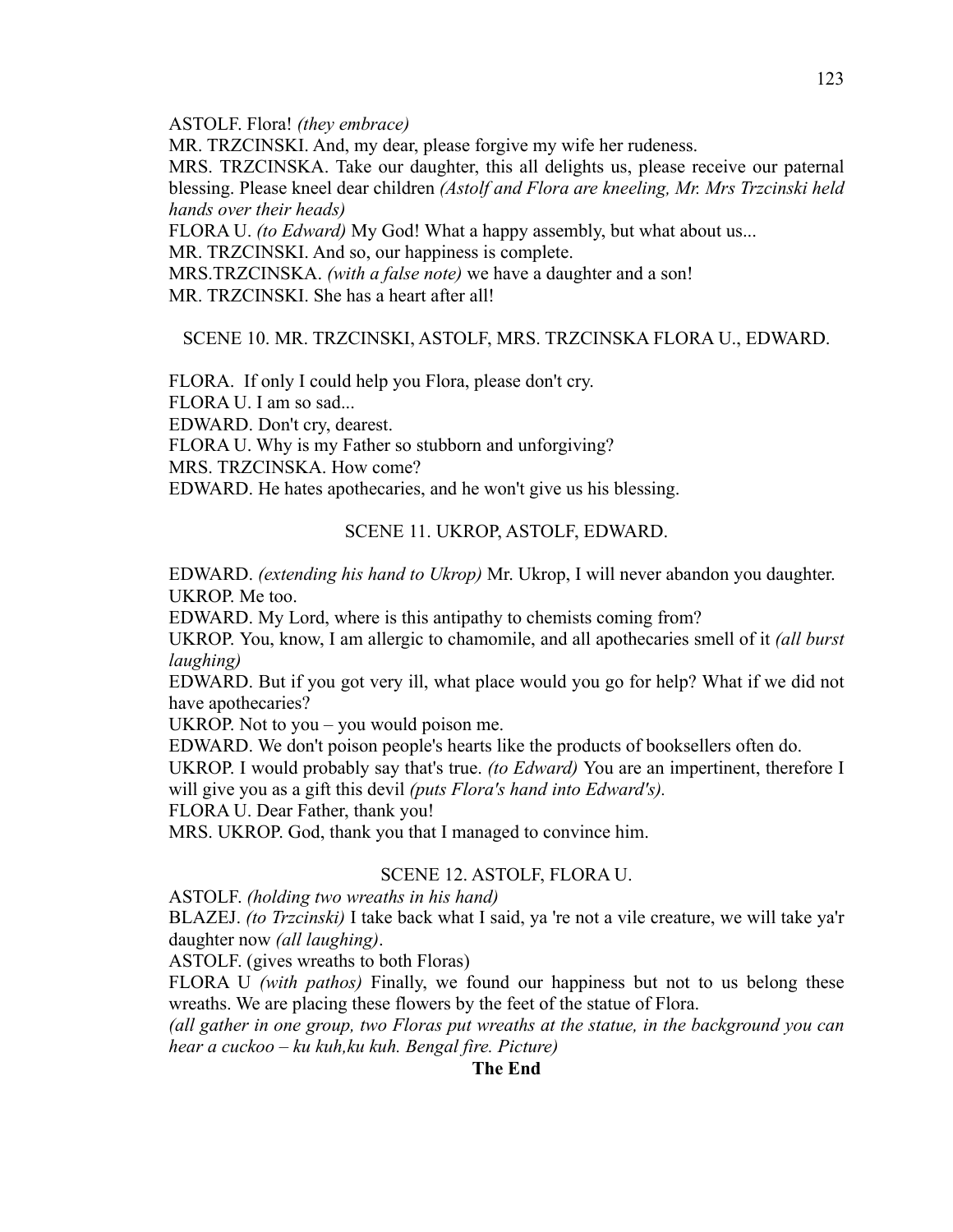## **Samolinska Through the Eyes of Others**

#### *Wiarus***, February 2, 1888**

The Editor describes his visit to Samolinska's home:

Who, from among all Poles in America, that has been reading our paper, doesn't know Mrs. Teofila Samolinska? She is, after all, our beloved writer, whose articles have been admired not only the Poles in America, but also the literary circles of Cracow, Warsaw and Poznan. I myself did not read everything that Mrs. Samolinska wrote, and I am no authority in judging her work and talent, but the single memory of her piece written to commemorate the death of J.I.Kraszewski tells me to bow before her literary talent. In previous years Mrs. Samolinska wrote more, but, thinking that the general public seems to be jealous of her fame (that she never cared form much herself), she stopped writing and now she picks up her pen only for special occasions or when she needs to defend herself in public.

Being led to the house of this famous Polish woman by my long-time friend Mr. Smelkowski, I feared that maybe it will happen to me what happened to the Doctor Slesza, for whom his American Deotyma, upon seeing him on her doorstep, closed her doors in front of his nose. I was greatly relieved when I was received in a welcoming and friendly manner. I could not but to be impressed by her Polish hospitality, humility, tolerance and many other virtues truly democratic.

I started by apologizing to her for the insult that happened to her from the hands of Mr. Chrostowski from Brooklyn in his "Memories from the Last Congress." Mrs. Samolinska likes to adorn her speeches with witty comments, in writings as well as in conversations, so if you are put off by her unusual for a woman energy and bold opinions, her jokes and wit will make up for it. I would like to see, you "lion of Brooklyn" now,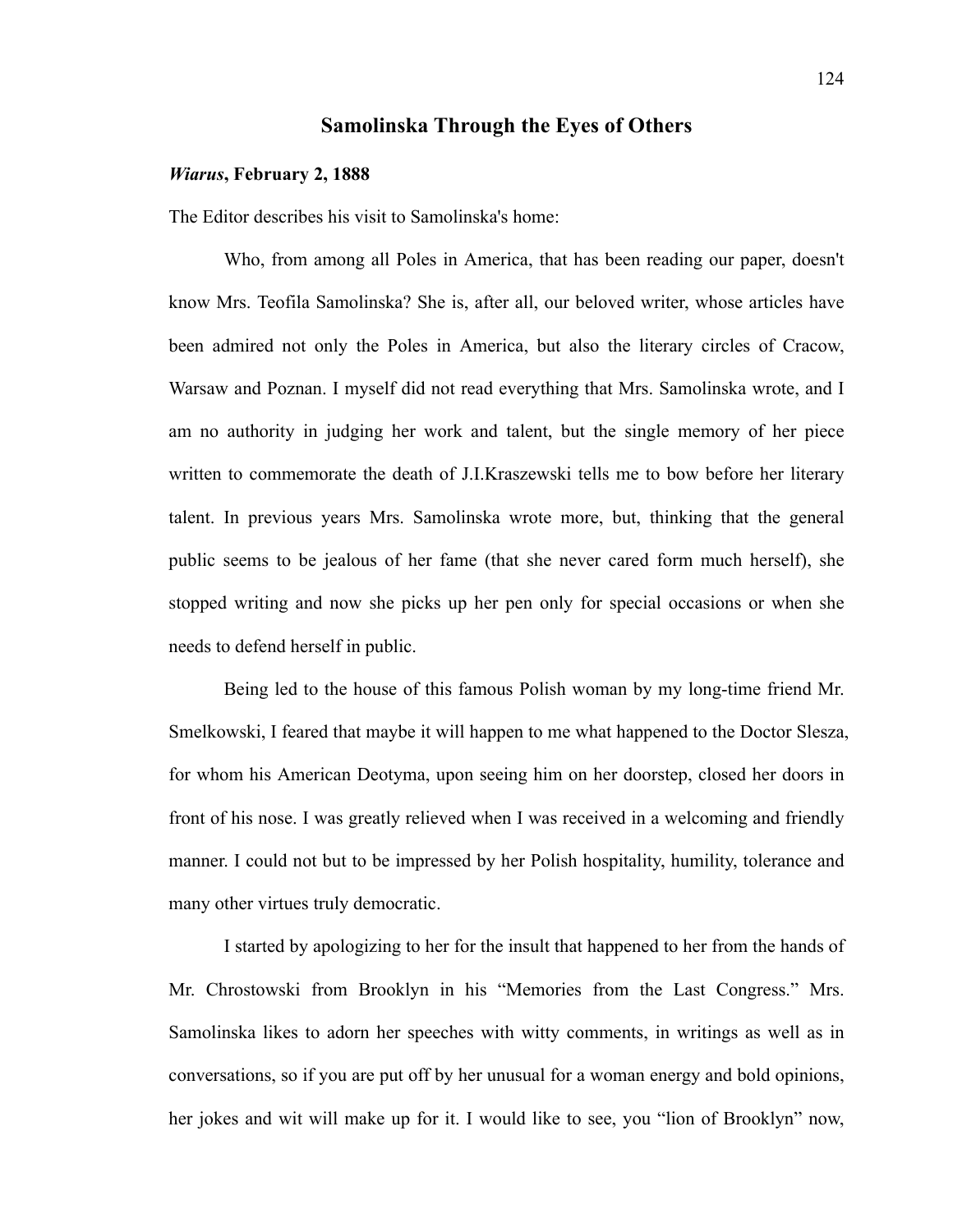what would happen to your hardened heart if Mrs. Teofila threw you one of her looks? You would not be disarmed by the austerity of that look, but by the calmness and serenity. Then you would cry "Mea Culpa!" Mrs. Samolinska is not that trivial person that would strive for fame, but that type of a person, that is so hard to find here in exile but still often exists in the old country: a type of a Polish woman who while quietly working in the house, does not let the household duties prevent her from her first and foremost duty which is to have a beneficial influence on the less educated around her, - who finds fun activities to be a break from work, not a goal in life, - who, if writes a play or a poem for a newspaper she does it because it gives her pleasure and provides an entertainment and teaching for her compatriots, not because she wants to be popular. Mrs. Samolinska's charity and benevolence has been expressed in devotion of her time, talents and money to her organization The Central Association of Polish Women, whose one of goals is to collect *Polish Penny* for rebuilding of Poland.

My visit at Mrs. Samolinska's will benefit our newspaper *Wiarus* because I was given by her some of her work that will print in our paper. I wanted also to take with me Mr. Samolinski and I had him already at Mr. Rismer's, planning to take him from there to the station, but he slipped from my embrace. "I apologize, he said with a trace of reproof, but if I could not see my wife for even a week I would die from longing. A good wife is like a crown for her husband's head – says a proverb – but I value mine even more. Just like a king values his crown, so I proud myself that my wife is respected by people around; I am proud that the people's respect for her comes not because of our money, but because of all that she has done for enlightening Poles in America and generally, for Poland." - Wisely spoke a happy husband!

(to be continued).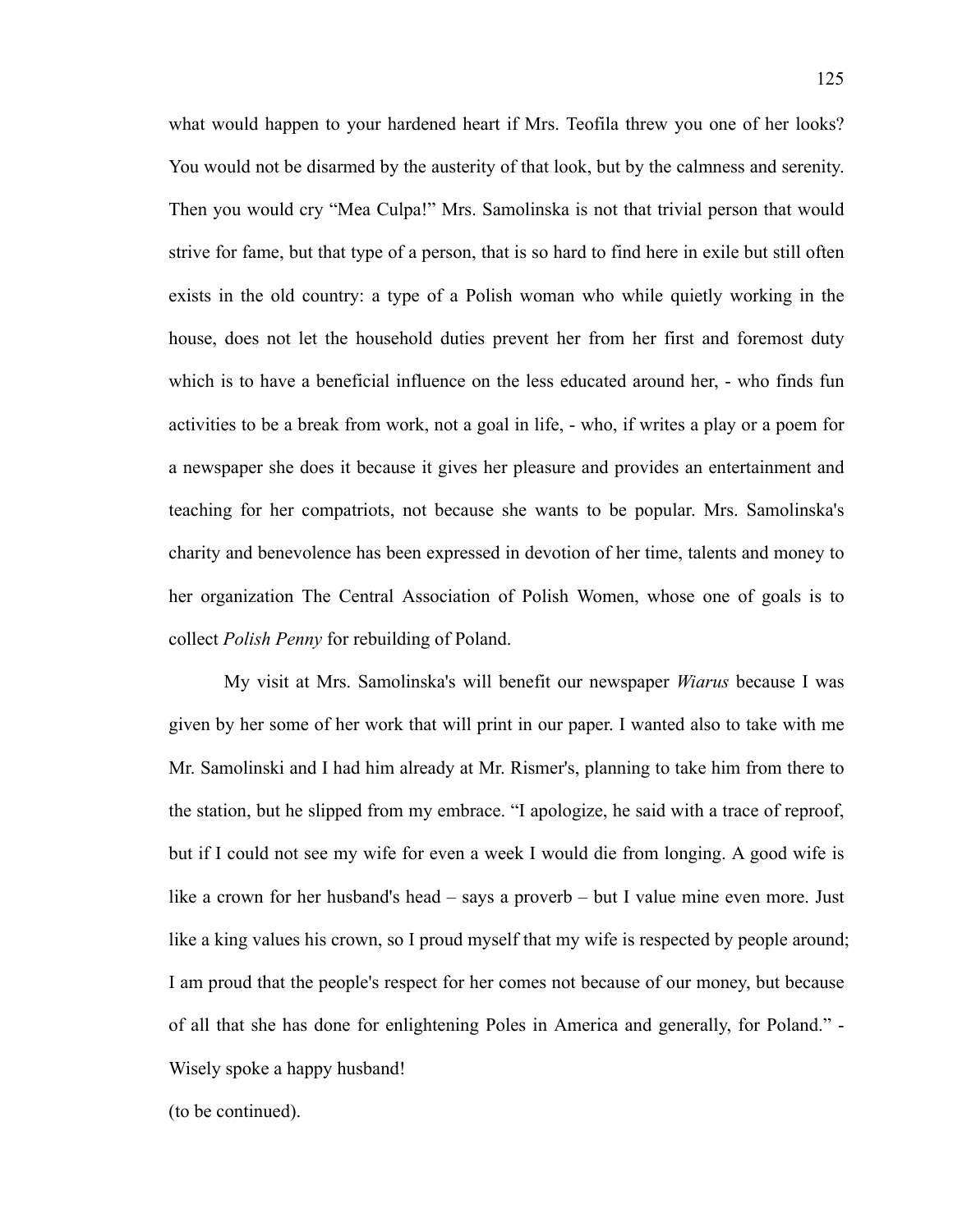*The following issue of Wiarus (Feb. 9, 1888) with the continuation of the story, is unfortunately missing.*

#### *Wiarus,* **February 23, 1888**

Open your ears and listen, compatriots, what wrote about Teofila Samolinska the *Dwutygodnik dla Kobiet* in Poznan, after printing her poem "To the Glory of America": Mrs. Samolinska takes the highest place among the intelligentsia and our compatriots in America; she takes an active role in Polonia's literary life. Love for Poland and longing for her old country, so beautifully expressed in verses of her poem, are shared by many Poles that are scattered around the world and bear witness to the famous words by Adam Mickiewicz "My country! You are as good health! How much one should prize you, he only can tell Who has lost you.

#### *Dziennik Chicagoski,* **May 18, 1894**

The main Chicago correspondent for *Przyjaciel Ludu* (in the 80s) was Teofila Samolinska. She was an energetic, almost "masculine" writer. The Chicago societies, described in her correspondence, were almost palpable; her humor and sarcastic remarks sparked sometimes sharp protests; but she was not afraid to fight with the adversaries. She wielded her pen like a sword – and often won.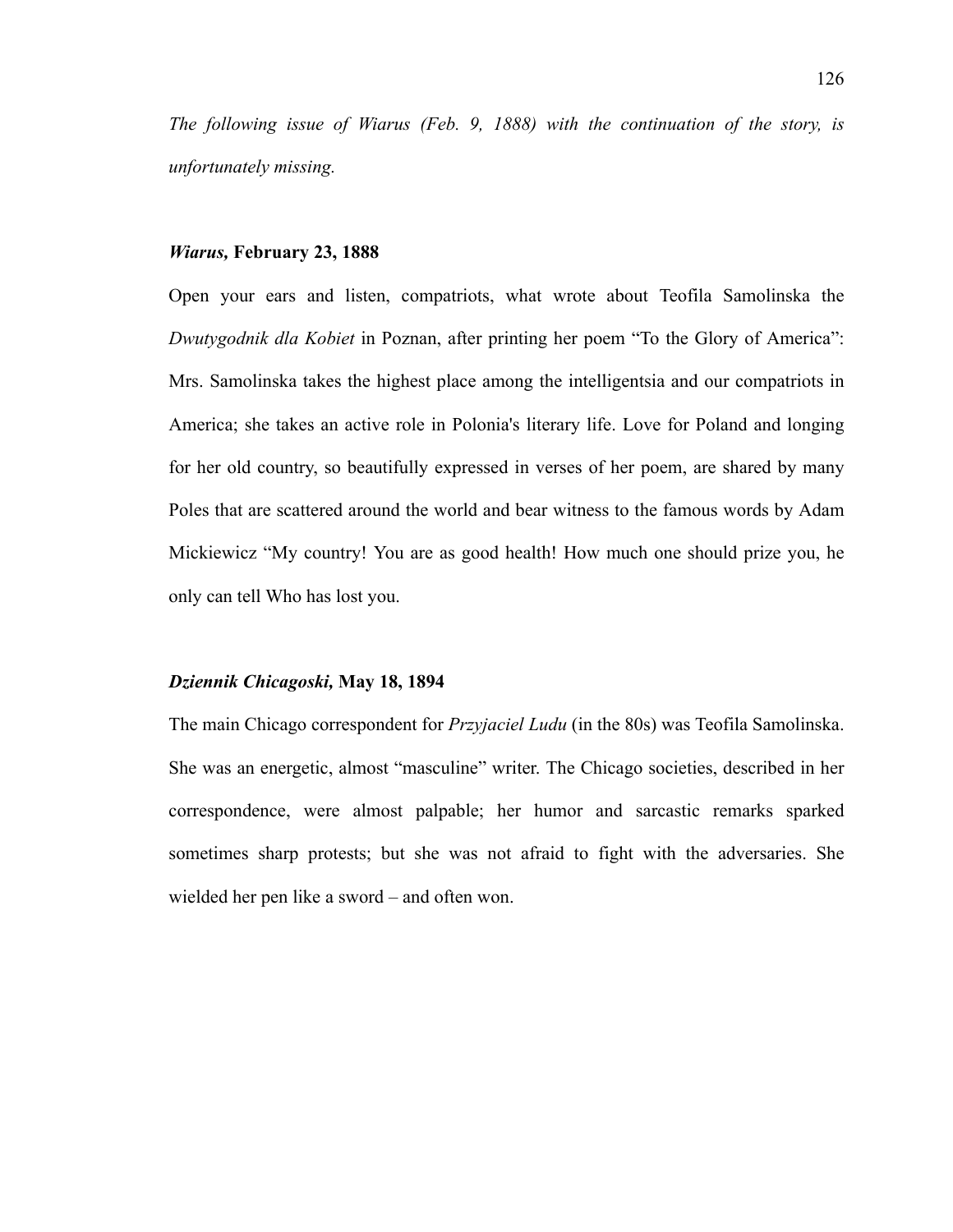### **Conclusion**

On the American soil, the Polish community created its own stars, its own writers, lyricists and activists – Teofila Samolinska was one of these stars. The Polish immigrant amateur theater offered an outlet for her creativity and artistic aspirations; the Polish press offered a platform to discuss ideas and arguments for a better community. She was one of few Polish women leaders at that time and the most talented woman poet and playwright Polonia created.

She was a feminist, but Polish nationalism and identity were her first concern. She believed in the importance of women activism in preserving and survival of Polish culture in the USA.

She was a poet, writer, a person of culture, a "woman of letters." From descriptions of her marriage, including her husband's words, we can assume that she did not play a traditional domestic role and had freedom and equality within that relationship.

She had a very strong ego and often felt better educated and superior to her contemporaries. She liked to dress in her best gowns, speak at mass meetings, gatherings, and to attend plays, trips and dances. She loved being on stage and be admired by her audience. Even as she criticized Polish-American men for their eagerness to be the center of attention and adulation, she had little hesitation about seeking attention and adulation for herself and she was a master at achieving both.

Reading of Teofila Samolinska's poems and letters revealed to me that she was a figure that mattered to people, a figure that aroused many different and various responses. She was not someone about whom people were neutral: she was either an object of admiration or vehement hatred. Out of her writings and poems we could slowly attempt to construct her life story, of a woman-immigrant who was both a leader and a hero, but also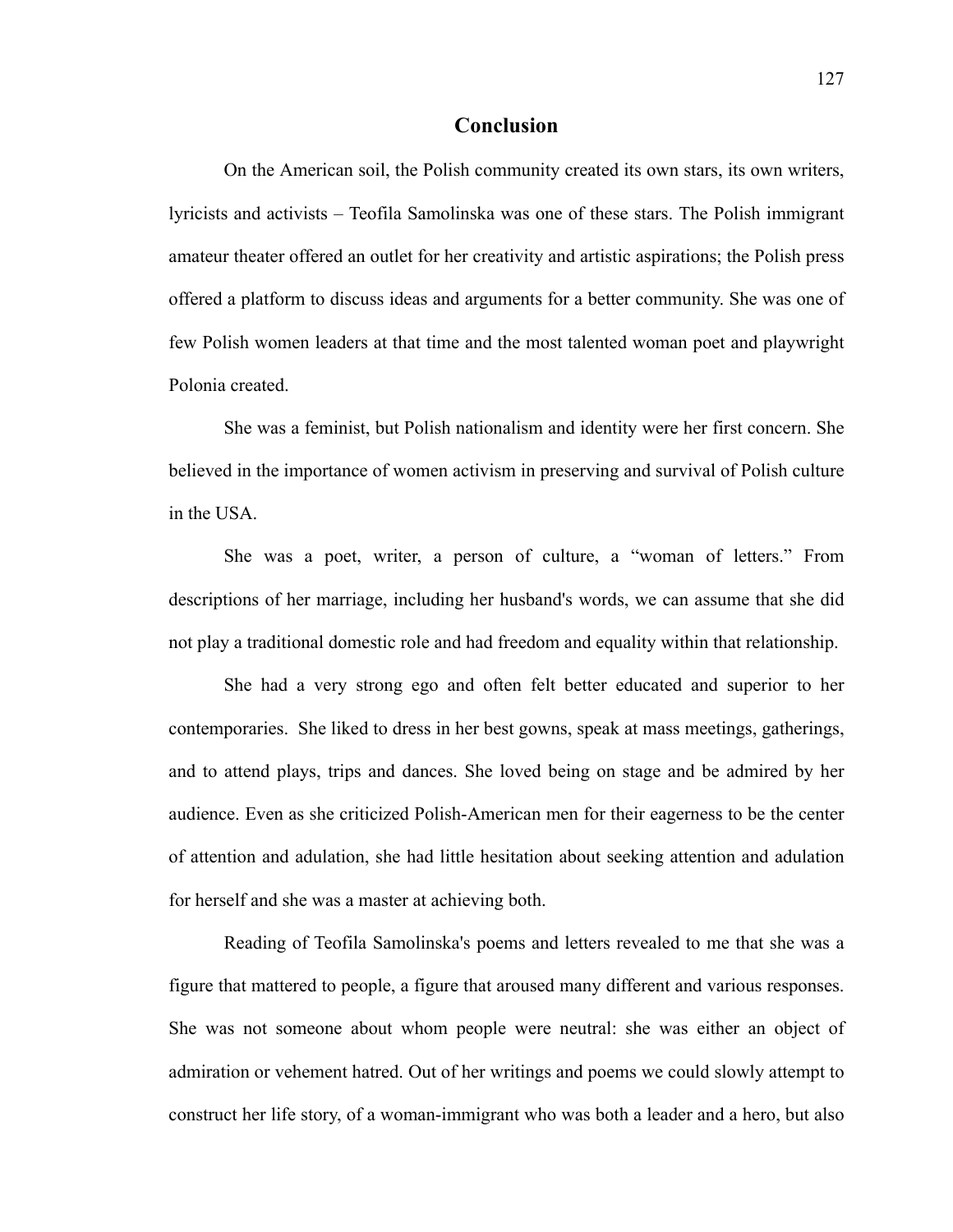a person filled with contradictions, admirable and dislikable at the same time, of great talent and ambition, but also possibly too critical of others.

She was a great observer of life; her writings were always connected to what was going around her. She was on every point connected to the politics or cultural events of her time, acutely aware of needs and direction that her community was taking.

Next step could be to attempt to write a biography of Teofila Samolinska, assuming that further research will provide with more biographical and literary material. That biography should incorporate how she saw the world and the world saw her, and possibly, register events in her life and events that happened at that time that had impact on her. That biography should not be an idolized portrait of a Polish national woman-hero, but rather a historically grounded biography of a progressive woman, that despite prejudices that she aroused, promoted her idea that women need to be in public space and the need for better education and arts in her community.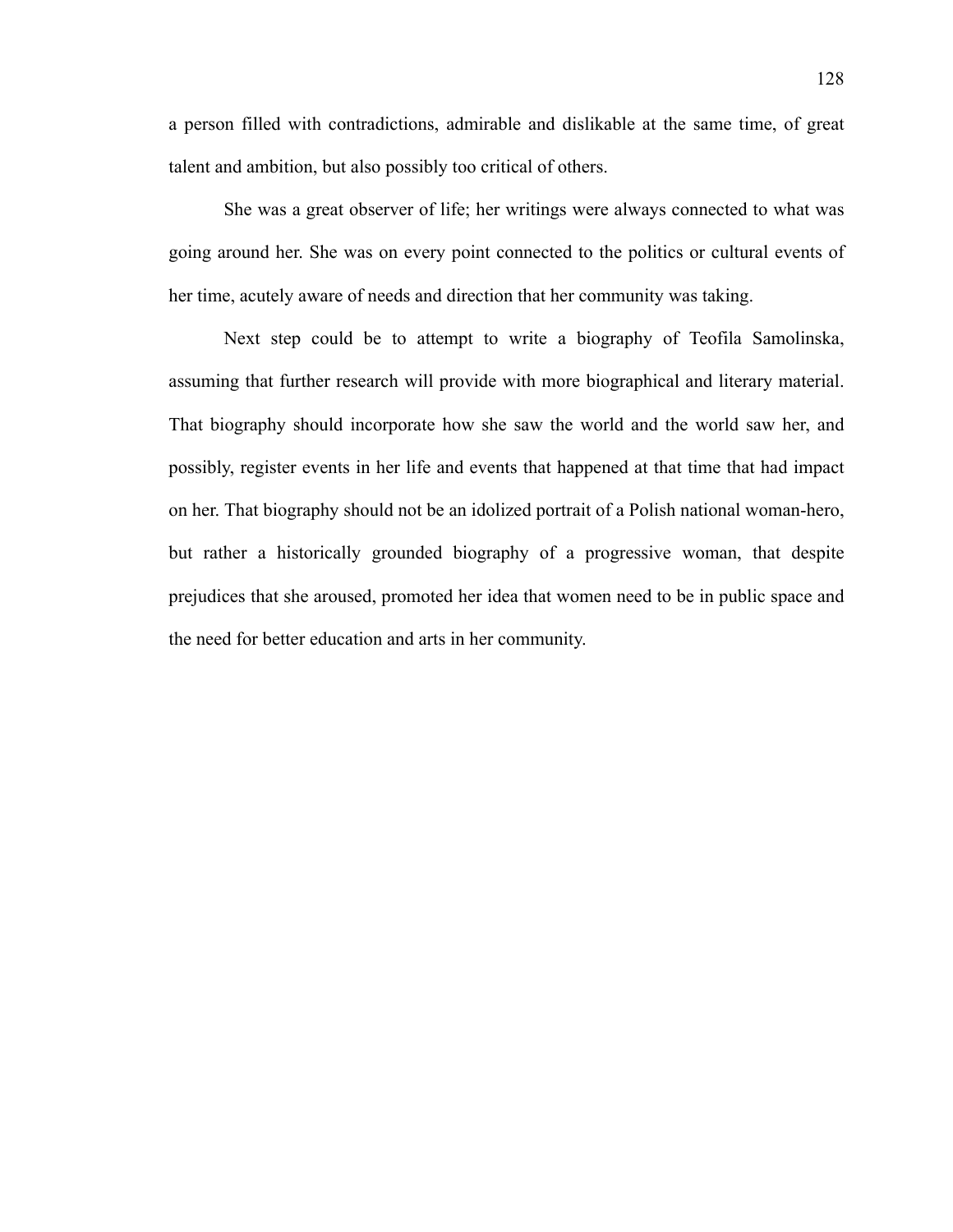#### **Bibliography**

## **Poems**

Here is the list of her poems with dates of their publication:

- 1870 "Do Rodakow" ("To My Compatriots")
- 1879 "Od Polek z Ameryki" ("From the Polish Women in America")
- 1880 "Z Moich Bajek: Osa i Kowal" ("From My Fables: The Wasp and the Smith")
- 1881 "Grob Wygananca" ("Grave of a Refugee")
- 1881 "Czynu, nie Piesni, Immiennikom Kosciuszki" ("Deeds, not Hymns")
- 1881 "Chce Byc Psem Odpowiedz Gazecie Dyniewicza" ("I Want to Be a Dog Answer to Dyniewicz' Gazette")
- 1883 "Jan III Sobieski" ("John III Sobieski")
- 1883 "Na Drugoroczne Urodziny Zgodzie" ("For the Second Anniversary of *Zgoda*")
- 1883 "Wiara" ("Faith")
- 1883 "Wiosna" ("Spring")
- 1883 "Biedne Kobiety!" ("Poor Women!")
- 1883 "Ludwika Michell" ("Ludwika Michell")
- 1883 "Ponczoszka" ("Stocking")
- 1883 "Wyspy Grecyi" (trans. From Byron) ("Greek Islands")
- 1887 "S.P. J.I Kraszewskiemu" ("For the Late J.I. Kraszewski")
- 1887 "Wiersz na Otwarcie Teatru CAPW" ("Poem for the Opening of Theater of CAPW")
- 1888 "Pogrzeb Na Wygnaniu" ("Funeral in Exile")
- 1888 "Na Czesc Ameryki" ("To the Glory of America")
- 1889 "Hymn Zwiazku Polakow w Ameryce" ("The Hymn of PNA in America")
- 1889 "Reka" ("Hand")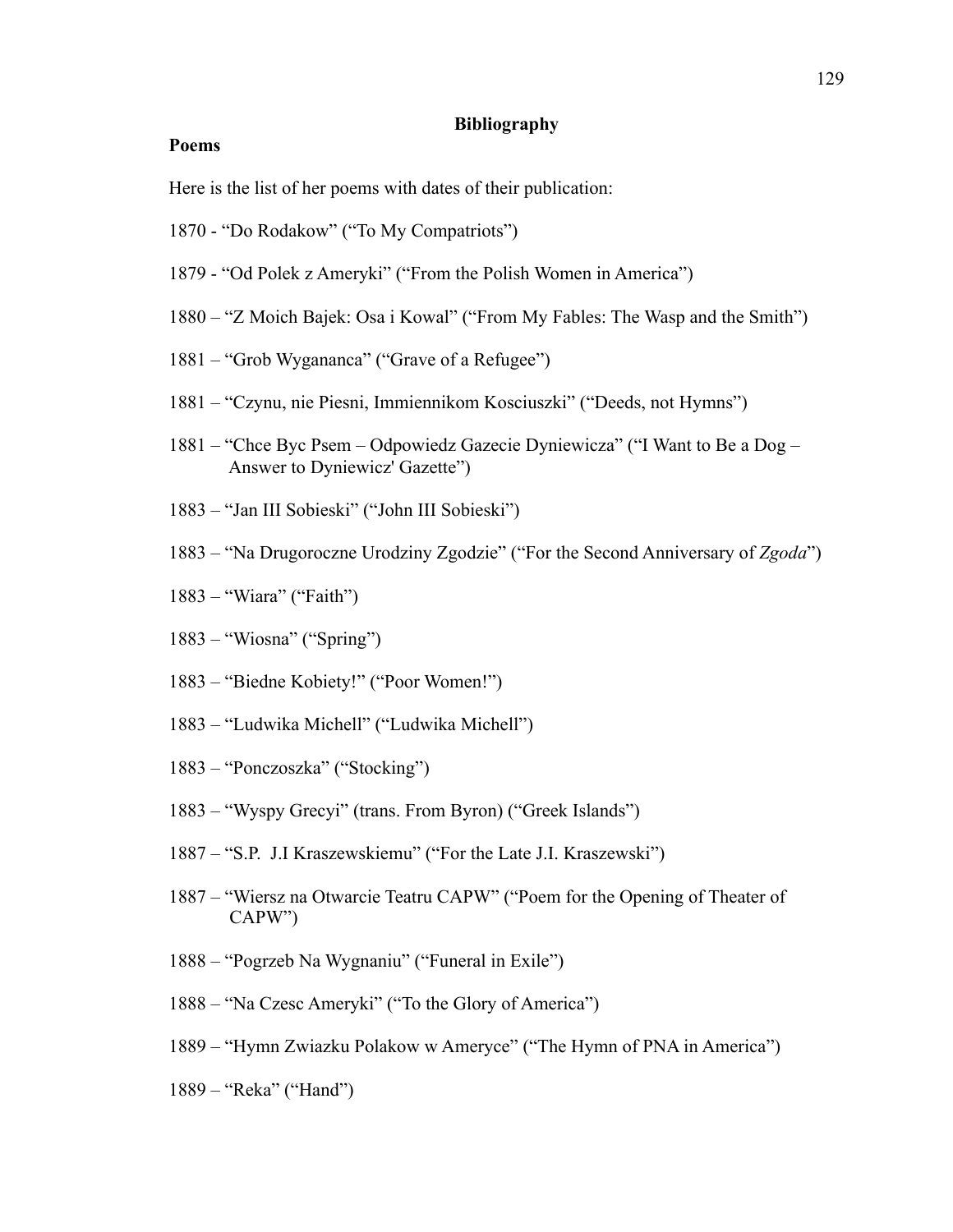- 1889 "Oda dla Wspolczesnej Chwili" ("Ode for the Present Moment")
- 1889 "Niespelnione Pragnienia" ("Unfulfilled Desires")
- 1890 "Nowy Rok" ("New Year")
- 1891 "Na Posterunku" ("On Guard")
- 1891 "S.P Edwardowi" ("For the Late Edward")
- 1892 "S.P. Ksiedzu Chowancowi" ("For the Late Priest Chowaniec")
- 1892 "Tryumf Columba" ("Triumph of Columbus")

#### **Primary Sources:**

### **1.Works by Teofila Samolinska**

*Trzy Flory*, play in 5 Parts

James Garfield albo Praca i Cnota

## **2. Newspapers**

Polish:

*Dziennik Chicagoski*, 1894

*Telegraf,* 1892

*Katolic,* 1893

*Wiarus,* 1886 – 1888

*Zgoda,* 1881 – 1900

*Przyjaciel Ludu,* 1880 – 1881

American:

*Chicago Tribune*, 1886

### **Secondary Sources:**

Bolek, Francis. *Who's Who in Polish America.* Harbinger House, 1970.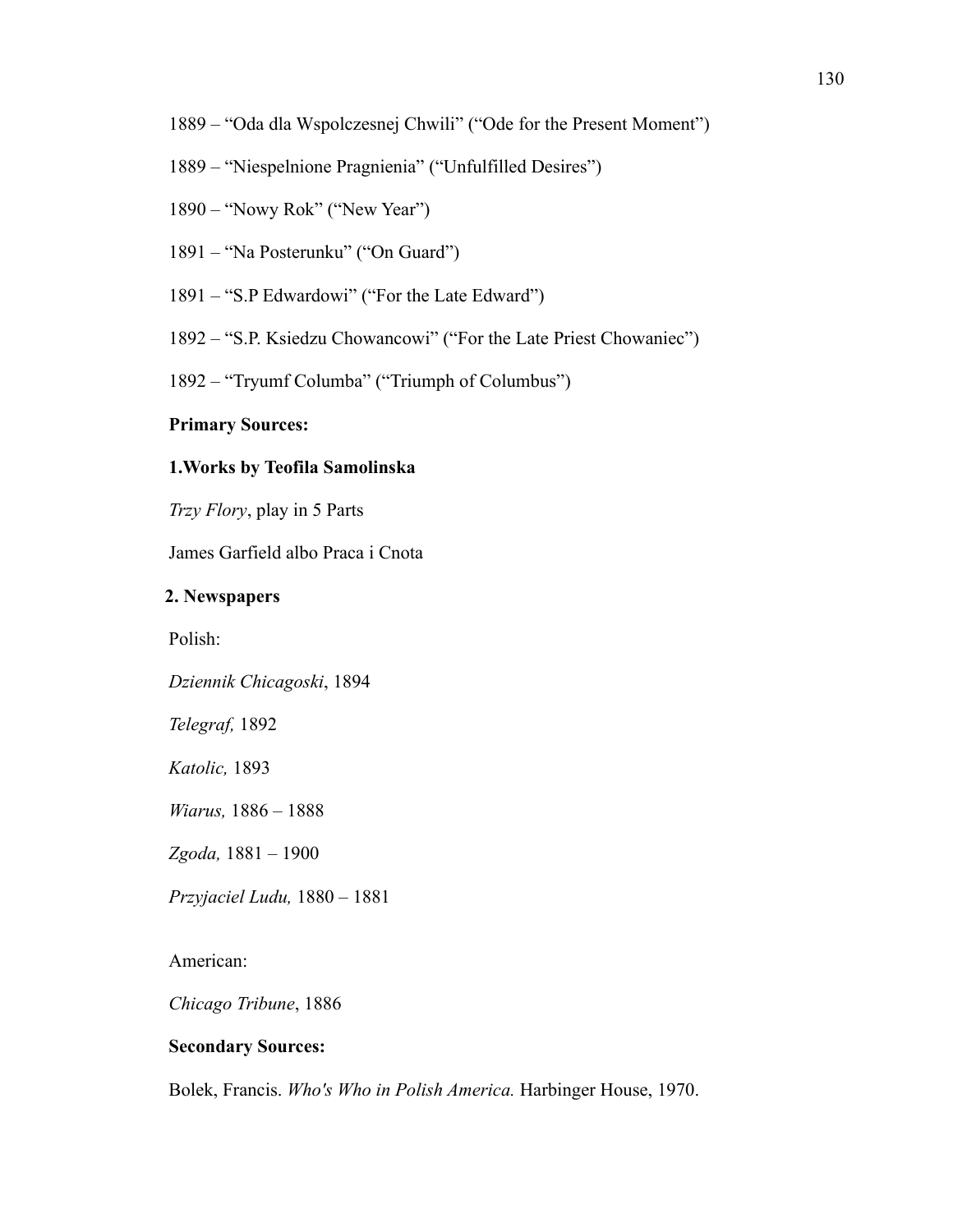Brozek, Andrzej. *Polish Americans, 1854-1939*. Interpress, 1985.

- Buechler, Steven. *The Transformation of the Woman Suffrage Movement: The Case of Illinois,1850-1920.* New Brunswick, N.Y., 1969.
- Bukowczyk, John. *And My Children Did Not Know Me: A History of the Polish- Americans.* Bloomington, 1987.
- Bukowczyk, John. "Holy Mary, Other of God: Sacred and Profane Constructions of Polish-American Womanhood." *Polish Review,* vol. 68, no. 2, 2003.
- Bukowczyk, John. *A History of the Polish Americans*. Transaction Publishers, 2008.
- Cuba, Stanley. "Polish Amateur Theatricals in America: Colorado as a Case Study." *Polish American Studies*, vol. 38, no.1, Spring 1981.
- Estreicher, Karol. *Bibliografia Polska XIX Stulecia, Lata 1881-1990.* Krakow, 1916.
- Halabuda, Staislaw. *Dramat Polski 1765-2005. Przedstawienia, druki, archiwalia.* Krakow, Ksiegarnia Akademicka, 2014.
- Galush, William J. "Purity and Power: Chicago Polonian Feminists, 1880-1914." *Polish American Studies, v*ol. 47, no.1, Spring 1990.
- Jaroszynska-Kirchman, Anna D. *The Polish Hearst*. University of Illinois Press, 2015.
- Kantowicz, Edward. *Polish American Politics in Chicago, 1880-1940.* University of Chicago Press, 1975.
- Karlowiczowa, Jadwiga. *Historia Zwiazku Polek w Ameryce*. Chicago, 1938.
- Krasinski, Zygmunt. *Poezje*. Lipsk, 1883
- Kowalik, Jan. *The Polish Press in America.* San Francisco: R and E Research, 1978.
- Kubiak, Hieronim. *Polonia Amerykanska, Przeszlosc i Wspolczesnosc.* Warszawa, 1988.
- Osada, Stanislaw. *Historia Zwiazku Narodowego Polskiego, 1880-1905 [A History of the Polish National Alliance]*. Chicago, 1957.
- Pacyga, Dominic A. *Polish Immigrants and Industrial Chicago. Workers on the South Side,1880-1922.* Ohio State University Press, 1991.
- Parot, Joseph. *Polish Catholics in Chicago, 1850-1920*. DeKalb, 1981.
- Pienkos, Angela and Donald. *A History of the Polish Women's Alliance of America.* New York: Columbia University Press, 2003.